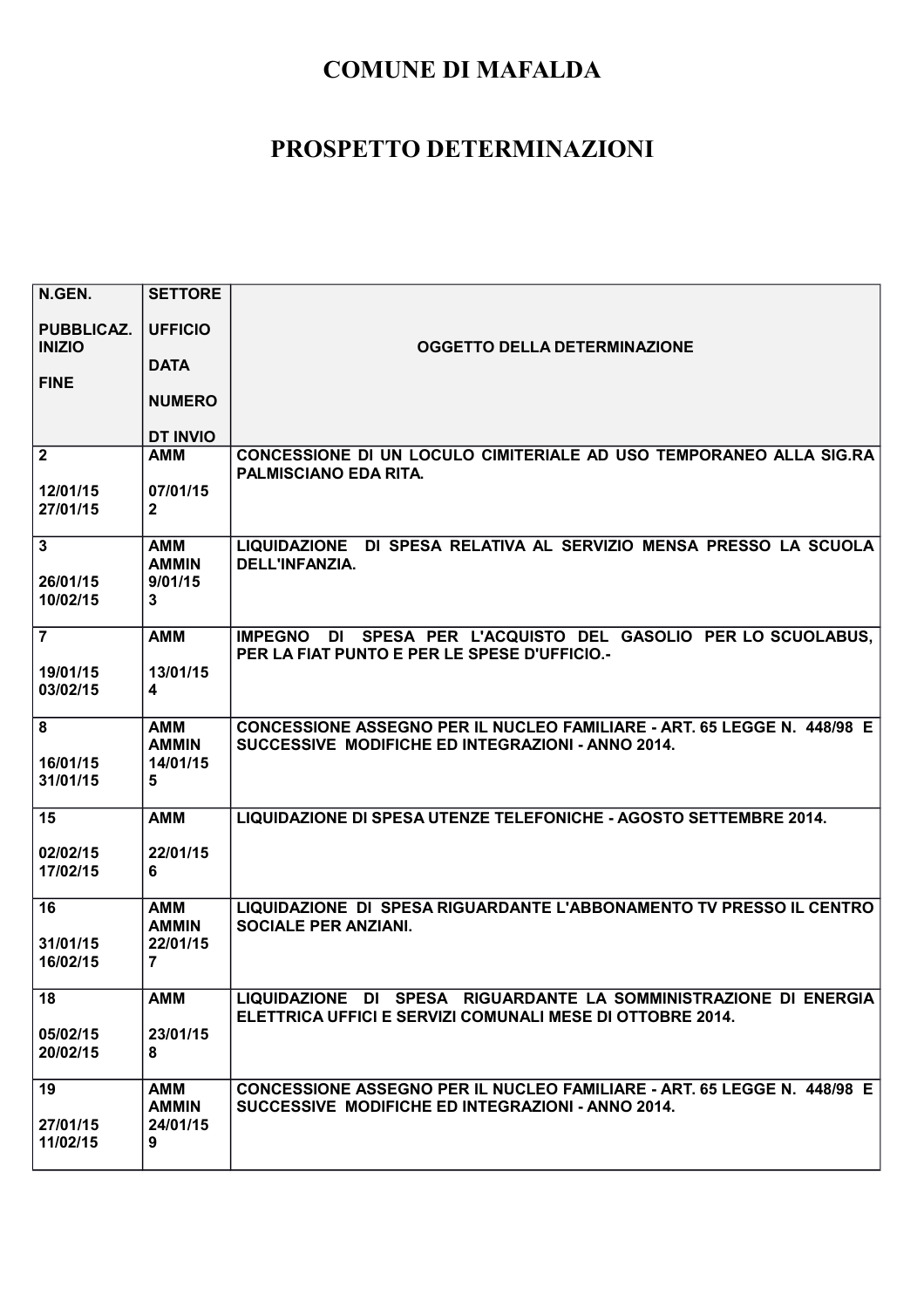| $\overline{20}$<br>31/01/15<br>16/02/15 | <b>AMM</b><br><b>AMMIN</b><br>26/01/15<br>10 | SERVIZIO MENSA PRESSO LA SCUOLA DELL'INFANZIA - IMPEGNO DI SPESA.                                                                              |
|-----------------------------------------|----------------------------------------------|------------------------------------------------------------------------------------------------------------------------------------------------|
| 22                                      | <b>AMM</b>                                   | LIQUIDAZIONE DI SPESA UTENZE TELEFONICHE OTTOBRE-NOVEMBRE 2014.                                                                                |
| 12/03/15<br>27/03/15                    | 27/01/15<br>11                               |                                                                                                                                                |
| 28                                      | <b>AMM</b>                                   | LIQUIDAZIONE DI SPESA RIGUARDANTE LA SOMMINISTRAZIONE DI ENERGIA<br>ELETTRICA PUBBLICA ILLUMINAZIONE, UFFICI E SERVIZI COMUNALI.               |
| 05/02/15<br>20/02/15                    | 29/01/15<br>12                               |                                                                                                                                                |
| 29                                      | <b>AMM</b>                                   | LIQUIDAZIONE DI SPESA RIGUARDANTE LA SOMMINISTRAZIONE DI ENERGIA<br>ELETTRICA - UFFICI E SERVIZI COMUNALI.                                     |
| 13/02/15<br>28/02/15                    | 29/01/15<br>13                               |                                                                                                                                                |
| 30                                      | <b>AMM</b>                                   | LIQUIDAZIONE DI SPESA UTENZE COMUNALI FATTURE GAS - METANO MESI DI<br><b>SETTEMBRE, OTTOBRE E NOVEMBRE.</b>                                    |
| 13/02/15<br>28/02/15                    | 29/01/15<br>14                               |                                                                                                                                                |
| 32<br>30/01/15<br>14/02/15              | <b>AMM</b><br><b>AMMIN</b><br>29/01/15<br>15 | PROTOCOLLO D'INTESA PER LO SVILUPPO SOSTENIBILE DELLA MEDIA VALLE DEL<br>TRIGNO - IMPEGNO DI SPESA PER PARTECIPAZIONE ALLA BIT.2015 DI MILANO. |
| 36                                      | <b>AMM</b><br><b>AMMIN</b>                   | <b>AL</b><br><b>SERVIZIO</b><br>BIBLIOTECARIO E MULTIMEDIALE DA IMPIEGARE<br><b>ADDETTI</b><br>MEDIANTE PRESTAZIONI DI LAVORO ACCESSORIO.      |
| 04/02/15<br>19/02/15                    | 31/01/15<br>16                               |                                                                                                                                                |
| 37                                      | <b>AMM</b>                                   | LIQUIDAZIONE DI SPESA RIGUARDANTE LA SOMMINISTRAZIONE DI ENERGIA<br>ELETTRICA PUBBLICA ILLUMINAZIONE, UFFICI E SERVIZI COMUNALI.               |
| 13/02/15<br>28/02/15                    | 02/02/15<br>17                               |                                                                                                                                                |
| 38                                      | <b>AMM</b><br><b>AMMIN</b>                   | IMPEGNO DI SPESA PER PAGAMENTO IMPOSTA ALL'AGENZIA DELLE ENTRATE.                                                                              |
| 04/02/15<br>19/02/15                    | 02/02/15<br>18                               |                                                                                                                                                |
| 39                                      | <b>AMM</b>                                   | IMPEGNO DI SPESA PER ACQUISTO MANIFESTI DI CORDOGLIO.                                                                                          |
| 04/02/15<br>19/02/15                    | 03/02/15<br>19                               |                                                                                                                                                |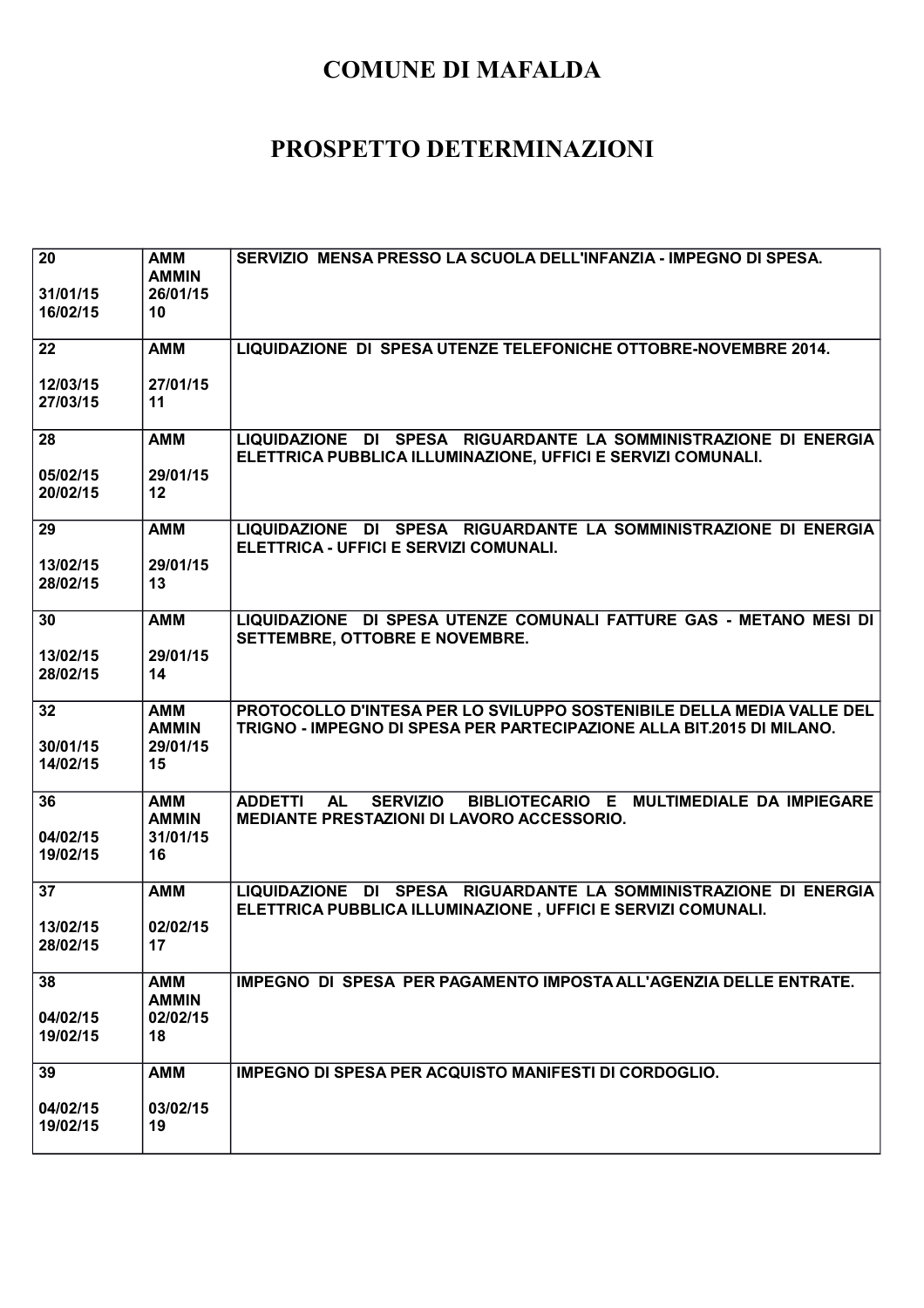| 43                   | <b>AMM</b>                 | CONCESSIONE AD USO TEMPORANEO DI UN LOCULO CIMITERIALE ALLA SIG.RA<br><b>TURDO' MATILDE</b>                                      |
|----------------------|----------------------------|----------------------------------------------------------------------------------------------------------------------------------|
| 05/02/15<br>19/02/15 | 04/02/15<br>21             |                                                                                                                                  |
| 44                   | <b>AMM</b>                 | <b>IMPEGNO DI SPESA PER LE SPESE POSTALI.-</b>                                                                                   |
| 18/02/15<br>05/03/15 | 06/02/15<br>22             |                                                                                                                                  |
| 46                   | <b>AMM</b>                 | LIQUIDAZIONE DI SPESA RIGUARDANTE LA SOMMINISTRAZIONE DI ENERGIA<br>ELETTRICA UFFICI E SERVIZI COMUNALI MESE DI DICEMBRE 2014.   |
| 12/03/15<br>27/03/15 | 06/02/15<br>23             |                                                                                                                                  |
| 47                   | <b>AMM</b>                 | LIQUIDAZIONE DI SPESA RIGUARDANTE LA SOMMINISTRAZIONE DI ENERGIA<br>ELETTRICA - UFFICI E SERVIZI.                                |
| 12/03/15<br>27/03/15 | 07/02/15<br>24             |                                                                                                                                  |
| 48                   | <b>AMM</b>                 | LIQUIDAZIONE DI SPESA UTENZE COMUNALI FATTURE GAS - METANO MESE DI<br><b>NOVEMBRE - DICEMBRE 2014.</b>                           |
| 12/03/15<br>27/03/15 | 07/02/15<br>25             |                                                                                                                                  |
| 49                   | <b>AMM</b>                 | LIQUIDAZIONE DI SPESA RELATIVA AL SERVIZIO MENSA PRESSO LA SCUOLA<br>DELL'INFANZIA.                                              |
| 17/02/15<br>04/03/15 | 9/02/15<br>26              |                                                                                                                                  |
| 51                   | <b>AMM</b>                 | IMPEGNO DI SPESA PER ATTIVITÀ CULTURALI E RICREATIVE PRESSO<br>LA.<br><b>BIBLIOTECA COMUNALE.</b>                                |
| 12/02/15<br>27/02/15 | 11/02/15<br>27             |                                                                                                                                  |
| 54                   | <b>AMM</b>                 | IMPEGNO DI SPESA PER LA RILEGATURA DEI REGISTRI DELLO STATO CIVILE ANNO<br>2014 E PER L'ACQUISTO DELLE SCHEDE ANAGRAFICHE.       |
| 17/02/15<br>28/02/15 | 13/02/15<br>28             |                                                                                                                                  |
| 55                   | <b>AMM</b><br><b>AMMIN</b> | DELIBERAZIONE DI GIUNTA REGIONALE N. 476 DEL 1º OTTOBRE 2014 -<br>ASSEGNAZIONE N. 5 BORSE LAVORO DELLA DURATA DI MESI TRE PER LA |
| 17/02/15<br>04/03/15 | 14/02/15<br>29             | REALIZZAZIONE DEL PROGETTO 'MAFALDA DA VIVERE'.                                                                                  |
| 56                   | <b>AMM</b>                 | IMPEGNO DI SPESA PER PAGAMENTO TASSA ANNUALE AUTOMOBILISTICA<br><b>PER LO SCUOLABUS.-</b>                                        |
| 18/02/15<br>05/03/15 | 16/02/15<br>30             |                                                                                                                                  |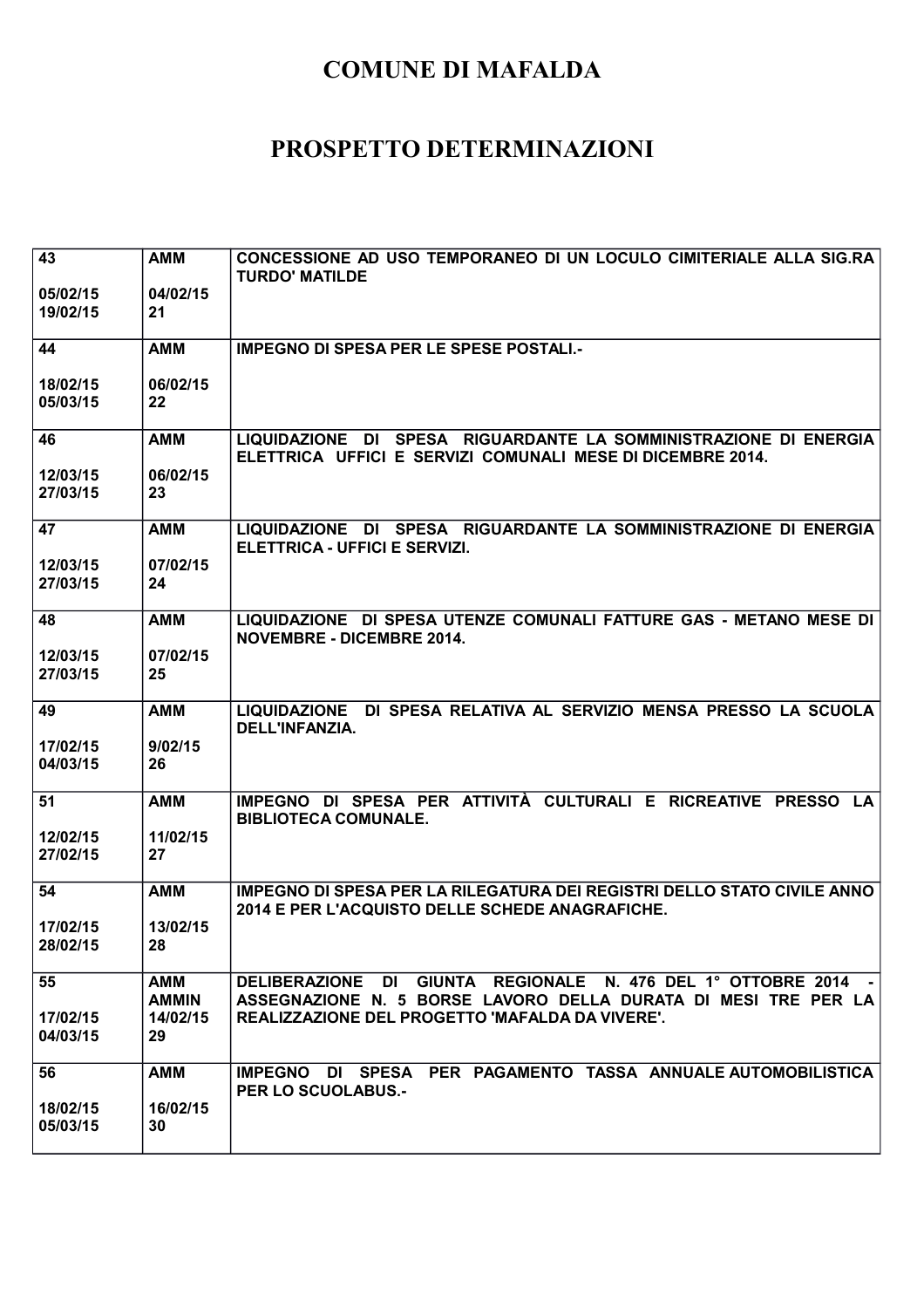| 57<br>18/02/15<br>05/03/15 | <b>AMM</b><br>16/02/15<br>31           | IMPEGNO DI SPESA PER L'ACQUISTO DI PRODOTTIM PER LA PULIZIA DELLA SEDE<br><b>MUNICIPALE.</b>                                                         |
|----------------------------|----------------------------------------|------------------------------------------------------------------------------------------------------------------------------------------------------|
| 62                         | <b>AMM</b>                             | SPESA UTENZE COMUNALI FATTURE ACQUA - SECONDO<br>LIQUIDAZIONE DI<br><b>SEMESTRE 2014.</b>                                                            |
| 27/04/15<br>12/05/15       | 18/02/15<br>32                         |                                                                                                                                                      |
| 64<br>11/03/15             | <b>AMM</b><br><b>AMMIN</b><br>18/02/15 | LIQUIDAZIONE DI SPESA PER SERVIZIO DI PULIZIA DEI LOCALI DI PROPRIETA'<br><b>COMUNALE.</b>                                                           |
| 26/03/15                   | 33                                     |                                                                                                                                                      |
| 65<br>24/02/15             | <b>AMM</b><br><b>AMMIN</b><br>19/02/15 | SCUOLA PRIMARIA DI MAFALDA A.S. 2014/2015 -<br><b>LIBRI</b><br><b>TESTO</b><br><b>PER</b><br><b>LA</b><br>DI<br><b>DETERMINAZIONI.</b>               |
| 11/03/15                   | 34                                     |                                                                                                                                                      |
| 68                         | <b>AMM</b>                             | IMPEGNO DI SPESA PER L'ACQUISTO DEL GASOLIO PER LO SCUOLABUS E<br><b>PER LA FIAT PUNTO.-</b>                                                         |
| 28/02/15<br>16/03/15       | 21/02/15<br>35                         |                                                                                                                                                      |
| 71                         | <b>AMM</b>                             | <b>PER</b><br>IL.<br><b>SERVIZIO</b><br>DI GESTIONE DEI SERVIZI<br><b>LIQUIDAZIONE</b><br><b>DI</b><br><b>SPESA</b><br><b>CIMITERIALI ANNO 2013.</b> |
| 11/03/15<br>26/03/15       | 23/02/15<br>36                         |                                                                                                                                                      |
| 72                         | <b>AMM</b>                             | SERVIZIO MENSA PRESSO LA SCUOLA DELL'INFANZIA - IMPEGNO DI SPESA.                                                                                    |
| 28/02/15<br>16/03/15       | 23/02/15<br>37                         |                                                                                                                                                      |
| 73                         | <b>AMM</b>                             | <b>PER</b><br><b>LIQUIDAZIONE</b><br>DI<br><b>SPESA</b><br>IL.<br><b>SERVIZIO</b><br>DI GESTIONE DEI SERVIZI<br><b>CIMITERIALI ANNO 2014.</b>        |
| 11/03/15<br>26/03/15       | 24/02/15<br>38                         |                                                                                                                                                      |
| 83                         | AMM<br><b>AMMIN</b>                    | LIQUIDAZIONE DI SPESA RELATIVA AL SERVIZIO MENSA PRESSO LA SCUOLA<br>DELL'INFANZIA.                                                                  |
| 11/03/15<br>26/03/15       | 04/03/15<br>39                         |                                                                                                                                                      |
| 85                         | <b>AMM</b><br><b>AMMIN</b>             | LIQUIDAZIONE DI SPESA RIGUARDANTE LA FORNITURA DEI LIBRI DI TESTO AGLI<br>ALUNNI DELLA SCUOLA PRIMARIA DEL COMUNE DI MAFALDA.                        |
| 11/03/15<br>26/03/15       | 04/03/15<br>40                         |                                                                                                                                                      |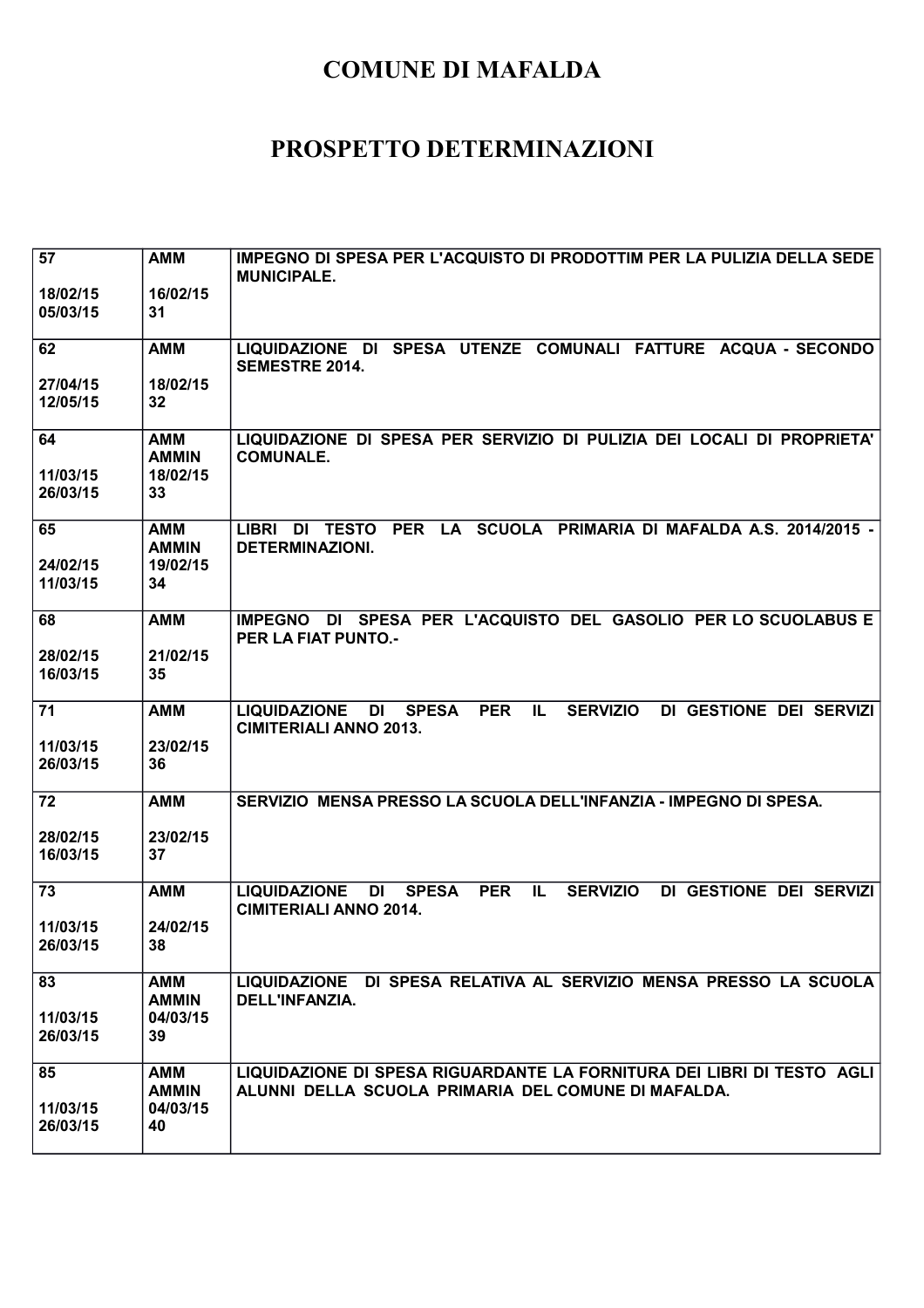| 86                   | <b>AMM</b>          | DELIBERAZIONE DI GIUNTA REGIONALE N. 476 DEL 1º OTTOBRE 2014 - REVOCA                |
|----------------------|---------------------|--------------------------------------------------------------------------------------|
|                      | <b>AMMIN</b>        | <b>ASSEGNAZIONE</b><br>BORSA LAVORO DELLA DURATA DI MESI<br>TRE<br><b>PER</b><br>LA. |
| 07/03/15             | 05/03/15            | REALIZZAZIONE DEL PROGETTO 'MAFALDA DA VIVERE'.                                      |
| 23/03/15             | 41                  |                                                                                      |
|                      |                     |                                                                                      |
| 88                   | <b>AMM</b>          | LIQUIDAZIONE DI SPESA RIGUARDANTE LA SOMMINISTRAZIONE DI ENERGIA                     |
|                      | 9/03/15             | ELETTRICA UFFICI E SERVIZI COMUNALI.                                                 |
| 21/04/15<br>06/05/15 | 42                  |                                                                                      |
|                      |                     |                                                                                      |
| 89                   | <b>AMM</b>          | <b>IMPEGNO DI SPESA PER LE SPESE POSTALI.-</b>                                       |
|                      |                     |                                                                                      |
|                      | 10/03/15            |                                                                                      |
|                      | 43                  |                                                                                      |
|                      |                     |                                                                                      |
| 91                   | <b>AMM</b>          | LIQUIDAZIONE DI SPESA UTENZE COMUNALI FATTURE GAS-METANO.                            |
|                      |                     |                                                                                      |
| 21/04/15             | 13/03/15            |                                                                                      |
| 06/05/15             | 44                  |                                                                                      |
| 94                   |                     | <b>LIQUIDAZIONE</b><br>COMPENSO PER BORSA LAVORO ALLA SIG.RA RACHELE                 |
|                      | AMM<br><b>AMMIN</b> | PETRONE.                                                                             |
| 18/03/15             | 16/03/15            |                                                                                      |
| 02/04/15             | 45                  |                                                                                      |
|                      |                     |                                                                                      |
|                      | <b>AMM</b>          | PER BORSA LAVORO ALLA SIG.RA TIZIANA<br><b>LIQUIDAZIONE</b><br><b>COMPENSO</b>       |
| 96                   |                     |                                                                                      |
|                      | <b>AMMIN</b>        | PETRUCCELLI.                                                                         |
| 18/03/15             | 16/03/15            |                                                                                      |
| 02/04/15             | 46                  |                                                                                      |
|                      |                     |                                                                                      |
| 98                   | <b>AMM</b>          | IMPEGNO DI SPESA PER ATTIVITÀ RICREATIVE PRESSO BIBLIOTECA COMUNALE                  |
|                      |                     |                                                                                      |
| 18/03/15             | 17/03/15            |                                                                                      |
| 02/04/15             | 47                  |                                                                                      |
| 99                   | <b>AMM</b>          | LIQUIDAZIONE COMPENSO PER BORSA LAVORO AL SIG. FABIANO FRISCO.                       |
|                      | <b>AMMIN</b>        |                                                                                      |
| 18/03/15             | 17/03/15            |                                                                                      |
| 02/04/15             | 48                  |                                                                                      |
|                      |                     |                                                                                      |
| 101                  | <b>AMM</b>          | DI GIUNTA REGIONAE N.476 DEL 1º OTTOBRE 2014 -<br><b>DELIBERAZIONE</b>               |
|                      | <b>AMMIN</b>        | ASSEGNAZIONE DI UNA BORSA LAVORO DELLA DURATA DI MESI TRE PER LA                     |
| 20/03/15             | 18/03/15            | REALIZZAZIONE DEL PROGETTO 'MAFALDA DA VIVERE'.                                      |
| 04/04/15             | 49                  |                                                                                      |
|                      |                     |                                                                                      |
| 102                  | <b>AMM</b>          | <b>IMPEGNO DI SPESA PER LE SPESE POSTALI.-</b>                                       |
| 20/03/15             | 18/03/15            |                                                                                      |
| 04/04/15             | 50                  |                                                                                      |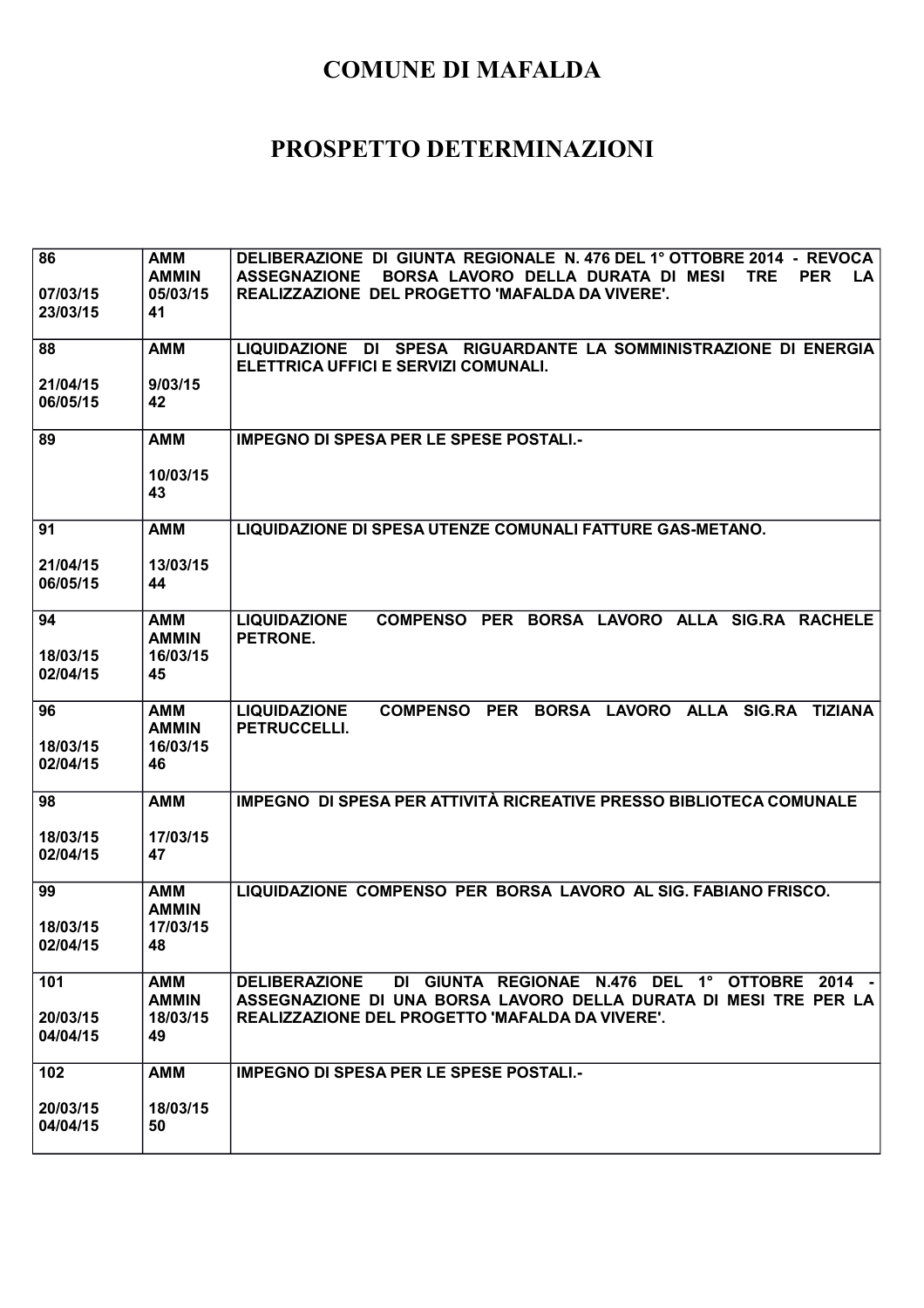| 103                         | <b>AMM</b>                                   | <b>TESTO NON UTILIZZATO.</b>                                                                                                                                                                                                                           |
|-----------------------------|----------------------------------------------|--------------------------------------------------------------------------------------------------------------------------------------------------------------------------------------------------------------------------------------------------------|
|                             | 18/03/15<br>51                               |                                                                                                                                                                                                                                                        |
| 105                         | <b>AMM</b>                                   | IMPEGNO DI SPESA PER L'ACQUISTO DEL GASOLIO PER LO SCUOLABUS.-                                                                                                                                                                                         |
| 20/03/15<br>04/04/15        | 18/03/15<br>52                               |                                                                                                                                                                                                                                                        |
| 107<br>23/03/15<br>07/04/15 | AMM<br><b>AMMIN</b><br>19/03/15<br>53        | <b>CONTRARRE</b><br><b>PER</b><br>LAVORI DI MANUTENZIONE E<br><b>DETERMINAZIONE</b><br>A<br>RIPARAZIONE AUTOMEZZI COMUNALI - COMUNICAZIONE DI SPESA PRESUNTA E<br>TRASMISSIONE ALLA CENTRALE UNICA DI COMMITTENZA 'COMUNI TAVENNA-<br><b>MAFALDA'.</b> |
| 110<br>23/03/15<br>07/04/15 | AMM<br><b>AMMIN</b><br>20/03/15<br>54        | RETTIFICA DETERMINAZIONE N. 86 DEL 05/03/2015.                                                                                                                                                                                                         |
| 115<br>03/04/15<br>18/04/15 | <b>AMM</b><br><b>AMMIN</b><br>23/03/15<br>55 | SERVIZIO MENSA PRESSO LA SCUOLA DELL'INFANZIA - IMPEGNO DI SPESA.                                                                                                                                                                                      |
| 117<br>22/04/15<br>07/05/15 | <b>AMM</b><br>24/03/15<br>56                 | LIQUIDAZIONE DI SPESA UTENZE COMUNALI FATTURE GAS-METANO.                                                                                                                                                                                              |
| 118<br>25/03/15<br>9/04/15  | <b>AMM</b><br><b>AMMIN</b><br>24/03/15<br>57 | <b>LAVORO</b><br>AL SIG. PEPPINO<br><b>LIQUIDAZIONE</b><br><b>COMPENSO</b><br><b>PER</b><br><b>BORSA</b><br>PALMISCIANO.                                                                                                                               |
| 122<br>03/04/15<br>18/04/15 | <b>AMM</b><br><b>AMMIN</b><br>27/03/15<br>58 | IMPEGNO DI SPESA PER LAVORI DI RIPARAZIONE E MANUTENZIONE AUTOMEZZI<br><b>COMUNALI</b><br>- AFFIDAMENTO LAVORI ALL'OFFICINA MECCANICA DESIDERIO<br><b>MICHELINO.</b>                                                                                   |
| 128<br>03/04/15<br>18/04/15 | <b>AMM</b><br><b>AMMIN</b><br>30/03/15<br>59 | IMPEGNO DI SPESA PER LA PUBBLICAZIONE SUL BURM DEL BANDO PUBBLICO<br>PER L'ASSEGNAZIONE DI N. 1 AUTORIZZAZIONE PER L'ATTIVITA' DI NOLEGGIO<br>DA RIMESSA CON CONDUCENTE DI VEICOLI FINO A NOVE POSTI.                                                  |
| 137<br>27/04/15<br>12/05/15 | <b>AMM</b><br>08/04/15<br>60                 | LIQUIDAZIONE DI SPESA RIGUARDANTE LA SOMMINISTRAZIONE DI ENERGIA<br>ELETTRICA UFFICI E SERVIZI COMUNALI MESE DI GIUGNO 2014, GENNAIO E<br>FEBBRAIO 2015.                                                                                               |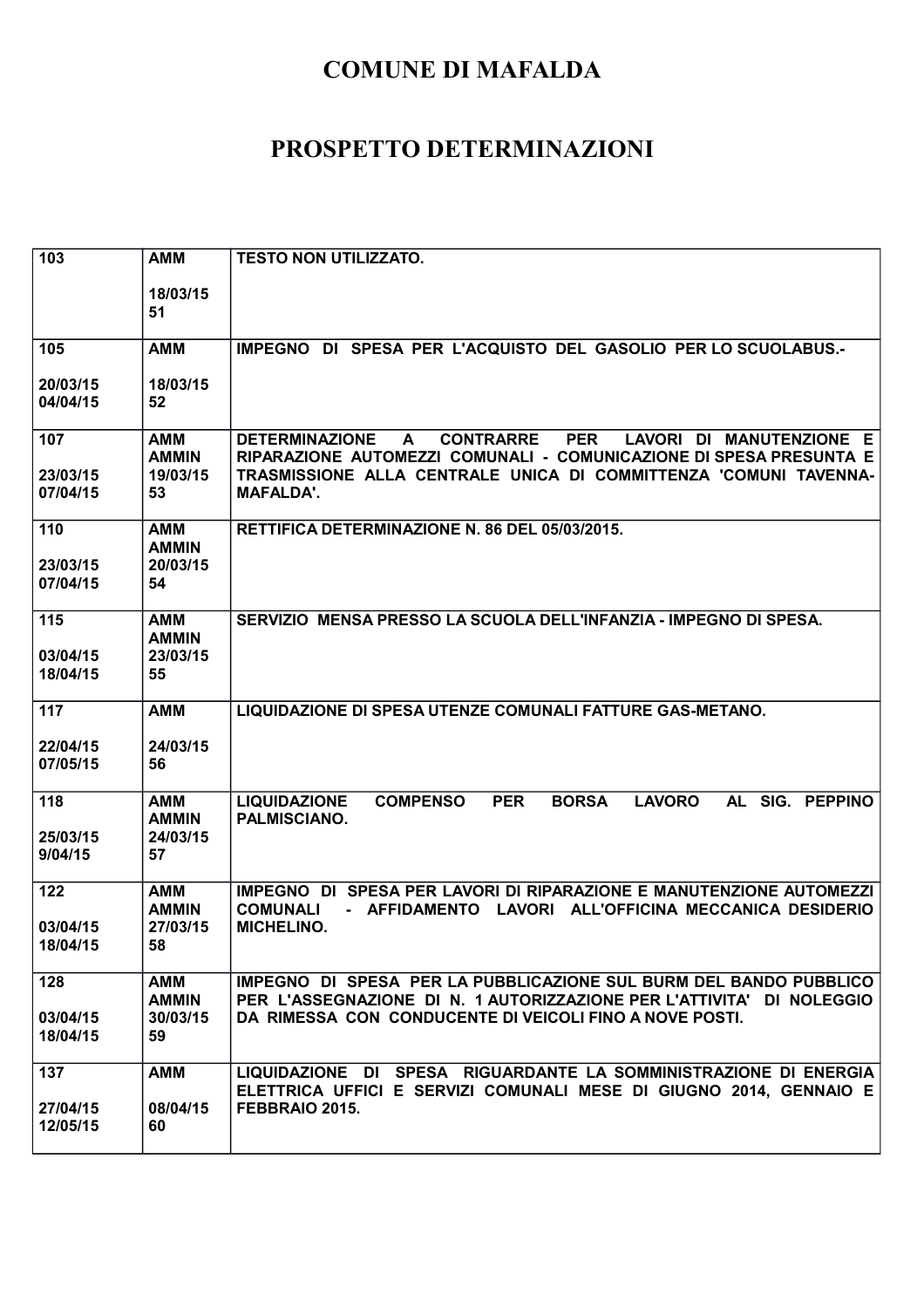| 139      | <b>AMM</b>                 | <b>IMPEGNO DI SPESA PER LE SPESE POSTALI.-</b>                                                                                           |
|----------|----------------------------|------------------------------------------------------------------------------------------------------------------------------------------|
| 15/04/15 | 9/04/15                    |                                                                                                                                          |
| 30/04/15 | 61                         |                                                                                                                                          |
| 140      | <b>AMM</b><br><b>AMMIN</b> | <b>IMPEGNO DI SPESA PER ACQUISTO FIORI.</b>                                                                                              |
| 15/04/15 | 9/04/15                    |                                                                                                                                          |
| 30/04/15 | 62                         |                                                                                                                                          |
| 143      | <b>AMM</b>                 | IMPEGNO DI SPESA PER IL CONVEGNO:'ASPETTANDO IL 24 MAGGIO INCONTRO                                                                       |
| 15/04/15 | 10/04/15                   | TEMATICO SUL PRIMO CONFLITTO MONDIALE A 100 ANNI DALL'INGRESSO IN<br><b>GUERRA DELL'ITALIA'</b>                                          |
| 30/04/15 | 63                         |                                                                                                                                          |
| 144      | <b>AMM</b>                 | SERVIZIO MENSA PRESSO LA SCUOLA DELL'INFANZIA - IMPEGNO DI SPESA.                                                                        |
| 17/04/15 | <b>AMMIN</b><br>11/04/15   |                                                                                                                                          |
| 02/05/15 | 64                         |                                                                                                                                          |
| 147      | <b>AMM</b>                 | IMPEGNO DI SPESA PER L'ACQUISTO DEI PRODOTTI PER LA PULIZIA DELLA SEDE<br><b>MUNICIPALE.</b>                                             |
| 16/04/15 | 15/04/15                   |                                                                                                                                          |
| 02/05/15 | 65                         |                                                                                                                                          |
| 148      | <b>AMM</b>                 | DI SPESA UTENZE COMUNALI FATTURE GAS-METANO MESI<br><b>LIQUIDAZIONE</b><br><b>GENNAIO-FEBBRAIO 2015</b>                                  |
| 27/04/15 | 15/04/15                   |                                                                                                                                          |
| 12/05/15 | 66                         |                                                                                                                                          |
| 151      | <b>AMM</b>                 | LIQUIDAZIONE DI SPESA RIGUARDANTE LA SOMMINISTRAZIONE DI ENERGIA<br>ELETTRICA - UFFICI E SERVIZI CONGUAGLIO OTTOBRE, NOVEMBRE E DICEMBRE |
| 22/04/15 | 17/04/15                   | 2014.                                                                                                                                    |
| 07/05/15 | 67                         |                                                                                                                                          |
| 152      | AMM<br><b>AMMIN</b>        | <b>LIQUIDAZIONE</b><br>COMPENSO PER BORSA LAVORO ALLA SIG.RA TIZIANA<br><b>PETRUCCELLI.</b>                                              |
| 20/04/15 | 17/04/15                   |                                                                                                                                          |
| 05/05/15 | 68                         |                                                                                                                                          |
| 153      | <b>AMM</b><br><b>AMMIN</b> | COMPENSO PER BORSA LAVORO ALLA SIG.RA RACHELE<br><b>LIQUIDAZIONE</b><br>PETRONE.                                                         |
| 20/04/15 | 17/04/15                   |                                                                                                                                          |
| 05/05/15 | 69                         |                                                                                                                                          |
| 154      | <b>AMM</b>                 | <b>COMPENSO</b><br><b>PER</b><br><b>BORSA</b><br><b>LAVORO</b><br>AL SIG. PEPPINO<br><b>LIQUIDAZIONE</b>                                 |
| 20/04/15 | <b>AMMIN</b><br>17/04/15   | PALMISCIANO.                                                                                                                             |
| 05/05/15 | 70                         |                                                                                                                                          |
|          |                            |                                                                                                                                          |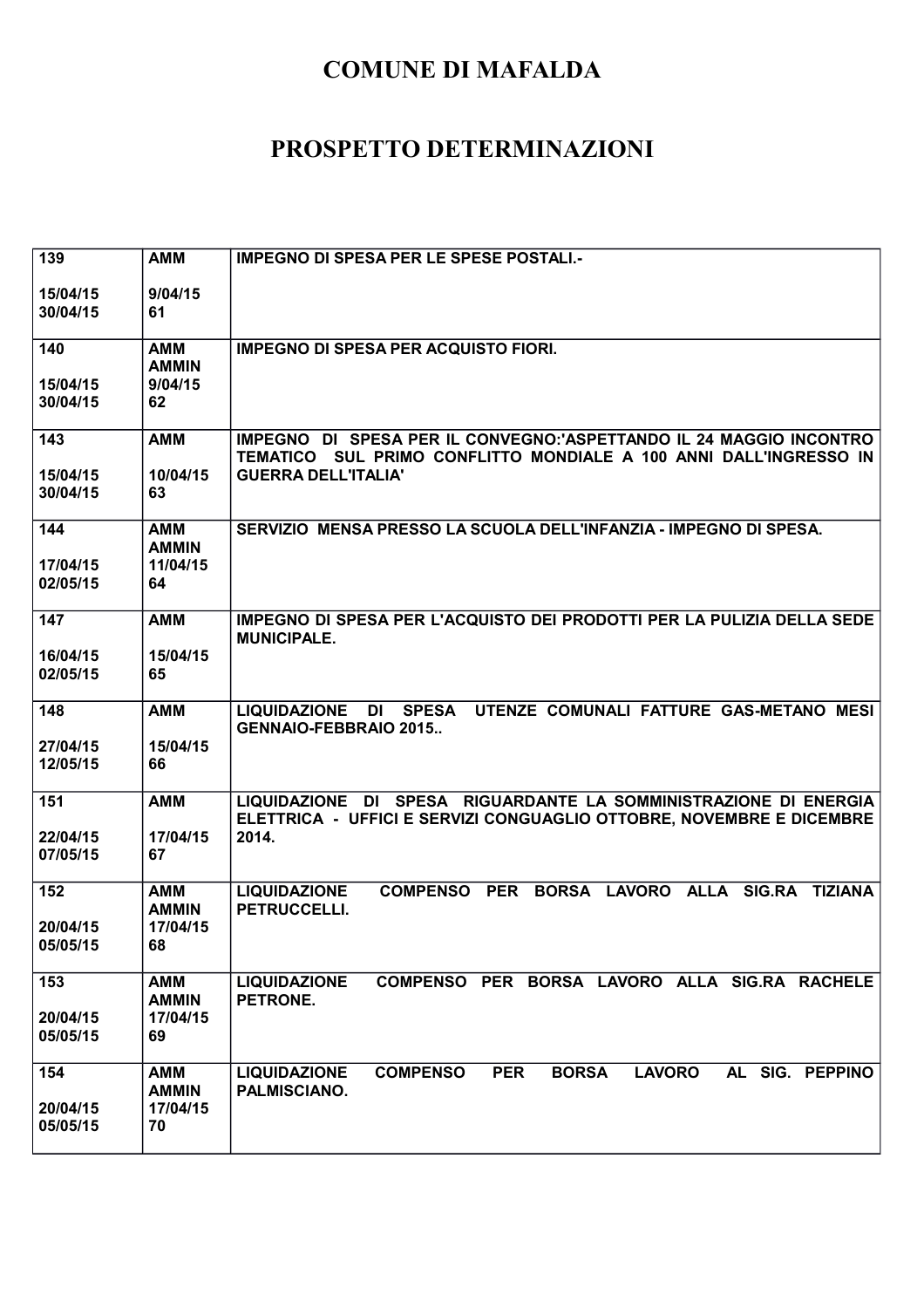| 155<br>20/04/15<br>05/05/15 | <b>AMM</b><br><b>AMMIN</b><br>17/04/15<br>71 | LIQUIDAZIONE COMPENSO PER BORSA LAVORO AL SIG. FABIANO FRISCO.                                                                                                                               |
|-----------------------------|----------------------------------------------|----------------------------------------------------------------------------------------------------------------------------------------------------------------------------------------------|
| 156<br>20/04/15<br>05/05/15 | <b>AMM</b><br><b>AMMIN</b><br>17/04/15<br>72 | LAVORO AL SIG. GILBERTO<br><b>COMPENSO</b><br><b>PER</b><br><b>BORSA</b><br><b>LIQUIDAZIONE</b><br><b>SGRIGNUOLI.</b>                                                                        |
| 157<br>20/05/15<br>04/06/15 | <b>AMM</b><br>20/04/15<br>73                 | ACQUISTO SOFTWARE GESTIONE FATTURAZIONE ELETTRONICA - GESTIONE<br>DOCUMENTALE E CONSERVAZIONE A NORMA. - CIG N. Z28142E460 - DETERMINA<br>A CONTRATTARE.                                     |
| 158<br>22/04/15<br>07/05/15 | <b>AMM</b><br>21/04/15<br>74                 | IMPEGNO DI SPESA PER L'ACQUISTO DEL GASOLIO PER LO SCUOLABUS E<br><b>PER LA FIAT PUNTO.-</b>                                                                                                 |
| 159<br>12/05/15<br>27/05/15 | <b>AMM</b><br><b>AMMIN</b><br>22/04/15<br>75 | SOCIALE DI TERMOLI - PIANO SOCIALE DI ZONA<br><b>TERRITORIALE</b><br><b>AMBITO</b><br>LIQUIDAZIONE ACCONTO QUOTA DI COMPARTECIPAZIONE AI SERVIZI SOCIO-<br><b>ASSISTENZIALI - ANNO 2014.</b> |
| 160<br>06/05/15<br>21/05/15 | <b>AMM</b><br><b>AMMIN</b><br>22/04/15<br>76 | AMBITO TERRITORIALE SOCIALE DI TERMOLI - PIANO SOCIALE DI ZONA - PIANO<br>ATTUATIVO PER L'ANNO 2015 - IMPEGNO DI SPESA PER IL PERIODO 01/01/2015-<br>31/05/2015.                             |
| 161<br>27/04/15<br>12/05/15 | <b>AMM</b><br>23/04/15<br>77                 | USO TEMPORANEO DI UN LOCULO CIMITERIALE AL SIG.<br><b>CONCESSIONE</b><br>AD.<br><b>STANISCIA NICOLA.</b>                                                                                     |
| 163<br>04/05/15<br>19/05/15 | <b>AMM</b><br><b>AMMIN</b><br>27/04/15<br>78 | CONCESSIONE ASSEGNO DI MATERNITA' PER CONTO DELL'INPS ALLA SIG.RA<br>WONGSURIYA NAPHAPHORN.                                                                                                  |
| 173<br>05/05/15<br>20/05/15 | <b>AMM</b><br>30/04/15<br>79                 | IMPEGNO DI SPESA PER MANIFESTAZIONE: 'UN COLPO QUA UN COLPO LÀ - LA<br><b>SPALLATA NEL SANNIO'</b>                                                                                           |
| 174<br>05/05/15<br>20/05/15 | <b>AMM</b><br><b>AMMIN</b><br>30/04/15<br>80 | IMPEGNO DI SPESA PER ACQUISTO VESTIARIO PER IL PERSONALE AUSILIARIO<br><b>DEL TRAFFICO.</b>                                                                                                  |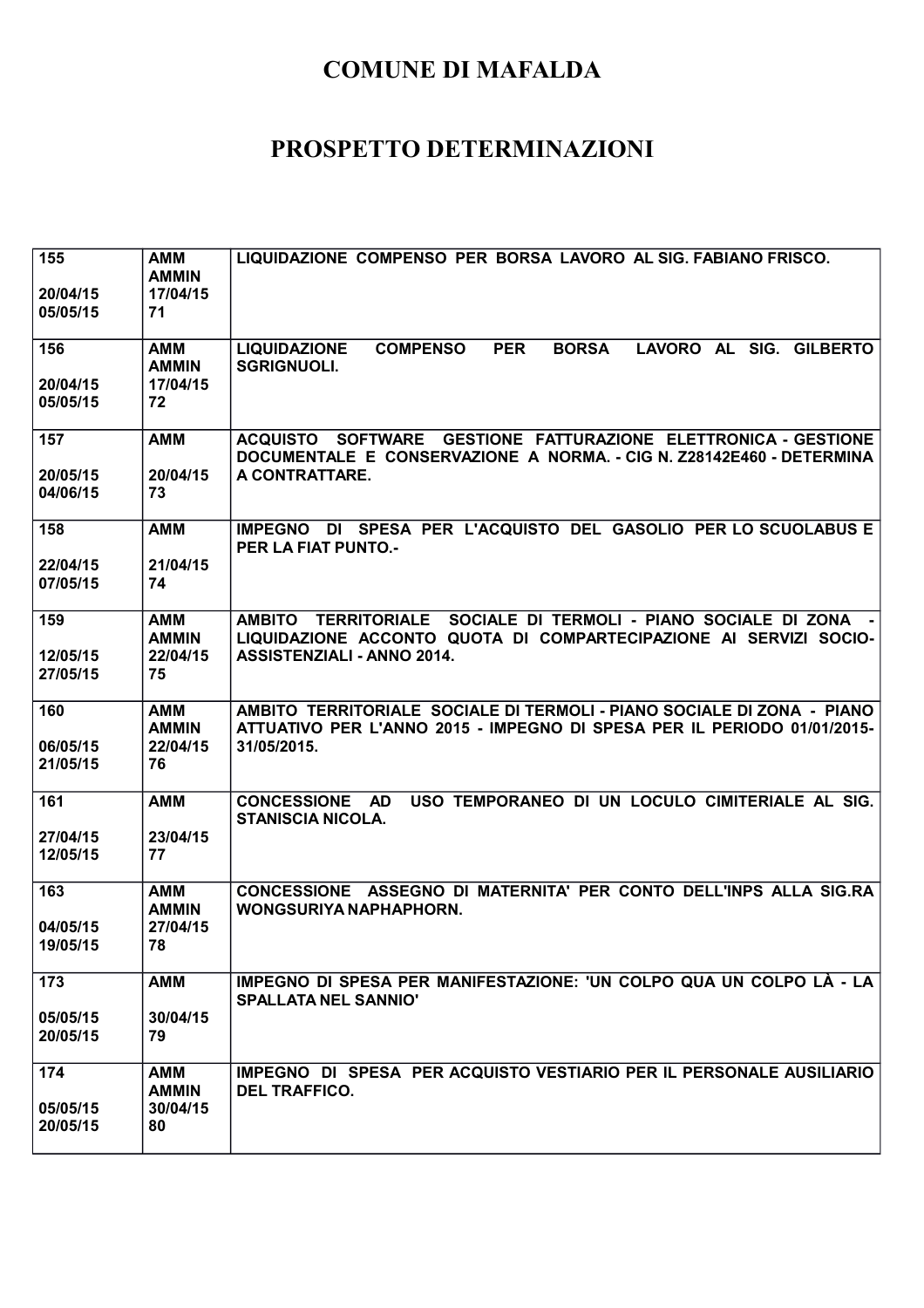| 175<br>28/05/15<br>12/06/15 | <b>AMM</b><br><b>AMMIN</b><br>30/04/15<br>81 | LIQUIDAZIONE DI SPESA RELATIVA AL SERVIZIO MENSA PRESSO LA SCUOLA<br>DELL'INFANZIA.                                                                                    |
|-----------------------------|----------------------------------------------|------------------------------------------------------------------------------------------------------------------------------------------------------------------------|
| 178                         | <b>AMM</b>                                   | CONCESSIONE AD USO TEMPORANEO DI UN LOCULO CIMITERIALE ALLA SIG.RA DI<br><b>PENTA LINA.</b>                                                                            |
| 06/05/15<br>21/05/15        | 05/05/15<br>82                               |                                                                                                                                                                        |
| 179<br>07/05/15             | <b>AMM</b><br><b>AMMIN</b><br>05/05/15       | SPESA PER ATTIVITA'<br><b>IMPEGNO</b><br><b>DI</b><br>RICREATIVE PRESSO LA BIBLIOTECA<br><b>COMUNALE.</b>                                                              |
| 22/05/15                    | 83                                           |                                                                                                                                                                        |
| 180<br>08/05/15             | <b>AMM</b><br><b>AMMIN</b><br>07/05/15       | CONCESSIONE ASSEGNO PER IL NUCLEO FAMILIARE - ART. 65 LEGGE N. 448/98 E<br>SUCCESSIVE MODIFICHE ED INTEGRAZIONI - ANNO 2015.                                           |
| 23/05/15                    | 84                                           |                                                                                                                                                                        |
| 187                         | <b>AMM</b><br><b>AMMIN</b>                   | <b>DELIBERAZIONE</b><br>DI<br>GIUNTA REGIONALE DEL 6 SETTEMBRE 2013 N. 434<br>'PROGRAMMA ATTUATIVO<br>PER LE PERSONE IN CONDIZIONI DI DIPENDENZA                       |
| 13/05/15<br>28/05/15        | 9/05/15<br>85                                | VITALE DA ASSISTENZA CONTINUA E VIGILE E MINORI CON GRAVE<br><b>DISABILITA'</b><br>RESIDENTI NELLA REGIONE MOLISE'. LIQUIDAZIONE CONTRIBUTI.                           |
| 189                         | <b>AMM</b>                                   | LIQUIDAZIONE DI<br>SPESA RIGUARDANTE LA SOMMINISTRAZIONE DI ENERGIA<br>ELETTRICA UFFICI E SERVIZI COMUNALI MESI DI FEBBRAIO E MARZO 2015.                              |
| 22/05/15<br>06/06/15        | 14/05/15<br>86                               |                                                                                                                                                                        |
| 192                         | <b>AMM</b><br><b>AMMIN</b>                   | <b>REGIONALE</b><br>N. 476 DEL 1° OTTOBRE 2014<br><b>DI</b><br><b>GIUNTA</b><br><b>DELIBERAZIONE</b><br>ASSEGNAZIONE N. 4 BORSE LAVORO DELLA DURATA DI TRE MESI PER LA |
| 19/05/15<br>03/06/15        | 15/05/15<br>87                               | REALIZZAZIONE DEL PROGETTO 'MAFALDA DA VIVERE'.                                                                                                                        |
| 193                         | <b>AMM</b><br><b>AMMIN</b>                   | LIQUIDAZIONE DI SPESA RELATIVA AL SERVIZIO MENSA PRESSO LA SCUOLA<br>DELL'INFANZIA.                                                                                    |
| 28/05/15<br>12/06/15        | 15/05/15<br>88                               |                                                                                                                                                                        |
| 194                         | <b>AMM</b>                                   | LIQUIDAZIONE DI SPESA PER LA RILEGATURA DEI REGISTRI DELLO STATO CIVILE<br>ANNO 2014 E PER L'ACQUISTO DELLE SCHEDE ANAGRAFICHE.                                        |
| 03/06/15<br>18/06/15        | 16/05/15<br>89                               |                                                                                                                                                                        |
| 196                         | <b>AMM</b><br><b>AMMIN</b>                   | SERVIZIO MENSA PRESSO LA SCUOLA DELL'INFANZIA - IMPEGNO DI SPESA.                                                                                                      |
| 22/05/15<br>06/06/15        | 18/05/15<br>90                               |                                                                                                                                                                        |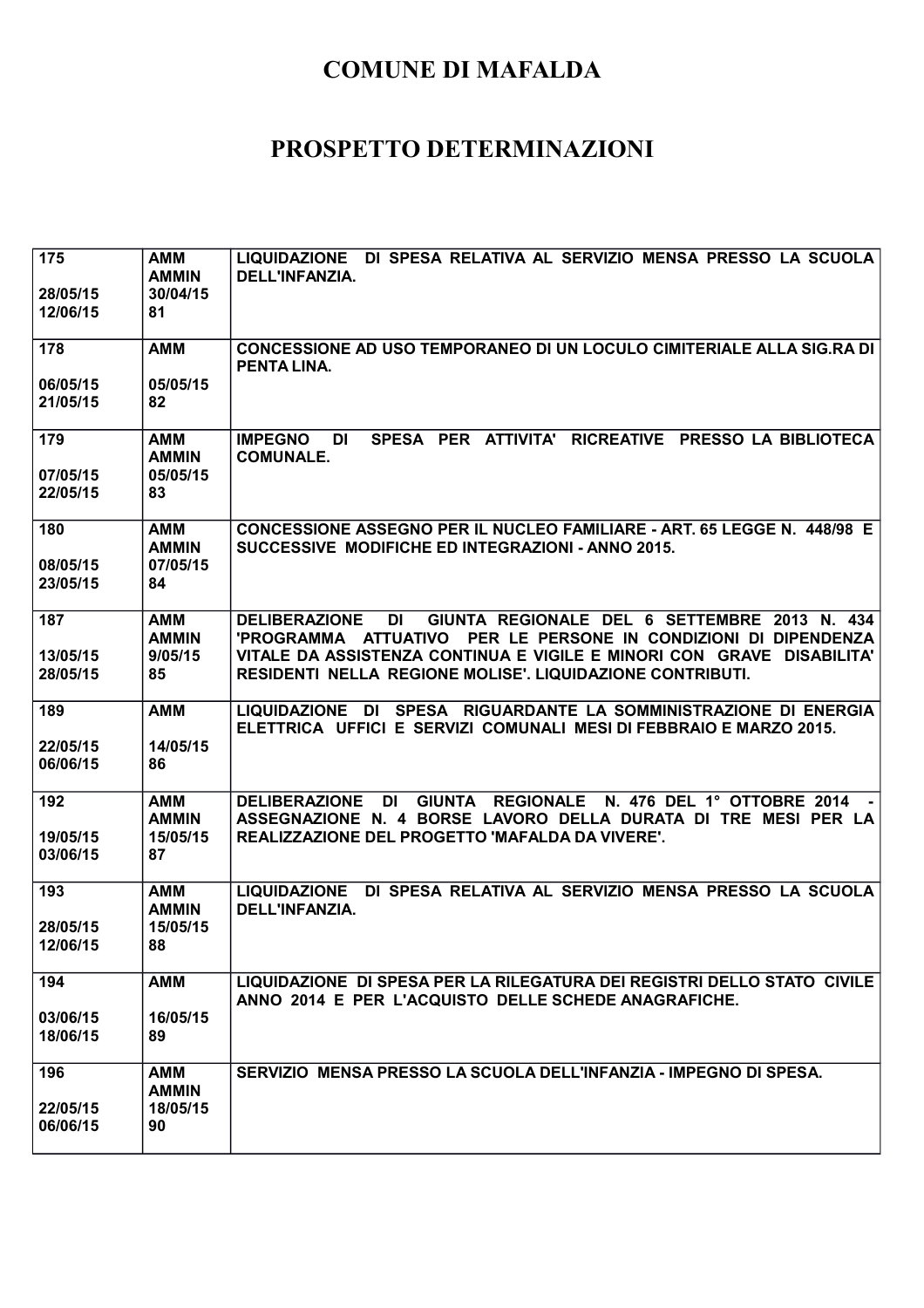| 199                        | <b>AMM</b>                                   | LIQUIDAZIONE DI SPESA UTENZE TELEFONICHE - DICEMBRE 2014 - GENNAIO 2015.                                                     |
|----------------------------|----------------------------------------------|------------------------------------------------------------------------------------------------------------------------------|
| 22/05/15<br>06/06/15       | 21/05/15<br>91                               |                                                                                                                              |
| 200                        | <b>AMM</b>                                   | SPESA PER L'ACQUISTO DEL GASOLIO PER LO SCUOLABUS,<br><b>IMPEGNO DI</b><br>PER LA FIAT PUNTO E PER LE SPESE DELL'UFFICIO.-   |
| 27/05/15<br>11/06/15       | 22/05/15<br>92                               |                                                                                                                              |
| 201<br>25/05/15<br>9/06/15 | <b>AMM</b><br><b>AMMIN</b><br>23/05/15<br>93 | LIQUIDAZIONE COMPENSO PER BORSA LAVORO AL SIG. FABIANO FRISCO.                                                               |
|                            |                                              |                                                                                                                              |
| 202<br>25/05/15<br>9/06/15 | AMM<br><b>AMMIN</b><br>23/05/15<br>94        | COMPENSO PER BORSA LAVORO ALLA SIG.RA RACHELE<br><b>LIQUIDAZIONE</b><br>PETRONE.                                             |
| 203                        | AMM<br><b>AMMIN</b>                          | LIQUIDAZIONE COMPENSO PER COMPENSO PER BORSA LAVORO ALLA SIG.RA<br><b>SIG.RA TIZIANA PETRUCCELLI.</b>                        |
| 25/05/15<br>9/06/15        | 23/05/15<br>95                               |                                                                                                                              |
| 204<br>25/05/15<br>9/06/15 | <b>AMM</b><br><b>AMMIN</b><br>23/05/15<br>96 | <b>COMPENSO</b><br><b>BORSA</b><br>LAVORO AL SIG. GILBERTO<br><b>LIQUIDAZIONE</b><br><b>PER</b><br><b>SGRIGNUOLI.</b>        |
| 207                        | <b>AMM</b>                                   | LIQUIDAZIONE DI SPESA PER FORNITURA MASSA VESTIARIO PER IL PERSONALE                                                         |
| 01/06/15<br>16/06/15       | 28/05/15<br>97                               | <b>AUSILIARIO DEL TRAFFICO.-</b>                                                                                             |
| 211                        | <b>AMM</b><br><b>AMMIN</b>                   | CONCESSIONE ASSEGNO PER IL NUCLEO FAMILIARE - ART. 65 LEGGE N. 448/98 E<br>SUCCESSIVE MODIFICHE ED INTEGRAZIONI - ANNO 2015. |
| 04/06/15<br>19/06/15       | 30/05/15<br>98                               |                                                                                                                              |
| 213                        | <b>AMM</b>                                   | <b>LIQUIDAZIONE DI SPESA UTENZE COMUNALI FATTURE GAS-METANO.</b>                                                             |
| 06/06/15<br>22/06/15       | 03/06/15<br>99                               |                                                                                                                              |
| 215                        | <b>AMM</b>                                   | <b>IMPEGNO DI SPESA PER ACQUISTO MANIFESTI DI CORDOGLIO</b>                                                                  |
| 9/06/15<br>24/06/15        | 05/06/15<br>100                              |                                                                                                                              |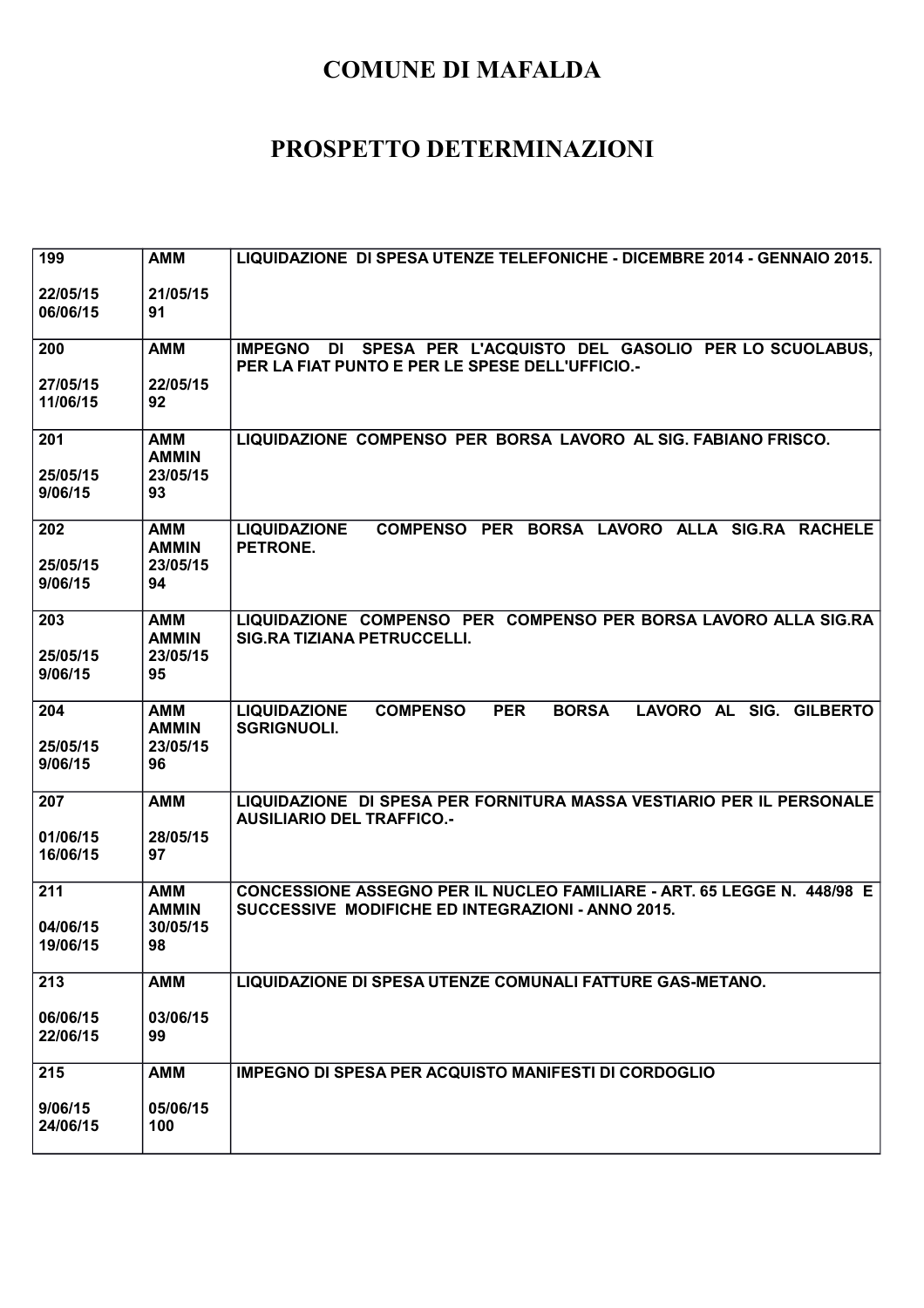| 216<br>06/06/15      | <b>AMM</b><br>05/06/15     | USO TEMPORANEO DI UN LOCULO CIMITERIALE AL SIG.<br><b>CONCESSIONE</b><br>DI<br><b>TROLIO ANTONIO.</b>                                          |
|----------------------|----------------------------|------------------------------------------------------------------------------------------------------------------------------------------------|
| 22/06/15             | 101                        |                                                                                                                                                |
| 217                  | <b>AMM</b><br><b>AMMIN</b> | IMPEGNO DI SPESA PER UN INCONTRO CON I COMUNI ADERENTI AL PROGETTO<br>DI SOLIDARIETÀ INTERGENERAZIONALE 'FORTUNATE SENEX'.                     |
| 11/06/15<br>26/06/15 | 05/06/15<br>102            |                                                                                                                                                |
| 229                  | <b>AMM</b>                 | IMPEGNO DI SPESA PER L'ACQUISTO DEL GASOLIO PER LA FIAT PUNTO E PER<br>LE SPESE DELL'UFFICIO.-                                                 |
| 16/06/15<br>01/07/15 | 12/06/15<br>103            |                                                                                                                                                |
| 230                  | <b>AMM</b>                 | USO TEMPORANEO DI UN LOCULO CIMITERIALE AL SIG.<br><b>CONCESSIONE</b><br><b>DI</b><br>POMILIO LEONARDO.                                        |
| 16/06/15<br>01/07/15 | 13/06/15<br>104            |                                                                                                                                                |
| 231                  | <b>AMM</b><br><b>AMMIN</b> | <b>MANIFESTAZIONE</b><br><b>DELLA PRIMA PIETRA'</b><br>SPESA PER<br><b>'POSA</b><br><b>IMPEGNO</b><br>DI<br><b>DELL'EDIFICIO SCOLASTICO.</b>   |
| 18/06/15<br>03/07/15 | 15/06/15<br>105            |                                                                                                                                                |
| 232                  | <b>AMM</b><br><b>AMMIN</b> | <b>'POSA</b><br><b>DELLA PRIMA PIETRA'</b><br><b>IMPEGNO</b><br>SPESA PER<br><b>MANIFESTAZIONE</b><br>DI<br><b>DELL'EDIFICIO SCOLASTICO.</b>   |
| 18/06/15<br>03/07/15 | 15/06/15<br>106            |                                                                                                                                                |
| 233                  | <b>AMM</b>                 | DI SPESA RIGUARDANTE LA SOMMINISTRAZIONE DI ENERGIA<br><b>LIQUIDAZIONE</b><br>ELETTRICA UFFICI E SERVIZI COMUNALI - MESE DI MARZO APRILE 2015. |
| 9/07/15<br>24/07/15  | 16/06/15<br>107            |                                                                                                                                                |
| 234                  | <b>AMM</b><br><b>AMMIN</b> | LIQUIDAZIONE DI SPESA RELATIVA AL SERVIZIO MENSA PRESSO LA SCUOLA<br>DELL'INFANZIA.                                                            |
| 18/06/15<br>03/07/15 | 16/06/15<br>108            |                                                                                                                                                |
| 236                  | <b>AMM</b><br><b>AMMIN</b> | SERVIZIO MENSA PRESSO LA SCUOLA DELL'INFANZIA - IMPEGNO DI SPESA.                                                                              |
| 18/06/15<br>03/07/15 | 17/06/15<br>109            |                                                                                                                                                |
| 239                  | <b>AMM</b><br><b>AMMIN</b> | <b>COMPENSO</b><br><b>PER</b><br><b>BORSA</b><br>LAVORO AL SIG. GILBERTO<br><b>LIQUIDAZIONE</b><br><b>SGRIGNUOLI.</b>                          |
| 08/07/15<br>23/07/15 | 19/06/15<br>110            |                                                                                                                                                |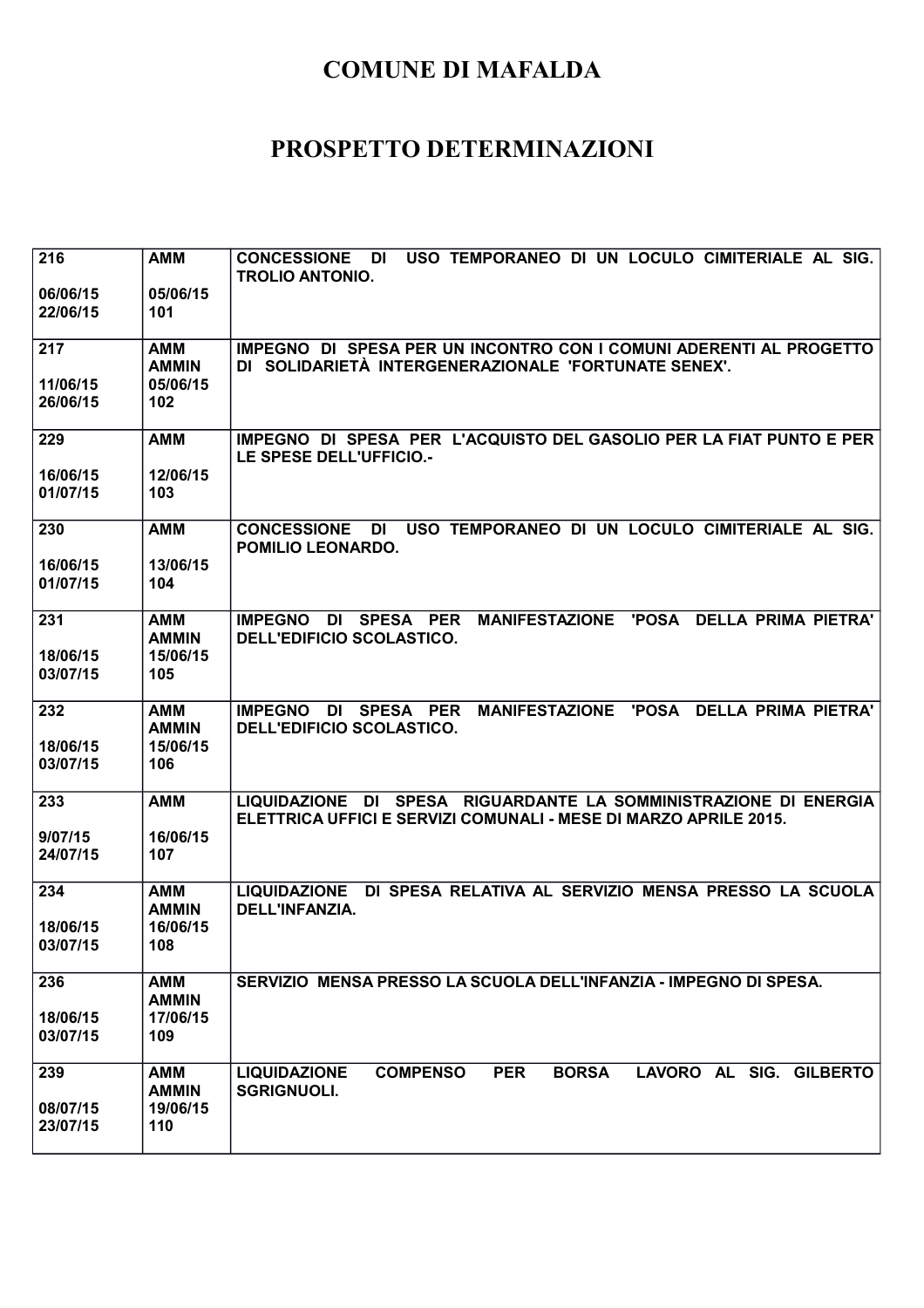| 240<br>08/07/15<br>23/07/15 | <b>AMM</b><br><b>AMMIN</b><br>19/06/15<br>111 | LIQUIDAZIONE COMPENSO PER BORSA LAVORO AL SIG. ANTONIO LAMELZA.                                                                                                                                                                                                                                                                     |
|-----------------------------|-----------------------------------------------|-------------------------------------------------------------------------------------------------------------------------------------------------------------------------------------------------------------------------------------------------------------------------------------------------------------------------------------|
| 241<br>08/07/15<br>23/07/15 | <b>AMM</b><br><b>AMMIN</b><br>19/06/15<br>112 | LIQUIDAZIONE COMPENSO PER BORSA LAVORO AL SIG. ETTORE BELLEZZA.                                                                                                                                                                                                                                                                     |
| 242<br>08/07/15<br>23/07/15 | AMM<br><b>AMMIN</b><br>19/06/15<br>113        | <b>PER</b><br><b>LIQUIDAZIONE</b><br><b>COMPENSO</b><br><b>BORSA</b><br><b>LAVORO</b><br><b>AL</b><br>SIG. MANOLO<br>PETRUCCELLI.                                                                                                                                                                                                   |
| 243<br>08/07/15<br>23/07/15 | <b>AMM</b><br><b>AMMIN</b><br>19/06/15<br>114 | LIQUIDAZIONE COMPENSO PER BORSA LAVORO ALLA SIG.INA ROSAMARIA<br>CECE.                                                                                                                                                                                                                                                              |
| 251                         | <b>AMM</b><br>02/07/15<br>115                 | <b>ANNULLATA.</b>                                                                                                                                                                                                                                                                                                                   |
| 252<br>9/07/15<br>24/07/15  | <b>AMM</b><br><b>AMMIN</b><br>02/07/15<br>116 | <b>DETERMINAZIONE</b><br><b>CONTRARRE</b><br><b>PER</b><br>LAVORI DI MANUTENZIONE E<br>$\mathbf{A}$<br><b>AUTOMEZZO</b><br><b>COMUNALE</b><br>SCUOLABUS DA SOTTOPORRE A<br><b>RIPARAZIONE</b><br>REVISIONE ANNUALE - COMUNICAZIONE DI SPESA PRESUNTA E TRASMISSIONE<br>ALLA CENTRALE UNICA DI COMMITTENZA 'COMUNI TAVENNA-MAFALDA'. |
| 257<br>17/07/15<br>01/08/15 | <b>AMM</b><br>07/07/15<br>117                 | LIQUIDAZIONE DI SPESA UTENZE COMUNALI FATTURE GAS-METANO MESE DI<br><b>APRILE 2015.</b>                                                                                                                                                                                                                                             |
| 261<br>17/07/15<br>01/08/15 | <b>AMM</b><br>10/07/15<br>118                 | IMPEGNO DI SPESA PER L'ACQUISTO DEL GASOLIO PER LA FIAT PUNTO.-                                                                                                                                                                                                                                                                     |
| 262<br>17/07/15<br>01/08/15 | <b>AMM</b><br><b>AMMIN</b><br>13/07/15<br>119 | LIQUIDAZIONE DI SPESA RELATIVA AL SERVIZIO MENSA PRESSO LA SCUOLA<br>DELL'INFANZIA.                                                                                                                                                                                                                                                 |
| 268<br>17/07/15<br>01/08/15 | <b>AMM</b><br><b>AMMIN</b><br>16/07/15<br>120 | A CONTRARRE PER ORGANIZZAZIONE COLONIA MARINA<br><b>DETERMINAZIONE</b><br>PRESSO LA STRUTTURA 'POSEIDON BEACH VILLAGE' DI SAN SALVO<br><b>MARINA</b> -<br>SPESA PRESUNTA E TRASMISSIONE ALLA CENTRALE<br><b>COMUNICAZIONE</b><br>DI<br>UNICA DI COMMITTENZA 'COMUNI TAVENNA-MAFALDA'.                                               |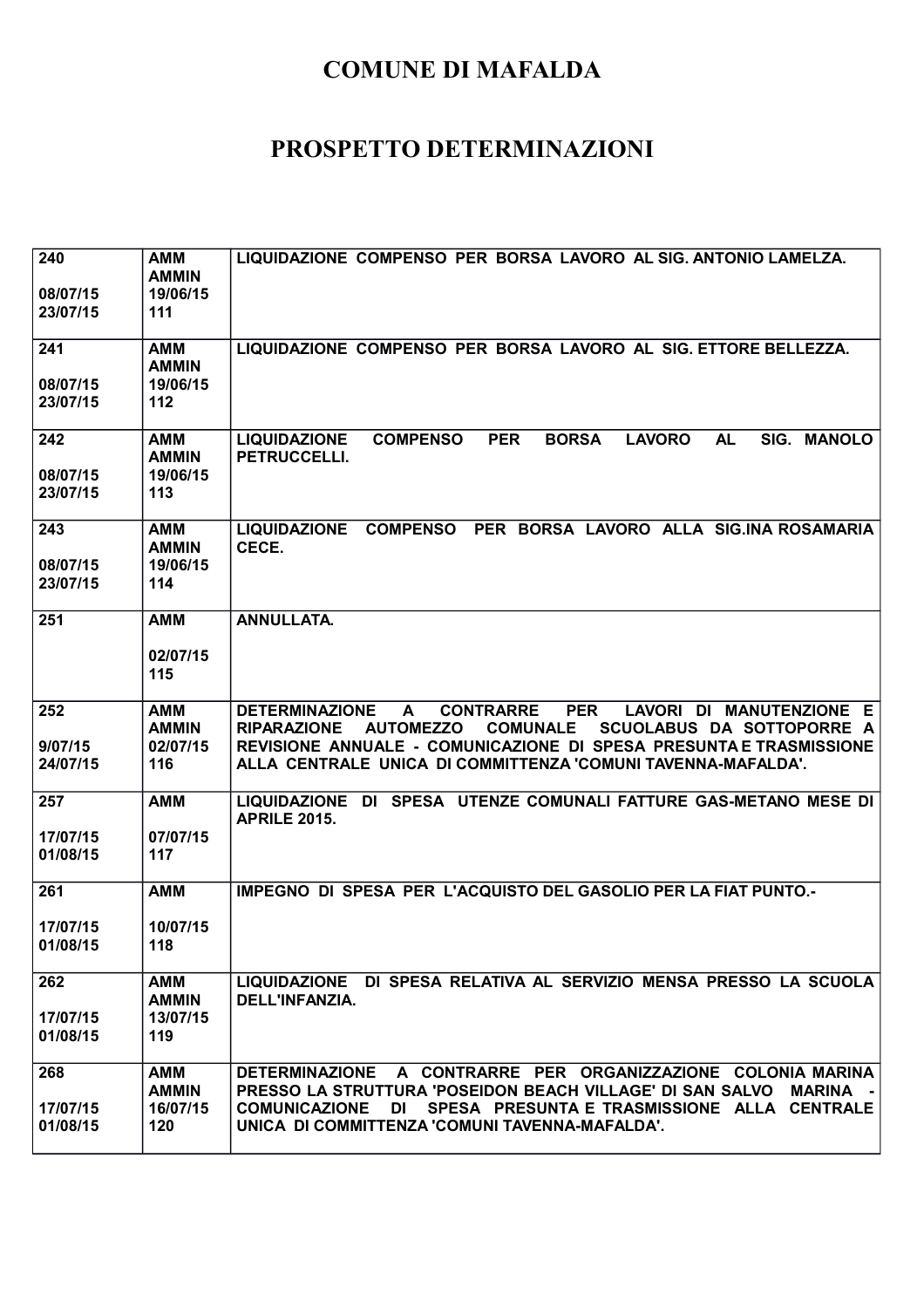| 269<br>18/07/15      | <b>AMM</b><br><b>AMMIN</b><br>17/07/15 | DELIBERAZIONE DI GIUNTA REGIONALE N. 476 DEL 1º OTTOBRE 2014 - RINUNCIA<br><b>BORSA LAVORO - PRESA D'ATTO.</b>                                                                                                   |
|----------------------|----------------------------------------|------------------------------------------------------------------------------------------------------------------------------------------------------------------------------------------------------------------|
| 03/08/15             | 121                                    |                                                                                                                                                                                                                  |
| 271                  | AMM<br><b>AMMIN</b>                    | <b>RETTIFICA</b><br>N.<br>268<br><b>DEL</b><br><b>16/07/2015 E CONTESTUALE</b><br><b>DETERMINAZIONE</b><br>AFFIDAMENTO DEL SERVIZIO DI TRASPORTO DEGLI ALUNNI PER LA COLONIA                                     |
| 03/08/15<br>18/08/15 | 17/07/15<br>122                        | <b>MARINA PRESSO LA STRUTTURA 'POSEIDON BEACH VILLAGE'.</b>                                                                                                                                                      |
| 280                  | <b>AMM</b><br><b>AMMIN</b>             | DELIBERAZIONE DI GIUNTA REGIONALE N. 476 DEL 1º OTTOBRE 2014 - RINUNCIA<br><b>BORSA LAVORO - PRESA D'ATTO.</b>                                                                                                   |
| 03/08/15<br>18/08/15 | 27/07/15<br>123                        |                                                                                                                                                                                                                  |
| 282                  | <b>AMM</b>                             | <b>DELIBERAZIONE</b><br><b>DI</b><br><b>GIUNTA REGIONALE</b><br>N. 476 DEL 1° OTTOBRE 2014<br>ASSEGNAZIONE N. 3 BORSE LAVORO DELLA DURATA DI DUE MESI PER LA                                                     |
| 07/08/15<br>22/08/15 | 27/07/15<br>124                        | REALIZZAZIONE DEL PROGETTO 'MAFALDA DA VIVERE'.                                                                                                                                                                  |
| 284                  | <b>AMM</b>                             | <b>DI</b><br><b>INTERESSE</b><br>PER LA REALIZZAZIONE DI 'SEZIONI<br><b>MANIFESTAZIONI</b><br><b>NEGLI</b><br><b>EDUCATIVI</b><br><b>PRIMAVERA'</b><br><b>ANNI</b><br>2015/2016 E 2016/2017.<br><b>INDIZIONE</b> |
| 31/07/15<br>17/08/15 | 30/07/15<br>127                        | PROCEDURA DI EVIDENZA PUBBLICA E APPROVAZIONE AVVISO PUBBLICO.                                                                                                                                                   |
| 286                  | <b>AMM</b>                             | LIQUIDAZIONE DI<br><b>SPESA</b><br>RIGUARDANTE LA SOMMINISTRAZIONE DI ENERGIA<br>ELETTRICA UFFICI E SERVIZI COMUNALI - MESE DI MAGGIO 2015.                                                                      |
| 17/08/15<br>01/9/15  | 01/08/15<br>128                        |                                                                                                                                                                                                                  |
| 287                  | <b>AMM</b>                             | IMPEGNO DI SPESA PER L'ACQUISTO DEI PRODOTTI PER LA PULIZIA DELLA SEDE<br><b>MUNICIPALE.</b>                                                                                                                     |
| 06/08/15<br>21/08/15 | 01/08/15<br>129                        |                                                                                                                                                                                                                  |
| 288                  | <b>AMM</b>                             | LIQUIDAZIONE DI SPESA UTENZE COMUNALI FATTURE GAS-METANO MESE DI<br><b>APRILE MAGGIO 2015.</b>                                                                                                                   |
| 17/08/15<br>01/9/15  | 01/08/15<br>130                        |                                                                                                                                                                                                                  |
| 289                  | <b>AMM</b>                             | LIQUIDAZIONE DI SPESA RIGUARDANTE LA SOMMINISTRAZIONE DI ENERGIA<br>ELETTRICA - UFFICI E SERVIZI COMUNALI MESE DI GIUGNO 2015.                                                                                   |
| 18/08/15<br>02/9/15  | 01/08/15<br>131                        |                                                                                                                                                                                                                  |
| 290                  | AMM<br><b>AMMIN</b>                    | COSTITUZIONE IN GIUDIZIO PER APPELLO AVVERSO LA SENTENZA DEL GIUDICE<br>DI PACE DI LARINO N. 1/2015 DEL 04/05/2015 - CONFERIMENTO INCARICO LEGALE -                                                              |
| 11/08/15<br>26/08/15 | 03/08/15<br>132                        | <b>ACCETTAZIONE.</b>                                                                                                                                                                                             |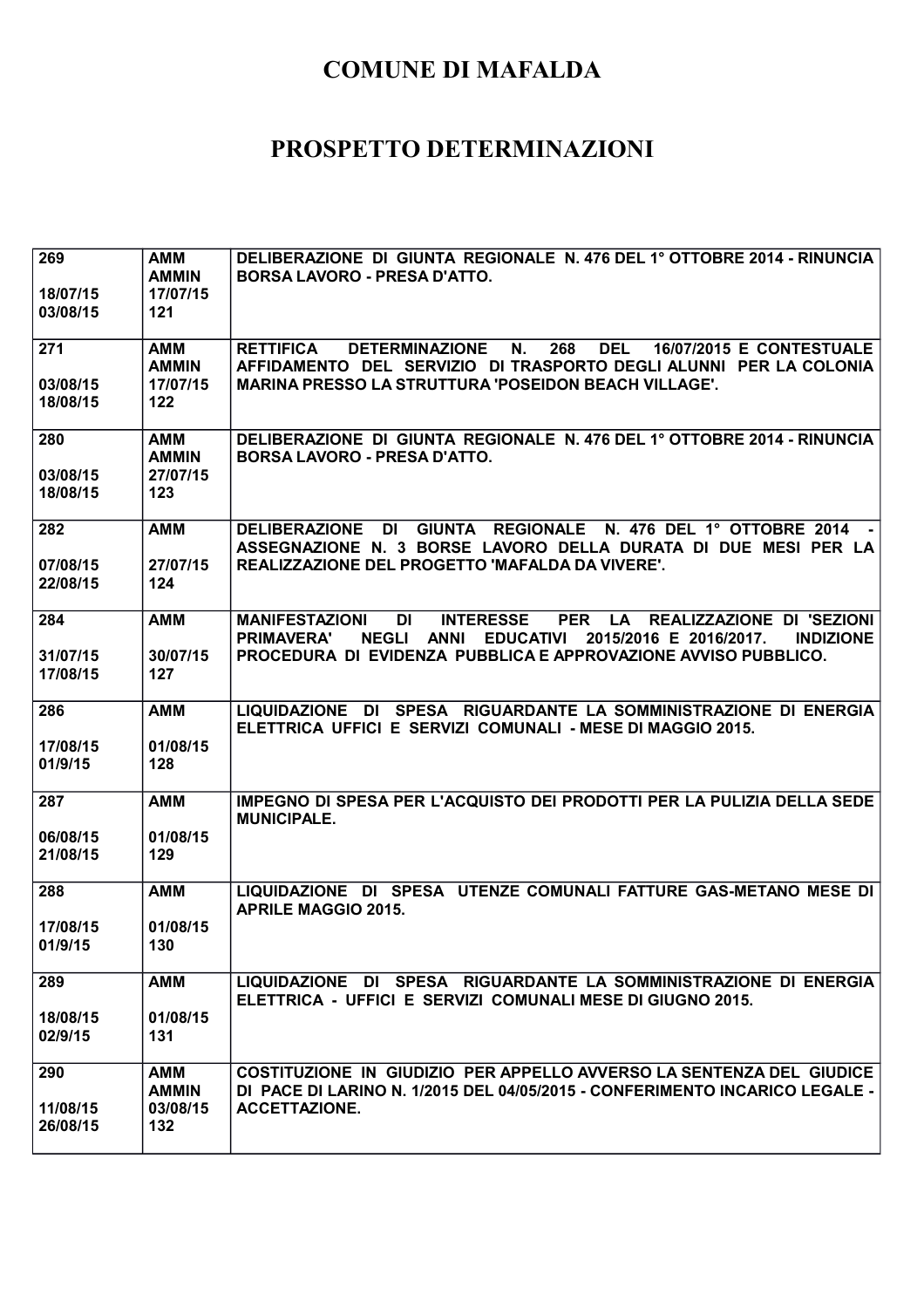| 291                  | <b>AMM</b>      | IMPEGNO DI SPESA PER PICCOLA MANIFESTAZIONE IN FAVORE DEGLI STUDENTI                                              |
|----------------------|-----------------|-------------------------------------------------------------------------------------------------------------------|
|                      | <b>AMMIN</b>    | DIPLOMATI NELL'ANNO SCOLASTICO 2014/2015.                                                                         |
| 07/08/15             | 04/08/15        |                                                                                                                   |
| 22/08/15             | 133             |                                                                                                                   |
|                      |                 |                                                                                                                   |
| 292                  | <b>AMM</b>      | CONCESSIONE USO TEMPORANEO DI UN LOCULO CIMITERIALE ALLA SIG.RA                                                   |
|                      |                 | <b>GIZZI ROSANNA.</b>                                                                                             |
| 06/08/15<br>21/08/15 | 05/08/15<br>134 |                                                                                                                   |
|                      |                 |                                                                                                                   |
| 293                  | <b>AMM</b>      | USO TEMPORANEO DI UN LOCULO CIMITERIALE AL SIG.<br><b>CONCESSIONE</b><br><b>DI</b>                                |
|                      |                 | <b>ERMINDO ROSSI.</b>                                                                                             |
| 06/08/15             | 05/08/15        |                                                                                                                   |
| 21/08/15             | 135             |                                                                                                                   |
|                      |                 |                                                                                                                   |
| 295                  | <b>AMM</b>      | LIQUIDAZIONE COMPENSO PER BORSA LAVORO AL SIG. ANTONIO LAMELZA.                                                   |
|                      | <b>AMMIN</b>    |                                                                                                                   |
| 07/08/15             | 05/08/15        |                                                                                                                   |
| 22/08/15             | 136             |                                                                                                                   |
| 296                  | <b>AMM</b>      | LIQUIDAZIONE COMPENSO PER BORSA LAVORO AL SIG. ETTORE BELLEZZA.                                                   |
|                      | <b>AMMIN</b>    |                                                                                                                   |
| 07/08/15             | 05/08/15        |                                                                                                                   |
| 22/08/15             | 137             |                                                                                                                   |
|                      |                 |                                                                                                                   |
| 297                  | <b>AMM</b>      | <b>PER</b><br>SIG. MANOLO<br><b>LIQUIDAZIONE</b><br><b>COMPENSO</b><br><b>BORSA</b><br><b>LAVORO</b><br><b>AL</b> |
|                      | <b>AMMIN</b>    | PETRUCCELLI.                                                                                                      |
| 07/08/15             | 05/08/15        |                                                                                                                   |
| 22/08/15             | 138             |                                                                                                                   |
| 298                  | <b>AMM</b>      | <b>COMPENSO</b><br>PER BORSA LAVORO ALLA SIG.INA ROSAMARIA<br><b>LIQUIDAZIONE</b>                                 |
|                      | <b>AMMIN</b>    | CECE.                                                                                                             |
| 07/08/15             | 05/08/15        |                                                                                                                   |
| 22/08/15             | 139             |                                                                                                                   |
|                      |                 |                                                                                                                   |
| 301                  | <b>AMM</b>      | LIQUIDAZIONE DI SPESA RIGUARDANTE LA SOMMINISTRAZIONE DI ENERGIA                                                  |
|                      |                 | ELETTRICA UFFICI E SERVIZI COMUNALI- MAGGIO GIUGNO2015.                                                           |
| 17/08/15<br>01/9/15  | 07/08/15        |                                                                                                                   |
|                      | 140             |                                                                                                                   |
| 302                  | <b>AMM</b>      | IMPEGNO DI SPESA PER L'ACQUISTO DEI MODELLI DELLE CARTE D'IDENTITA'.                                              |
|                      | <b>AMMIN</b>    |                                                                                                                   |
| 11/08/15             | 07/08/15        |                                                                                                                   |
| 26/08/15             | 141             |                                                                                                                   |
|                      |                 |                                                                                                                   |
| 303                  | <b>AMM</b>      | LIQUIDAZIONE DI SPESA UTENZE COMUNALI FATTURE GAS-METANO PERIODO                                                  |
|                      |                 | <b>APRILE-GIUGNO 2015.</b>                                                                                        |
| 18/08/15<br>02/9/15  | 07/08/15<br>142 |                                                                                                                   |
|                      |                 |                                                                                                                   |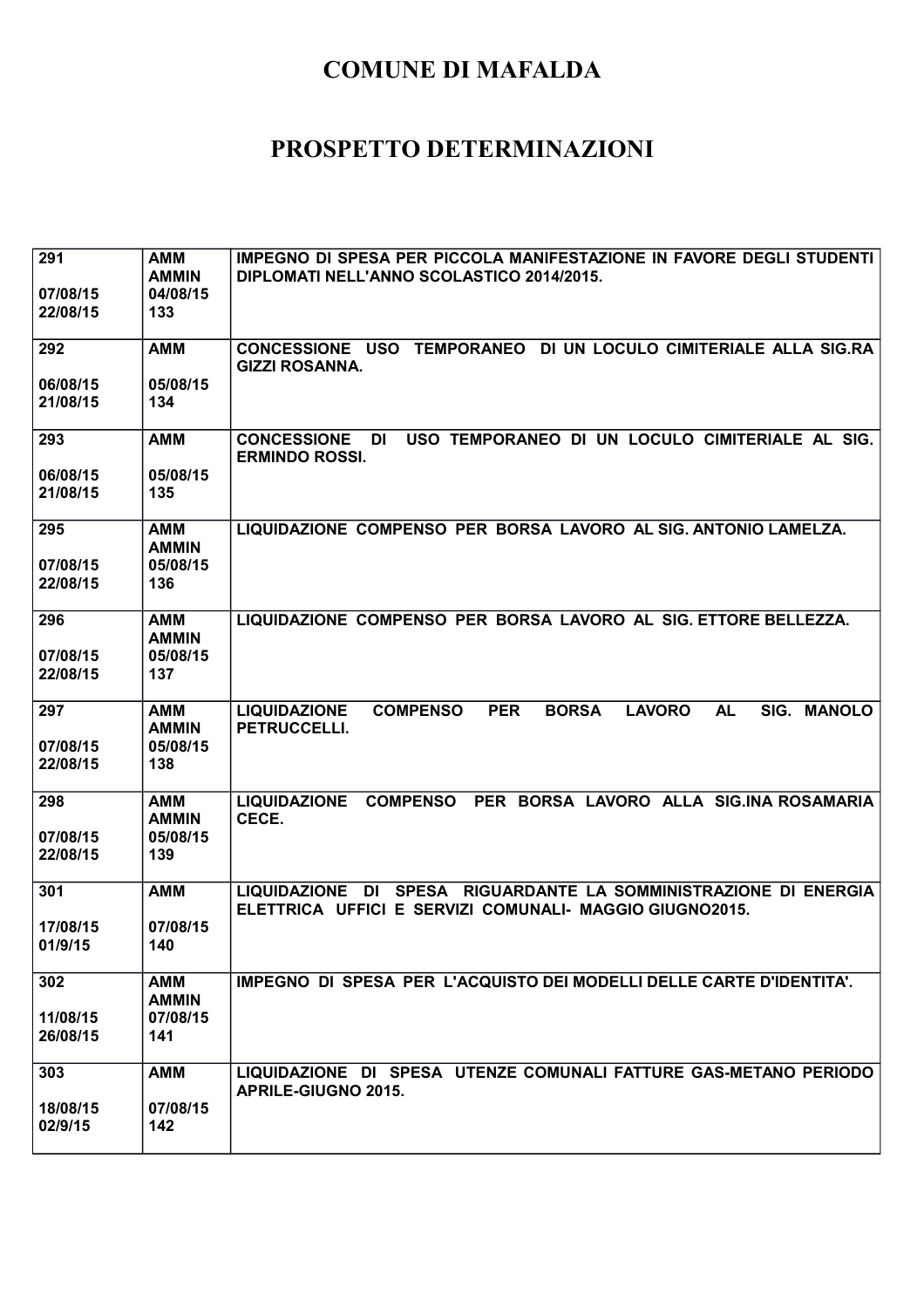| 304<br>13/08/15<br>28/08/15 | <b>AMM</b><br><b>AMMIN</b><br>07/08/15<br>143 | LIQUIDAZIONE INDENNITA' DI FINE MANDATO AL SINDACO AI SENSI DELL'ART. 10<br>D.M. 04/04/2000 N. 119.                                                                                                                                                                                         |
|-----------------------------|-----------------------------------------------|---------------------------------------------------------------------------------------------------------------------------------------------------------------------------------------------------------------------------------------------------------------------------------------------|
| 307<br>13/08/15<br>28/08/15 | <b>AMM</b><br><b>AMMIN</b><br>11/08/15<br>144 | MANIFESTAZIONI ESTIVE 2015 - LIQUIDAZIONE ACCONTO ALLA PRO-LOCO<br>'TRESPALDUM' DI MAFALDA.                                                                                                                                                                                                 |
| 309<br>18/08/15<br>02/9/15  | <b>AMM</b><br>13/08/15<br>145                 | <b>IMPEGNO PER SPESE DI RAPPRESENTANZA - ACQUISTO FIORI PER MATRIMONIO</b>                                                                                                                                                                                                                  |
| 310<br>18/08/15<br>02/9/15  | <b>AMM</b><br>17/08/15<br>146                 | <b>IMPEGNO DI SPESA PER ACQUISTO MANIFESTI DI CORDOGLIO.</b>                                                                                                                                                                                                                                |
| 311<br>18/08/15<br>02/9/15  | <b>AMM</b><br><b>AMMIN</b><br>17/08/15<br>147 | <b>DELIBERAZIONE</b><br>DI<br>GIUNTA REGIONALE DEL 6 SETTEMBRE 2013 N. 434<br>'PROGRAMMA ATTUATIVO PER LE PERSONE IN CONDIZIONI DI DIPENDENZA<br>VITALE DA ASSISTENZA CONTINUA E VIGILE E MINORI CON GRAVE DISABILITA'<br><b>RESIDENTI NELLA REGIONE MOLISE' - LIQUIDAZIONE CONTRIBUTI.</b> |
| 312<br>02/9/15<br>18/9/15   | <b>AMM</b><br><b>AMMIN</b><br>17/08/15<br>148 | DI IGIENE URBANA ANNO 2015 - AFFIDAMENTO<br><b>PIANO</b><br><b>INCARICO</b><br><b>PER</b><br>ESPLETAMENTO DEL SERVIZIO E RELATIVO IMPEGNO DI SPESA.                                                                                                                                         |
| 315                         | <b>AMM</b><br><b>AMMIN</b><br>19/08/15<br>149 | LIQUIDAZIONE CONTRIBUTO OBBLIGATORIO ALLA COMUNITA' MONTANA 'TRIGNO-<br><b>MONTE MAURO' DI PALATA PER L'ESERCIZIO FINANZIARIO 2015.</b>                                                                                                                                                     |
| 316<br>27/08/15<br>11/9/15  | <b>AMM</b><br><b>AMMIN</b><br>19/08/15<br>150 | <b>LIQUIDAZIONE</b><br><b>CONTRIBUTO</b><br><b>INDENNITA'</b><br><b>DI</b><br><b>RESIDENZA AL FARMACISTA</b><br><b>RURALE PER GLI ANNI 2012 E 2013.</b>                                                                                                                                     |
| 317<br>02/9/15<br>18/9/15   | <b>AMM</b><br><b>AMMIN</b><br>19/08/15<br>151 | LIQUIDAZIONE QUOTA DI PARTECIPAZIONE AGLI ONERI DI CUI ALL'ART. 3<br>DELLA LEGGE N. 56/1987 RELATIVA AI LOCALI DELLA SEZIONE CIRCOSCRIZIONALE<br><b>DEL LAVORO DI TERMOLI - ANNO 2014.</b>                                                                                                  |
| 318<br>02/9/15<br>18/9/15   | <b>AMM</b><br><b>AMMIN</b><br>19/08/15<br>152 | LIQUIDAZIONE CONTRIBUTO ASSOCIATIVO ALL'ANCI - ANNO 2015.                                                                                                                                                                                                                                   |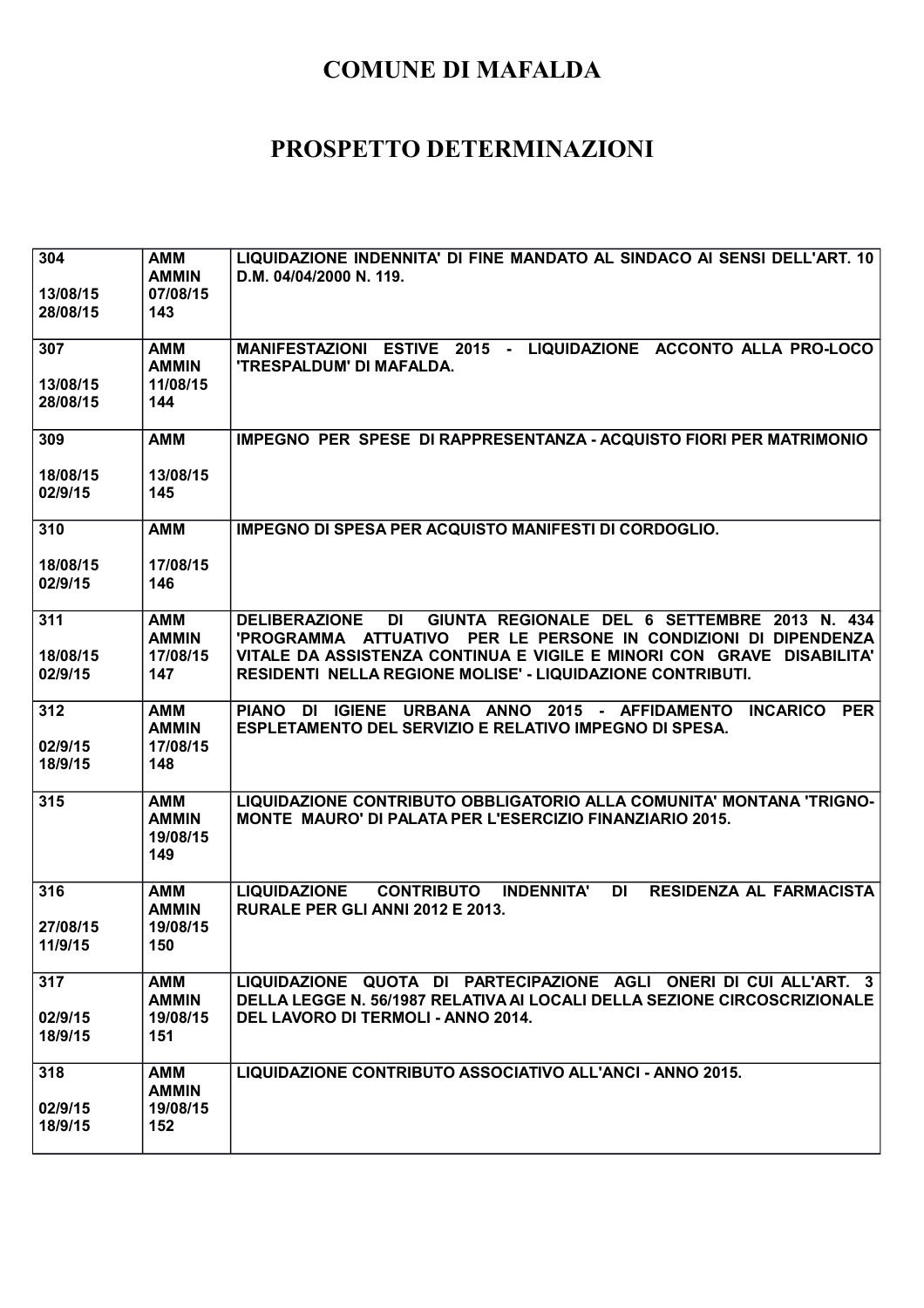| 319<br>27/08/15<br>11/9/15 | <b>AMM</b><br><b>AMMIN</b><br>19/08/15<br>153 | LIQUIDAZIONE CONTRIBUTO ASSOCIATIVO ALLA LEGA DELLE AUTONOMIE<br>LOCALI - ANNO 2015.                                                                                                                                                                                  |
|----------------------------|-----------------------------------------------|-----------------------------------------------------------------------------------------------------------------------------------------------------------------------------------------------------------------------------------------------------------------------|
| 320<br>25/08/15<br>9/9/15  | <b>AMM</b><br><b>AMMIN</b><br>19/08/15<br>154 | LIQUIDAZIONE COMPENSO PER BORSA LAVORO AL SIG. ETTORE BELLEZZA.                                                                                                                                                                                                       |
| 321<br>25/08/15<br>9/9/15  | <b>AMM</b><br><b>AMMIN</b><br>19/08/15<br>155 | LIQUIDAZIONE COMPENSO PER BORSA LAVORO ALLA SIG.INA ROSAMARIA<br>CECE.                                                                                                                                                                                                |
| 322<br>04/9/15<br>19/9/15  | <b>AMM</b><br><b>AMMIN</b><br>19/08/15<br>156 | RIMBORSO SPESE VIAGGI AL SINDACO.                                                                                                                                                                                                                                     |
| 331<br>02/9/15<br>18/9/15  | <b>AMM</b><br>31/08/15<br>157                 | PRESA D'ATTO DELLA MANIFESTAZIONE DI INTERESSE PERVENUTA IN DATA<br>11/08/2015.                                                                                                                                                                                       |
| 335<br>04/9/15<br>19/9/15  | <b>AMM</b><br><b>AMMIN</b><br>01/9/15<br>158  | LIQUIDAZIONE CONTRIBUTO ECONOMICO AL SIG. GROLEAU SERGE.                                                                                                                                                                                                              |
| 336<br>04/9/15<br>19/9/15  | <b>AMM</b><br>01/9/15<br>159                  | LIQUIDAZIONE DI SPESA RIGUARDANTE LA SOMMINISTRAZIONE DI ENERGIA<br>ELETTRICA UFFICI E SERVIZI COMUNALI. - MESE DI MAGGIO, GIUGNO LUGLIO<br>2015.                                                                                                                     |
| 344<br>11/9/15<br>26/9/15  | <b>AMM</b><br>03/9/15<br>160                  | <b>IMPEGNO DI SPESA PER SPESE POSTALI.</b>                                                                                                                                                                                                                            |
| 362<br>18/9/15<br>03/10/15 | <b>AMM</b><br><b>AMMIN</b><br>12/9/15<br>161  | SOGGIORNO TERMALE ANZIANI 2015 - AFFIDAMENTO SERVIZIO E RELATIVO<br><b>IMPEGNO DI SPESA.</b>                                                                                                                                                                          |
| 364<br>18/9/15<br>03/10/15 | <b>AMM</b><br><b>AMMIN</b><br>14/9/15<br>162  | DELIBERAZIONE DI GIUNTA REGIONALE DEL 9 GENNAIO 2012 N. 7 'PROGRAMMA<br>ATTUATIVO PER I PAZIENTI MALATI DI SLA - SUPPORTO AI PAZIENTI ED ALLE<br>FAMIGLIE DELLE PERSONE AFFETTE DA SCLEROSI LATERALE AMIOTROFICA<br>NELLA REGIONE MOLISE' - LIQUIDAZIONE CONTRIBUITO. |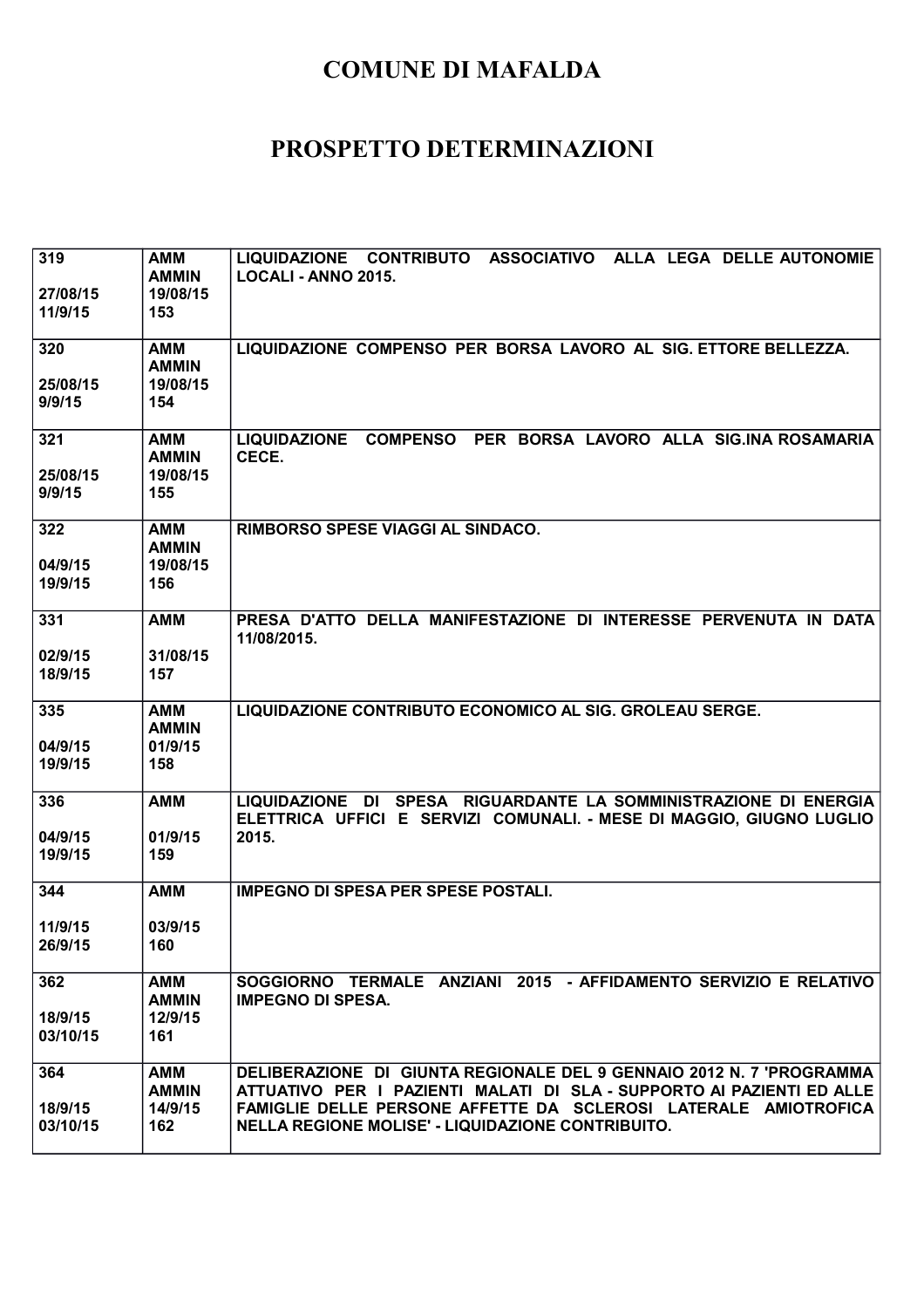| 365<br>29/9/15<br>14/10/15 | <b>AMM</b><br><b>AMMIN</b><br>14/9/15<br>163  | <b>LIQUIDAZIONE</b><br><b>CONTRIBUTO ALL'ASSOCIAZIONE ITALIA NOSTRA ONLUS PER</b><br>POMERIGGIO DI STUDIO ORGANIZZATO A MAFALDA.                                                  |
|----------------------------|-----------------------------------------------|-----------------------------------------------------------------------------------------------------------------------------------------------------------------------------------|
| 366<br>18/9/15<br>03/10/15 | <b>AMM</b><br><b>AMMIN</b><br>15/9/15<br>164  | CONCESSIONE ASSEGNO DI MATERNITA' PER CONTO DELL'INPS ALLA SIG.RA<br><b>MASTRONARDI MARIANNA.</b>                                                                                 |
| 367<br>18/9/15<br>03/10/15 | <b>AMM</b><br><b>AMMIN</b><br>15/9/15<br>165  | <b>IMPEGNO</b><br><b>SPESA</b><br><b>PER</b><br><b>ACQUISTO</b><br><b>ALBUM</b><br><b>FOTOGRAFICO E DVD</b><br><b>DI</b><br>DELL'EVENTO 'POSA DELLA PRIMA PIETRA' DEL 20/06/2015. |
| 368<br>22/9/15<br>07/10/15 | <b>AMM</b><br><b>PERSON</b><br>15/9/15<br>166 | PRESTAZIONI DI LAVORO ACCESSORIO- IMPEGNO DI SPESA PER ACQUISTO<br><b>VOUCHER.</b>                                                                                                |
| 369<br>23/9/15<br>08/10/15 | <b>AMM</b><br>16/9/15<br>167                  | <b>IMPEGNO DI SPESA PER FESTA PATRONALE DI 'SAN VALENTINO'</b>                                                                                                                    |
| 372<br>23/9/15<br>08/10/15 | <b>AMM</b><br><b>AMMIN</b><br>16/9/15<br>168  | <b>LIQUIDAZIONE</b><br><b>COMPENSO</b><br><b>PER</b><br><b>BORSA</b><br><b>LAVORO</b><br><b>ALLA</b><br><b>SIG.INA</b><br><b>VILLANO</b><br><b>VALENTINA.</b>                     |
| 373<br>23/9/15<br>08/10/15 | <b>AMM</b><br>16/9/15<br>169                  | LIQUIDAZIONE COMPENSO PER BORSA LAVORO ALLA SIG.RA ROSETTA MENNA.                                                                                                                 |
| 374<br>21/9/15<br>06/10/15 | <b>AMM</b><br><b>AMMIN</b><br>18/9/15<br>170  | <b>COMPENSO</b><br><b>BORSA</b><br><b>LAVORO</b><br><b>AL</b><br>SIG.<br><b>RENATO</b><br><b>LIQUIDAZIONE</b><br><b>PER</b><br>PALMISCIANO.                                       |
| 375<br>29/9/15<br>14/10/15 | <b>AMM</b><br>18/9/15<br>171                  | <b>IMPEGNO DI SPESA PER ACQUISTO STAMPATI PER GLI UFFICI COMUNALI.</b>                                                                                                            |
| 377<br>19/9/15<br>05/10/15 | <b>AMM</b><br><b>AMMIN</b><br>19/9/15<br>172  | ATTIVITA' DI NOLEGGIO CON CONDUCENTE DI VEICOLI FINO A NOVE POSTI -<br>NOMINA COMMISSIONE DI CONCORSO.                                                                            |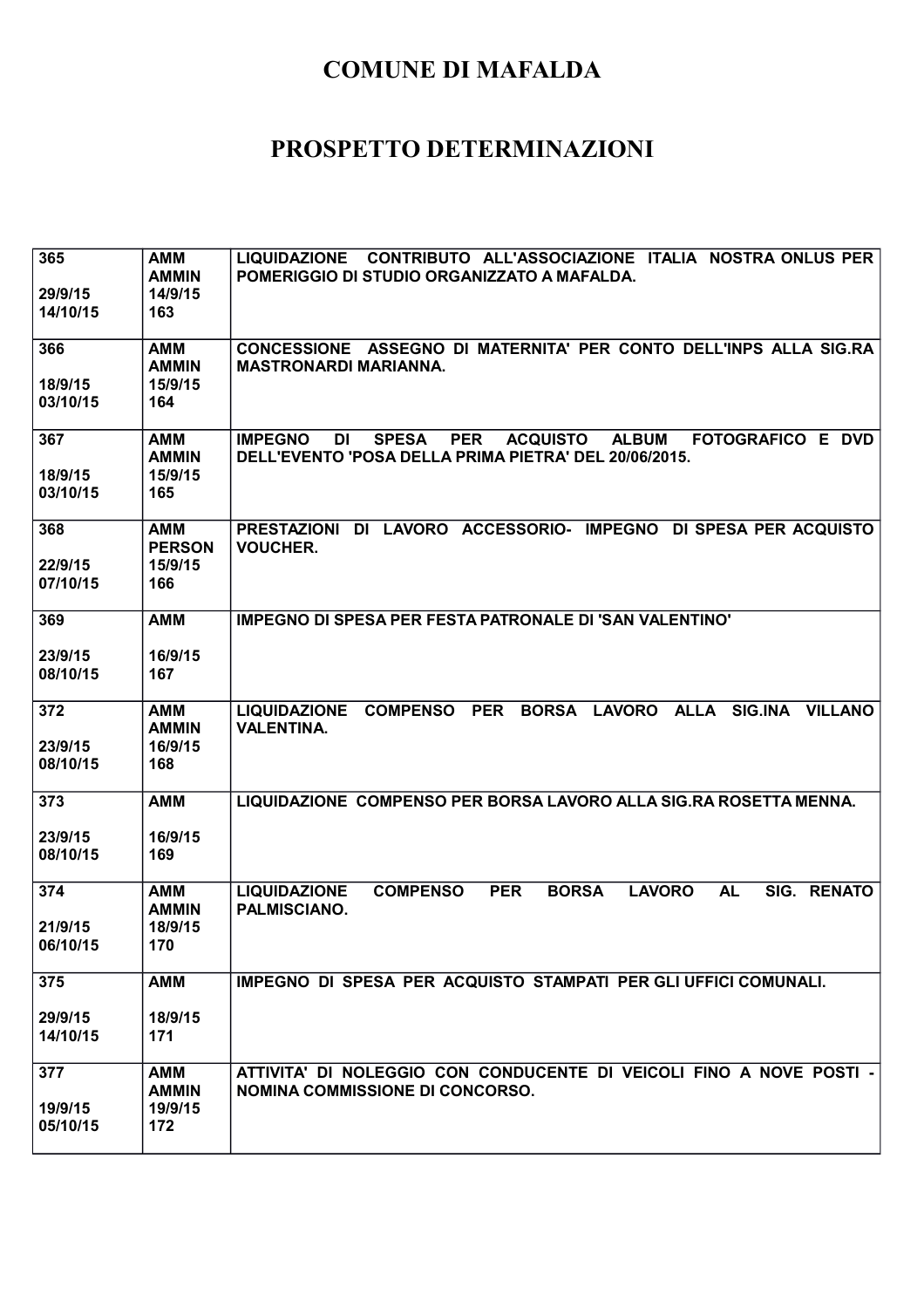| 378<br>29/9/15<br>14/10/15  | AMM<br><b>AMMIN</b><br>22/9/15<br>173        | GIUDIZIO DI SFRATTO PER MOROSITA' - CONFERIMENTO<br><b>COSTITUZIONE</b><br>IN.<br><b>INCARICO LEGALE - ACCETTAZIONE.</b>                                                                                                                                                                                          |
|-----------------------------|----------------------------------------------|-------------------------------------------------------------------------------------------------------------------------------------------------------------------------------------------------------------------------------------------------------------------------------------------------------------------|
| 379<br>29/9/15<br>14/10/15  | <b>AMM</b><br><b>AMMIN</b><br>23/9/15<br>174 | LIQUIDAZIONE CONTRIBUTO ECONOMICO ALL'ASSOCIAZIONE SPORTIVA 'VASTESE<br>IN BIKE' PER ORGANIZZAZIONE GARA CICLISTICA IN MAFALDA.                                                                                                                                                                                   |
| 382<br>29/9/15<br>14/10/15  | <b>AMM</b><br><b>AMMIN</b><br>23/9/15<br>175 | <b>DELIBERAZIONE</b><br><b>DI</b><br>GIUNTA REGIONALE<br>N. 476 DEL 1° OTTOBRE 2014<br><b>DI</b><br>REGIONALE N. 461 DEL 31 AGOSTO<br>2015<br><b>DELIBERAZIONE</b><br><b>GIUNTA</b><br>ASSEGNAZIONE N. 2 BORSE LAVORO DELLA DURATA DI TRE<br><b>MESI PER LA</b><br>REALIZZAZIONE DEL PROGETTO 'MAFALDA DA VIVERE' |
| 384<br>29/9/15<br>14/10/15  | <b>AMM</b><br>24/9/15<br>176                 | LIQUIDAZIONE DI SPESA RIGUARDANTE LA SOMMINISTRAZIONE DI ENERGIA<br>ELETTRICA - DEPURATORE MESE DI AGOSTO 2015.                                                                                                                                                                                                   |
| 385<br>29/9/15<br>14/10/15  | <b>AMM</b><br>24/9/15<br>177                 | IMPEGNO DI SPESA PER ACQUISTO SOFTWARE GESTIONE FATTURAZIONE<br>ELETTRONICA - GESTIONE DOCUMENTALE E CONSERVAZIONE A NORMA - CIG<br>N. Z28142E460.                                                                                                                                                                |
| 386<br>29/9/15<br>14/10/15  | <b>AMM</b><br><b>AMMIN</b><br>24/9/15<br>178 | SOCIALE DI TERMOLI - PIANO SOCIALE DI ZONA<br><b>AMBITO</b><br><b>TERRITORIALE</b><br>QUOTA DI COMPARTECIPAZIONE AI SERVIZI SOCIO-<br><b>LIQUIDAZIONE</b><br><b>SALDO</b><br><b>ASSISTENZIALI - ANNO 2014.</b>                                                                                                    |
| 387<br>29/9/15<br>14/10/15  | <b>AMM</b><br><b>AMMIN</b><br>25/9/15<br>179 | AMBITO TERRITORIALE SOCIALE DI TERMOLI - PIANO SOCIALE DI ZONA - PIANO<br>ATTUATIVO 2015 - IMPEGNO DI SPESA PER L'ANNO 2015.                                                                                                                                                                                      |
| 389<br>02/10/15<br>17/10/15 | <b>AMM</b><br>26/9/15<br>180                 | DI SPESA RIGUARDANTE LA SOMMINISTRAZIONE DI ENERGIA<br><b>LIQUIDAZIONE</b><br>ELETTRICA UFFICI E SEVIZI ' UTENZE ENERVENTI GENNAIO-GIUGNO 2015'.                                                                                                                                                                  |
| 392<br>02/10/15<br>17/10/15 | <b>AMM</b><br><b>AMMIN</b><br>30/9/15<br>181 | ECONOMICO AL COMITATO DI GESTIONE DEL<br>LIQUIDAZIONE CONTRIBUTO<br><b>CENTRO SOCIALE PER ANZIANI.</b>                                                                                                                                                                                                            |
| 394<br>13/10/15<br>28/10/15 | <b>AMM</b><br>30/9/15<br>182                 | LIQUIDAZIONE DI SPESA RIGUARDANTE LA SOMMINISTRAZIONE DI ENERGIA<br>ELETTRICA UFFICI E SERVIZI COMUNALI - DAL MESE DI DI NOVEMBRE 2014 AD<br><b>AGOSTO 2015</b>                                                                                                                                                   |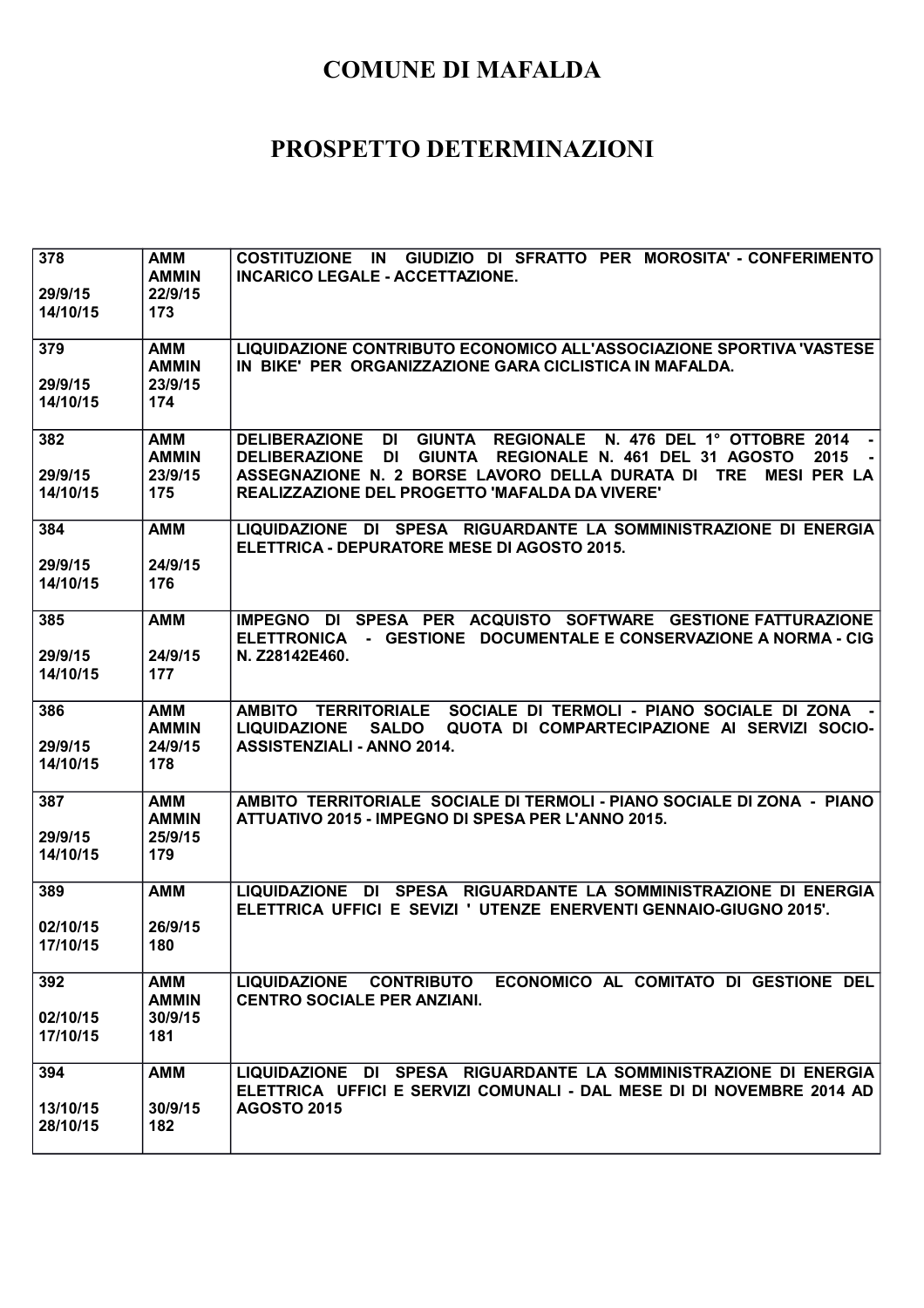| 398<br>08/10/15<br>23/10/15 | <b>AMM</b><br><b>AMMIN</b><br>01/10/15<br>183 | CONVENZIONE CON L'ISTITUTO OMNICOMPRENSIVO DI MONTENERO DI BISACCIA<br>- LIQUIDAZIONE CONTRIBUTO.                                                                                                                                                                          |
|-----------------------------|-----------------------------------------------|----------------------------------------------------------------------------------------------------------------------------------------------------------------------------------------------------------------------------------------------------------------------------|
| 400<br>08/10/15<br>23/10/15 | AMM<br><b>AMMIN</b><br>01/10/15<br>184        | IMPEGNO DI SPESA PER L'ACQUISTO DEL GASOLIO PER LO SCUOLABUIS E<br>PER LA FIAT PUNTO.                                                                                                                                                                                      |
| 401<br>17/10/15<br>02/11/15 | <b>AMM</b><br><b>AMMIN</b><br>02/10/15<br>185 | LIQUIDAZIONE DI SPESA RELATIVA AL PIANO DI IGIENE URBANA ANNO 2015.                                                                                                                                                                                                        |
| 410<br>08/10/15<br>23/10/15 | <b>AMM</b><br>07/10/15<br>186                 | <b>IMPEGNO DI SPESA PER LA PULIZIA UFFICI COMUNALI.</b>                                                                                                                                                                                                                    |
| 411<br>28/10/15<br>12/11/15 | AMM<br><b>AMMIN</b><br>08/10/15<br>187        | ASSEGNAZIONE BORSA LAVORO DELLA DURATA DI UN MESE.                                                                                                                                                                                                                         |
| 416<br>14/01/16<br>29/01/16 | <b>AMM</b><br><b>AMMIN</b><br>12/10/15<br>188 | DELIBERAZIONE DI GIUNTA REGIONALE N. 268 DEL 05/06/2015 - DETERMINAZIONE<br>DIRIGENZIALE N. 5435 DEL 06/10/2015 - 'SEZIONI PRIMAVERA - ANNI EDUCATIVI<br>2015/2016 E 2016/2017' - AFFIDAMENTO DEL SERVIZIO ED APPROVAZIONE DELLO<br>SCHEMA TIPO DI CONVENZIONE /CONTRATTO. |
| 419<br>20/10/15<br>04/11/15 | <b>AMM</b><br><b>AMMIN</b><br>13/10/15<br>189 | IMPEGNO DI SPESA PER L'ORGANIZZAZIONE DEL CONVEGNO 'ACCADDE CHEA<br>70 ANNI<br>DALLA LIBERAZIONE - RIFLESSIONI SULLA SECONDA GUERRA<br><b>MONDIALE LUNGO LA VALLE DEL TRIGNO'.</b>                                                                                         |
| 420<br>17/10/15<br>02/11/15 | <b>AMM</b><br>14/10/15<br>190                 | SPESA PER ATTIVITA' RICREATIVE PRESSO LA BIBLIOTECA<br><b>IMPEGNO</b><br>DI<br><b>COMUNALE.</b>                                                                                                                                                                            |
| 423<br>28/10/15<br>12/11/15 | <b>AMM</b><br><b>AMMIN</b><br>17/10/15<br>191 | IMPEGNO DI SPESA PER ACQUISTO VESTIARIO PER IL PERSONALE AUSILIARIO<br><b>DEL TRAFFICO.</b>                                                                                                                                                                                |
| 429<br>22/10/15<br>06/11/15 | <b>AMM</b><br><b>AMMIN</b><br>20/10/15<br>192 | LIQUIDAZIONE DI SPESA RELATIVA AL SOGGIORNO TERMALE ANZIANI 2015.                                                                                                                                                                                                          |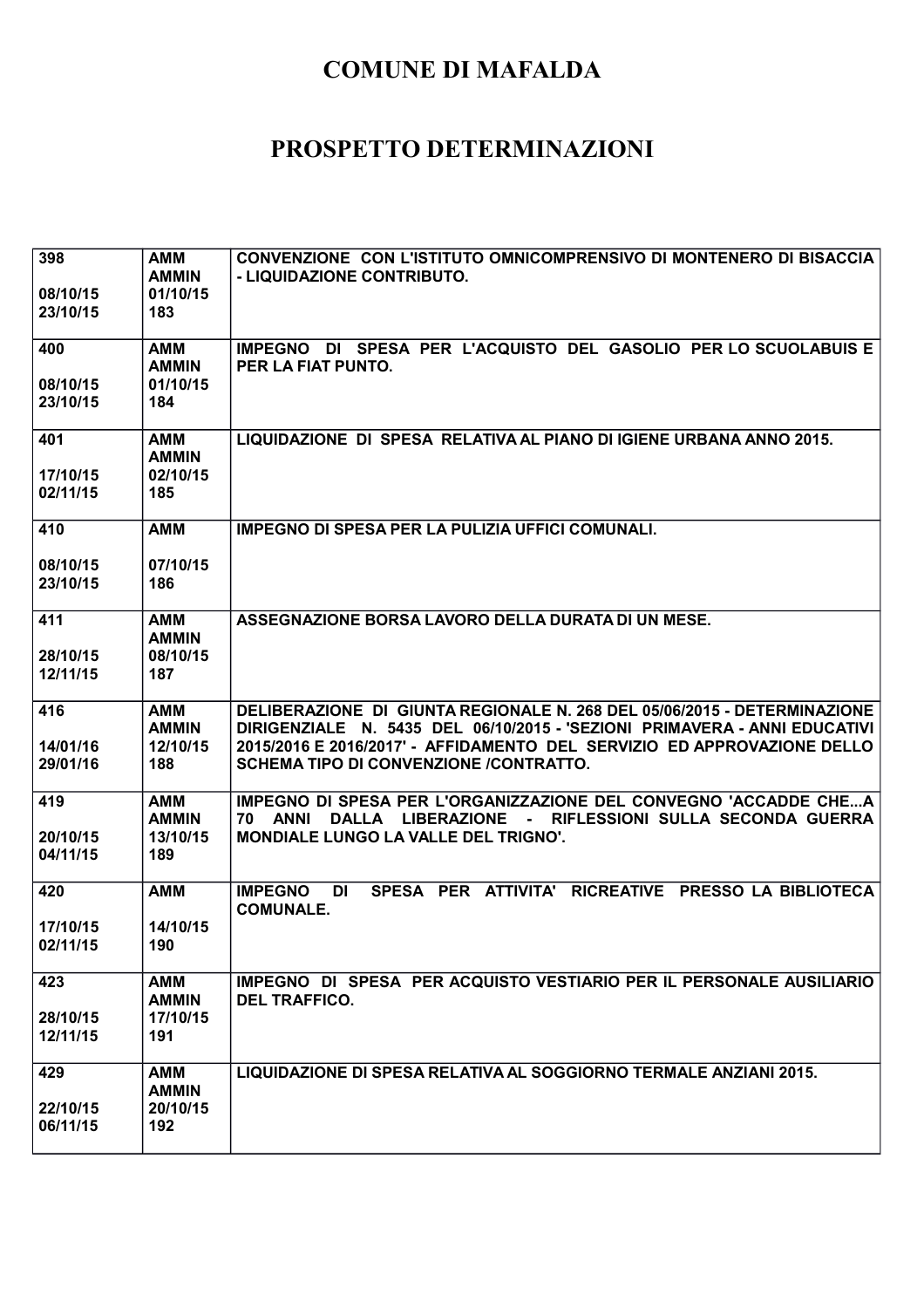| 430<br>27/10/15<br>11/11/15 | <b>AMM</b><br><b>AMMIN</b><br>20/10/15<br>193 | CONTRIBUTO ECONOMICO STRAORDINARIO A FAMIGLIA IN<br><b>LIQUIDAZIONE</b><br><b>DIFFICOLTA'.</b>                                                                                                                                                                                                                                                                                  |
|-----------------------------|-----------------------------------------------|---------------------------------------------------------------------------------------------------------------------------------------------------------------------------------------------------------------------------------------------------------------------------------------------------------------------------------------------------------------------------------|
| 431<br>28/10/15<br>12/11/15 | <b>AMM</b><br><b>AMMIN</b><br>20/10/15<br>194 | LIQUIDAZIONE COMPENSO PER BORSA LAVORO ALLA SIG.RA ROSETTA MENNA.                                                                                                                                                                                                                                                                                                               |
| 432<br>28/10/15<br>12/11/15 | <b>AMM</b><br><b>AMMIN</b><br>20/10/15<br>195 | LIQUIDAZIONE COMPENSO PER<br>BORSA LAVORO ALLA SIG.INA VILLANO<br><b>VALENTINA.</b>                                                                                                                                                                                                                                                                                             |
| 433<br>28/10/15<br>12/11/15 | <b>AMM</b><br><b>AMMIN</b><br>20/10/15<br>196 | <b>COMPENSO</b><br><b>PER</b><br><b>BORSA</b><br><b>LAVORO</b><br><b>AL</b><br>SIG.<br><b>RENATO</b><br><b>LIQUIDAZIONE</b><br><b>PALMISCIANO.</b>                                                                                                                                                                                                                              |
| 435<br>10/11/15<br>25/11/15 | <b>AMM</b><br>21/10/15<br>197                 | LIQUIDAZIONE DI SPESA UTENZE TELEFONICHE - OTTOBRE, NOVEMBRE 2014,<br>APRILE, MAGGIO, AGOSTO, SETTEMBRE 2015.                                                                                                                                                                                                                                                                   |
| 437<br>10/11/15<br>25/11/15 | <b>AMM</b><br>21/10/15<br>198                 | LIQUIDAZIONE DI SPESA PER ACQUISTO STAMPATI PER GLI UFFICI COMUNALI.                                                                                                                                                                                                                                                                                                            |
| 439<br>02/11/15<br>17/11/15 | <b>AMM</b><br>24/10/15<br>199                 | ASSEGNAZIONE BORSA LAVORO AL SIG. SFORZA TIZIANO - DETEMINAZIONI.                                                                                                                                                                                                                                                                                                               |
| 441<br>28/10/15<br>12/11/15 | <b>AMM</b><br><b>AMMIN</b><br>26/10/15<br>200 | <b>DELIBERAZIONE</b><br><b>GIUNTA</b><br><b>REGIONALE</b><br>N. 476 DEL 1° OTTOBRE 2014<br>DI<br>REGIONALE N. 461 DEL 31 GOSTO 2015 -<br><b>DELIBERAZIONE</b><br>DI<br><b>GIUNTA</b><br>DELIBERAZIONE DI GIUNTA REGIONALE N. 530 DEL 6 OTTOBRE<br>$2015 -$<br>ASSEGNAZIONE N. 2 BORSE LAVORO DELLA DURATA DI MESI DUE PER LA<br>REALIZZAZIONE DEL PROGETTO 'MAFALDA DA VIVERE'. |
| 451<br>30/10/15<br>14/11/15 | <b>AMM</b><br>29/10/15<br>201                 | IMPEGNO DI SPESA PICCOLO RINFRESCO PER INAUGURAZIONE DELLA SEZIONE<br><b>PRIMAVERA</b>                                                                                                                                                                                                                                                                                          |
| 452<br>02/11/15<br>17/11/15 | AMM<br><b>AMMIN</b><br>29/10/15<br>202        | IMPEGNO DI SPESA PER CONSEGUIMENTO DELLA PATENTE IDONEA PER IL<br>SERVIZIO DI TRASPORTO SCOLASTICO MEDIANTE SCUOLABUS.                                                                                                                                                                                                                                                          |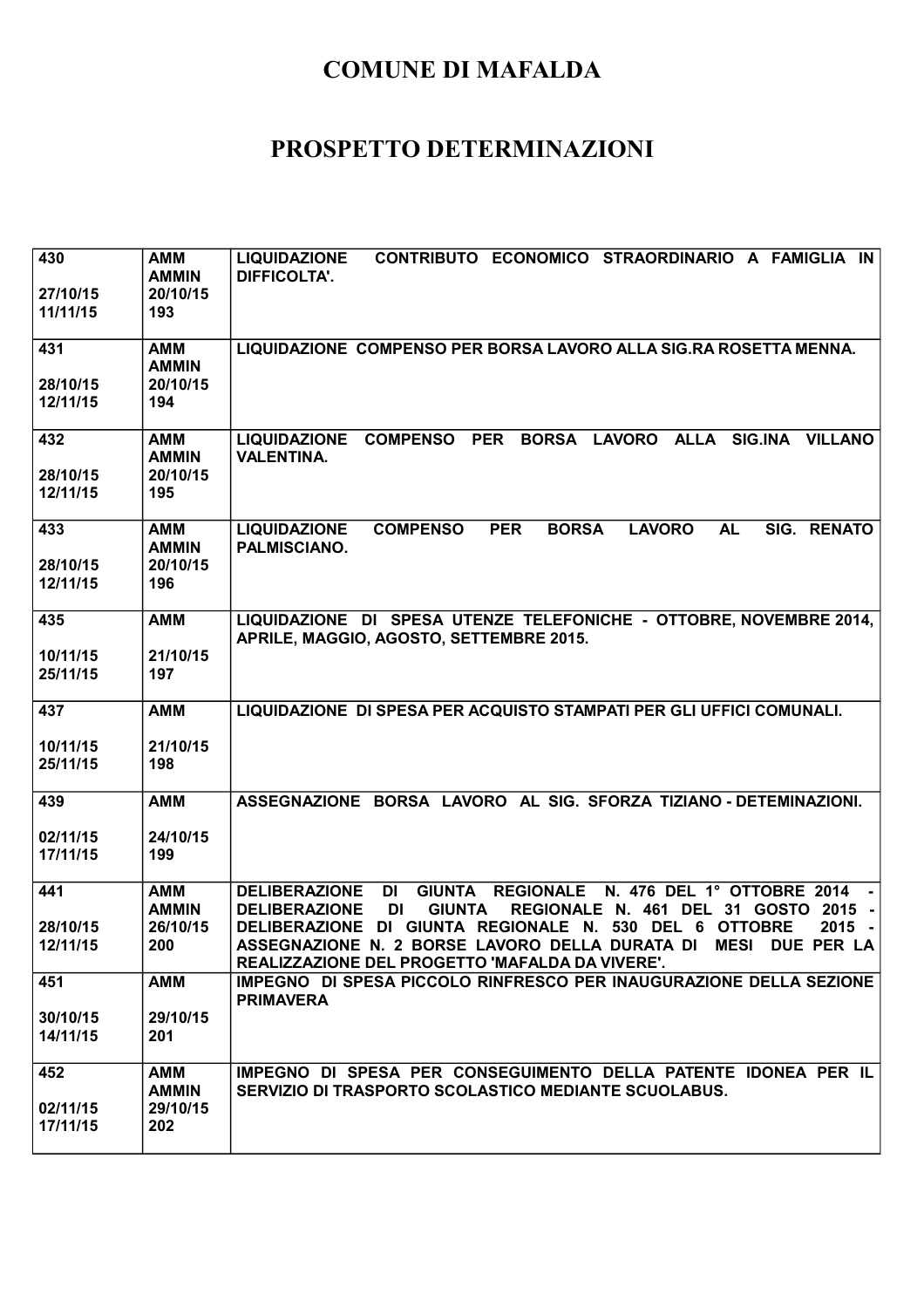| 457<br>02/11/15<br>17/11/15 | AMM<br><b>AMMIN</b><br>30/10/15<br>203        | APPROVAZIONE SCHEMA DI CONVENZIONE TRA IL COMUNE DI MAFALDA E<br>L'A.S.D. FLY DANCE ASD' PER LA CONCESSIONE IN USO E GESTIONE DEGLI<br><b>IMPIANTI SPORTIVI COMUNALI.</b>                                                                                                    |
|-----------------------------|-----------------------------------------------|------------------------------------------------------------------------------------------------------------------------------------------------------------------------------------------------------------------------------------------------------------------------------|
| 462<br>05/11/15<br>20/11/15 | <b>AMM</b><br><b>AMMIN</b><br>31/10/15<br>204 | DELIBERAZIONE DI GIUNTA REGIONALE N. 476 DEL 1º OTTOBRE 2014<br>DELIBERAZIONE DI GIUNTA REGIONALE N. 461 DEL 31 AGOSTO 2015 - IMPEGNO<br>DI SPESA PER L'ASSEGNAZIONE DI N. 2 BORSE LAVORO DELLA DURATA DI TRE<br>MESI PER LA REALIZZAZIONE DEL PROGETTO 'MAFALDA DA VIVERE'. |
| 463<br>10/11/15<br>25/11/15 | <b>AMM</b><br>31/10/15<br>205                 | LIQUIDAZIONE DI SPESA RIGUARDANTE LA SOMMINISTRAZIONE DI ENERGIA<br>ELETTRICA - DEPURATORE - PERIODO MESE DI SETTENBRE 2015, 30.11.2014 -<br>30.04.2015 E 30.04.2015 - 31.05.2015.                                                                                           |
| 465<br>10/11/15<br>25/11/15 | AMM<br><b>AMMIN</b><br>31/10/15<br>206        | SERVIZIO MENSA PRESSO LA SCUOLA DELL'INFANZIA - AFFIDAMENTO<br>TEMPORANEO DEL SERVIZIO E RELATIVO IMPEGNO DI SPESA.                                                                                                                                                          |
| 467<br>10/11/15<br>25/11/15 | <b>AMM</b><br><b>AMMIN</b><br>02/11/15<br>207 | DELIBERAZIONE DI GIUNTA REGIONALE DEL 9 GENNAIO 2012 N. 7 'PROGRAMMA<br>ATTUATIVO PER I PAZIENTI MALATI DI SLA - SUPPORTO AI PAZIENTI ED ALLE<br>FAMIGLIE DELLE PERSONE AFFETTE DA SCLEROSI LATERALE AMIOTROFICA<br>NELLA REGIONE MOLISE' - LIQUIDAZIONE CONTRIBUTO.         |
| 470<br>04/11/15<br>19/11/15 | <b>AMM</b><br>03/11/15<br>208                 | IMPEGNO DI SPESA PER ACQUISTO CORONA DI ALLORO PER LA RICORRENZA<br><b>DEL 4 NOVEMBRE</b>                                                                                                                                                                                    |
| 476<br>10/11/15<br>25/11/15 | <b>AMM</b><br><b>AMMIN</b><br>07/11/15<br>209 | <b>LIQUIDAZIONE</b><br><b>SPESA</b><br><b>PER</b><br>DI GESTIONE DEI SERVIZI<br>DI<br>IL.<br><b>SERVIZIO</b><br><b>CIMITERIALI.</b>                                                                                                                                          |
| 477<br>11/11/15<br>26/11/15 | <b>AMM</b><br><b>AMMIN</b><br>10/11/15<br>210 | SPESA PER LAVORI DI RIPARAZIONE E MANUTENZIONE<br><b>LIQUIDAZIONE</b><br>DI<br>AUTOMEZZI COMUNALI - DITTA OFFICINA MECCANICA DESIDERIO MICHELINO.                                                                                                                            |
| 478<br>11/11/15<br>26/11/15 | <b>AMM</b><br><b>AMMIN</b><br>10/11/15<br>211 | LIQUIDAZIONE COMPENSO PER BORSA LAVORO AL SIG. VILLANO GIANNINO.                                                                                                                                                                                                             |
| 479<br>11/11/15<br>26/11/15 | <b>AMM</b><br><b>AMMIN</b><br>10/11/15<br>212 | <b>PER</b><br><b>BORSA</b><br><b>LAVORO</b><br><b>AL</b><br>SIG. FRISCO-<br><b>LIQUIDAZIONE</b><br><b>COMPENSO</b><br><b>D'AGOSTINO LUIGI.</b>                                                                                                                               |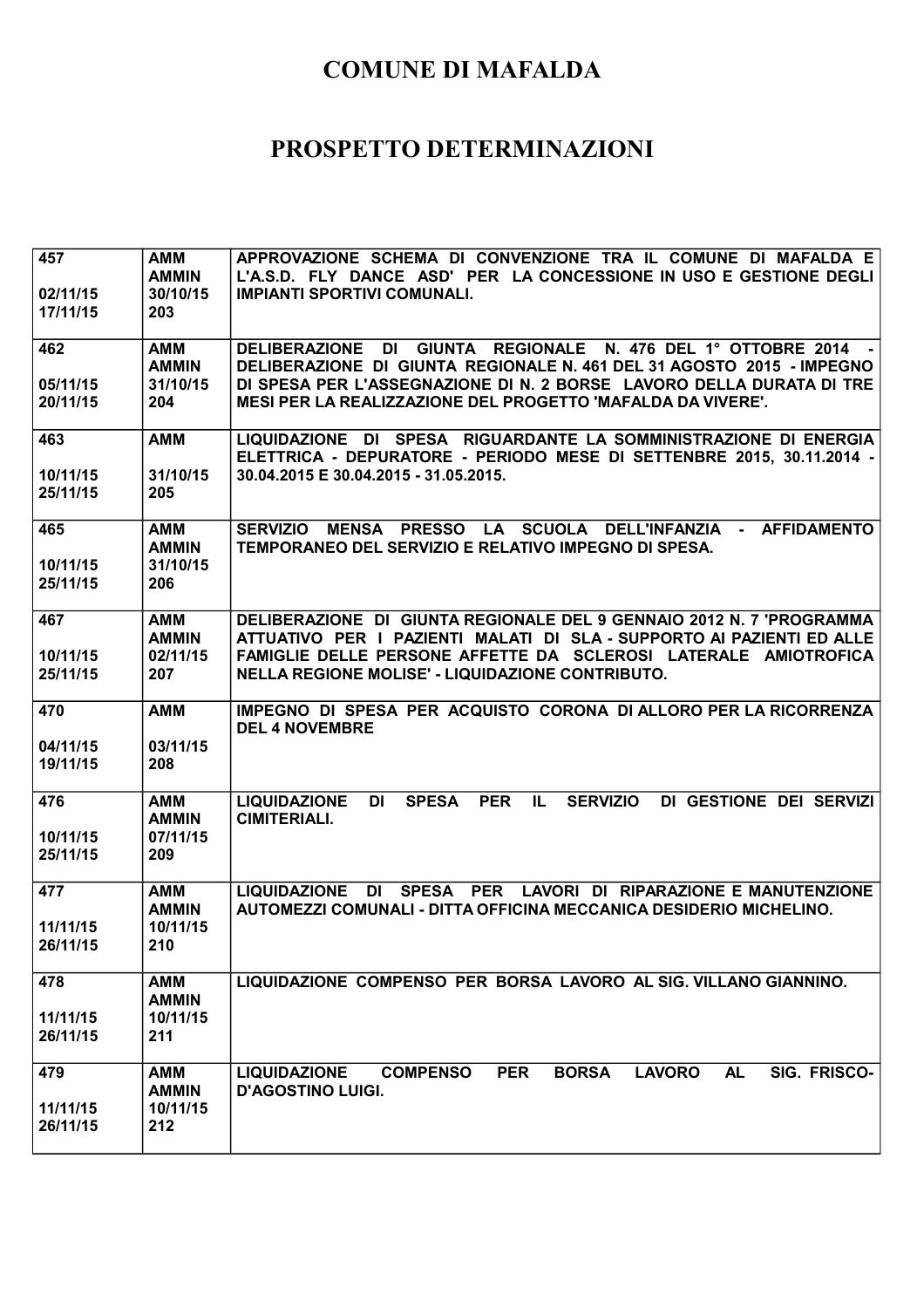| 480<br>16/11/15<br>01/12/15 | <b>AMM</b><br><b>AMMIN</b><br>11/11/15<br>213 | DELIBERAZIONI DI GIUNTA REGIONALE N. 476 DEL 1º OTTOBRE 2014, N. 461 DEL<br>31 AGOSTO 2015 E N. 530 DEL 6 OTTOBRE 2015 - RINUNCIA BORSA LAVORO -<br><b>PRESA D'ATTO.</b>                                                                                                                |
|-----------------------------|-----------------------------------------------|-----------------------------------------------------------------------------------------------------------------------------------------------------------------------------------------------------------------------------------------------------------------------------------------|
| 481<br>16/11/15<br>01/12/15 | AMM<br><b>AMMIN</b><br>12/11/15<br>214        | CONCESSIONE ASSEGNO PER IL NUCLEO FAMILIARE ART. 65 LEGGE N. 448/1998<br>E SUCCESSIVE MODIFICHE ED INTEGRAZIONI - ANNO 2015.                                                                                                                                                            |
| 484<br>20/11/15<br>05/12/15 | <b>AMM</b><br><b>AMMIN</b><br>18/11/15<br>215 | DELIBERAZIONE DI GIUNTA REGIONALE DEL 9 GENNAIO<br>2012 N. 7 -<br>DIRIGENZIALI DEL SERVIZIO POLITICHE SOCIALI DEL<br><b>DETERMINAZIONI</b><br>21<br>OTTOBRE 2015 N. 5807 E DEL 22 OTTOBRE 2015 N. 5842 'PROGRAMMA ATTUATIVO<br>PER I PAZIENTI MALATI DI SLA' - LIQUIDAZIONE CONTRIBUTO. |
| 487                         | <b>AMM</b><br>23/11/15<br>216                 | RETTIFICA DETERMINAZIONE N. 463 DEL 31.10.2015 AVENTE AD OGGETTO<br>SPESA RIGUADANTE LA SOMMINISTRAZIONE DI ENERGIA<br><b>'LIQUIDAZIONE</b><br>DI L<br>ELETTRICA - DEPURATORE PERIODO MESE DI SETTEMBRE 2015, 30.11.2014 -<br>30.04.2015 E 30.04.2015 - 31.05.2015'.                    |
| 492<br>12/12/15<br>28/12/15 | <b>AMM</b><br>25/11/15<br>217                 | IMPEGNO DI SPESA RIGUARDANTE L'ACQUISTO DEI LIBRI DI TESTO PER GLI<br>ALUNNI DELLA SCUOLA PRIMARIA.                                                                                                                                                                                     |
| 495<br>12/12/15<br>28/12/15 | <b>AMM</b><br>28/11/15<br>218                 | LIQUIDAZIONE DI SPESA RIGUARDANTE LA SOMMINISTRAZIONE DI ENERGIA<br>ELETTRICA UFFICI E SERVIZI COMUNALI - MESE DI SETTEMBRE 2015.                                                                                                                                                       |
| 496<br>19/12/15<br>04/01/16 | <b>AMM</b><br>28/11/15<br>219                 | LIQUIDAZIONE DI SPESA RIGUARDANTE LA SOMMINISTRAZIONE DI ENERGIA<br>ELETTRICA SERVIZI COMUNALI - DEPURATORE MESE DI LUGLIO 2015.                                                                                                                                                        |
| 497<br>19/12/15<br>04/01/16 | <b>AMM</b><br>28/11/15<br>220                 | LIQUIDAZIONE DI SPESA RIGUARDANTE LA SOMMINISTRAZIONE DI ENERGIA<br>ELETTRICA - UFFICI E SERVIZI - LUGLIO -AGOSTO 2015.                                                                                                                                                                 |
| 499<br>04/12/15<br>19/12/15 | <b>AMM</b><br><b>AMMIN</b><br>30/11/15<br>221 | LIQUIDAZIONE COMPENSO PER BORSA LAVORO AL SIG. VILLANO GIANNINO.                                                                                                                                                                                                                        |
| 500<br>04/12/15<br>19/12/15 | <b>AMM</b><br><b>AMMIN</b><br>30/11/15<br>222 | <b>PER</b><br><b>BORSA</b><br><b>LAVORO</b><br><b>AL</b><br>SIG. FRISCO-<br><b>LIQUIDAZIONE</b><br><b>COMPENSO</b><br><b>D'AGOSTINO LUIGI.</b>                                                                                                                                          |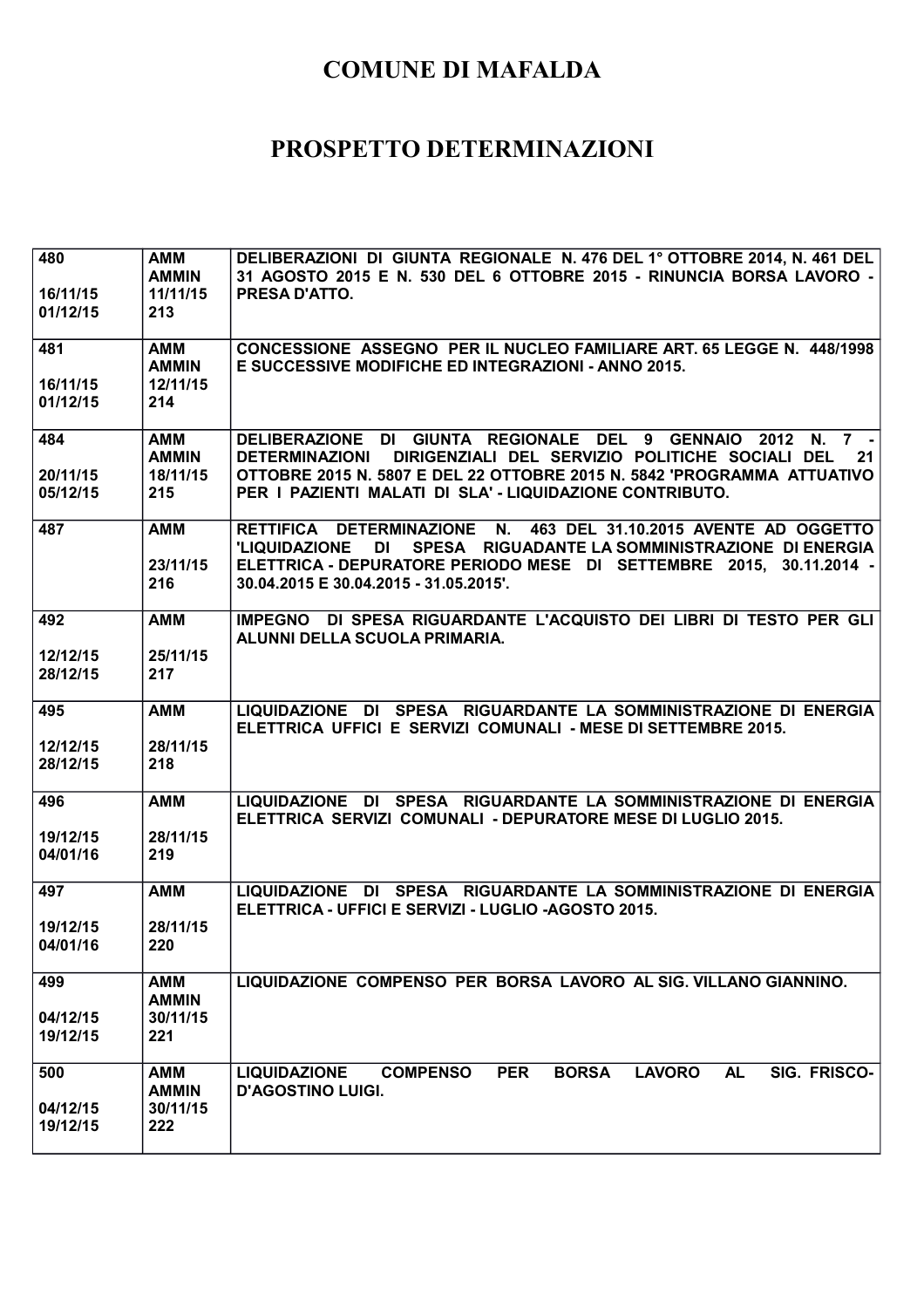| 505                         | <b>AMM</b>                                    | FORNITURA DI ENERGIA ELETTRICA E GAS-METAMO NUOVO AFFIDAMENTO                                                                                               |
|-----------------------------|-----------------------------------------------|-------------------------------------------------------------------------------------------------------------------------------------------------------------|
|                             | 02/12/15<br>223                               |                                                                                                                                                             |
| 506                         | <b>AMM</b>                                    | LIQUIDAZIONE DI SPESA UTENZE TELEFONICHE 3° IV° E V° BIMESTRE 2015.                                                                                         |
|                             | 03/12/15<br>224                               |                                                                                                                                                             |
| 507<br>12/12/15<br>28/12/15 | <b>AMM</b><br><b>AMMIN</b><br>03/12/15<br>225 | LIQUIDAZIONE DI SPESA RIGUARDANTE L'ACQUISTO DI ALCUNE COPIE<br>DELL'OPERA 'IL TEMPO, I TESTIMONI, LA MEMORIA' DELL'AUTORE CALVITTI<br><b>DON NICOLINO.</b> |
| 508<br>12/12/15<br>28/12/15 | <b>AMM</b><br><b>AMMIN</b><br>03/12/15<br>226 | LIQUIDAZIONE DI SPESA RIGUARDANTE IL VESTIARIO PER IL PERSONALE<br><b>AUSILIARIO DEL TRAFFICO.</b>                                                          |
| 514                         | <b>AMM</b><br><b>AMMIN</b>                    | DELIBERAZIONI DI GIUNTA REGIONALE N. 476 DEL 1º OTTOBRE 2014, N. 461 DEL<br>31 AGOSTO 2015 E N. 530 DEL 6 OTTOBRE 2015 - IMPEGNO DI SPESA PER               |
| 12/12/15<br>28/12/15        | 05/12/15<br>227                               | L'ASSEGNAZIONE DELLA DURATA DI DUE MESI PER LA REALIZZAZIONE DEL<br>PROGETTO 'MAFALDA DA VIVERE'.                                                           |
| 515<br>17/12/15<br>02/01/16 | <b>AMM</b><br><b>AMMIN</b><br>9/12/15<br>228  | DELIBERAZIONI DI GIUNTA REGIONALE N. 476 DEL 1º OTTOBRE 2015 E N. 461<br>DEL 31 AGOSTO 2015 - PROROGA SCADENZA ATTIVITA' BORSE LAVORO.                      |
| 516                         | <b>AMM</b><br><b>AMMIN</b>                    | DELIBERAZIONI DI GIUNTA REGIONALE N. 476 DEL 1º OTTOBRE 2014, N. 461 DEL<br>31 AGOSTO 2015 E N. 530 DEL 6 OTTOBRE 2015 - PROROGA SCADENZA ATTIVITA'         |
| 17/12/15<br>02/01/16        | 9/12/15<br>229                                | <b>BORSE LAVORO.</b>                                                                                                                                        |
| 517                         | <b>AMM</b><br><b>AMMIN</b>                    | <b>IMPEGNO</b><br>SPESA PER ATTIVITA' RICREATIVE PRESSO LA BIBLIOTECA<br>DI<br><b>COMUNALE.</b>                                                             |
| 12/12/15<br>28/12/15        | 10/12/15<br>230                               |                                                                                                                                                             |
| 521                         | <b>AMM</b><br><b>PERSON</b>                   | <b>ATTRIBUZIONE FUNZIONI DI MESSO COMUNALE.</b>                                                                                                             |
| 12/12/15<br>28/12/15        | 11/12/15<br>231                               |                                                                                                                                                             |
| 522                         | <b>AMM</b><br><b>AMMIN</b>                    | LIQUIDAZIONE COMPENSO PER BORSA LAVORO AL SIG. CHANAA TAYEB.                                                                                                |
| 12/12/15<br>28/12/15        | 11/12/15<br>232                               |                                                                                                                                                             |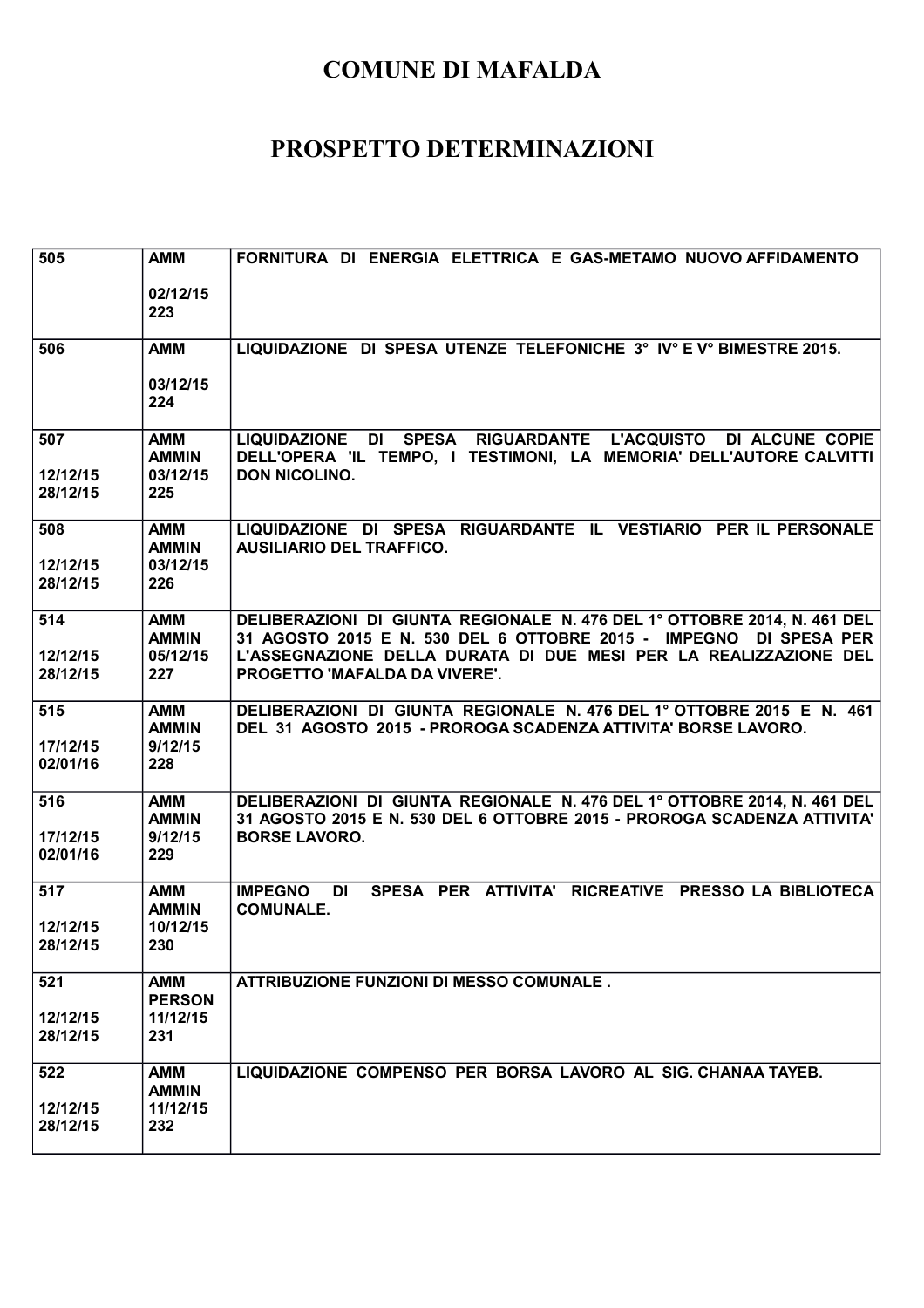| 524<br>12/12/15<br>28/12/15 | <b>AMM</b><br><b>AMMIN</b><br>12/12/15<br>234 | LIQUIDAZIONE COMPENSO PER BORSA LAVORO AL SIG. SFORZA TIZIANO.                                                                                                                                                                             |
|-----------------------------|-----------------------------------------------|--------------------------------------------------------------------------------------------------------------------------------------------------------------------------------------------------------------------------------------------|
| 527<br>24/12/15<br>08/01/16 | AMM<br><b>AMMIN</b><br>14/12/15<br>235        | IMPEGNO DI SPESA PER ORGANIZZAZIONE MANIFESTAZIONI NATALIZIE 2015.                                                                                                                                                                         |
| 530<br>19/12/15<br>04/01/16 | <b>AMM</b><br>15/12/15<br>236                 | <b>IMPEGNO DI SPESA PER SPESE POSTALI.</b>                                                                                                                                                                                                 |
| 531<br>22/12/15<br>07/01/16 | <b>AMM</b><br>15/12/15<br>237                 | IMPEGNO DI SPESA PER ACQISTO STAMPATI PER GLI UFFICI COMUNALI.                                                                                                                                                                             |
| 532<br>23/12/15<br>07/01/16 | <b>AMM</b><br><b>AMMIN</b><br>16/12/15<br>238 | <b>IMPEGNO</b><br>SPESA PER L'ACQUISTO DEL GASOLIO ED ALTRO PER GLI<br>DI<br><b>AUTOMEZZI COMUNALI SCUOLABUS E FIAT PUNTO.</b>                                                                                                             |
| 533<br>21/12/15<br>05/01/16 | <b>AMM</b><br><b>AMMIN</b><br>16/12/15<br>239 | AMMINISTRATIVA E<br><b>TECNICA,</b><br><b>MANUTENTIVA DELL'IMMOBILE</b><br><b>GESTIONE</b><br><b>RESIDENZIALE</b><br>DI<br><b>EDILIZIA</b><br>PUBBLICA DI PROPRIETA'<br>DEL COMUNE DI<br>MAFALDA - APPROVAZIONE SCHEMA DI AVVISO PUBBLICO. |
| 534<br>21/12/15<br>05/01/16 | AMM<br><b>AMMIN</b><br>17/12/15<br>240        | TRASFERIMENTO DELL'AUTORIZZAZIONE N. 2/2013 PER L'ATTIVITA' DI NOLEGGIO<br>DA RIMESSA CON CONDUCENTE DI VEICOLI FINO A NOVE POSTI.                                                                                                         |
| 536<br>22/12/15<br>07/01/16 | <b>AMM</b><br>17/12/15<br>241                 | LIQUIDAZIONE DI SPESA RIGUARDANTE LA SOMMINISTRAZIONE DI ENERGIA<br>ELETTRICA - DEPURATORE MESI DI OTTOBRE E NOVEMBRE 2015.                                                                                                                |
| 539<br>24/12/15<br>08/01/16 | <b>AMM</b><br>19/12/15<br>242                 | LIQUIDAZIONE DI SPESA RIGUARDANTE LA SOMMINISTRAZIONE DI ENERGIA<br>ELETTRICA UFFICI E SERVIZI COMUNALI MESE DI SETTEMBRE - OTTOBRE 2015.                                                                                                  |
| 540<br>24/12/15<br>08/01/16 | <b>AMM</b><br>19/12/15<br>243                 | LIQUIDAZIONE DI SPESA UTENZE COMUNALI FATTURE GAS-METANO MESI<br>GIUGNO - OTTOBRE 2015.                                                                                                                                                    |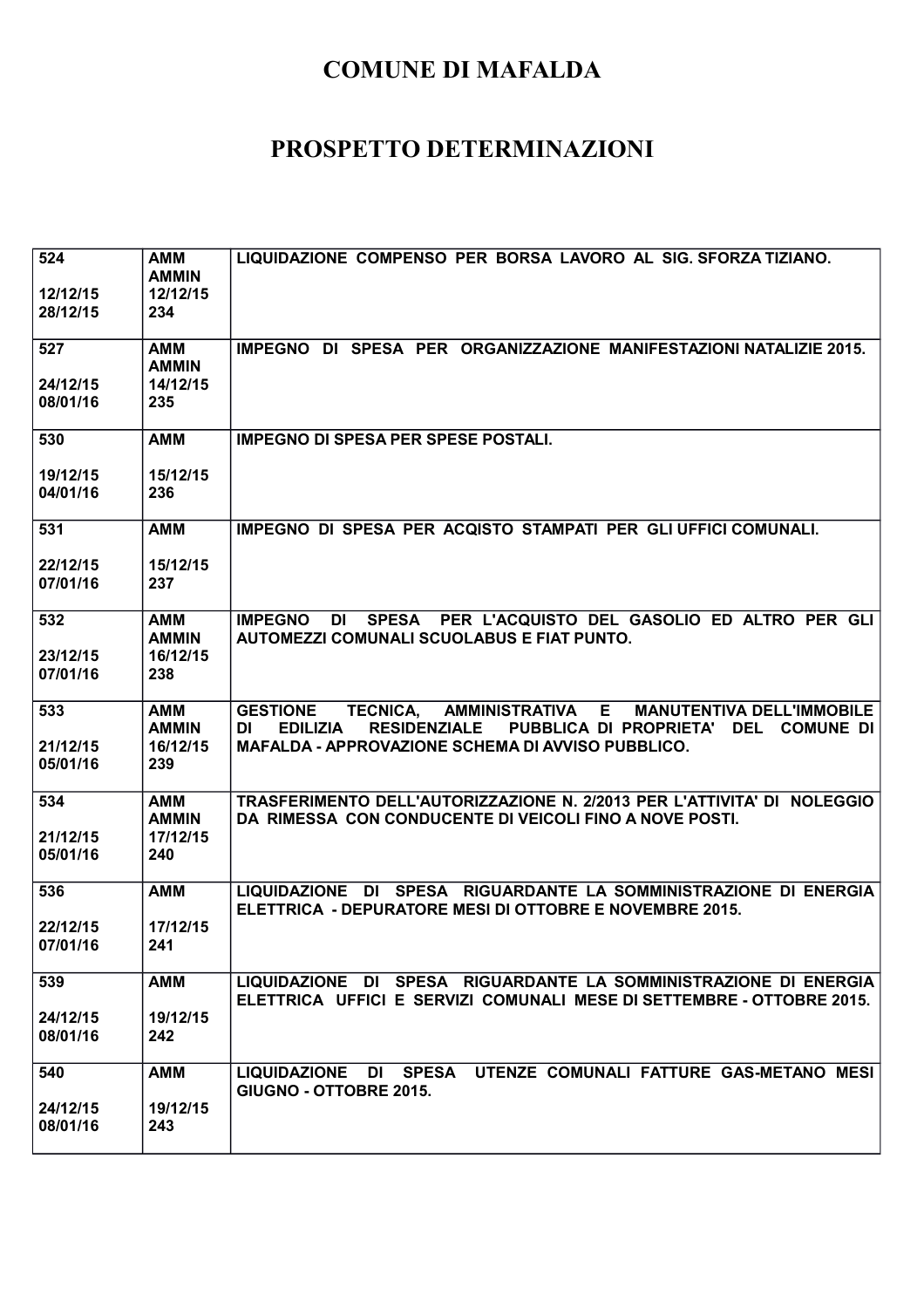| 541<br>24/12/15      | <b>AMM</b><br>21/12/15     | CONCESSIONE USO TEMPORANEO DI UN LOCULO CIMITERIALE AL SIG. LUCIANO<br><b>TOMMASI.</b>                                                     |
|----------------------|----------------------------|--------------------------------------------------------------------------------------------------------------------------------------------|
| 08/01/16             | 244                        |                                                                                                                                            |
| 306                  | <b>AMM</b><br><b>AMMIN</b> | IMPEGNO DI SPESA PER RIPARAZIONE E MANUTENZIONE DELLO SCUOLABUS.                                                                           |
| 24/12/15<br>08/01/16 | 11/08/15<br>245            |                                                                                                                                            |
| 548                  | <b>AMM</b>                 | IMPEGNO DI SPESA PER ACQUISTO PRODOTTI PER LA PULIZIA DELLA SEDE<br><b>MUNICIPALE.</b>                                                     |
| 05/01/16<br>20/01/16 | 30/12/15<br>246            |                                                                                                                                            |
| 549                  | <b>AMM</b>                 | LIQUIDAZIONE DI SPESA PER ACQUISTO STAMPATI PER GLI UFFICI COMUNALI.                                                                       |
| 07/01/16<br>22/01/16 | 30/12/15<br>247            |                                                                                                                                            |
| 558                  | <b>AMM</b><br><b>AMMIN</b> | CONCESSIONE USO TEMPORANEO DI UN LOCULO NEL CIMITERO COMUNALE<br>AL SIG. SACCHETTI MARIO.                                                  |
| 08/01/16<br>23/01/16 | 31/12/15<br>248            |                                                                                                                                            |
| 565                  | <b>AMM</b><br><b>AMMIN</b> | IMPEGNO DI SPESA PER FORNITURA O SEMIGRATUITA DEI LIBRI DI TESTO NELLA<br>SCUOLA DELL'OBBLIGO E NELLA SECONDA SUPERIORE - A.S. 2014/2015 E |
| 14/01/16<br>29/01/16 | 31/12/15<br>249            | 2015/2016.                                                                                                                                 |
| 566                  | <b>AMM</b><br><b>AMMIN</b> | MANIFESTAZIONI ESTIVE 2015 - LIQUIDAZIONE ULTERIORE CONTRIBUTO ALLA<br><b>PRO LOCO 'TRESPALDUM' DI MAFALDA.</b>                            |
| 11/02/16<br>26/02/16 | 31/12/15<br>250            |                                                                                                                                            |
| 573                  | <b>AMM</b><br><b>AMMIN</b> | AGGIORNAMENTO DEGLI ALBI DEI GIUDICI POPOLARI PER LE CORTI DI ASSISE -<br><b>BIENNIO 2015/2016.</b>                                        |
| 13/04/16<br>28/04/16 | 31/12/15<br>251            |                                                                                                                                            |
| 574                  | <b>AMM</b><br><b>AMMIN</b> | AGGIORNAMENTO DEGLI ALBI DEI GIUDICI POPOLARI PER LE CORTI DI ASSISSE<br><b>DI APPELLO - BIENNIO 2015/2016.</b>                            |
| 13/04/16<br>28/04/16 | 31/12/15<br>252            |                                                                                                                                            |
| 13                   | <b>RAG</b><br><b>RAG</b>   | <b>QUANTIFICAZIONE FONDO DI CASSA VINCOLATO AL 01/01/2015</b>                                                                              |
| 19/01/15<br>03/02/15 | 14/01/15<br>1              |                                                                                                                                            |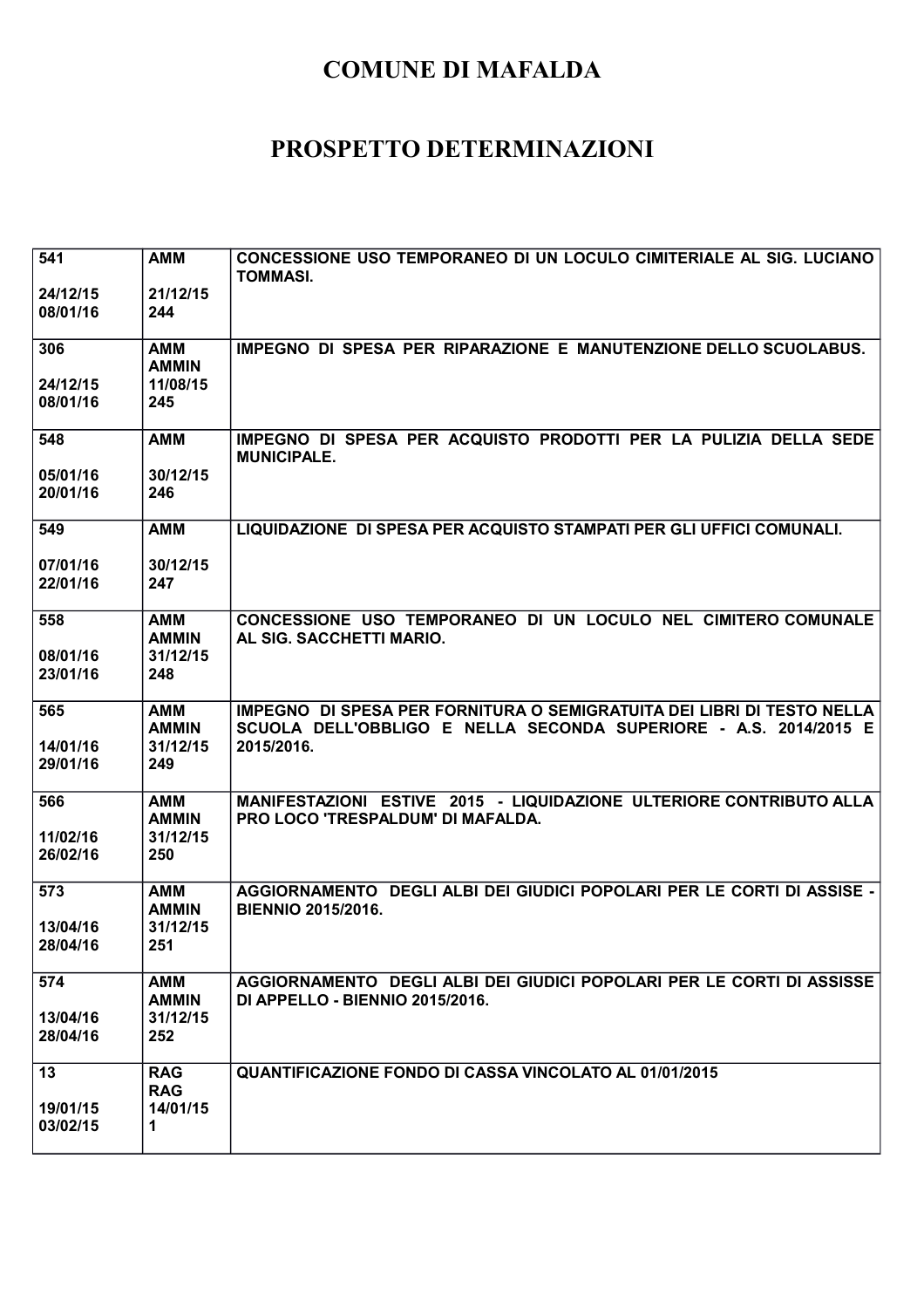| 17<br>26/01/15<br>10/02/15  | <b>RAG</b><br><b>ECONO</b><br>22/01/15<br>$\overline{2}$ | FOTOCOPIATRICI - LIQUIDAZIONE COPIE<br><b>NOLEGGIO</b><br><b>PRODOTTE PERIODO</b><br>01/10/2014 - 31/12/2014.-                                                                                                                                    |
|-----------------------------|----------------------------------------------------------|---------------------------------------------------------------------------------------------------------------------------------------------------------------------------------------------------------------------------------------------------|
| 23<br>18/04/15<br>04/05/15  | <b>RAG</b><br><b>TRIBUTI</b><br>28/01/15<br>3            | LIQUIDAZIONE DI SPESA RIGUARDANTE FORNITURA IDRICA IIIº TRIMESTRE 2014.                                                                                                                                                                           |
| 31<br>31/01/15<br>16/02/15  | <b>RAG</b><br>29/01/15<br>$\overline{\mathbf{4}}$        | IMPEGNO DI SPESA PER ACQUISTO APPARECCHIO TELEFONICO.                                                                                                                                                                                             |
| 41<br>05/02/15              | <b>RAG</b><br><b>PERSON</b><br>03/02/15                  | PRESTAZIONI DI LAVORO ACCESSORIO - IMPEGNO DI SPESA PER ACQUISTO<br><b>VOUCHER.</b>                                                                                                                                                               |
| 20/02/15<br>60              | 5<br><b>RAG</b><br><b>ECONO</b>                          | SPESA RIGUARDANTE ACQUISTO MATERIALE VARIO PER IL<br><b>IMPEGNO</b><br>DI<br><b>FUNZIONAMENTO DEGLI UFFICI COMUNALI.</b>                                                                                                                          |
| 21/02/15<br>9/03/15<br>69   | 17/02/15<br>6<br><b>RAG</b>                              | APPROVAZIONE RENDICONTO DEL SERVIZIO ECONOMATO - PERIODO 01/01/2015                                                                                                                                                                               |
| 21/02/15<br>9/03/15         | <b>ECONO</b><br>21/02/15<br>$\overline{7}$               | - 20/02/2015 - LIQUIDAZIONE RIMBORSI SPESE ALL'ECONOMO COMUNALE.                                                                                                                                                                                  |
| 87<br>11/03/15<br>26/03/15  | <b>RAG</b><br><b>RAG</b><br>07/03/15<br>8                | DETERMINAZIONE A CONTRARRE - INDIZIONE PROCEDURA NEGOZIATA SENZA<br><b>PUBBLICAZIONE</b><br><b>PREVIA</b><br>DI<br><b>BANDO</b><br>DI<br><b>GARA PER L'AFFIDAMENTO DEL</b><br>SERVIZIO DI TESORERIA COMUNALE PER IL PERIODO 01/05/2015-31/12/2019 |
| 90<br>11/03/15<br>26/03/15  | <b>RAG</b><br><b>RAG</b><br>10/03/15<br>9                | <b>MEZZO</b><br><b>F24</b><br><b>EP-MESE</b><br><b>GENNAIO</b><br><b>VERSAMENTO</b><br><b>DI</b><br>2015-RAVVEDIMENTO<br>A<br>OPEROSO.                                                                                                            |
| 109<br>28/03/15<br>13/04/15 | <b>RAG</b><br><b>RAG</b><br>20/03/15<br>10               | RIACCERTAMENTO<br><b>RESIDUI</b><br>ATTIVI E PASSIVI PER L'INSERIMENTO NEL<br><b>RENDICONTO ESERCIZIO 2014</b>                                                                                                                                    |
| 125<br>28/03/15<br>13/04/15 | <b>RAG</b><br><b>RAG</b><br>27/03/15<br>11               | NOMINA COMMISSIONE DI GARA PER AFFIDAMENTO SERVIZIO DI TESORERIA.                                                                                                                                                                                 |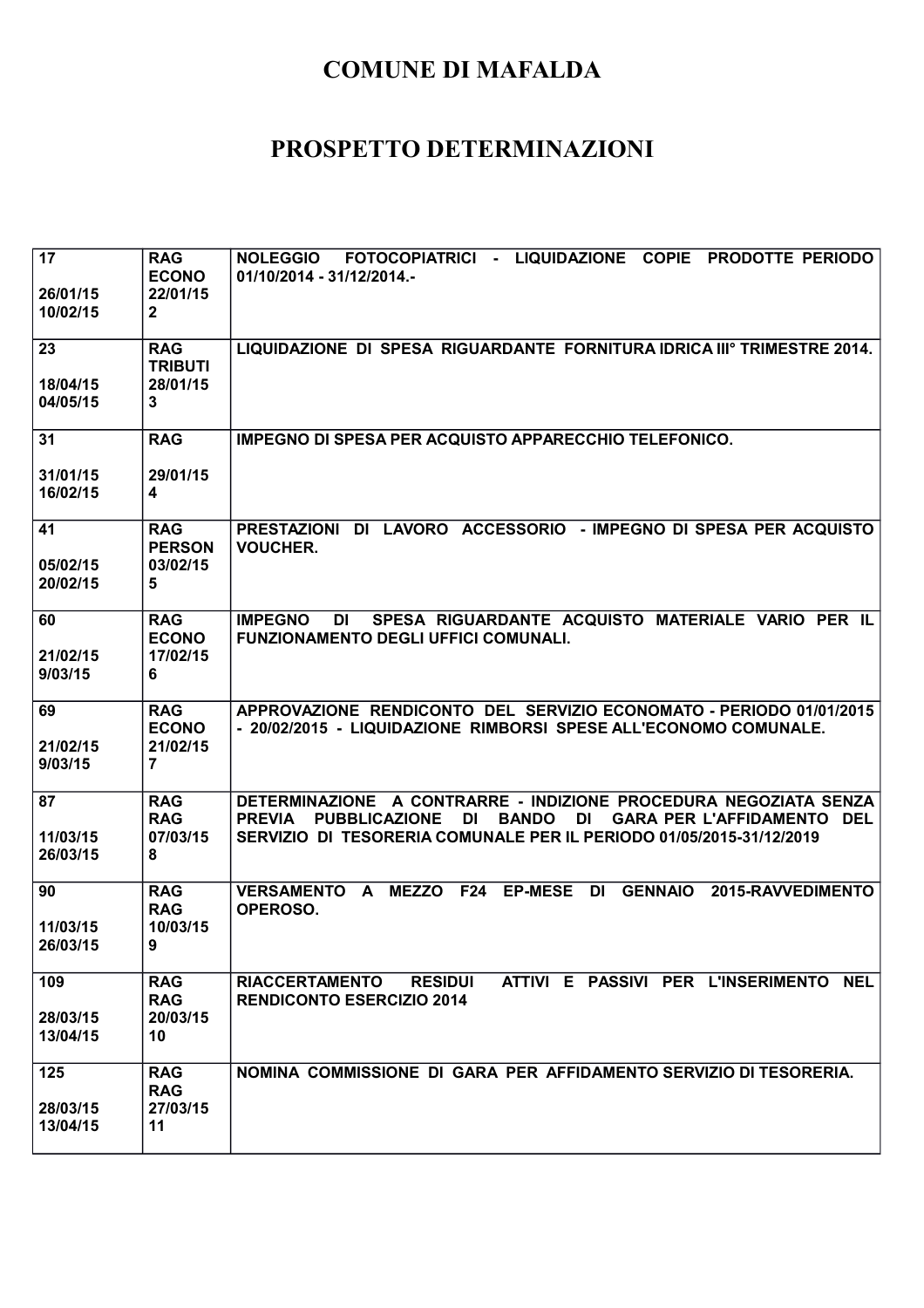| 129<br>03/04/15      | <b>RAG</b><br><b>ECONO</b><br>30/03/15        | <b>IMPEGNO</b><br>DI SPESA RIGUARDANTE CONFIGURAZIONE E ATTIVAZIONE LINEA<br>ADSL C/O LE SCUOLE STATALI.                                                                                           |
|----------------------|-----------------------------------------------|----------------------------------------------------------------------------------------------------------------------------------------------------------------------------------------------------|
| 18/04/15             | 12 <sup>2</sup>                               |                                                                                                                                                                                                    |
| 130                  | <b>RAG</b><br><b>ECONO</b>                    | APPROVAZIONE RENDICONTO DEL SERVIZIO ECONOMATO - PERIODO 21/02/2015<br>- 31/03/2015 - LIQUIDAZIONE RIMBORSI SPESE ALL'ECONOMO COMUNALE.                                                            |
| 03/04/15<br>18/04/15 | 01/04/15<br>13                                |                                                                                                                                                                                                    |
| 132<br>11/04/15      | <b>RAG</b><br><b>RAG</b><br>02/04/15          | LIQUIDAZIONE DI SPESA RIGUARDANTE L'ATTIVITA' DI REVISORE DEI CONTI.                                                                                                                               |
| 27/04/15             | 14                                            |                                                                                                                                                                                                    |
| 133                  | <b>RAG</b><br><b>RAG</b>                      | APPROVAZIONE VERBALE DI GARA ED AFFIDAMENTO DEL<br><b>SERVIZIO</b><br>DI<br><b>TESORERIA COMUNALE.</b>                                                                                             |
| 08/04/15<br>23/04/15 | 02/04/15<br>15                                |                                                                                                                                                                                                    |
| 135                  | <b>RAG</b><br><b>ECONO</b>                    | NOLEGGIO FOTOCOPIATRICI - LIQUIDAZIONE COPIE PRODOTTE PERIODO<br>01/01/2015 - 30/03/2015.-                                                                                                         |
| 22/04/15<br>07/05/15 | 07/04/15<br>16                                |                                                                                                                                                                                                    |
| 138                  | <b>RAG</b><br><b>TRIBUTI</b>                  | IMPEGNO DI SPESA RIGUARDANTE ADESIONE ALL'ASSOCIAZIONE NAZIONALE<br>UFFICI TRIBUTI ENTI LOCALI (A.N.U.T.E.L) PER ANNO 2015.-                                                                       |
| 17/04/15<br>02/05/15 | 08/04/15<br>17                                |                                                                                                                                                                                                    |
| 141                  | <b>RAG</b><br><b>TRIBUTI</b><br>9/04/15<br>18 | RIGUARDANTE RIMBORSO PASTO PER CONVEGNO<br><b>IMPEGNO</b><br><b>SPESA</b><br>DI<br><b>ORGANIZZATO</b><br>DA ANUTEL A SAN SALVO SU APPROFONDIMENTO SULLE<br><b>TEMATICHE DEI TRIBUTI COMUNALI.-</b> |
| 150                  | <b>RAG</b><br><b>TRIBUTI</b>                  | CONTRIBUTO 1,00 PER MILLE DOVUTO ALLA FONDAZIONE IFEL PER RISCOSSIONI<br>ICI NELL'ANNO 2014.-                                                                                                      |
| 29/04/15<br>14/05/15 | 17/04/15<br>19                                |                                                                                                                                                                                                    |
| 162                  | <b>RAG</b><br><b>ECONO</b>                    | IMPEGNO DI SPESA PER ACQUISTO CARTA PER FOTOCOPIATRICI AD USO DEGLI<br><b>UFFICI COMUNALI.-</b>                                                                                                    |
| 29/04/15<br>14/05/15 | 27/04/15<br>20                                |                                                                                                                                                                                                    |
| 188                  | <b>RAG</b><br><b>ECONO</b>                    | APPROVAZIONE RENDICONTO DEL SERVIZIO ECONOMATO - PERIODO 01/04/2015<br>- 11/05/2015 - LIQUIDAZIONE RIMBORSI SPESE ALL'ECONOMO COMUNALE.                                                            |
| 13/05/15<br>28/05/15 | 12/05/15<br>21                                |                                                                                                                                                                                                    |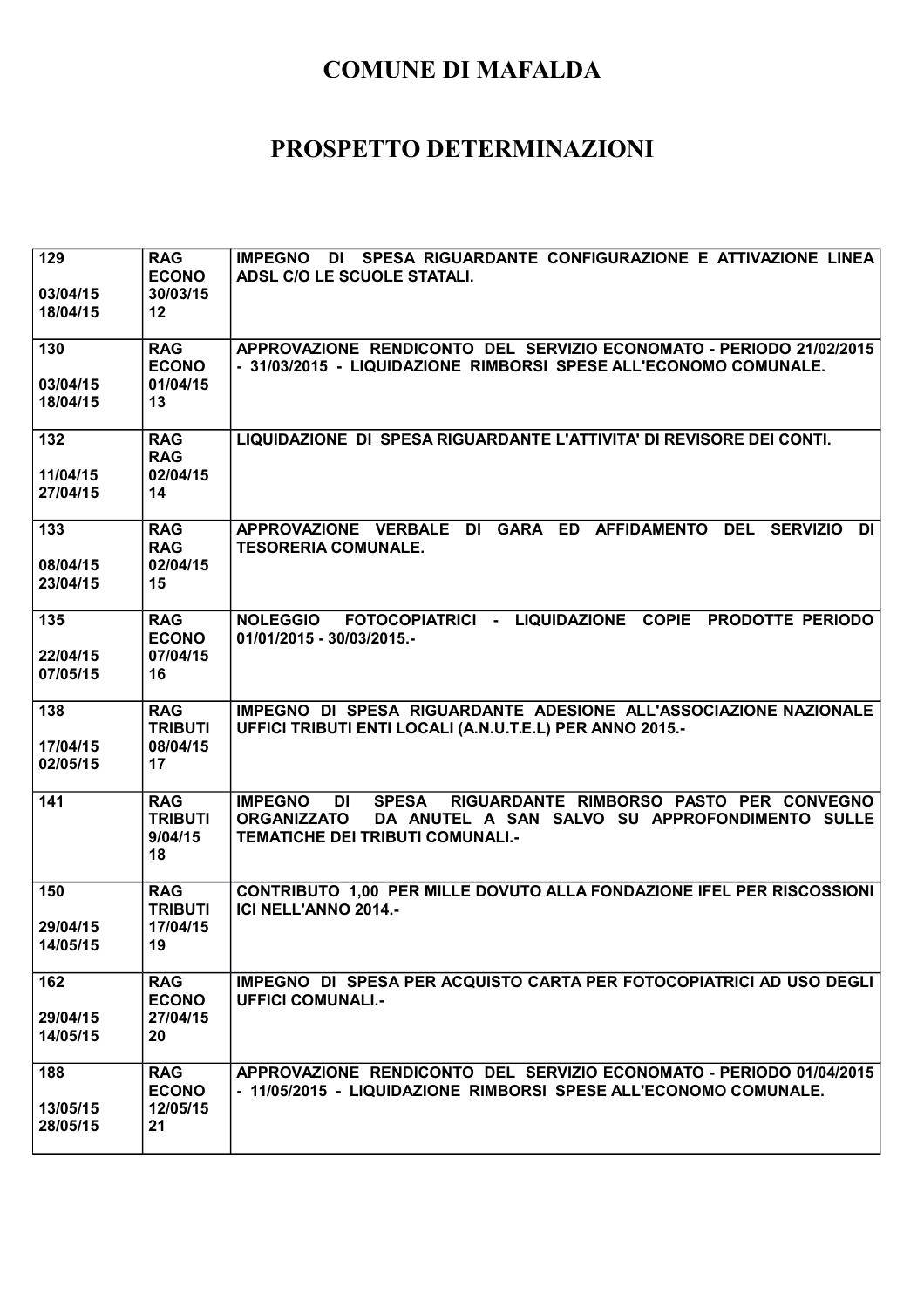| 205<br>03/06/15<br>18/06/15 | <b>RAG</b><br><b>ECONO</b><br>26/05/15<br>22   | <b>IMPEGNO DI SPESA PER RINNOVO ANTIVIRUS NOD 32.</b>                                                                                       |
|-----------------------------|------------------------------------------------|---------------------------------------------------------------------------------------------------------------------------------------------|
| 221<br>11/06/15<br>26/06/15 | <b>RAG</b><br><b>ECONO</b><br>9/06/15<br>23    | APPROVAZIONE RENDICONTO DEL SERVIZIO ECONOMATO - PERIODO 12/05/2015<br>- 09/06/2015 - LIQUIDAZIONE RIMBORSI SPESE ALL'ECONOMO COMUNALE.     |
| 235<br>18/06/15<br>03/07/15 | <b>RAG</b><br><b>ECONO</b><br>17/06/15<br>24   | RETTIFICA DETERMINAZIONE N. 221 DEL 09/06/2015.                                                                                             |
| 249<br>10/07/15<br>25/07/15 | <b>RAG</b><br><b>RAG</b><br>30/06/15<br>25     | IMPEGNO DI SPESA PER PARTECIPAZIONE ALLA GIORNATA DI STUDIO PRESSO IL<br><b>COMUNE DI SAN SALVO</b>                                         |
| 254<br>08/07/15<br>23/07/15 | <b>RAG</b><br><b>ECONO</b><br>06/07/15<br>26   | APPROVAZIONE RENDICONTO DEL SERVIZIO ECONOMATO - PERIODO 10/06/2015<br>- 04/07/2015 - LIQUIDAZIONE RIMBORSI SPESE ALL'ECONOMO COMUNALE.     |
| 260<br>10/07/15<br>25/07/15 | <b>RAG</b><br><b>ECONO</b><br>9/07/15<br>27    | IMPEGNO DI SPESA PER ACQUISTO MATERIALI DI CANCELLERIA AD USO DEGLI<br><b>UFFICI COMUNALI.</b>                                              |
| 263<br>15/07/15<br>30/07/15 | <b>RAG</b><br><b>ECONO</b><br>13/07/15<br>28   | RETTIFICA DETERMINA N. 260/2015 AVENTE AD OGGETTO 'IMPEGNO DI SPESA PER<br>ACQUISTO MATERIALI DI CANCELLERIA AD USO DEGLI UFFICI COMUNALI'. |
| 264<br>15/07/15<br>30/07/15 | <b>RAG</b><br><b>ECONO</b><br>13/07/15<br>29   | LIQUIDAZIONE DI SPESA PER ACQUISTO CARTA PER FOTOCOPIATRICI AD USO<br><b>DEGLI UFFICI COMUNALI.-</b>                                        |
| 270<br>9/9/15<br>24/9/15    | <b>RAG</b><br><b>TRIBUTI</b><br>17/07/15<br>30 | DI SPESA RIGUARDANTE FORNITURA IDRICA 4° TRIMESTRE<br><b>LIQUIDAZIONE</b><br>2014.                                                          |
| 272<br>13/08/15<br>28/08/15 | <b>RAG</b><br><b>ECONO</b><br>22/07/15<br>31   | FOTOCOPIATRICI - LIQUIDAZIONE COPIE PRODOTTE PERIODO<br><b>NOLEGGIO</b><br>31/03/2015 - 01/07/2015.-                                        |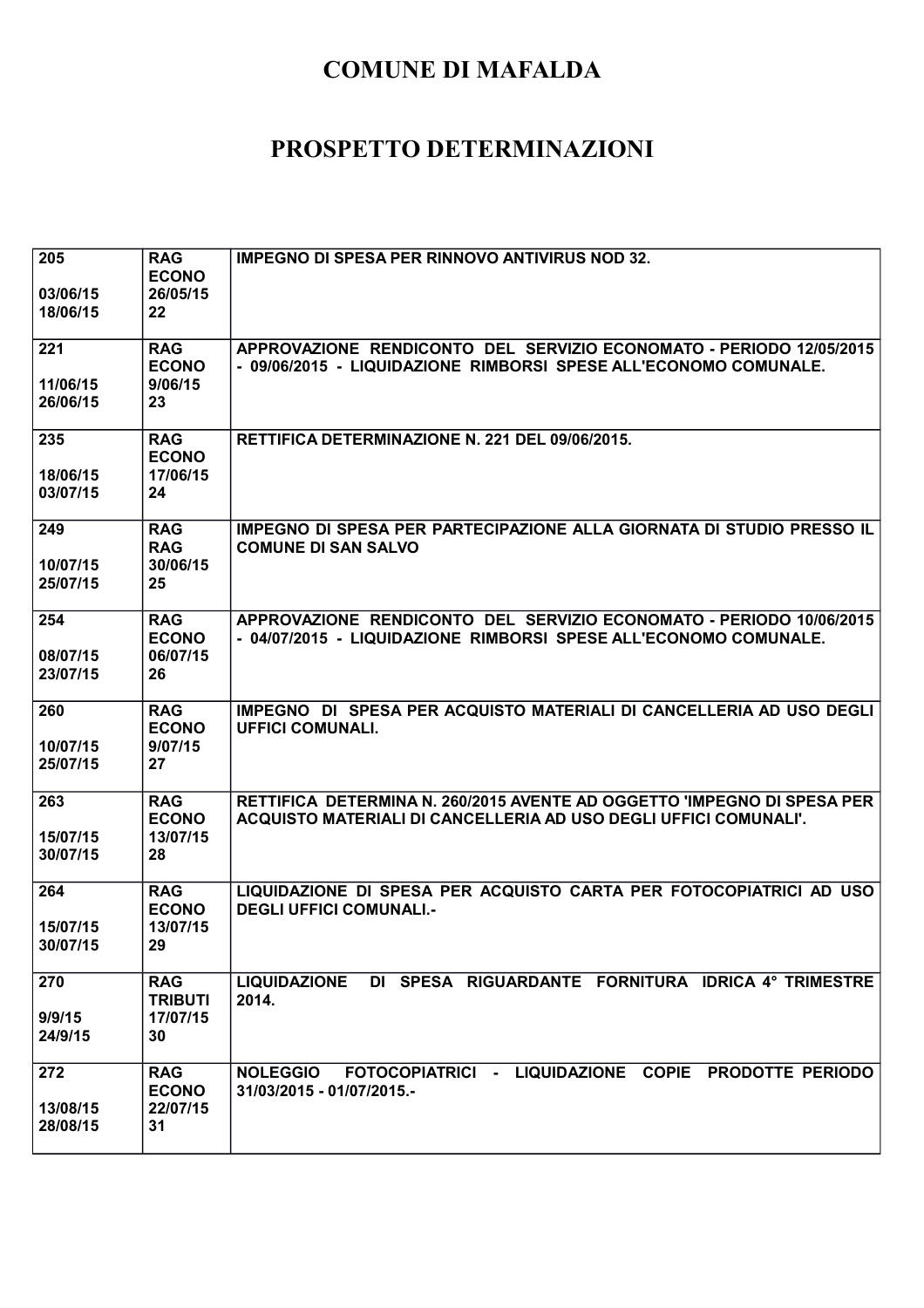| 281<br>11/9/15<br>26/9/15   | <b>RAG</b><br><b>TRIBUTI</b><br>27/07/15<br>32 | APPROVAZIONE RUOLO ACQUA POTABILE 1° SEMESTRE 2015.-                                                                                                                        |
|-----------------------------|------------------------------------------------|-----------------------------------------------------------------------------------------------------------------------------------------------------------------------------|
| 308<br>9/9/15<br>24/9/15    | <b>RAG</b><br><b>TRIBUTI</b><br>12/08/15<br>33 | <b>APPROVAZIONE RUOLO TARI ANNO 2015</b>                                                                                                                                    |
| 323<br>27/08/15<br>11/9/15  | <b>RAG</b><br><b>ECONO</b><br>24/08/15<br>34   | APPROVAZIONE RENDICONTO DEL SERVIZIO ECONOMATO - PERIODO 06/07/2015<br>- 20/08/2015 - LIQUIDAZIONE RIMBORSI SPESE ALL'ECONOMO COMUNALE.                                     |
| 334<br>9/9/15<br>24/9/15    | <b>RAG</b><br><b>TRIBUTI</b><br>31/08/15<br>35 | ICI 2008 E 2009 - RIMBORSO SOMME AL COMUNE DI MUGNANO DI NAPOLI.-                                                                                                           |
| 351<br>18/9/15<br>03/10/15  | <b>RAG</b><br><b>TRIBUTI</b><br>08/9/15<br>36  | <b>RIMBORSI IMU E TASI ANNO 2014.-</b>                                                                                                                                      |
| 361<br>03/11/15<br>18/11/15 | <b>RAG</b><br><b>TRIBUTI</b><br>11/9/15<br>37  | SPESA RIGUARDANTE AGGIORNAMENTO E MANUTENZIONE<br><b>IMPEGNO</b><br>DI<br>PROGRAMMI STUDIOK ANNO 2015.                                                                      |
| 363<br>14/9/15<br>29/9/15   | <b>RAG</b><br><b>TRIBUTI</b><br>12/9/15<br>38  | <b>LIQUIDAZIONE</b><br><b>TRIBUTO</b><br><b>PER</b><br><b>L'ESERCIZIO</b><br><b>DELLE</b><br>FUNZIONI DI TUTELA,<br>PROTEZIONE ED IGIENE DELL'AMBIENTE - ANNO 2013.-        |
| 390<br>27/10/15<br>11/11/15 | <b>RAG</b><br><b>TRIBUTI</b><br>29/9/15<br>39  | <b>TRIBUTO</b><br><b>PER</b><br><b>L'ESERCIZIO</b><br><b>DELLE</b><br><b>LIQUIDAZIONE</b><br>FUNZIONI DI TUTELA,<br><b>PROTEZIONE ED IGIENE DELL'AMBIENTE - ANNO 2014.-</b> |
| 395<br>01/10/15<br>16/10/15 | <b>RAG</b><br><b>ECONO</b><br>30/9/15<br>40    | APPROVAZIONE RENDICONTO DEL SERVIZIO ECONOMATO - PERIODO 21/08/2015<br>- 30/09/2015 - LIQUIDAZIONE RIMBORSI SPESE ALL'ECONOMO COMUNALE.                                     |
| 397<br>08/10/15<br>23/10/15 | <b>RAG</b><br><b>ECONO</b><br>01/10/15<br>41   | IMPEGNO DI SPESA PER RIFORMATTAZIONE, RIPRISTINO SISTEMA OPERATIVO,<br>DRIVERS E APPLICATIVI AL P.C. DELL'UFFICIO TECNICO.                                                  |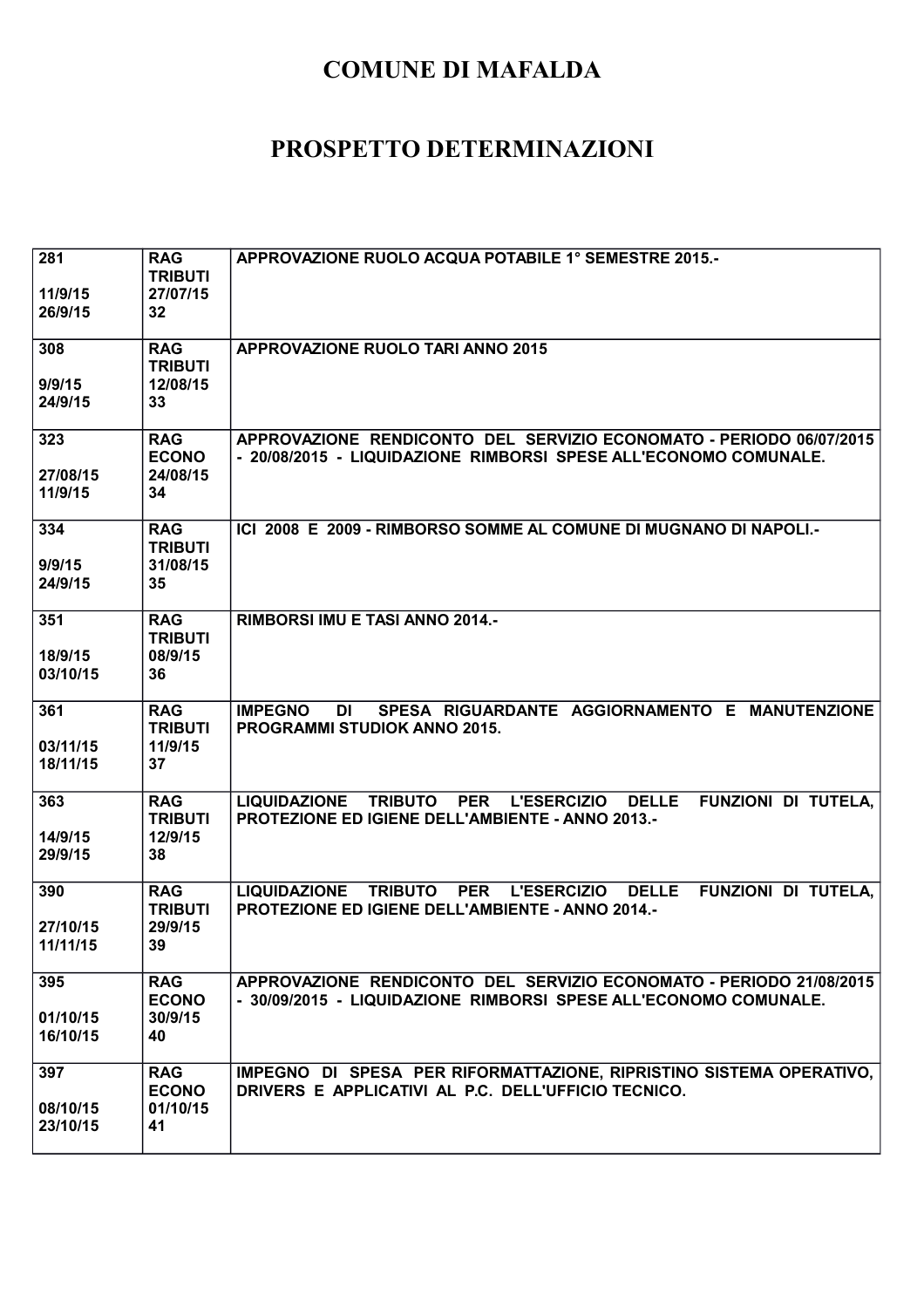| 409<br>23/10/15<br>07/11/15 | <b>RAG</b><br><b>ECONO</b><br>05/10/15<br>42   | NOLEGGIO FOTOCOPIATRICI - LIQUIDAZIONE COPIE PRODOTTE PERIODO<br>01/07/2015 - 30/09/2015 .-                                             |
|-----------------------------|------------------------------------------------|-----------------------------------------------------------------------------------------------------------------------------------------|
| 418<br>27/10/15             | <b>RAG</b><br><b>ECONO</b><br>13/10/15<br>43   | <b>IMPEGNO DI SPESA RIGUARDANTE RIPARAZIONE LINEA TELEFONICA DIGITALE.-</b>                                                             |
| 422                         | <b>RAG</b>                                     | SPESA RIGUARDANTE FORNITURA SUPPORTO SISTEMISTICO<br><b>IMPEGNO</b><br>DI                                                               |
| 19/10/15<br>03/11/15        | <b>TRIBUTI</b><br>14/10/15<br>44               | PER CONFIGURAZIONE COMPLETA PER ORDINATIVO INFORMATICO.-                                                                                |
| 424<br>27/10/15             | <b>RAG</b><br><b>TRIBUTI</b><br>17/10/15<br>45 | DI SPESA RIGUARDANTE FORNITURA IDRICA 1° SEMESTRE<br><b>LIQUIDAZIONE</b><br>$2015. -$                                                   |
| 426<br>20/10/15<br>04/11/15 | <b>RAG</b><br><b>RAG</b><br>19/10/15<br>46     | LIQUIDAZIONE COMPENSO PER L'ATTIVITA' DI REVISORE DEI CONTI PERIODO<br>01/01/2015-29/07/2015                                            |
| 427<br>20/10/15<br>04/11/15 | <b>RAG</b><br><b>RAG</b><br>19/10/15<br>47     | RIMBORSO SPESE ANTICIPATE DAL TESORIERE COMUNALE.                                                                                       |
| 466<br>02/11/15<br>17/11/15 | <b>RAG</b><br><b>ECONO</b><br>02/11/15<br>48   | APPROVAZIONE RENDICONTO DEL SERVIZIO ECONOMATO - PERIODO 01/10/2015<br>- 31/10/2015 - LIQUIDAZIONE RIMBORSI SPESE ALL'ECONOMO COMUNALE. |
| 490<br>25/11/15<br>10/12/15 | <b>RAG</b><br><b>ECONO</b><br>24/11/15<br>49   | APPROVAZIONE RENDICONTO DEL SERVIZIO ECONOMATO - PERIODO 01/11/2015<br>- 24/11/2015 - LIQUIDAZIONE RIMBORSI SPESE ALL'ECONOMO COMUNALE. |
| 501<br>12/12/15<br>28/12/15 | <b>RAG</b><br><b>TRIBUTI</b><br>30/11/15<br>50 | CONTRATTO DI ASSISTENZA TECNICA HARDWARE E SOFTWARE AI P.C. DEGLI<br><b>UFFICI COMUNALI.</b>                                            |
| 503<br>04/12/15<br>19/12/15 | <b>RAG</b><br><b>TRIBUTI</b><br>02/12/15<br>51 | RIMBORSI IMU ANNO 2014.-                                                                                                                |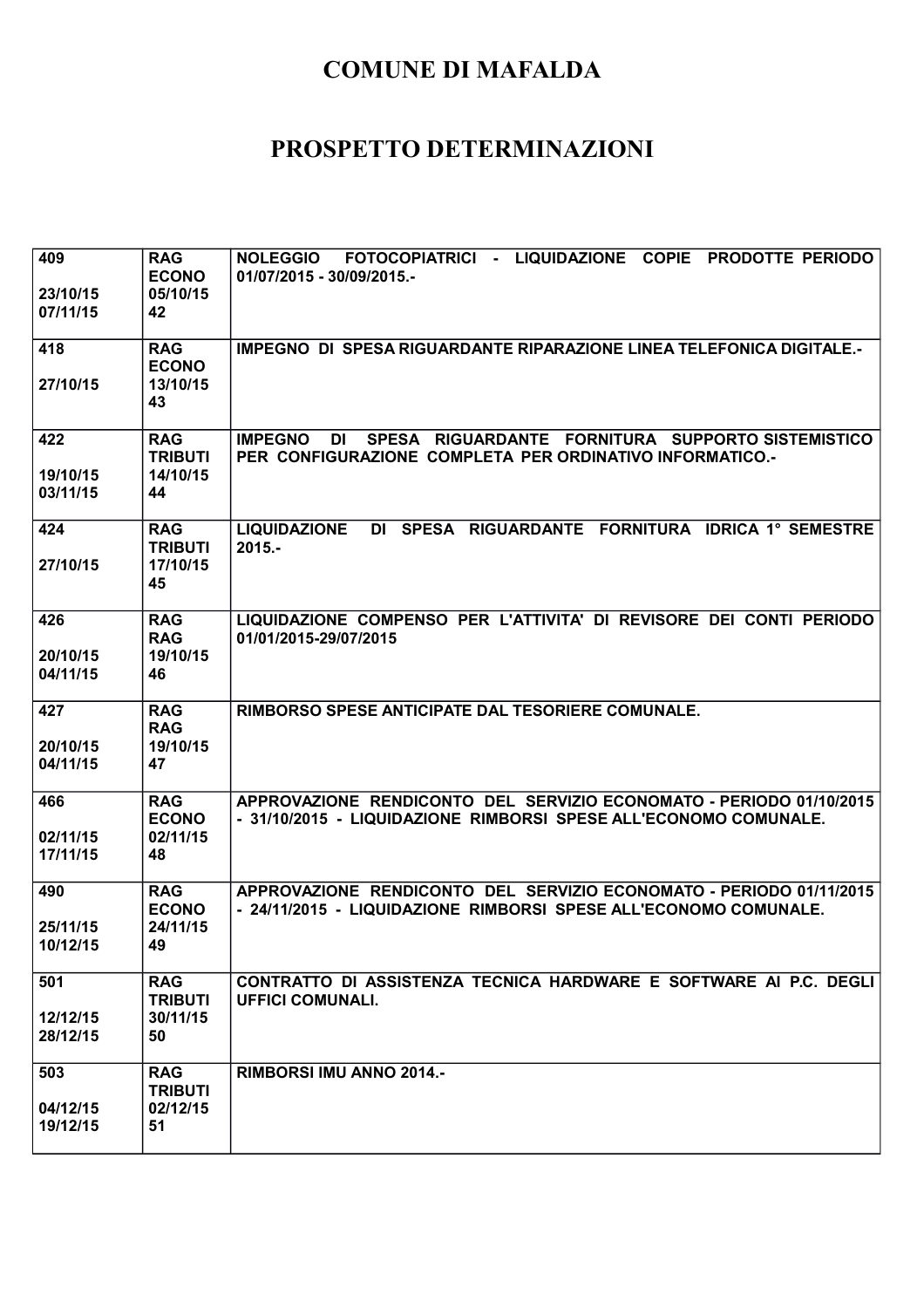| 504                  | <b>RAG</b><br><b>RAG</b>     | RIMBORSO RATA DEI CONTRIBUTI INPDAP SOSPESI ERRONEAMENTE VERSATA                                                                        |
|----------------------|------------------------------|-----------------------------------------------------------------------------------------------------------------------------------------|
| 30/01/16             | 02/12/15                     | DAL SIGNOR TOZZI ITALO.                                                                                                                 |
| 15/02/16             | 52                           |                                                                                                                                         |
| 525                  | <b>RAG</b>                   | APPROVAZIONE RENDICONTO DEL SERVIZIO ECONOMATO - PERIODO 25/11/2015<br>- 11/12/2015 - LIQUIDAZIONE RIMBORSI SPESE ALL'ECONOMO COMUNALE. |
| 14/12/15             | 14/12/15                     |                                                                                                                                         |
| 29/12/15             | 53                           |                                                                                                                                         |
| 553                  | <b>RAG</b><br><b>TRIBUTI</b> | APPROVAZIONE RUOLO ACQUA POTABILE 2° SEMESTRE 2015.-                                                                                    |
| 07/03/16             | 31/12/15                     |                                                                                                                                         |
| 22/03/16             | 54                           |                                                                                                                                         |
| 554                  | <b>RAG</b>                   | APPROVAZIONE RENDICONTO DEL SERVIZIO ECONOMATO - PERIODO 12/12/2015                                                                     |
| 05/01/16             | <b>ECONO</b><br>31/12/15     | - 31/12/2015 - LIQUIDAZIONE RIMBORSI SPESE ALL'ECONOMO COMUNALE.                                                                        |
| 20/01/16             | 55                           |                                                                                                                                         |
| 559                  | <b>RAG</b>                   | LIQUIDAZIONE QUOTA ASSOCIATIVA ALI COMUNI MOLISANI ANNO 2015.-                                                                          |
| 12/01/16             | <b>TRIBUTI</b><br>31/12/15   |                                                                                                                                         |
| 27/01/16             | 56                           |                                                                                                                                         |
| 560                  | <b>RAG</b>                   | DI SPESA RIGUARDANTE ACCONTO FORNITURA IDRICA 3°<br><b>LIQUIDAZIONE</b>                                                                 |
|                      |                              |                                                                                                                                         |
|                      | <b>TRIBUTI</b>               | TRIMESTRE 2015.                                                                                                                         |
| 11/01/16<br>26/01/16 | 31/12/15<br>57               |                                                                                                                                         |
| 561                  | <b>RAG</b>                   | QUANTIFICAZIONE FONDO PER LO SVILUPPO DELLE RISORSE UMANE E DELLA                                                                       |
|                      | <b>RAG</b>                   | <b>PRODUTTIVITA' ANNO 2014</b>                                                                                                          |
| 24/03/16<br>08/04/16 | 31/12/15<br>58               |                                                                                                                                         |
|                      |                              |                                                                                                                                         |
| 562                  | <b>RAG</b><br><b>RAG</b>     | LIQUIDAZIONE DI SPESA RIGUARDANTE L'ADEGUAMENTO DEL SOFTWARE DI<br>CONTABILITA' PER L'AVVIO DELL'ORDINATIVO INFORMATICO                 |
| 30/01/16             | 31/12/15                     |                                                                                                                                         |
| 15/02/16             | 59                           |                                                                                                                                         |
| 563                  | <b>RAG</b>                   | QUANTIFICAZIONE FONDO PER LO SVILUPPO DELLE RISORSE UMANE E DELLA                                                                       |
| 24/03/16             | <b>RAG</b><br>31/12/15       | <b>PRODUTTIVITA' ANNO 2015</b>                                                                                                          |
| 08/04/16             | 60                           |                                                                                                                                         |
| 570                  | <b>RAG</b>                   | RETTIFICA DETERMINA N. 501 DEL 30/11/2015 'CONTRATTO DI ASSISTENZA                                                                      |
|                      | <b>TRIBUTI</b>               | TECNICA HARDWARE E SOFTWARE AI P.C. DEGLI UFFICI COMUNALI'.                                                                             |
| 29/01/16<br>13/02/16 | 31/12/15<br>61               |                                                                                                                                         |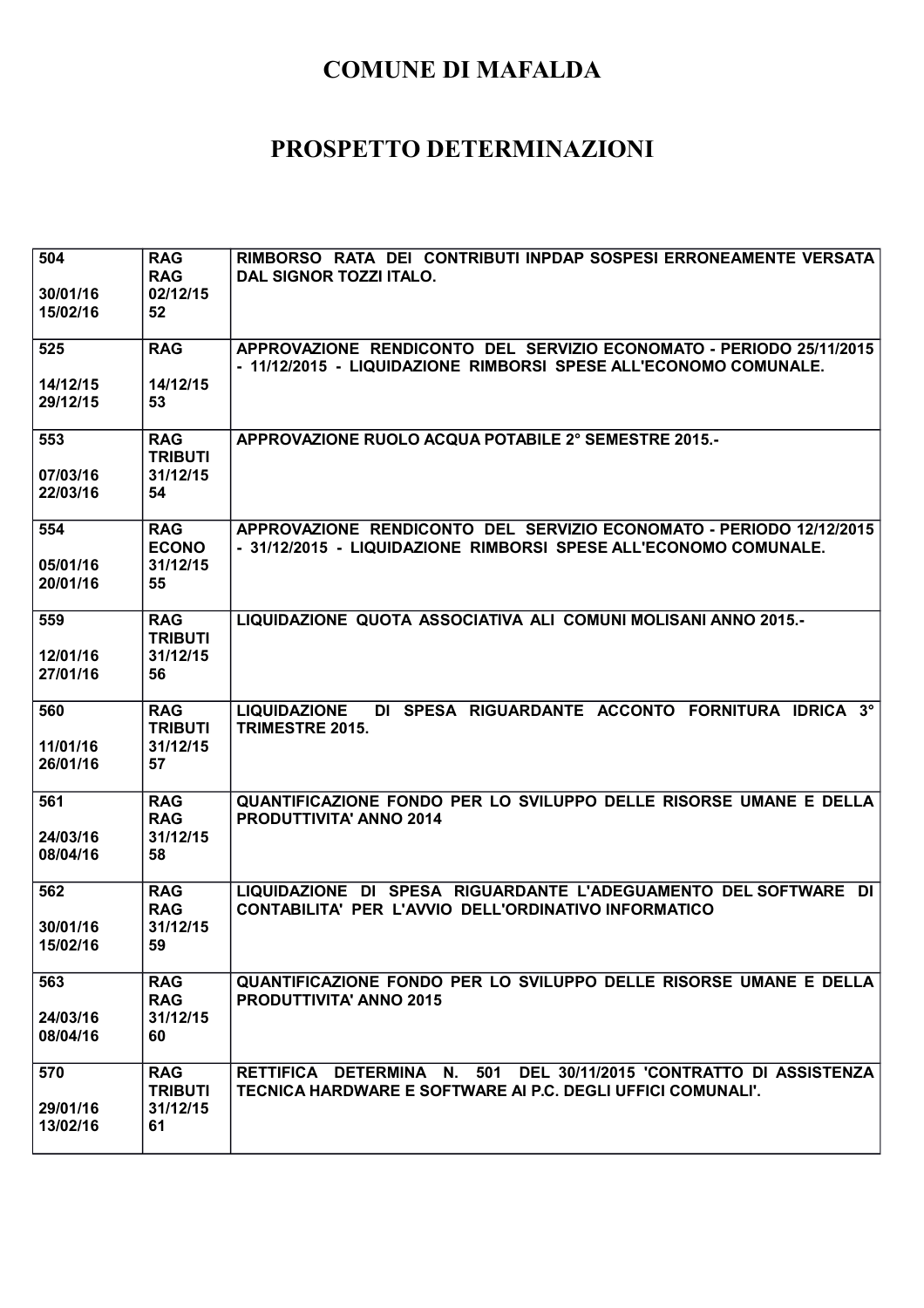| 42                   | <b>SEGR</b>                              | DI SPESA RIGUARDANTE IL COMPENSO PER INCARICO A<br><b>LIQUIDAZIONE</b><br>SCAVALCO AL SEGRETARIO COMUNALE DOTT. DE FALCO PASQUALE            |
|----------------------|------------------------------------------|----------------------------------------------------------------------------------------------------------------------------------------------|
| 28/05/15<br>12/06/15 | 04/02/15<br>20                           |                                                                                                                                              |
| 145                  | <b>SEGR</b><br><b>PERSON</b>             | PRESTAZIONI DI LAVORO ACCESSORIO- IMPEGNO DI SPESA PER ACQUISTO<br><b>VOUCHER.</b>                                                           |
| 16/04/15<br>02/05/15 | 13/04/15<br>21                           |                                                                                                                                              |
| 267<br>03/08/15      | <b>SEGR</b><br><b>PERSON</b><br>15/07/15 | DI LAVORO ACCESSORIO-IMPEGNO<br><b>PRESTAZIONI</b><br>DI SPESA PER ACQUISTO<br><b>VOUCHER.</b>                                               |
| 18/08/15             | 22                                       |                                                                                                                                              |
| 350                  | <b>SEGR</b>                              | LIQUIDAZIONE DIRITTI DI ROGITO PER STIPULA CONTRATTI ANNO 2014                                                                               |
| 11/9/15<br>26/9/15   | 05/9/15<br>23                            |                                                                                                                                              |
| 442                  | <b>SEGR</b><br><b>PERSON</b>             | UTILIZZO LAVORO OCCASIONALE DI TIPO ACCESSORIO ACQUISTO VOUCHER.                                                                             |
| 29/10/15<br>13/11/15 | 26/10/15<br>24                           |                                                                                                                                              |
| 475                  | <b>SEGR</b><br><b>PERSON</b>             | <b>PRESTAZIONI</b><br>DI LAVORO ACCESSORIO.IMPEGNO DI SPESA PER ACQUISTO<br><b>VOUCHER.</b>                                                  |
| 07/11/15<br>23/11/15 | 06/11/15<br>25                           |                                                                                                                                              |
| 502                  | <b>SEGR</b><br>SEGR.                     | COSTITUZIONE IN GIUDIZIO INNANZI AL TRIBUNALE DI CAMPOBASSO AVVERSO<br>RICORSO PER RISARCIMENTO DANNI ASSERITAMENTE SUBITI DA DAFIN SRL GIA' |
| 02/12/15<br>17/12/15 | 30/11/15<br>26                           | SPA. LIQUIDAZIOZNE DI SPESA PER INCARICO LEGALE.                                                                                             |
| 523                  | <b>SEGR</b><br><b>PERSON</b>             | UTILIZZO LAVORO OCCASIONALE DI TIPO ACCESSORIO. ACQUISTO VOUCHER.                                                                            |
| 15/12/15<br>30/12/15 | 11/12/15<br>233                          |                                                                                                                                              |
| 528                  | <b>SEGR</b><br><b>PERSON</b>             | UTILIZZO LAVORO OCCASIONALE DI TIPO ACCESSORIO - ACQUISTO VOUCHER                                                                            |
| 14/12/15<br>29/12/15 | 14/12/15<br>234                          |                                                                                                                                              |
| 1                    | <b>TECNICO</b><br><b>MANUT</b>           | IMPEGNO DI SPESA PER IL SERVIZIO GUIDA MEZZI COMUNALI.                                                                                       |
| 20/01/15<br>04/02/15 | 02/01/15<br>1                            |                                                                                                                                              |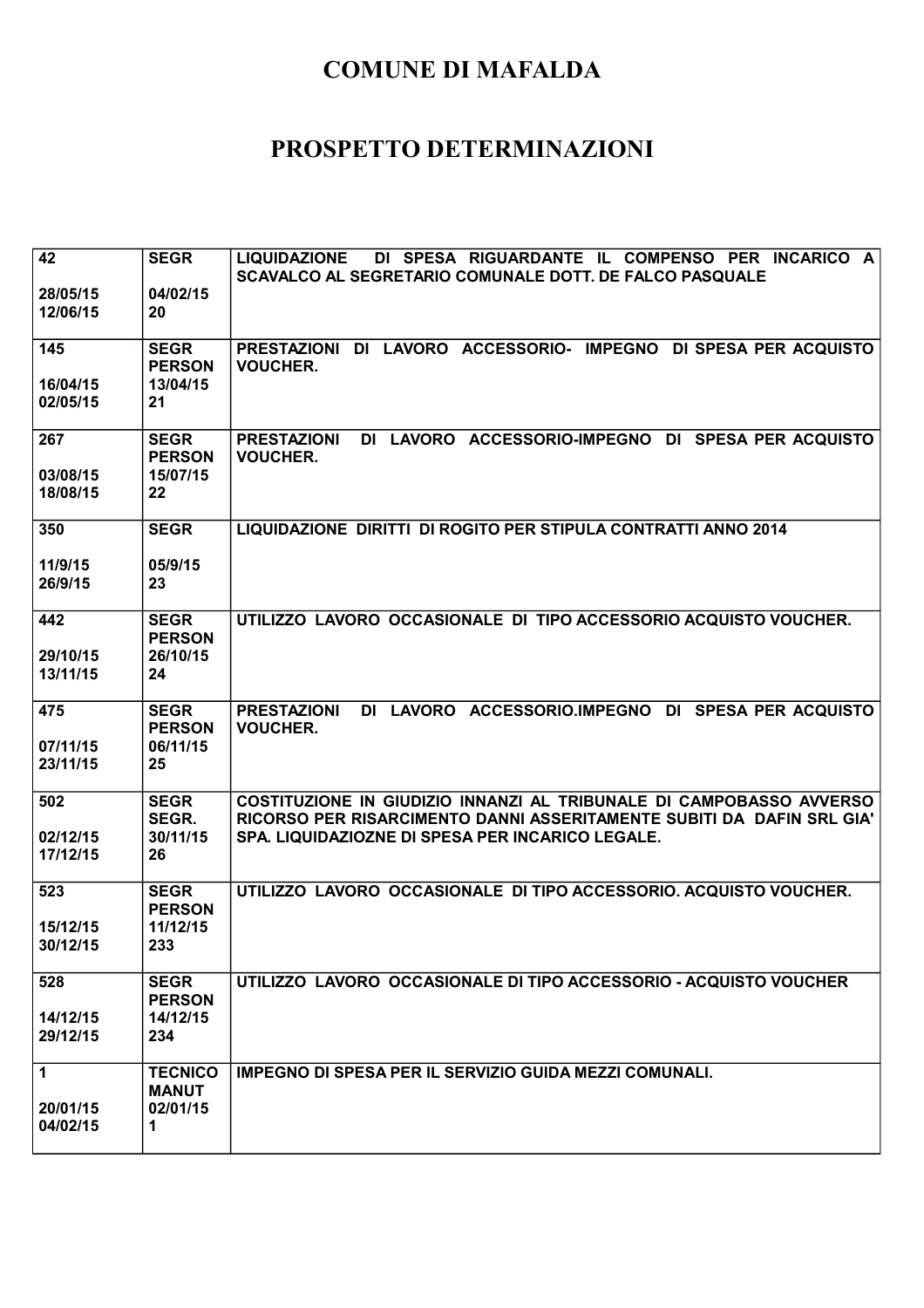| $\overline{\mathbf{4}}$<br>12/01/15<br>27/01/15 | <b>TECNICO</b><br><b>MANUT</b><br>10/01/15<br>$\mathbf{2}$            | SVINCOLO POLIZZA FIDEJUSSORIA A FAVORE DELLA DITTA C.D.C                                                                                                                                                          |
|-------------------------------------------------|-----------------------------------------------------------------------|-------------------------------------------------------------------------------------------------------------------------------------------------------------------------------------------------------------------|
| 5<br>31/01/15<br>16/02/15                       | <b>TECNICO</b><br><b>MANUT</b><br>12/01/15<br>3                       | LIQUIDAZIONE DI SPESA ALLA SOCIETA' CONSORTILE GUGLIONESI AMBIENTE<br><b>PER</b><br>IL CONFERIMENTO DEI RIFIUTI URBANI NON DIFFERENZIATI<br><b>NELLA</b><br>DISCARICA DI GUGLIONESI (CB) - MESE DI NOVEMBRE 2014. |
| 6<br>22/01/15<br>06/02/15                       | <b>TECNICO</b><br><b>MANUT</b><br>12/01/15<br>$\overline{\mathbf{4}}$ | IMPEGNO DI SPESA PER ACQUISTO CARBURANTE AUTOMEZZI COMUNALI.                                                                                                                                                      |
| 9<br>24/01/15<br>9/02/15                        | <b>TECNICO</b><br><b>MANUT</b><br>14/01/15<br>5                       | <b>SOCIALMENTE</b><br><b>UTILE</b><br><b>LIQUIDAZIONE</b><br>DI SPESA AL LAVORATORE<br>SIG.<br><b>MASTRANGELO LUCIO - MESE DI DICEMBRE 2014.</b>                                                                  |
| 10<br>24/01/15<br>9/02/15                       | <b>TECNICO</b><br><b>MANUT</b><br>14/01/15<br>6                       | LIQUIDAZIONE DI SPESA AL LAVORATORE SOCIALMENTE UTILE SIG. DI MEO<br><b>AUGUSTO - MESE DI DICEMBRE 2014.</b>                                                                                                      |
| 11<br>24/01/15<br>9/02/15                       | <b>TECNICO</b><br><b>MANUT</b><br>14/01/15<br>$\overline{7}$          | LIQUIDAZIONE DI SPESA AL LAVORATORE SOCIALMENTE UTILE SIG. COLAGIOIA<br><b>ERNANO - MESE DI DICEMBRE 2014.</b>                                                                                                    |
| 12<br>24/01/15<br>9/02/15                       | <b>TECNICO</b><br><b>MANUT</b><br>14/01/15<br>8                       | LIQUIDAZIONE DI SPESA AL LAVORATORE SOCIALMENTE UTILE SIG. DI FONZO<br>GIUSEPPE - MESE DI DICEMBRE 2014.                                                                                                          |
| 14<br>22/01/15<br>06/02/15                      | <b>TECNICO</b><br><b>MANUT</b><br>16/01/15<br>9                       | <b>IMPEGNO DI SPESA PER L'ESPETAMENTO DEI SERVIZI GENERALI.</b>                                                                                                                                                   |
| 21                                              | <b>TECNICO</b><br><b>MANUT</b><br>26/01/15<br>10                      | LIQUIDAZIONE COMPENSO A SALDO PER IL SERVIZIO DI MANUTENZIONE<br>'BOSCO COMUNALE IN C.DA SERRACINA E AREA NATURALISTICA SAN<br><b>DEL</b><br><b>VALENTINO'.</b>                                                   |
| 24<br>17/02/15<br>04/03/15                      | <b>TECNICO</b><br><b>MANUT</b><br>28/01/15<br>11                      | LIQUIDAZIONE DI SPESA PER SMALTIMENTO PERCOLATO DISCARICA COMUNALE<br><b>UBICATA IN LOCALITA' 'COLLE MARIANO'.</b>                                                                                                |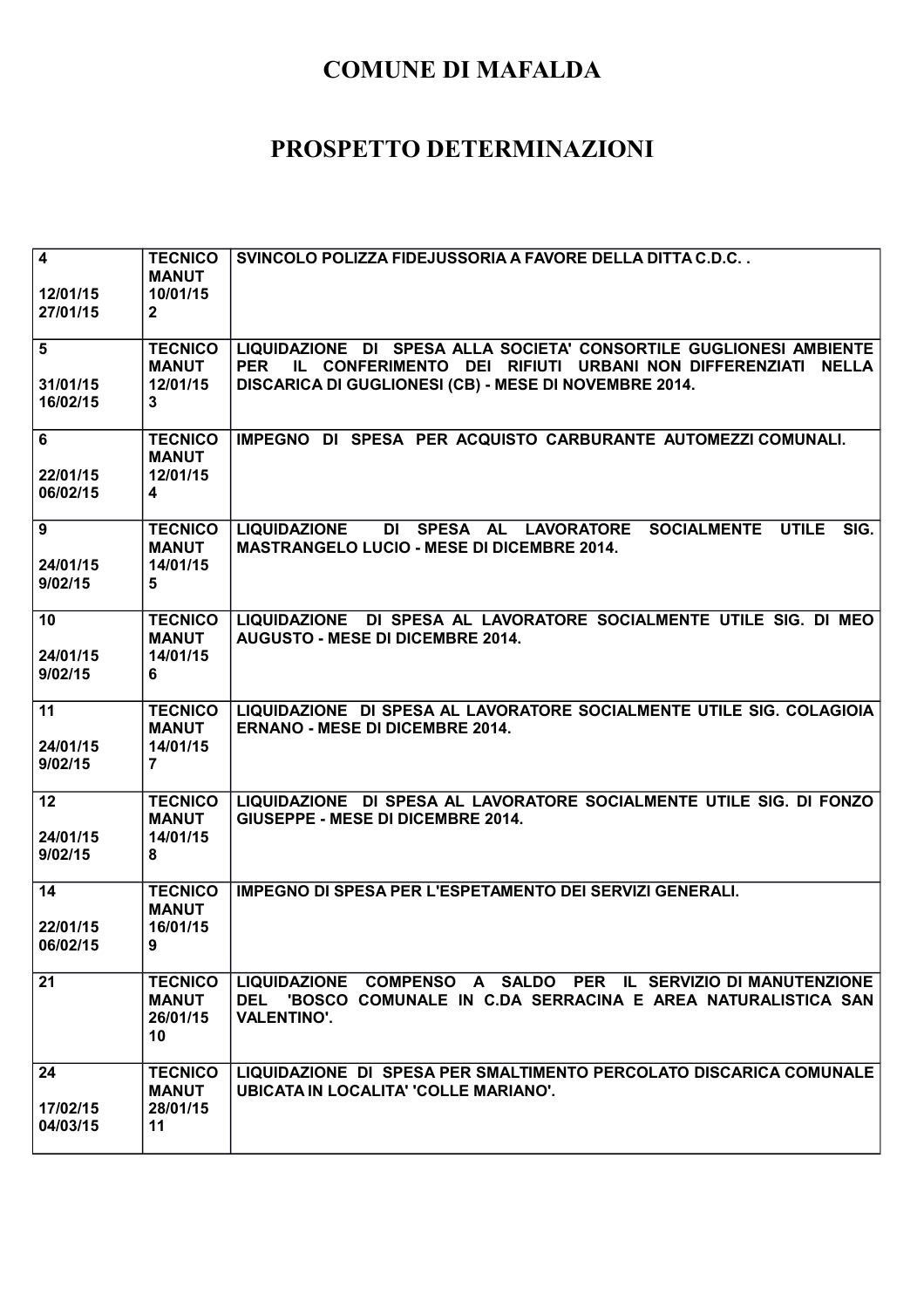| 25<br>17/02/15<br>04/03/15 | <b>TECNICO</b><br><b>MANUT</b><br>28/01/15<br>12 | LIQUIDAZIONE DI SPESA PER LAVORI DI INSTALLAZIONE LUMINARIE NATALIZIE.                                                                                                                                                                    |
|----------------------------|--------------------------------------------------|-------------------------------------------------------------------------------------------------------------------------------------------------------------------------------------------------------------------------------------------|
| 26<br>12/03/15<br>27/03/15 | <b>TECNICO</b><br><b>MANUT</b><br>28/01/15<br>13 | LIQUIDAZIONE DI SPESA ALLA SOCIETA' CONSORTILE GUGLIONESI AMBIENTE<br><b>PER</b><br>IL CONFERIMENTO DEI RIFIUTI URBANI NON DIFFERENZIATI<br><b>NELLA</b><br>DISCARICA DI GUGLIONESI (CB) - MESE DI DICEMBRE 2014.                         |
| 27<br>17/02/15<br>04/03/15 | <b>TECNICO</b><br><b>MANUT</b><br>28/01/15<br>14 | LIQUIDAZIONE COMPENSO A SALDO PER IL SERVIZIO DI MANUTENZIONE<br>'BOSCO COMUNALE IN C.DA SERRACINA E AREA NATURALISTICA SAN<br><b>DEL</b><br><b>VALENTINO'.</b>                                                                           |
| 33<br>04/02/15<br>19/02/15 | <b>TECNICO</b><br><b>MANUT</b><br>29/01/15<br>15 | <b>IMPEGNO DI SPESA PER IL SERVIZIO GUIDA MEZZI COMUNALI.</b>                                                                                                                                                                             |
| 34<br>04/02/15<br>19/02/15 | <b>TECNICO</b><br><b>MANUT</b><br>29/01/15<br>16 | <b>IMPEGNO DI SPESA PER L'ESPLETAMENTO DEI SERVIZI GENERALI.</b>                                                                                                                                                                          |
| 35<br>05/02/15<br>20/02/15 | <b>TECNICO</b><br><b>MANUT</b><br>29/01/15<br>17 | AGGIUDICAZIONE MEDIANTE PROCEDURA NEGOZIATA DEL<br><b>DI</b><br><b>SERVIZIO</b><br>RACCOLTA DIFFERENZIATA, TRASPORTO, SMALTIMENTO E RECUPERO DEI<br>RIFIUTI ALLA DITTA ECOGREEN S.R.L.=                                                   |
| 40<br>27/02/15<br>14/03/15 | <b>TECNICO</b><br><b>MANUT</b><br>03/02/15<br>18 | LIQUIDAZIONE DI SPESA RIGUARDANTE IL CANONE PER IL SERVIZIO DI ESERCIZIO<br>E MANUTENZIONE DEGLI IMPIANTI TERMICI COMUNALI ANNO 2013-2014.                                                                                                |
| 45<br>17/02/15<br>04/03/15 | <b>TECNICO</b><br><b>MANUT</b><br>06/02/15<br>19 | LIQUIDAZIONE DI SPESA PER ACQUISTO SALE PER USO DISGELO STRADALE.                                                                                                                                                                         |
| 50<br>17/02/15<br>04/03/15 | <b>TECNICO</b><br><b>MANUT</b><br>9/02/15<br>20  | LIQUIDAZIONE DI SPESA PER ACQUISTO PIANTINE ORNAMENTALI.                                                                                                                                                                                  |
| 52<br>18/02/15<br>05/03/15 | <b>TECNICO</b><br><b>MANUT</b><br>12/02/15<br>21 | DETERMINAZIONE A CONTRARRE PER LAVORI DI MANUTENZIONE AUTOMEZZI<br><b>PRENOTAZIONE</b><br><b>DI</b><br><b>SPESA</b><br>PRESUNTA E TRASMISSIONE<br><b>COMUNALI</b><br>$\sim 100$<br>CENTRALE UNICA DI COMMITTENZA 'COMUNITAVENNA-MAFALDA'. |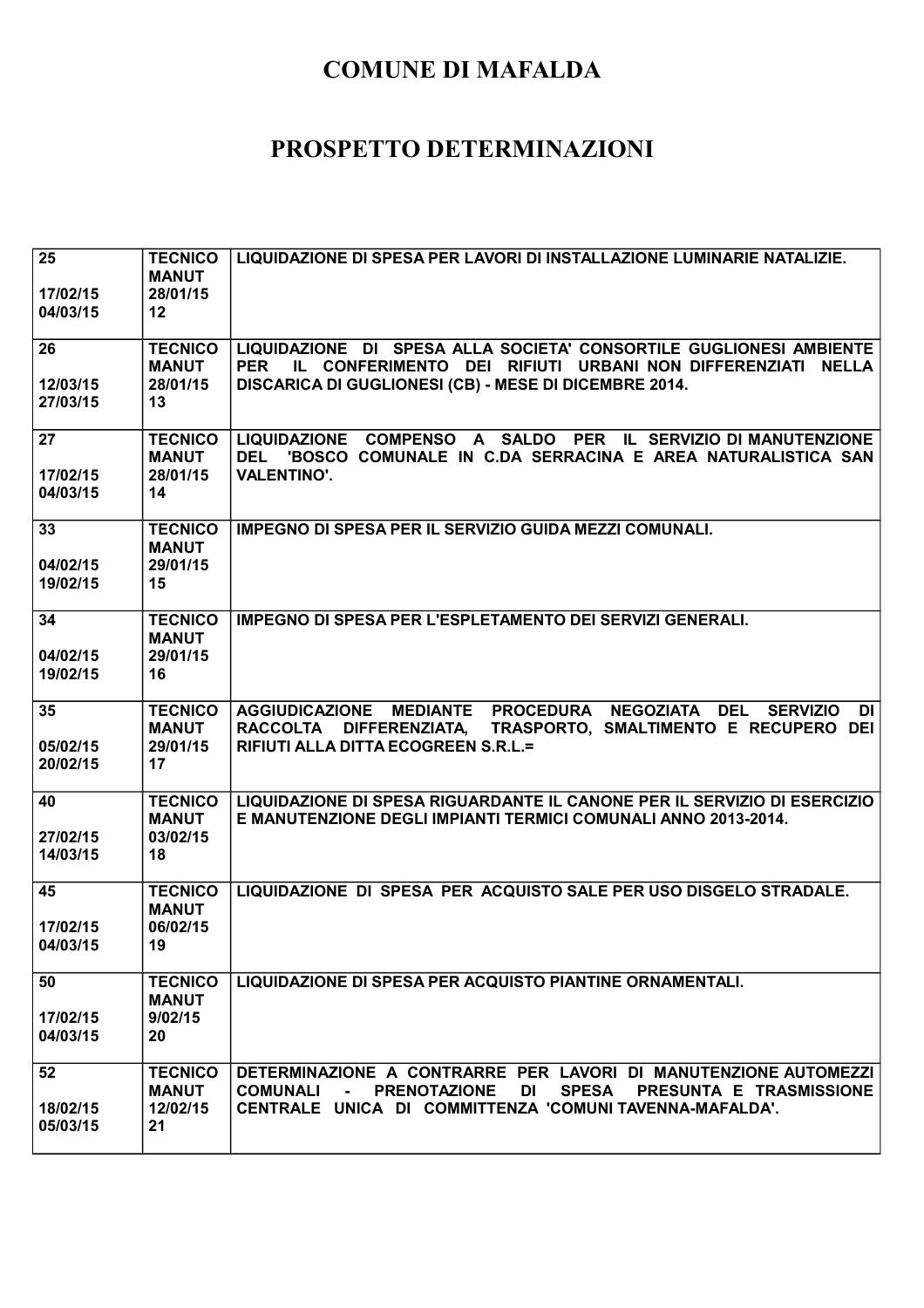| 53<br>18/02/15<br>05/03/15 | <b>TECNICO</b><br>LL.PP<br>12/02/15<br>22        | DI COSTRUZIONE DI N. 48 LOCULI CIMITERIALI - LIQUIDAZIONE 1°<br><b>LAVORI</b><br><b>S.A.L.</b>                                                                                                                                        |
|----------------------------|--------------------------------------------------|---------------------------------------------------------------------------------------------------------------------------------------------------------------------------------------------------------------------------------------|
| 58<br>12/03/15<br>27/03/15 | <b>TECNICO</b><br><b>MANUT</b><br>17/02/15<br>23 | LIQUIDAZIONE DI SPESA PER IL SERVIZIO GUIDA MEZZI COMUNALI.                                                                                                                                                                           |
| 59<br>12/03/15<br>27/03/15 | <b>TECNICO</b><br><b>MANUT</b><br>17/02/15<br>24 | LIQUIDAZIONE DI SPESA PER L'ESPLETAMENTO DEI SERVIZI COMUNALI.                                                                                                                                                                        |
| 61<br>20/02/15<br>07/03/15 | <b>TECNICO</b><br><b>MANUT</b><br>17/02/15<br>25 | <b>LIQUIDAZIONE</b><br><b>SPESA</b><br><b>TASSA</b><br><b>IMPEGNO</b><br>Е.<br>DI<br><b>RIGUARDANTE</b><br><b>LA</b><br>L'AUTOVEICOLO SPECIALE COMUNALE IVECO 50<br><b>AUTOMOBILISTICA</b><br><b>PER</b><br><b>TARGATO CR 120 KM.</b> |
| 63<br>12/03/15<br>27/03/15 | <b>TECNICO</b><br><b>MANUT</b><br>18/02/15<br>26 | LIQUIDAZIONE DI SPESA PER ACQUISTO MATERIALE PER LA GESTIONE DEL<br><b>PATRIMONIO COMUNALE.</b>                                                                                                                                       |
| 66<br>20/02/15<br>07/03/15 | <b>TECNICO</b><br><b>MANUT</b><br>19/02/15<br>27 | IMPEGNO DI SPESA PER LAVORI DI MANUTENZIONE AUTOMEZZI COMUNALI -<br>AFFIDAMENTO LAVORI ALL'OFFICINA MECCANICA DESIDERIO MICHELINO.                                                                                                    |
| 67<br>21/02/15<br>9/03/15  | <b>TECNICO</b><br><b>MANUT</b><br>20/02/15<br>28 | <b>IMPEGNO</b><br><b>SPESA</b><br><b>PER</b><br><b>CONTROLLO</b><br>SEMESTRALE, FORNITURA E<br>DI<br><b>SMALTIMENTO ESTINTORI.</b>                                                                                                    |
| 70<br>25/02/15<br>12/03/15 | <b>TECNICO</b><br><b>MANUT</b><br>21/02/15<br>29 | LAVORI DI MANUTENZIONE IMPIANTI TERMICI - APPROVAZIONE PREVENTIVI DI<br><b>SPESA.</b>                                                                                                                                                 |
| 74<br>28/02/15<br>16/03/15 | <b>TECNICO</b><br><b>MANUT</b><br>25/02/15<br>30 | IMPEGNO DI SPESA PER ACQUISTO CARBURANTE AUTOMEZZI COMUNALI.                                                                                                                                                                          |
| 75<br>9/03/15<br>24/03/15  | <b>TECNICO</b><br><b>MANUT</b><br>25/02/15<br>31 | <b>UTILE</b><br>DI SPESA AL LAVORATORE<br><b>SOCIALMENTE</b><br>SIG.<br><b>LIQUIDAZIONE</b><br><b>MASTRANGELO LUCIO - MESE DI GENNAIO 2015.</b>                                                                                       |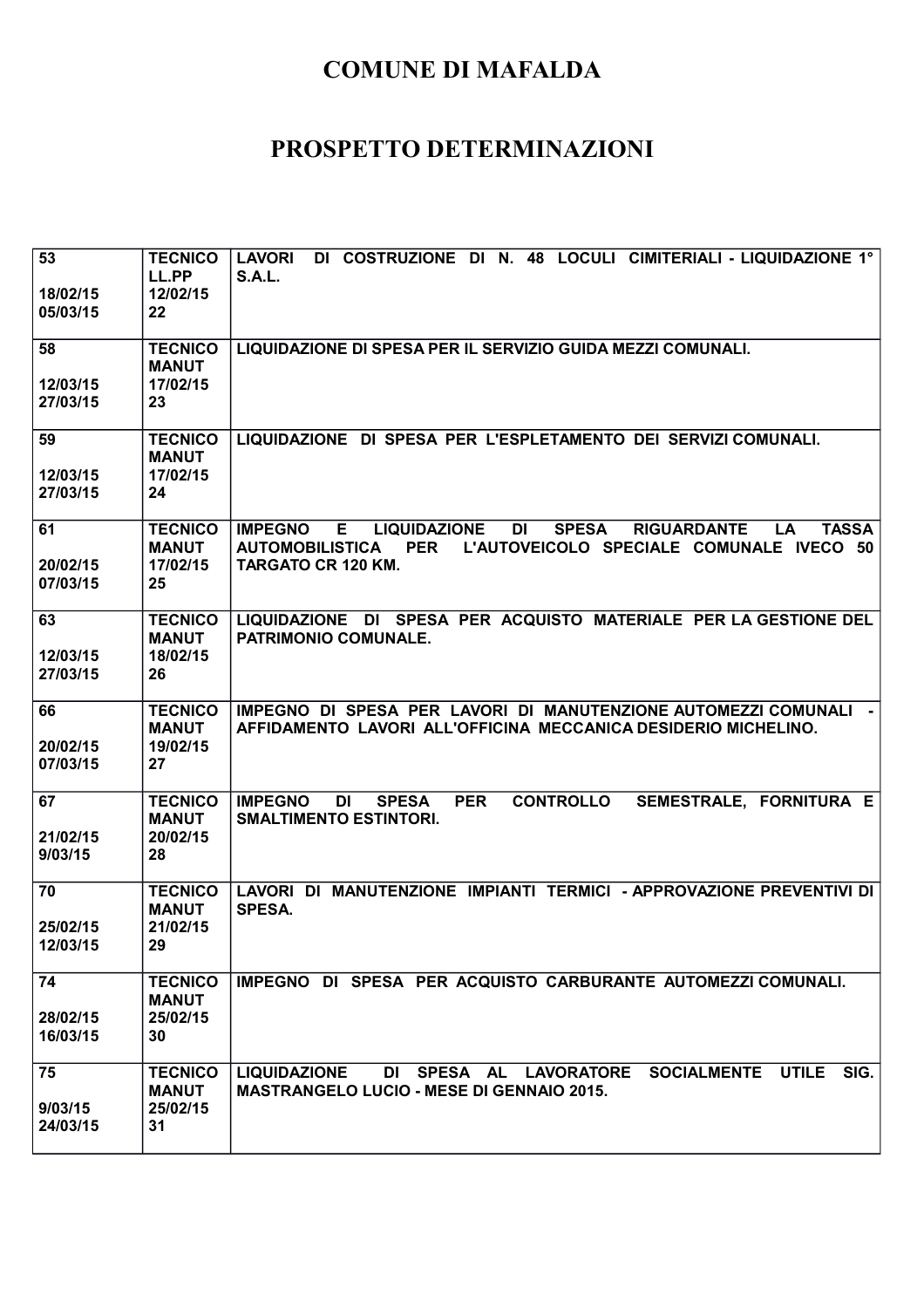| 76<br>9/03/15        | <b>TECNICO</b><br><b>MANUT</b><br>25/02/15 | LIQUIDAZIONE DI SPESA AL LAVORATORE SOCIALMENTE UTILE SIG. DI MEO<br><b>AUGUSTO - MESE DI GENNAIO 2015.</b>                                                                                                                                            |
|----------------------|--------------------------------------------|--------------------------------------------------------------------------------------------------------------------------------------------------------------------------------------------------------------------------------------------------------|
| 24/03/15             | 32                                         |                                                                                                                                                                                                                                                        |
| 77                   | <b>TECNICO</b><br><b>MANUT</b>             | LIQUIDAZIONE DI SPESA AL LAVORATORE SOCIALMENTE UTILE SIG. COLAGIOIA<br><b>ERNANO - MESE DI GENNAIO 2015.</b>                                                                                                                                          |
| 9/03/15<br>24/03/15  | 25/02/15<br>33                             |                                                                                                                                                                                                                                                        |
| 78<br>9/03/15        | <b>TECNICO</b><br><b>MANUT</b><br>25/02/15 | LIQUIDAZIONE DI SPESA AL LAVORATORE SOCIALMENTE UTILE SIG. DI FONZO<br>GIUSEPPE - MESE DI GENNAIO 2015.                                                                                                                                                |
| 24/03/15             | 34                                         |                                                                                                                                                                                                                                                        |
| 79<br>18/04/15       | <b>TECNICO</b><br><b>MANUT</b><br>26/02/15 | LIQUIDAZIONE DI SPESA ALLA SOCIETA' CONSORTILE GUGLIONESI AMBIENTE<br><b>PER</b><br>IL CONFERIMENTO DEI RIFIUTI URBANI NON DIFFERENZIATI<br><b>NELLA</b><br>DISCARICA DI GUGLIONESI (CB) - MESE DI GENNAIO 2015.                                       |
| 04/05/15             | 35                                         |                                                                                                                                                                                                                                                        |
| 80<br>06/03/15       | <b>TECNICO</b><br><b>MANUT</b><br>27/02/15 | <b>IMPEGNO DI SPESA PER IL SERVIZIO GUIDA MEZZI COMUNALI.</b>                                                                                                                                                                                          |
| 21/03/15             | 36                                         |                                                                                                                                                                                                                                                        |
| 81<br>06/03/15       | <b>TECNICO</b><br><b>MANUT</b><br>27/02/15 | IMPEGNO DI SPESA PER L'ESPLETAMENTO DEI SERVIZI GENERALI.                                                                                                                                                                                              |
| 21/03/15             | 37                                         |                                                                                                                                                                                                                                                        |
| 82<br>21/04/15       | <b>TECNICO</b><br><b>MANUT</b><br>28/02/15 | E LIQUIDAZIONE CANONE PER CONCESSIONE DI DERIVAZIONE<br><b>IMPEGNO</b><br>ACQUE ANNO 2015 A FAVORE DELLA REGIONE MOLISE - UTILIZZAZIONE DEMANIO<br><b>IDRICO - SERVIZIO DI TESORERIA.</b>                                                              |
| 06/05/15             | 38                                         |                                                                                                                                                                                                                                                        |
| 84                   | <b>TECNICO</b><br><b>MANUT</b><br>04/03/15 | <b>DETERMINAZIONE</b><br><b>CONTRATTARE</b><br><b>PER</b><br><b>ACQUISTO</b><br><b>PNEUMATICI</b><br>A<br>ALL'AUTOVEICOLO COMUNALE IVECO 50 C 17 TARGATO CR 120 KM - IMPEGNO DI<br>SPESA PRESUNTO E TRASMISSIONE CENTRALE UNICA DI COMMITTENZA 'COMUNI |
| 06/03/15<br>21/03/15 | 39                                         | <b>TAVENNA - MAFALDA'.</b>                                                                                                                                                                                                                             |
| 92                   | <b>TECNICO</b><br><b>MANUT</b>             | IMPEGNO E LIQUIDAZIONE DI SPESA PER LA STIPULA DELLE POLIZZE<br><b>ASSICURATIVE AUTOMEZZI COMUNALI.</b>                                                                                                                                                |
| 25/03/15<br>9/04/15  | 13/03/15<br>40                             |                                                                                                                                                                                                                                                        |
| 93                   | <b>TECNICO</b><br><b>MANUT</b>             | LIQUIDAZIONE DI SPESA PER LAVORI DI MANUTENZIONE AUTOMEZZI COMUNALI.                                                                                                                                                                                   |
| 21/04/15             | 14/03/15                                   |                                                                                                                                                                                                                                                        |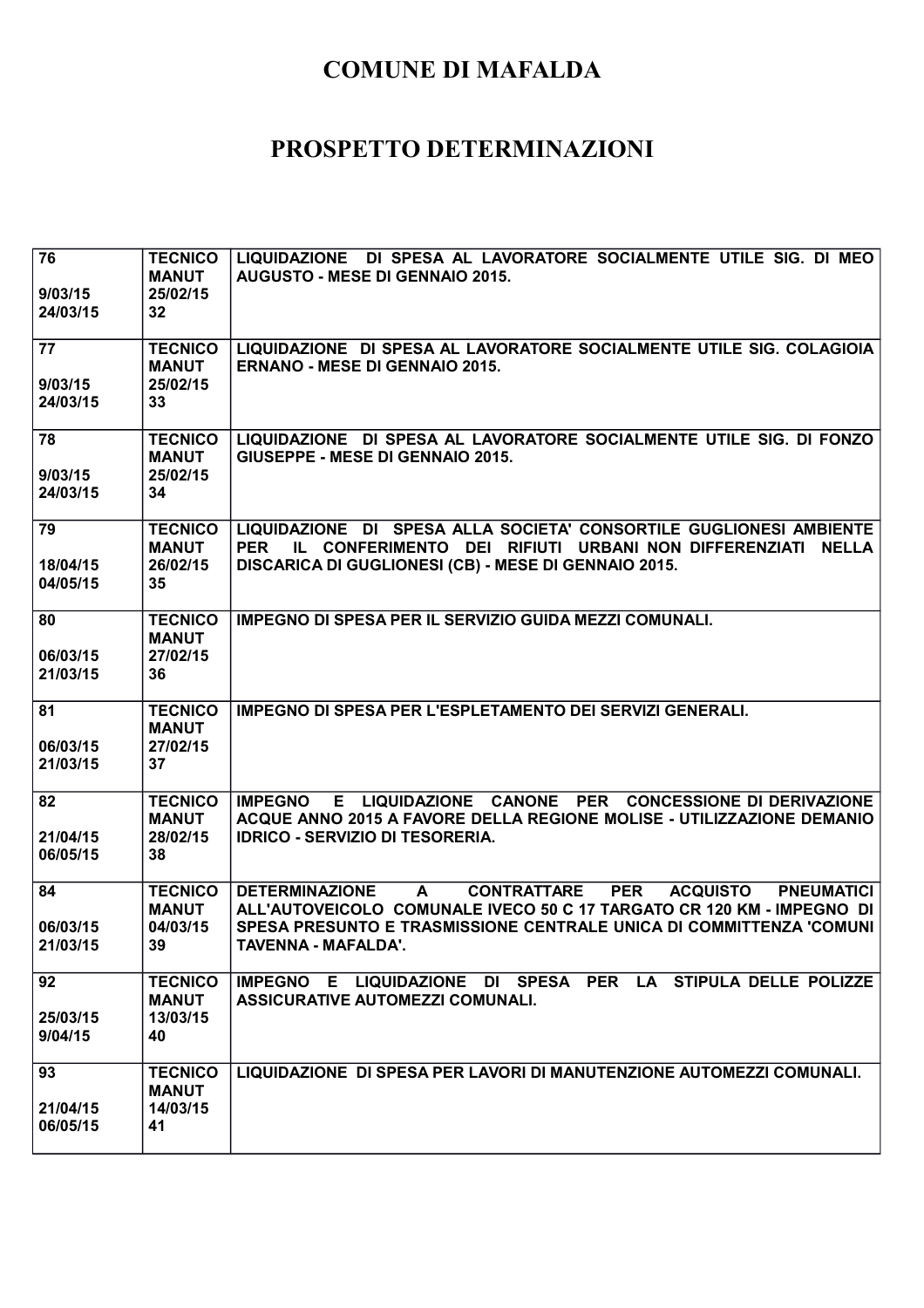| 95<br>21/04/15<br>06/05/15  | <b>TECNICO</b><br><b>MANUT</b><br>16/03/15<br>42 | LIQUIDAZIONE DI SPESA PER IL SERVIZIO GUIDA MEZZI COMUNALI.                                                                                                                                                                                                                                                                                           |
|-----------------------------|--------------------------------------------------|-------------------------------------------------------------------------------------------------------------------------------------------------------------------------------------------------------------------------------------------------------------------------------------------------------------------------------------------------------|
| 97<br>22/04/15<br>06/05/15  | <b>TECNICO</b><br><b>MANUT</b><br>16/03/15<br>43 | LIQUIDAZIONE DI SPESA PER L'ESPLETAMENTO DEI SERVIZI GENERALI.                                                                                                                                                                                                                                                                                        |
| 100<br>20/03/15<br>04/04/15 | <b>TECNICO</b><br>LL.PP<br>17/03/15<br>44        | INTERVENTI DI RISPARMIO ED EFFICIENZA ENERGETICA IMPIANTI DI PUBBLICA<br>ILLUMINAZIONE - LIQUIDAZIONE 1° S.A.L.                                                                                                                                                                                                                                       |
| 104<br>07/05/15<br>22/05/15 | <b>TECNICO</b><br><b>MANUT</b><br>18/03/15<br>45 | <b>MANUTENZIONE ALLA MACCHINA</b><br>LIQUIDAZIONE DI SPESA PER LAVORI DI<br><b>OPERATRICE DURSO TARGATA ADA218.</b>                                                                                                                                                                                                                                   |
| 106<br>03/04/15<br>18/04/15 | <b>TECNICO</b><br><b>MANUT</b><br>18/03/15<br>46 | IMPEGNO DI SPESA PER IL SERVIZIO SGOMBERO NEVE STAGIONE INVERNALE<br>2014/2015.                                                                                                                                                                                                                                                                       |
| 108<br>01/04/15<br>16/04/15 | <b>TECNICO</b><br>19/03/15<br>47                 | <b>DETERMINA</b><br><b>CONTRATTARE</b><br><b>PER</b><br><b>INCARICO</b><br><b>TECNICO</b><br>A<br>A LIBERO<br>PROFESSIONISTA ESTERNO PER LAVORI DI MESSA IN SICUREZZA E RIPRISTINO<br><b>DELLA</b><br><b>DEL</b><br><b>FUNZIONALE</b><br><b>STRADA</b><br><b>PIANO</b><br>MULINO E STRADA DI<br><b>COLLEGAMENTO CENTRO ABITATO - RIPALTA VECCHIA.</b> |
| 111<br>07/04/15<br>22/04/15 | <b>TECNICO</b><br><b>MANUT</b><br>21/03/15<br>48 | <b>LIQUIDAZIONE</b><br>DI<br>SPESA AL LAVORATORE<br><b>SOCIALMENTE</b><br><b>UTILE</b><br>SIG.<br><b>MASTRANGELO LUCIO - MESE DI FEBBRAIO 2015.</b>                                                                                                                                                                                                   |
| 112<br>07/04/15<br>22/04/15 | <b>TECNICO</b><br><b>MANUT</b><br>21/03/15<br>49 | LIQUIDAZIONE DI SPESA AL LAVORATORE SOCIALMENTE UTILE SIG. DI MEO<br><b>AUGUSTO - MESE DI FEBBRAIO 2015.</b>                                                                                                                                                                                                                                          |
| 113<br>07/04/15<br>22/04/15 | <b>TECNICO</b><br><b>MANUT</b><br>21/03/15<br>50 | LIQUIDAZIONE DI SPESA AL LAVORATORE SOCIALMENTE UTILE SIG. COLAGIOIA<br><b>ERNANO - MESE DI FEBBRAIO 2015.</b>                                                                                                                                                                                                                                        |
| 114<br>07/04/15<br>22/04/15 | <b>TECNICO</b><br><b>MANUT</b><br>21/03/15<br>51 | LIQUIDAZIONE DI SPESA AL LAVORATORE SOCIALMENTE UTILE SIG. DI FONZO<br><b>GIUSEPPE - MESE DI FEBBRAIO 2015.</b>                                                                                                                                                                                                                                       |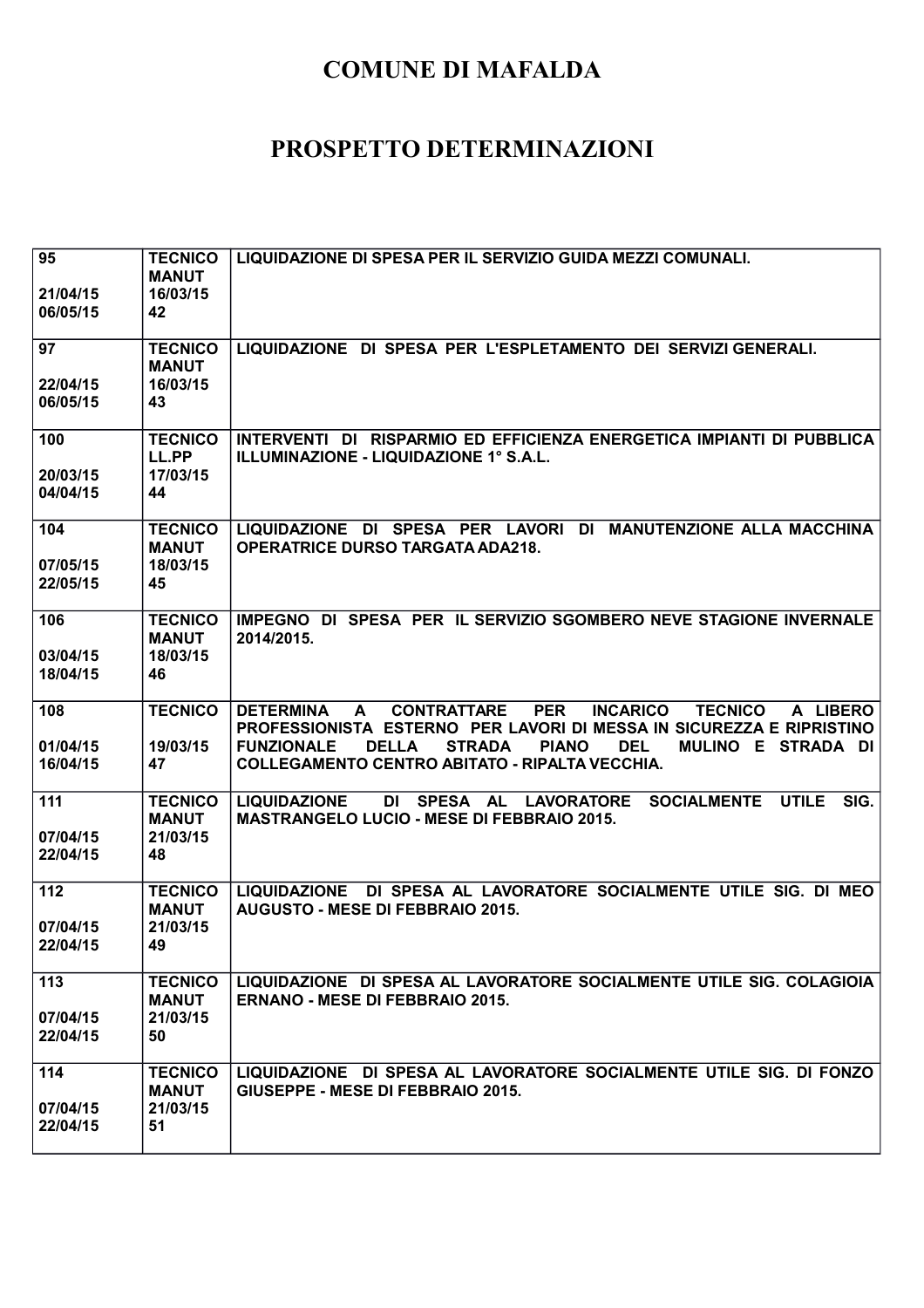| 116<br>03/04/15<br>18/04/15 | <b>TECNICO</b><br><b>MANUT</b><br>24/03/15<br>52 | IMPEGNO DI SPESA PER IL SERVIZIO DI RACCOLTA DIFFERENZIATA, TRASPORTO,<br><b>SMALTIMENTO E RECUPERO DEI RIFIUTI.</b>                                                                                                                                                                                                                                            |
|-----------------------------|--------------------------------------------------|-----------------------------------------------------------------------------------------------------------------------------------------------------------------------------------------------------------------------------------------------------------------------------------------------------------------------------------------------------------------|
| 119<br>07/04/15<br>22/04/15 | <b>TECNICO</b><br>LL.PP<br>25/03/15<br>53        | LAVORI DI EDIFICIO SCOLASTICO - SCUOLA MATERNA ELEMENTARE E MEDIA DI<br>VIA PASCOLI - LIQUIDAZIONE ANTICIPO CONTRIBUTO RICHIESTA SPOSTAMENTO<br><b>IMPIANTI</b>                                                                                                                                                                                                 |
| 120<br>21/04/15<br>06/05/15 | <b>TECNICO</b><br><b>MANUT</b><br>25/03/15<br>54 | LIQUIDAZIONE DI SPESA ALLA SOCIETA' CONSORTILE GUGLIONESI AMBIENTE<br>IL CONFERIMENTO DEI RIFIUTI URBANI NON DIFFERENZIATI NELLA<br><b>PER</b><br>DISCARICA DI GUGLIONESI (CB) - MESE DI FEBBRAIO 2015.                                                                                                                                                         |
| 121<br>21/04/15<br>06/05/15 | <b>TECNICO</b><br><b>MANUT</b><br>27/03/15<br>55 | LIQUIDAZIONE DI SPESA PER IL SERVIZIO GUIDA MEZZI COMUNALI.                                                                                                                                                                                                                                                                                                     |
| 123<br>04/04/15<br>17/04/15 | <b>TECNICO</b><br>LL.PP<br>27/03/15<br>56        | RISPARMIO ED EFFICIENZA ENERGETICA - LIQUIDAZIONE<br><b>INTERVENTI</b><br>DI<br><b>ACCONTI COMPETENZE PROFESSIONALI</b>                                                                                                                                                                                                                                         |
| 124<br>22/04/15<br>06/05/15 | <b>TECNICO</b><br><b>MANUT</b><br>27/03/15<br>57 | LIQUIDAZIONE DI SPESA PER L'ESPLETAMENTO DEI SERVIZI GENERALI.                                                                                                                                                                                                                                                                                                  |
| 126<br>03/04/15<br>18/04/15 | <b>TECNICO</b><br><b>MANUT</b><br>30/03/15<br>58 | IMPEGNO DI SPESA PER IL SERVIZIO GUIDA MEZZI COMUNALI.                                                                                                                                                                                                                                                                                                          |
| 127<br>03/04/15<br>18/04/15 | <b>TECNICO</b><br><b>MANUT</b><br>30/03/15<br>59 | <b>IMPEGNO DI SPESA PER L'ESPLETAMENTO DEI SERVIZI GENERALI.</b>                                                                                                                                                                                                                                                                                                |
| 131<br>03/04/15<br>18/04/15 | <b>TECNICO</b><br><b>MANUT</b><br>02/04/15<br>60 | <b>CONTRATTARE</b><br><b>PER</b><br><b>ACQUISTO</b><br><b>DETERMINAZIONE</b><br>$\mathbf{A}$<br><b>PNEUMATICI</b><br>ALL'AUTOVEICOLO COMUNALE IVECO 50 C 17 TARGATO CR 120 KM - IMPEGNO DI<br>SPESA PRESUNTO E TRASMISSIONE CENTRALE UNICA DI COMMITTENZA<br><b>'COMUNI</b><br><b>TAVENNA-MAFALDA'-</b><br>RETTIFICA DETERMINAZIONE N. 84 DEL<br>$04.03.2015 =$ |
| 134<br>10/04/15<br>27/04/15 | <b>TECNICO</b><br><b>MANUT</b><br>03/04/15<br>61 | IMPEGNO DI SPESA PER ACQUISTO CARBURANTE AUTOMEZZI COMUNALI.                                                                                                                                                                                                                                                                                                    |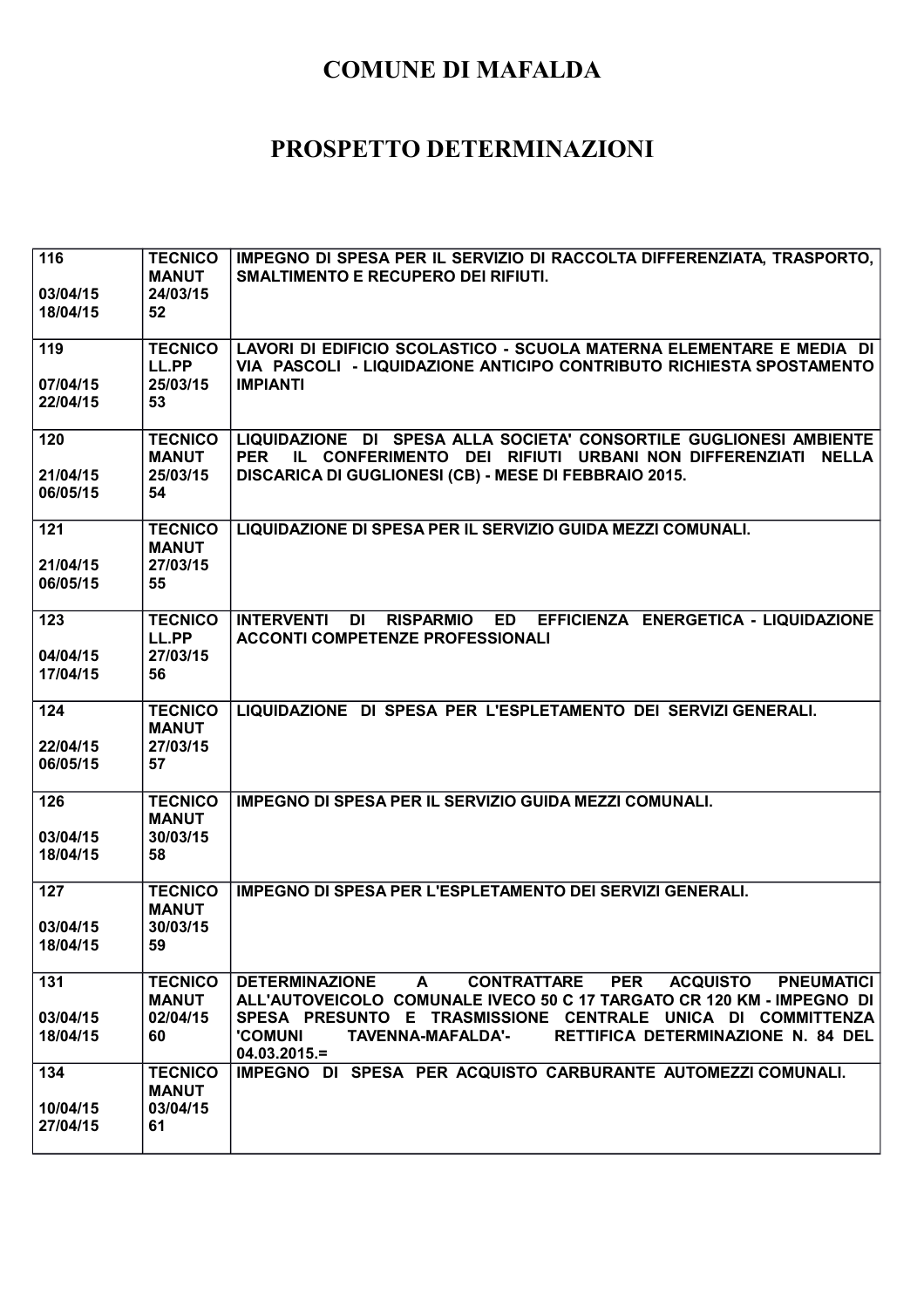| 136<br>10/04/15<br>27/04/15 | <b>TECNICO</b><br><b>MANUT</b><br>07/04/15<br>62 | IMPEGNO DI SPESA PER IL SERVIZIO SGOMBERO NEVE STAGIONE INVERNALE<br>2014/2015.                                                                                                                                             |
|-----------------------------|--------------------------------------------------|-----------------------------------------------------------------------------------------------------------------------------------------------------------------------------------------------------------------------------|
| 142<br>9/04/15<br>24/04/15  | <b>TECNICO</b><br>LL.PP<br>9/04/15<br>63         | RETTIFICA DETERMINAZIONE N. 119 DEL 25/03/2015                                                                                                                                                                              |
| 146<br>18/04/15<br>04/05/15 | <b>TECNICO</b><br><b>MANUT</b><br>13/04/15<br>64 | INTERVENTO SOSTITUTIVO DELLA STAZIONE APPALTANTE ART. 4 COMMA 2<br><b>D.P.R.</b><br><b>REGOLARIZZAZIONE</b><br><b>CONTRIBUTIVA</b><br>E<br><b>CONTESTUALE</b><br>207/2010<br>$\blacksquare$<br><b>LIQUIDAZIONE FATTURA.</b> |
| 149<br>22/04/15<br>07/05/15 | <b>TECNICO</b><br><b>MANUT</b><br>15/04/15<br>65 | IMPEGNO DI SPESA PER VERSAMENTO DIRITTI DI SEGRETERIA MUD.                                                                                                                                                                  |
| 164<br>27/05/15<br>11/06/15 | <b>TECNICO</b><br><b>MANUT</b><br>29/04/15<br>66 | <b>LAVORI</b><br><b>MANUTENZIONE ALL'IMPIANTO</b><br><b>LIQUIDAZIONE</b><br><b>SPESA</b><br><b>PER</b><br>DI<br>DI<br><b>TERMICO DEL MUNICIPIO.</b>                                                                         |
| 165<br>27/05/15<br>11/06/15 | <b>TECNICO</b><br><b>MANUT</b><br>29/04/15<br>67 | <b>MANUTENZIONE ALL'IMPIANTO</b><br>LIQUIDAZIONE DI<br>SPESA PER LAVORI<br>DI<br>TERMICO DELLA CASERMA DEI CARABINIERI.                                                                                                     |
| 166<br>27/05/15<br>11/06/15 | <b>TECNICO</b><br><b>MANUT</b><br>29/04/15<br>68 | DI MANUTENZIONE ALL'IMPIANTO<br><b>LIQUIDAZIONE</b><br>DI SPESA PER LAVORI<br><b>TERMICO DELLA SCUOLA ELEMENTARE.</b>                                                                                                       |
| 167<br>06/05/15<br>21/05/15 | <b>TECNICO</b><br><b>MANUT</b><br>29/04/15<br>69 | <b>IMPEGNO DI SPESA PER IL SERVIZIO GUIDA MEZZI COMUNALI.</b>                                                                                                                                                               |
| 168<br>06/05/15<br>21/05/15 | <b>TECNICO</b><br><b>MANUT</b><br>29/04/15<br>70 | <b>IMPEGNO DI SPESA PER L'ESPLETAMENTO DEI SERVIZI GENERALI.</b>                                                                                                                                                            |
| 169<br>06/05/15<br>21/05/15 | <b>TECNICO</b><br><b>MANUT</b><br>29/04/15<br>71 | <b>UTILE</b><br>DI SPESA AL LAVORATORE SOCIALMENTE<br>SIG.<br><b>LIQUIDAZIONE</b><br><b>MASTRANGELO LUCIO - MESE DI MARZO 2015.</b>                                                                                         |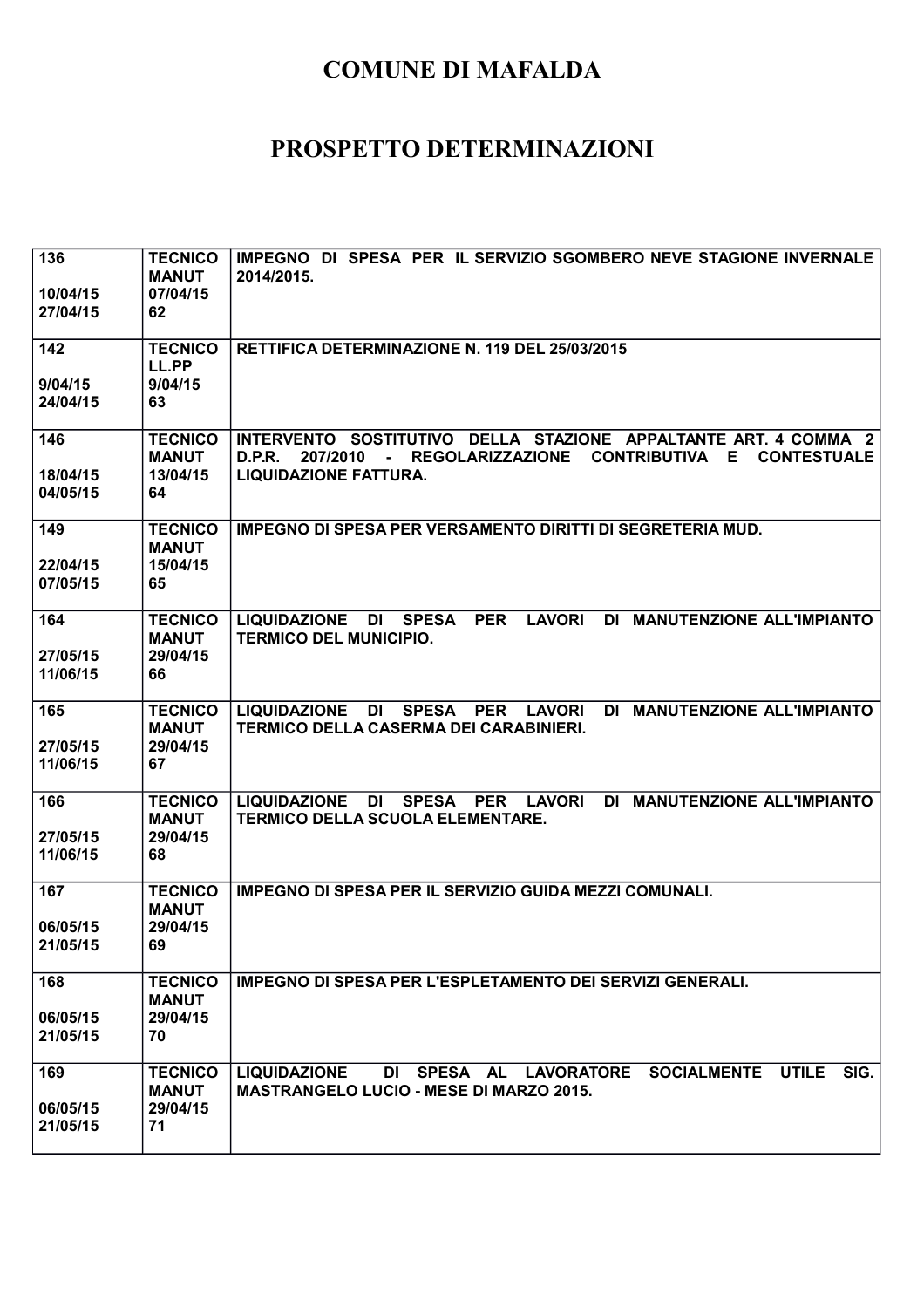| 170<br>06/05/15<br>21/05/15 | <b>TECNICO</b><br><b>MANUT</b><br>29/04/15<br>72 | LIQUIDAZIONE DI SPESA AL LAVORATORE SOCIALMENTE UTILE SIG. DI MEO<br><b>AUGUSTO - MESE DI MARZO 2015.</b>                                                                                                                             |
|-----------------------------|--------------------------------------------------|---------------------------------------------------------------------------------------------------------------------------------------------------------------------------------------------------------------------------------------|
| 171<br>06/05/15<br>21/05/15 | <b>TECNICO</b><br><b>MANUT</b><br>29/04/15<br>73 | LIQUIDAZIONE DI SPESA AL LAVORATORE SOCIALMENTE UTILE SIG. COLAGIOIA<br><b>ERNANO - MESE DI MARZO 2015.</b>                                                                                                                           |
| 172<br>06/05/15<br>21/05/15 | <b>TECNICO</b><br><b>MANUT</b><br>29/04/15<br>74 | LIQUIDAZIONE DI SPESA AL LAVORATORE SOCIALMENTE UTILE SIG. DI FONZO<br>GIUSEPPE - MESE DI MARZO 2015.                                                                                                                                 |
| 176<br>06/05/15<br>21/05/15 | <b>TECNICO</b><br><b>MANUT</b><br>04/05/15<br>75 | IMPEGNO DI SPESA PER ACQUISTO CARBURANTE AUTOMEZZI COMUNALI.                                                                                                                                                                          |
| 177<br>22/05/15<br>06/06/15 | <b>TECNICO</b><br><b>MANUT</b><br>05/05/15<br>76 | IMPEGNO DI SPESA PER INTEGRAZIONE DEL CONTRATTO DI SERVIZIO DI<br>GESTIONE E MANUTENZIONE IMPIANTI DI DEPURAZIONE E DI SOLLEVAMENTO<br>DELLE ACQUE REFLUE URBANE.                                                                     |
| 181<br>08/05/15<br>23/05/15 | <b>TECNICO</b><br>07/05/15<br>77                 | PROGETTO PRELIMINARE MESSA IN SICUREZZA E RIPRISTINO FUNZIONALE<br>DELLA STRADA PIANO DEL MULINO E STRADA DI COLLEGAMENTO CENTRO<br>RIPALTA VECCHIA - IMPORTO .500.000,00 - RETTIFICA QUADRO<br><b>ABITATO -</b><br><b>ECONOMICO.</b> |
| 182<br>15/05/15<br>30/05/15 | <b>TECNICO</b><br><b>MANUT</b><br>08/05/15<br>78 | DI SPESA AL LAVORATORE SOCIALMENTE UTILE<br>SIG.<br><b>LIQUIDAZIONE</b><br><b>MASTRANGELO LUCIO - MESE DI APRILE 2015.</b>                                                                                                            |
| 183<br>15/05/15<br>30/05/15 | <b>TECNICO</b><br><b>MANUT</b><br>08/05/15<br>79 | LIQUIDAZIONE DI SPESA AL LAVORATORE SOCIALMENTE UTILE SIG. DI MEO<br><b>AUGUSTO - MESE DI APRILE 2015.</b>                                                                                                                            |
| 184<br>15/05/15<br>30/05/15 | <b>TECNICO</b><br><b>MANUT</b><br>08/05/15<br>80 | LIQUIDAZIONE DI SPESA AL LAVORATORE SOCIALMENTE UTILE SIG. COLAGIOIA<br><b>ERNANO - MESE DI APRILE 2015.</b>                                                                                                                          |
| 185<br>15/05/15<br>30/05/15 | <b>TECNICO</b><br><b>MANUT</b><br>08/05/15<br>81 | LIQUIDAZIONE DI SPESA AL LAVORATORE SOCIALMENTE UTILE SIG. DI FONZO<br>GIUSEPPE - MESE DI APRILE 2015.                                                                                                                                |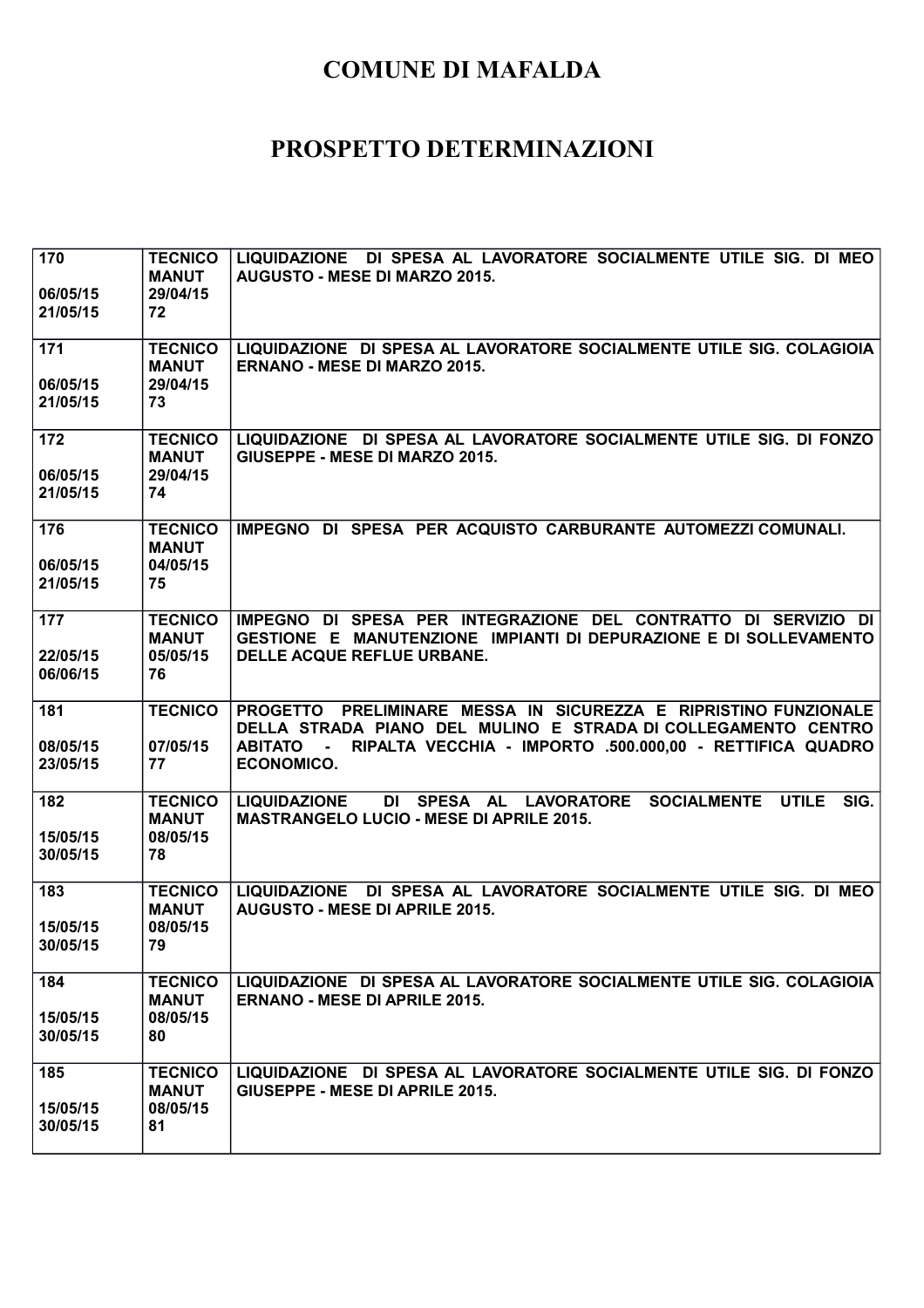| 186<br>9/07/15<br>24/07/15  | <b>TECNICO</b><br>LL.PP<br>08/05/15<br>82        | INTERVENTO DI RISPARMIO ED EFFICIENZA ENERGETICA DELL'IMPIANTO DI<br>PUBBLICA ILLUMINAZIONE - APPROVAZIONE PERIZIA DI VARIANTE                                                                                                                                |
|-----------------------------|--------------------------------------------------|---------------------------------------------------------------------------------------------------------------------------------------------------------------------------------------------------------------------------------------------------------------|
| 190                         | <b>TECNICO</b>                                   | LAVORI DI INTERVENTI DI MITIGAZIONE RISCHIO IDROGEOLOGICO DEL CIPE N.8<br>DEL 20 GENNAIO 2012 IN LOCALITA' COSTARELLE - LAMI - APPROVAZIONE 1^                                                                                                                |
| 18/05/15<br>03/06/15        | 14/05/15<br>83                                   | SAL - CUP E64B13000180001 - CIG 5752551342                                                                                                                                                                                                                    |
| 191<br>18/05/15<br>03/06/15 | <b>TECNICO</b><br>14/05/15<br>84                 | LAVORI DI INTERVENTI DI MITIGAZIONE RISCHIO IDROGEOLOGICO DEL CIPE N.8<br>DEL 20 GENNAIO 2012 IN LOCALITA' COSTARELLE - LAMI - APPROVAZIONE<br>PARCELLA DI SPESA PER ONORARIO DI PROGETTAZIONE E DIREZIONE LAVORI.<br>CUP. E64B13000180001 - CIG. Z7B0EE4C95. |
| 195<br>25/05/15<br>9/06/15  | <b>TECNICO</b><br><b>MANUT</b><br>16/05/15<br>85 | LIQUIDAZIONE DI SPESA PER IL SERVIZIO SGOMBERO NEVE STAGIONE<br><b>INVERNALE 2014/2015.</b>                                                                                                                                                                   |
| 197<br>22/05/15<br>06/06/15 | <b>TECNICO</b><br><b>MANUT</b><br>20/05/15<br>86 | IMPEGNO DI SPESA PER LAVORI DI MANUTENZIONE ORDINARIA STRADE - RETE<br><b>IDRICA E RETE FOGNANTE.</b>                                                                                                                                                         |
| 198<br>27/05/15<br>11/06/15 | <b>TECNICO</b><br><b>MANUT</b><br>21/05/15<br>87 | IMPEGNO DI SPESA PER ACQUISTO PNEUMATICI ALL'AUTOVEICOLO COMUNALE<br>IVECO 50 C17 TARGATO CR 120 KM - AFFIDAMENTO LAVORI ALL'OFFICINA MGM<br>DI MATTIACCIO GIAMPAOLO.                                                                                         |
| 206<br>30/05/15<br>15/06/15 | <b>TECNICO</b><br>28/05/15<br>88                 | LAVORI DI EDIFICIO SCOLASTICO - SCUOLA MATERNA ELEMENTARE E MEDIA DI<br>VIA PASCOLI - LIQUIDAZIONE SALDO CONTRIBUTO RICHIESTA SPOSTAMENTO<br><b>IMPIANTI</b>                                                                                                  |
| 208<br>04/06/15<br>19/06/15 | <b>TECNICO</b><br><b>MANUT</b><br>28/05/15<br>89 | <b>IMPEGNO DI SPESA PER L'ESPLETAMENTO DEI SERVIZI GENERALI.</b>                                                                                                                                                                                              |
| 209<br>04/06/15<br>19/06/15 | <b>TECNICO</b><br><b>MANUT</b><br>28/05/15<br>90 | IMPEGNO DI SPESA PER IL SERVIZIO GUIDA MEZZI COMUNALI.                                                                                                                                                                                                        |
| 210<br>05/06/15<br>20/06/15 | <b>TECNICO</b><br><b>MANUT</b><br>30/05/15<br>91 | <b>PER</b><br><b>LIQUIDAZIONE</b><br><b>COMPETENZE</b><br><b>PROFESSIONALI</b><br>INCARICO DI<br>RESPONSABILE DEL SERVIZIO DI PREVENZIONE E PROTEZIONE D.LGS. N.<br>81/2008.                                                                                  |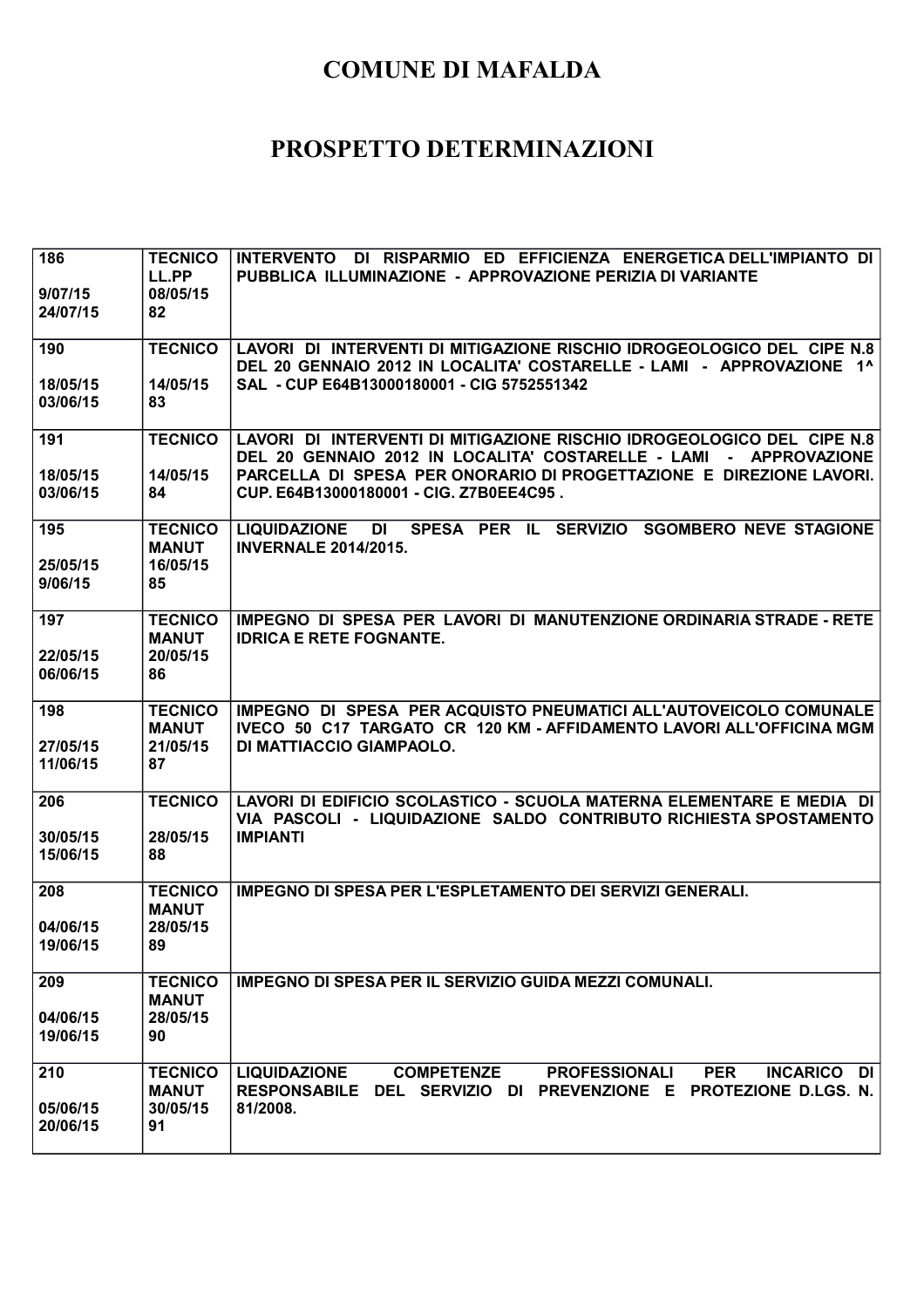| 212<br>04/06/15<br>19/06/15 | <b>TECNICO</b><br><b>MANUT</b><br>01/06/15<br>92  | LIQUIDAZIONE DI SPESA ALLA SOCIETA' CONSORTILE GUGLIONESI AMBIENTE<br>IL CONFERIMENTO DEI RIFIUTI URBANI NON DIFFERENZIATI<br><b>PER</b><br><b>NELLA</b><br>DISCARICA DI GUGLIONESI (CB) - MESE DI APRILE 2015. |
|-----------------------------|---------------------------------------------------|-----------------------------------------------------------------------------------------------------------------------------------------------------------------------------------------------------------------|
| 214                         | <b>TECNICO</b><br><b>MANUT</b>                    | IMPEGNO DI SPESA PER LAVORI DI MANUTENZIONE ORDINARIA STRADE.                                                                                                                                                   |
| 11/06/15<br>26/06/15        | 04/06/15<br>93                                    |                                                                                                                                                                                                                 |
| 218<br>16/06/15<br>01/07/15 | <b>TECNICO</b><br><b>MANUT</b><br>06/06/15<br>94  | SPESA PER LAVORI DI MANUTENZIONE AGLI IMPIANTI TERMICI<br><b>IMPEGNO DI</b><br><b>COMUNALI.</b>                                                                                                                 |
| 219<br>11/06/15<br>26/06/15 | <b>TECNICO</b><br><b>MANUT</b><br>06/06/15<br>95  | <b>IMPEGNO DI SPESA PER ACQUISTO PIANTINE ORNAMENTALI.</b>                                                                                                                                                      |
| 220<br>11/06/15<br>26/06/15 | <b>TECNICO</b><br><b>MANUT</b><br>08/06/15<br>96  | IMPEGNO DI SPESA PER ACQUISTO CARBURANTE AUTOMEZZI COMUNALI.                                                                                                                                                    |
| 222<br>12/06/15<br>27/06/15 | <b>TECNICO</b><br><b>MANUT</b><br>10/06/15<br>97  | PER LAVORI DI MANUTENZIONE ALLA CASERMA<br><b>IMPEGNO</b><br>DI<br><b>SPESA</b><br><b>CARABINIERI.</b>                                                                                                          |
| 223<br>25/06/15<br>10/07/15 | <b>TECNICO</b><br>10/06/15<br>98                  | IMPEGNO E LIQUIDAZIONE DI SPESA AVVISI DI LIQUIDAZIONE DELL'IMPOSTA<br><b>IRROGAZIONE DELLE SANZIONI PRESSO L'AGENZIA DELLE ENTRATE</b>                                                                         |
| 224<br>18/06/15<br>03/07/15 | <b>TECNICO</b><br><b>MANUT</b><br>11/06/15<br>99  | DI SPESA AL LAVORATORE<br><b>SOCIALMENTE</b><br><b>UTILE</b><br>SIG.<br><b>LIQUIDAZIONE</b><br><b>MASTRANGELO LUCIO - MESE DI MAGGIO 2015.</b>                                                                  |
| 225<br>18/06/15<br>03/07/15 | <b>TECNICO</b><br><b>MANUT</b><br>11/06/15<br>100 | LIQUIDAZIONE DI SPESA AL LAVORATORE SOCIALMENTE UTILE SIG. DI MEO<br>AUGUSTO - MESE DI MAGGIO 2015.                                                                                                             |
| 226<br>18/06/15<br>03/07/15 | <b>TECNICO</b><br><b>MANUT</b><br>11/06/15<br>101 | LIQUIDAZIONE DI SPESA AL LAVORATORE SOCIALMENTE UTILE SIG. COLAGIOIA<br><b>ERNANO - MESE DI MAGGIO 2015.</b>                                                                                                    |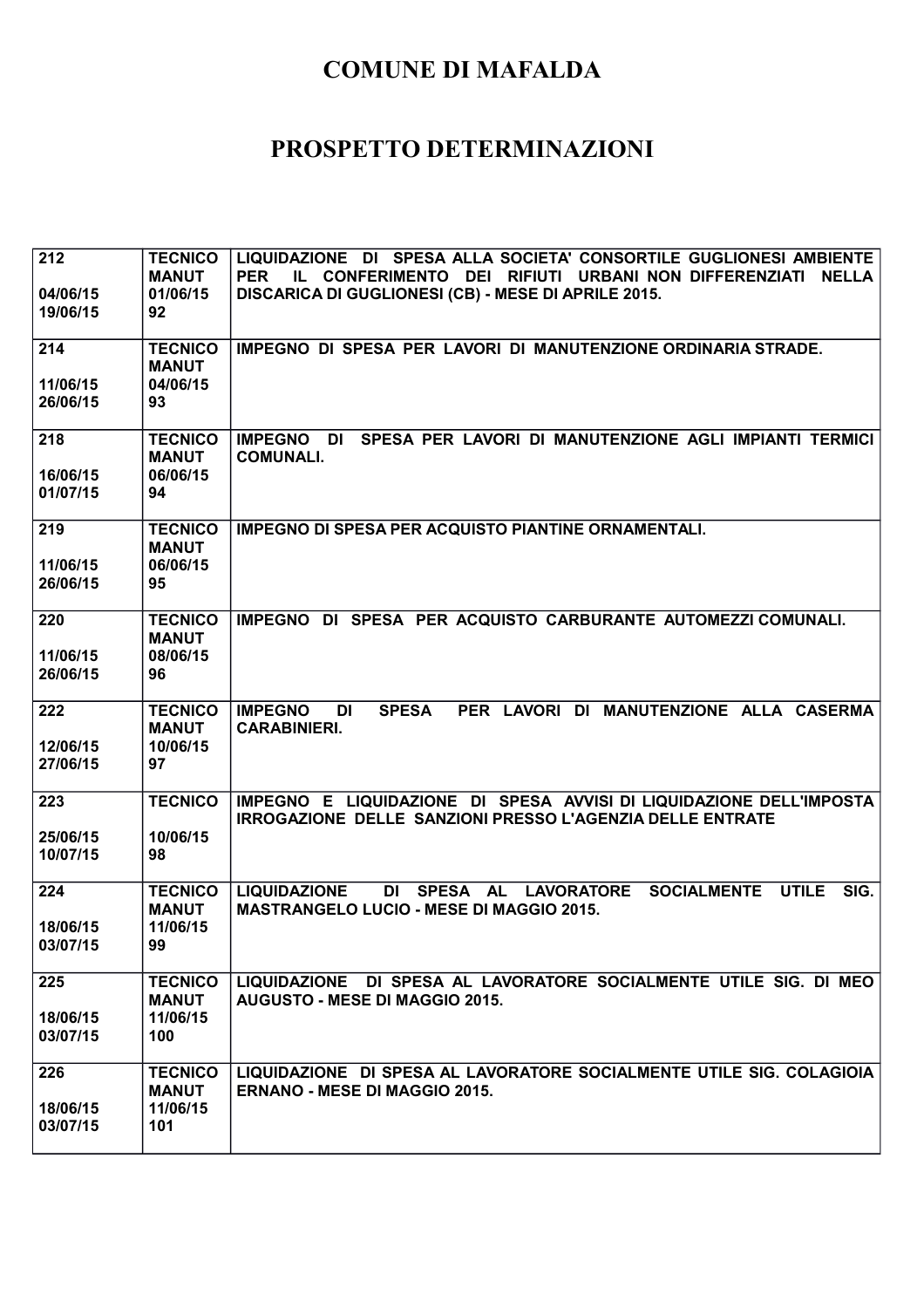| 227                         | <b>TECNICO</b><br><b>MANUT</b>                    | LIQUIDAZIONE DI SPESA AL LAVORATORE SOCIALMENTE UTILE SIG. DI FONZO<br>GIUSEPPE - MESE DI MAGGIO 2015.                                                                                                                                                      |
|-----------------------------|---------------------------------------------------|-------------------------------------------------------------------------------------------------------------------------------------------------------------------------------------------------------------------------------------------------------------|
| 18/06/15<br>03/07/15        | 11/06/15<br>102                                   |                                                                                                                                                                                                                                                             |
| 228                         | <b>TECNICO</b><br><b>MANUT</b>                    | LIQUIDAZIONE DI SPESA AL LAVORATORE SOCIALMENTE UTILE SIG. FAIENZA<br>VALERIO - MESE DI MAGGIO 2015.                                                                                                                                                        |
| 18/06/15<br>03/07/15        | 11/06/15<br>103                                   |                                                                                                                                                                                                                                                             |
| 237<br>17/06/15<br>02/07/15 | <b>TECNICO</b><br>LL.PP<br>17/06/15<br>104        | LAVORI DI MIGLIORAMENTO E SVILUPPO DELLE INFRASTRUTTURE IN PARALLELO<br>CON LO SVILUPPO E L'ADEGUAMENTO DELL'AGRICOLTURA E<br><b>DELLA</b><br>SILVICOLTURA AZIONE B) MIGLIORAMENTO E RIPRISTINO DELLA VIABILITA'<br><b>RURALE DI MAFALDA</b>                |
| 238<br>19/06/15<br>04/07/15 | <b>TECNICO</b><br><b>MANUT</b><br>17/06/15<br>105 | IMPEGNO DI SPESA PER MANUTENZIONE DEL PIANO TRAFFICO.                                                                                                                                                                                                       |
| 244<br>24/06/15             | <b>TECNICO</b><br>LL.PP<br>19/06/15               | LIQUIDAZIONE LAVORI DI INSTALLAZIONE INFISSI IMMOBILE DI PROPRIETA' DEL<br><b>COMUNE SITO IN P.ZZA DELLA LIBERTA'</b>                                                                                                                                       |
| 9/07/15                     | 106                                               |                                                                                                                                                                                                                                                             |
| 245<br>29/06/15<br>14/07/15 | <b>TECNICO</b><br><b>MANUT</b><br>24/06/15<br>107 | DETERMINAZIONE A CONTRARRE PER LAVORI DI MANUTENZIONE E REVISIONE<br>ALL'AUTOVEICOLO COMUNALE IVECO 50 C 17 TARGATO CR 120 KM- IMPEGNO DI<br>SPESA PRESUNTO E TRASMISSIONE CENTRALE UNICA DI COMMITTENZA 'COMUNI<br><b>TAVENNA-MAFALDA'.</b>                |
| 246<br>10/07/15<br>25/07/15 | <b>TECNICO</b><br><b>MANUT</b><br>25/06/15<br>108 | LIQUIDAZIONE DI SPESA ALLA SOCIETA' CONSORTILE GUGLIONESI AMBIENTE<br>IL CONFERIMENTO DEI RIFIUTI URBANI NON DIFFERENZIATI<br><b>PER</b><br><b>NELLA</b><br>DISCARICA DI GUGLIONESI (CB) - MESE DI MAGGIO 2015.                                             |
| 247<br>22/07/15             | <b>TECNICO</b><br><b>MANUT</b><br>29/06/15        | LIQUIDAZIONE CANONE ALLA DITTA ECOGREEN S.R.L. PER IL SERVIZIO DI<br><b>GESTIONE E MANUTENZIONE IMPIANTI DI DEPURAZIONE E SOLLEVAMENTO DELLE</b><br><b>ACQUE REFLUE URBANE.</b>                                                                             |
| 06/08/15                    | 109                                               |                                                                                                                                                                                                                                                             |
| 248<br>02/07/15             | <b>TECNICO</b><br><b>MANUT</b><br>29/06/15        | <b>APPROVAZIONE</b><br><b>AVVISO</b><br><b>PER</b><br><b>MANIFESTAZIONE</b><br><b>PER</b><br><b>D'INTERESSE</b><br>ESPLETAMENTO DI PROCEDURA NEGOZIATA MEDIANTE COTTIMO FIDUCIARIO<br>PER L'AFFIDAMENTO DEL SERVIZIO DI GESTIONE E MANUTENZIONE IMPIANTI DI |
| 17/07/15                    | 110                                               | DEPURAZIONE E SOLLEVAMENTO ACQUE REFLUE URBANE.                                                                                                                                                                                                             |
| 250                         | <b>TECNICO</b>                                    | SAL - LAVORI DI INTERVENTI DI MITIGAZIONE RISCHIO<br><b>LIQUIDAZIONE</b><br>$1^{\prime}$<br><b>IDROGEOLOGICO DEL CIPE N.8 DEL 20 GENNAIO 2012 IN LOCALITA' COSTARELLE</b>                                                                                   |
| 08/07/15<br>23/07/15        | 01/07/15<br>111                                   | - LAMI. CUP. E64B13000180001 - CIG. 5752551342.                                                                                                                                                                                                             |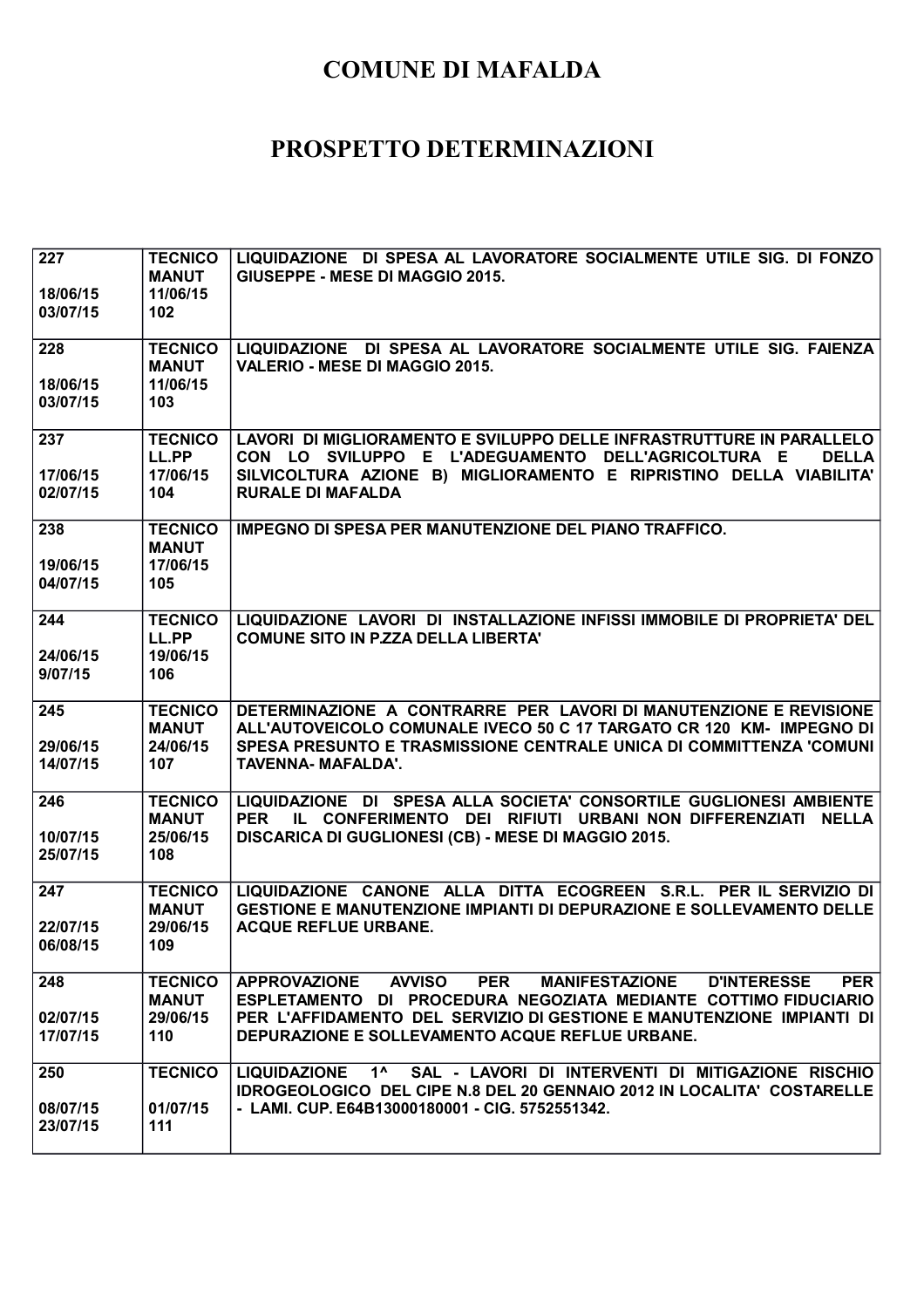| 253<br>9/07/15<br>24/07/15  | <b>TECNICO</b><br><b>MANUT</b><br>03/07/15<br>112 | <b>PER</b><br><b>IMPEGNO</b><br>DI<br><b>SPESA</b><br>LAVORI DI MANUTENZIONE E REVISIONE<br><b>ALL'AUTOVEICOLO</b><br>COMUNALE IVECO 50 C 17 TARGATO CR 120 KM -<br>AFFIDAMENTO LAVORI ALL'OFFICINA MECCANICA DESIDERIO MICHELINO.=                                                                                      |
|-----------------------------|---------------------------------------------------|--------------------------------------------------------------------------------------------------------------------------------------------------------------------------------------------------------------------------------------------------------------------------------------------------------------------------|
| 255                         | <b>TECNICO</b><br>LL.PP<br>07/07/15<br>113        | SCUOLA MATERNA, ELEMENTARE E MEDIA DI VIA<br><b>EDIFICIO</b><br><b>SCOLASTICO</b><br><b>PASCOLI</b><br><b>LIQUIDAZIONE</b><br>SPESE TECNICHE PER REDAZIONE DELLA<br>$\mathbf{r}$<br><b>PROGETTAZIONE PRELIMINARE</b>                                                                                                     |
| 256<br>9/07/15<br>24/07/15  | <b>TECNICO</b><br>07/07/15<br>114                 | EDIFICIO SCOLASTICO SCUOLA MATERNA, ELEMENTARE E MEDIA DI VIA<br><b>PASCOLI</b><br><b>LIQUIDAZIONE</b><br>SPESE TECNICHE PER REDAZIONE DELLA<br>$\sim$<br>PROGETTAZIONE DEFINITIVA ED ESECUTIVA                                                                                                                          |
| 258<br>11/9/15<br>26/9/15   | <b>TECNICO</b><br>07/07/15<br>115                 | AMPLIAMENTO DEL CIMITERO IN REGIME DI PROJECT FINANCING - RETTIFICA<br>DETERMINAZIONE N.495 DEL 16.09.2014.                                                                                                                                                                                                              |
| 259                         | <b>TECNICO</b><br>9/07/15<br>116                  | LIQUIDAZIONE DI SPESA AL LAVORATORE SOCIALMENTE UTILE SIG. DEL NERO<br>DIEGO - MESE DI MAGGIO 2015.                                                                                                                                                                                                                      |
| 266<br>15/07/15<br>30/07/15 | <b>TECNICO</b><br><b>MANUT</b><br>13/07/15<br>117 | IMPEGNO DI SPESA PER ACQUISTO CARBURANTE AUTOMEZZI COMUNALI.                                                                                                                                                                                                                                                             |
| 265<br>15/07/15<br>30/07/15 | <b>TECNICO</b><br>13/07/15<br>118                 | DI CESSIONE VOLONTARIA IN LUOGO DI ESPROPRIAZIONE DEI TERRENI<br><b>ATTI</b><br>OCCUPATI PER LE URBANIZZAZIONI DEL 1^ E 3^ LOTTO DEI LAVORI NELLA<br>ZONA INDUSTRIALE IN CONTRADA PIANETTA - LIQUIDAZIONE CORRISPETTIVO AL<br>NOTAIO DOTT. VINCENZO GRECO DI TERMOLI - RETTIFICA DETERMINAZIONE N.623<br>DEL 09.12.2014. |
| 273<br>29/07/15<br>13/08/15 | <b>TECNICO</b><br><b>MANUT</b><br>22/07/15<br>119 | LIQUIDAZIONE DI SPESA AL LAVORATORE SOCIALMENTE UTILE SIG. DEL NERO<br>DIEGO - MESE DI MAGGIO 2015.                                                                                                                                                                                                                      |
| 274<br>29/07/15<br>13/08/15 | <b>TECNICO</b><br><b>MANUT</b><br>24/07/15<br>120 | DI SPESA AL LAVORATORE SOCIALMENTE UTILE<br>SIG.<br><b>LIQUIDAZIONE</b><br><b>MASTRANGELO LUCIO - MESE DI GIUGNO 2015.</b>                                                                                                                                                                                               |
| 275<br>29/07/15<br>13/08/15 | <b>TECNICO</b><br><b>MANUT</b><br>24/07/15<br>121 | LIQUIDAZIONE DI SPESA AL LAVORATORE SOCIALMENTE UTILE SIG. DI MEO<br><b>AUGUSTO - MESE DI GIUGNO 2015.</b>                                                                                                                                                                                                               |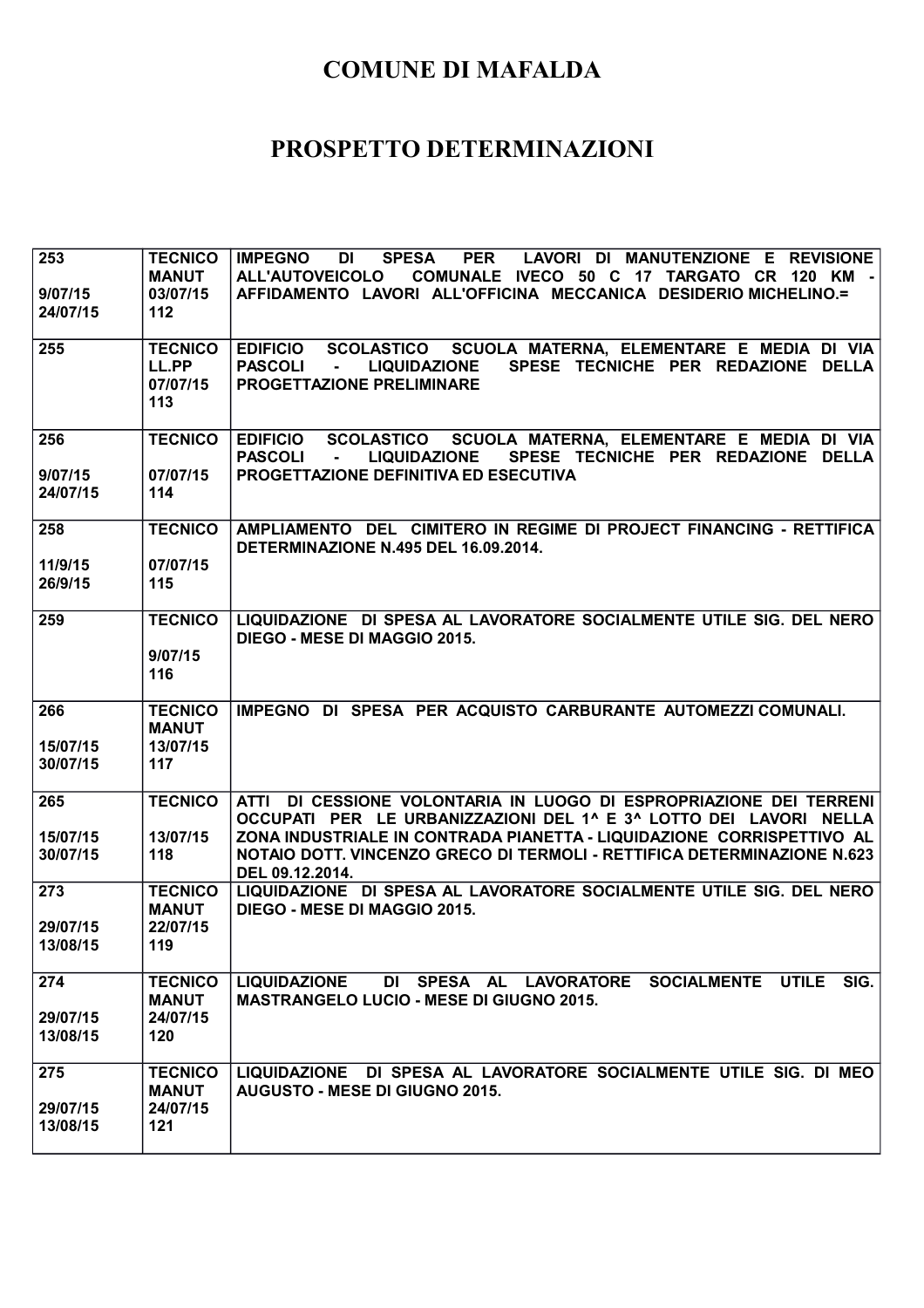| 276<br>29/07/15<br>13/08/15 | <b>TECNICO</b><br><b>MANUT</b><br>24/07/15<br>122 | LIQUIDAZIONE DI SPESA AL LAVORATORE SOCIALMENTE UTILE SIG. COLAGIOIA<br><b>ERNANO - MESE DI GIUGNO 2015.</b>                                                                                                                                                                                                                                                                     |
|-----------------------------|---------------------------------------------------|----------------------------------------------------------------------------------------------------------------------------------------------------------------------------------------------------------------------------------------------------------------------------------------------------------------------------------------------------------------------------------|
| 277<br>29/07/15<br>13/08/15 | <b>TECNICO</b><br><b>MANUT</b><br>24/07/15<br>123 | LIQUIDAZIONE DI SPESA AL LAVORATORE SOCIALMENTE UTILE SIG. DI FONZO<br>GIUSEPPE - MESE DI GIUGNO 2015.                                                                                                                                                                                                                                                                           |
| 278                         | <b>TECNICO</b><br><b>MANUT</b>                    | LIQUIDAZIONE DI SPESA AL LAVORATORE SOCIALMENTE UTILE SIG. FAIENZA<br><b>VALERIO - MESE DI GIUGNO 2015.</b>                                                                                                                                                                                                                                                                      |
| 29/07/15<br>13/08/15        | 24/07/15<br>124                                   |                                                                                                                                                                                                                                                                                                                                                                                  |
| 279<br>29/07/15<br>13/08/15 | <b>TECNICO</b><br><b>MANUT</b><br>24/07/15<br>125 | LIQUIDAZIONE DI SPESA AL LAVORATORE SOCIALMENTE UTILE SIG. DEL NERO<br><b>DIEGO - MESE DI GIUGNO 2015.</b>                                                                                                                                                                                                                                                                       |
| 283<br>27/08/15<br>11/9/15  | <b>TECNICO</b><br><b>MANUT</b><br>27/07/15<br>126 | LIQUIDAZIONE DI SPESA ALLA SOCIETA' CONSORTILE GUGLIONESI AMBIENTE<br>IL CONFERIMENTO DEI RIFIUTI URBANI NON DIFFERENZIATI NELLA<br><b>PER</b><br>DISCARICA DI GUGLIONESI (CB) - MESE DI GIUGNO 2015.                                                                                                                                                                            |
|                             |                                                   |                                                                                                                                                                                                                                                                                                                                                                                  |
| 285<br>31/07/15<br>15/08/15 | <b>TECNICO</b><br>30/07/15<br>127                 | LAVORI DI RIPARAZIONE STRUTTURE ED INFRASTRUTTURE PUBBLICHE -<br><b>CONFERMA INCARICO DI PROGETTAZIONE E COORDINATORE PER LA SICUREZZA</b><br>IN FASE DI PROGETTAZIONE ED AFFIDAMENTO INCARICO DI<br>D.L., MISURE,<br>CONTABILITA', ACCERTAMENTO DELLA REGOLARE ESECUZIONE<br><b>DEI</b><br><b>LAVORI,</b><br>NONCHE' COORDINATORE PER LA SICUREZZA IN FASE DI ESECUZIONE LAVORI |
| 294                         | <b>TECNICO</b><br><b>MANUT</b>                    | IMPEGNO DI SPESA PER ACQUISTO CARBURANTE AUTOMEZZI COMUNALI.                                                                                                                                                                                                                                                                                                                     |
| 07/08/15<br>22/08/15        | 05/08/15<br>128                                   |                                                                                                                                                                                                                                                                                                                                                                                  |
| 299<br>02/9/15              | <b>TECNICO</b><br><b>MANUT</b><br>06/08/15        | <b>LIQUIDAZIONE</b><br>DI<br><b>SPESA</b><br>RIGUARDANTE IL<br><b>SERVIZIO</b><br><b>DI</b><br><b>RACCOLTA</b><br><b>DIFFERENZIATA.</b>                                                                                                                                                                                                                                          |
| 18/9/15                     | 129                                               |                                                                                                                                                                                                                                                                                                                                                                                  |
| 300                         | <b>TECNICO</b>                                    | DETERMINA A CONTRARRE SERVIZIO DI NOLEGGIO ARREDI PER UFFICI<br><b>COMUNALI</b>                                                                                                                                                                                                                                                                                                  |
| 07/08/15<br>22/08/15        | 06/08/15<br>130                                   |                                                                                                                                                                                                                                                                                                                                                                                  |
| 305                         | <b>TECNICO</b>                                    | AFFIDAMENTO LAVORI AGGIUNTIVI MEDIANTE UTILIZZO DI SOMME PRESENTI<br>NEL QUADRO ECONOMICO NELLA VOCE B1- DEL PROGETTO INTERVENTI DI                                                                                                                                                                                                                                              |
| 01/04/16<br>16/04/16        | 07/08/15<br>131                                   | MITIGAZIONE RISCHIO IDROGEOLOGICO DEL CIPE N.8 DEL 20 GENNAIO 2012 IN<br>LOCALITA' COSTARELLA LAMI DEL COMUNE DI MAFALDA - 400.00,00=                                                                                                                                                                                                                                            |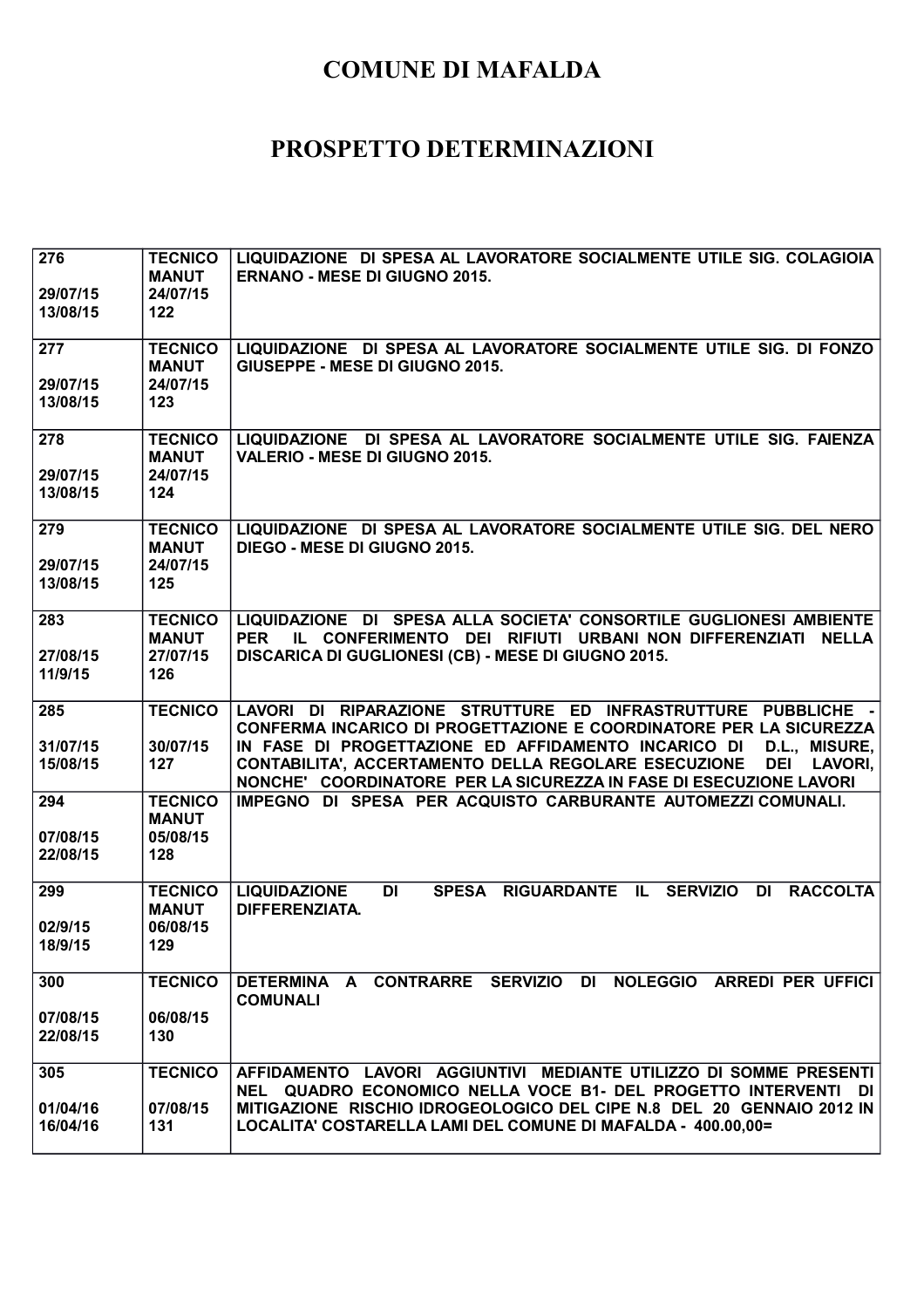| 313<br>28/08/15<br>12/9/15 | <b>TECNICO</b><br>LL.PP<br>17/08/15<br>132        | INTERVENTI DI RISPARMIO ED EFFICIENZA ENERGETICA IMPIANTO DI PUBBLICA<br>- APPROVAZIONE E LIQUIDAZIONE STATO DI AVANZAMENTO<br><b>ILLUMINAZIONE</b><br><b>LAVORIN. 2</b>                              |
|----------------------------|---------------------------------------------------|-------------------------------------------------------------------------------------------------------------------------------------------------------------------------------------------------------|
| 314<br>28/08/15<br>12/9/15 | <b>TECNICO</b><br>LL.PP<br>17/08/15<br>133        | INTERVENTI DI RISPARMIO ED EFFICIENZA ENERGETICA IMPIANTO DI PUBBLICA<br>ILLUMINAZIONE - LIQUIDAZIONE SECONDO ACCONTO SPESE TECNICHE                                                                  |
| 324<br>31/08/15<br>15/9/15 | <b>TECNICO</b><br><b>MANUT</b><br>27/08/15<br>134 | LAVORI DI MANUTENZIONE IMPIANTI TERMICI - APPROVAZIONE PREVENTIVI DI<br><b>SPESA.</b>                                                                                                                 |
| 325<br>03/9/15<br>18/9/15  | <b>TECNICO</b><br><b>MANUT</b><br>27/08/15<br>135 | DI SPESA AL LAVORATORE<br><b>SOCIALMENTE</b><br><b>UTILE</b><br>SIG.<br><b>LIQUIDAZIONE</b><br><b>MASTRANGELO LUCIO - MESE DI LUGLIO 2015.</b>                                                        |
| 326<br>03/9/15<br>18/9/15  | <b>TECNICO</b><br><b>MANUT</b><br>27/08/15<br>136 | LIQUIDAZIONE DI SPESA AL LAVORATORE SOCIALMENTE UTILE SIG. DI MEO<br><b>AUGUSTO - MESE DI LUGLIO 2015.</b>                                                                                            |
| 327<br>03/9/15<br>18/9/15  | <b>TECNICO</b><br><b>MANUT</b><br>27/08/15<br>137 | LIQUIDAZIONE DI SPESA AL LAVORATORE SOCIALMENTE UTILE SIG. COLAGIOIA<br><b>ERNANO - MESE DI LUGLIO 2015.</b>                                                                                          |
| 328<br>03/9/15<br>18/9/15  | <b>TECNICO</b><br><b>MANUT</b><br>27/08/15<br>138 | LIQUIDAZIONE DI SPESA AL LAVORATORE SOCIALMENTE UTILE SIG. DI FONZO<br>GIUSEPPE - MESE DI LUGLIO 2015.                                                                                                |
| 329<br>03/9/15<br>18/9/15  | <b>TECNICO</b><br><b>MANUT</b><br>27/08/15<br>139 | LIQUIDAZIONE DI SPESA AL LAVORATORE SOCIALMENTE UTILE SIG. FAIENZA<br>VALERIO - MESE DI LUGLIO 2015.                                                                                                  |
| 330<br>03/9/15<br>18/9/15  | <b>TECNICO</b><br><b>MANUT</b><br>27/08/15<br>140 | LIQUIDAZIONE DI SPESA AL LAVORATORE SOCIALMENTE UTILE SIG. DEL NERO<br>DIEGO - MESE DI LUGLIO 2015.                                                                                                   |
| 332<br>9/9/15<br>24/9/15   | <b>TECNICO</b><br><b>MANUT</b><br>31/08/15<br>141 | LIQUIDAZIONE DI SPESA ALLA SOCIETA' CONSORTILE GUGLIONESI AMBIENTE<br>IL CONFERIMENTO DEI RIFIUTI URBANI NON DIFFERENZIATI NELLA<br><b>PER</b><br>DISCARICA DI GUGLIONESI (CB) - MESE DI LUGLIO 2015. |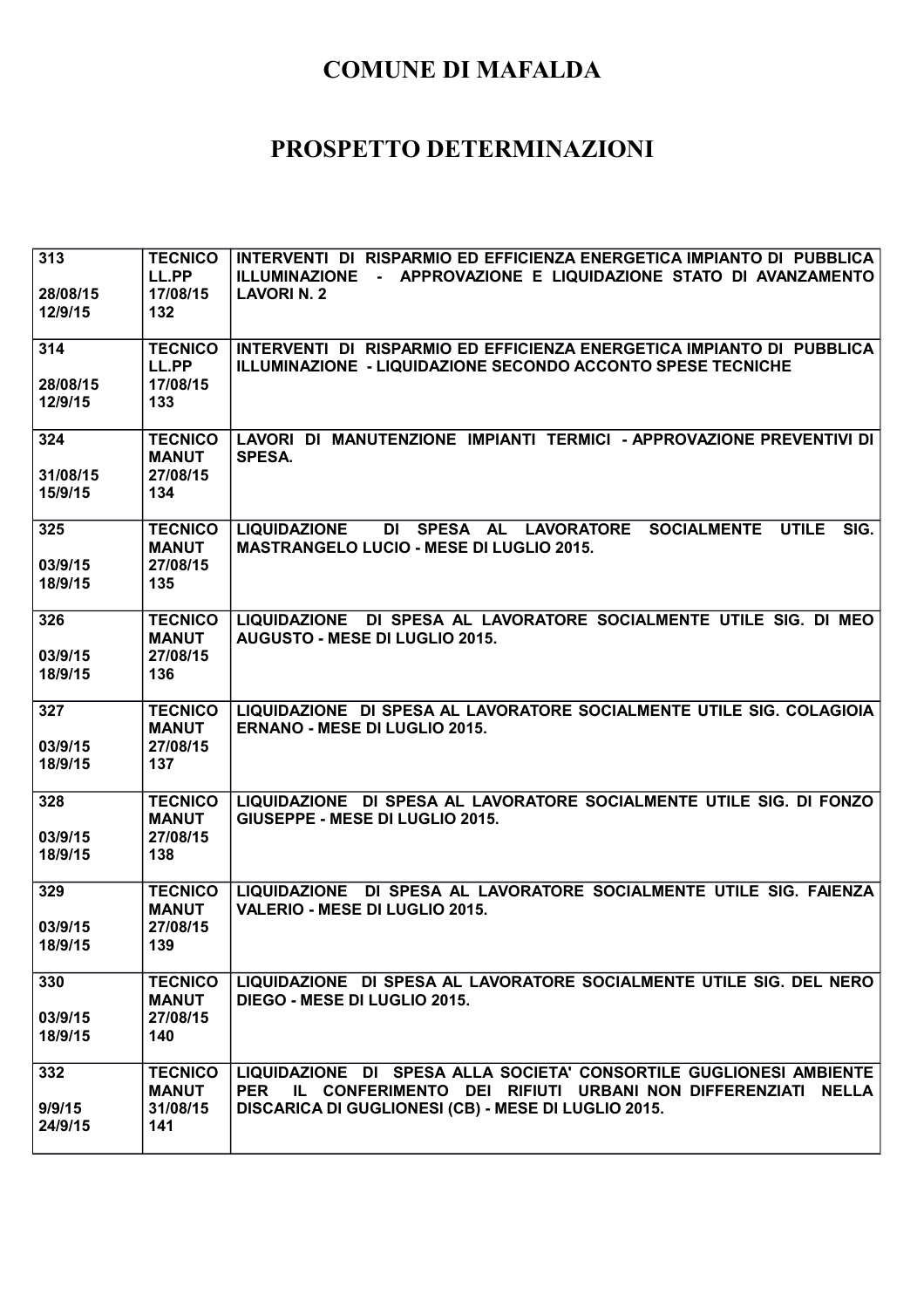| 333<br>9/9/15<br>24/9/15   | <b>TECNICO</b><br><b>MANUT</b><br>31/08/15<br>142 | LIQUIDAZIONE DI SPESA ALLA SOCIETA' CONSORTILE GUGLIONESI AMBIENTE<br><b>PER</b><br>IL CONFERIMENTO DEI RIFIUTI URBANI NON DIFFERENZIATI<br><b>NELLA</b><br>DISCARICA DI GUGLIONESI (CB) - MESE DI MARZO 2015. |
|----------------------------|---------------------------------------------------|----------------------------------------------------------------------------------------------------------------------------------------------------------------------------------------------------------------|
| 337<br>22/9/15<br>06/10/15 | <b>TECNICO</b><br><b>MANUT</b><br>01/9/15<br>143  | LIQUIDAZIONE DI SPESA PER LAVORI DI MANUTENZIONE ORDINARIA STRADE -<br><b>RETE IDRICA E RETE FOGNANTE.</b>                                                                                                     |
| 338<br>22/9/15<br>07/10/15 | <b>TECNICO</b><br><b>MANUT</b><br>02/9/15<br>144  | LIQUIDAZIONE DI SPESA PER LAVORI DI MANUTENZIONE ORDINARIA STRADE                                                                                                                                              |
| 339<br>22/9/15<br>07/10/15 | <b>TECNICO</b><br><b>MANUT</b><br>03/9/15<br>145  | LIQUIDAZIONE DI SPESA PER IL SERVIZIO GUIDA MEZZI COMUNALI.                                                                                                                                                    |
| 340<br>23/9/15<br>08/10/15 | <b>TECNICO</b><br><b>MANUT</b><br>03/9/15<br>146  | LIQUIDAZIONE DI SPESA PER IL SERVIZIO GUIDA MEZZI COMUNALI.                                                                                                                                                    |
| 341<br>23/9/15<br>08/10/15 | <b>TECNICO</b><br><b>MANUT</b><br>03/9/15<br>147  | LIQUIDAZIONE DI SPESA PER IL SERVIZIO GUIDA MEZZI COMUNALI.                                                                                                                                                    |
| 342<br>23/9/15<br>08/10/15 | <b>TECNICO</b><br><b>MANUT</b><br>03/9/15<br>148  | LIQUIDAZIONE DI SPESA PER IL SERVIZIO GUIDA MEZZI COMUNALI.                                                                                                                                                    |
| 343<br>22/9/15<br>07/10/15 | <b>TECNICO</b><br><b>MANUT</b><br>03/9/15<br>149  | LIQUIDAZIONE DI SPESA PER L'ESPLETAMENTO DEI SERVIZI GENERALI.                                                                                                                                                 |
| 345<br>23/9/15<br>08/10/15 | <b>TECNICO</b><br><b>MANUT</b><br>04/9/15<br>150  | LIQUIDAZIONE DI SPESA PER L'ESPLETAMENTO DEI SERVIZI GENERALI.                                                                                                                                                 |
| 346<br>23/9/15<br>08/10/15 | <b>TECNICO</b><br><b>MANUT</b><br>04/9/15<br>151  | LIQUIDAZIONE DI SPESA PER L'ESPLETAMENTO DEI SERVIZI GENERALI.                                                                                                                                                 |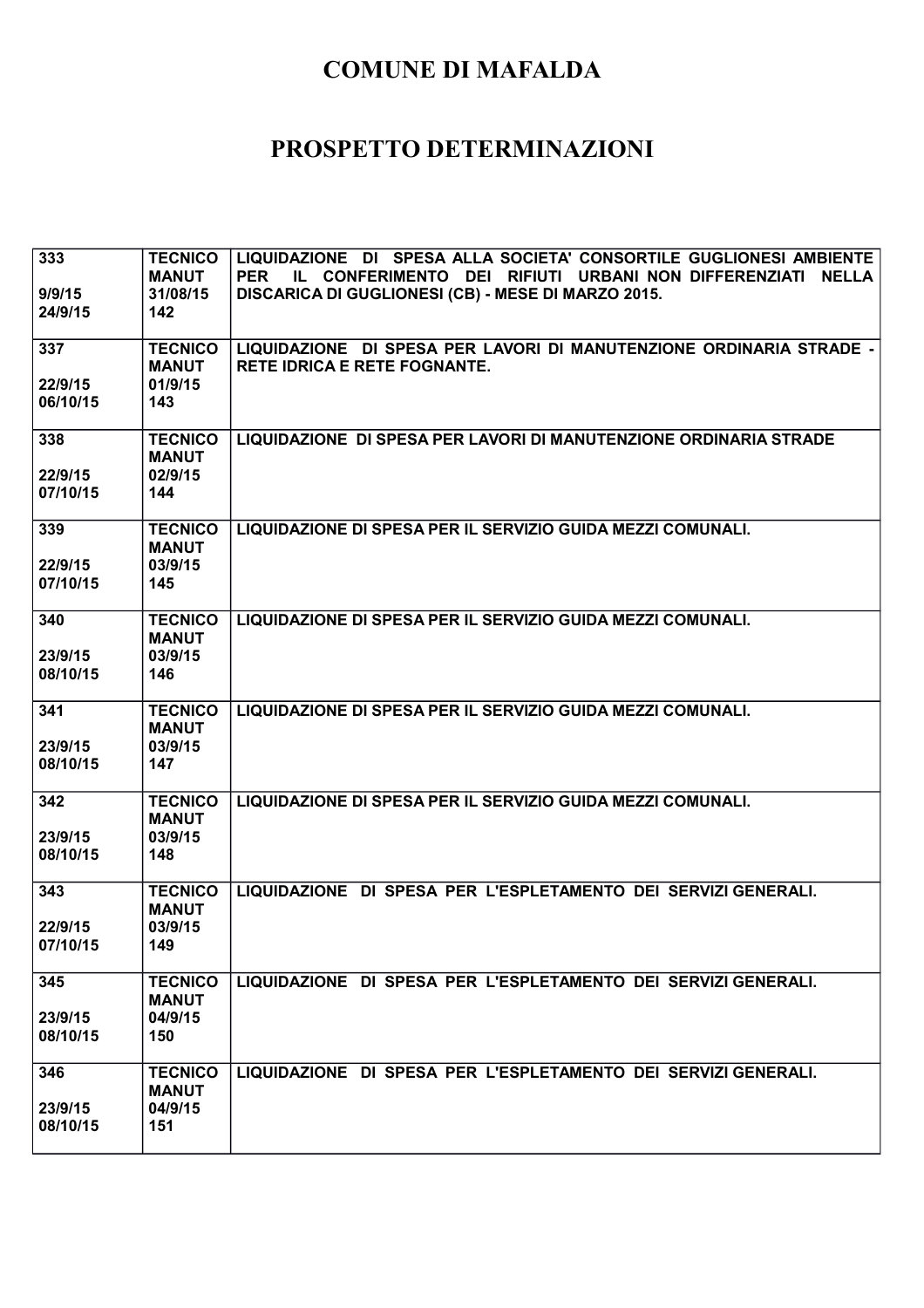| 347<br>23/9/15<br>08/10/15 | <b>TECNICO</b><br><b>MANUT</b><br>04/9/15<br>152 | LIQUIDAZIONE DI SPESA PER L'ESPLETAMENTO DEI SERVIZI GENERALI.                                                                                                                            |
|----------------------------|--------------------------------------------------|-------------------------------------------------------------------------------------------------------------------------------------------------------------------------------------------|
| 348<br>22/9/15<br>07/10/15 | <b>TECNICO</b><br><b>MANUT</b><br>05/9/15<br>153 | IMPEGNO DI SPESA PER IL SERVIZIO DI RACCOLTA DIFFERENZIATA, TRASPORTO,<br><b>SMALTIMENTO E RECUPERO DEI RIFIUTI.</b>                                                                      |
| 349<br>22/9/15<br>07/10/15 | <b>TECNICO</b><br><b>MANUT</b><br>05/9/15<br>154 | LIQUIDAZIONE DI SPESA PER IL CONTROLLO SEMESTRALE FORNITURA E<br><b>SMALTIMENTO ESTINTORI.</b>                                                                                            |
| 352<br>16/9/15<br>01/10/15 | <b>TECNICO</b><br><b>MANUT</b><br>08/9/15<br>155 | <b>SOCIALMENTE</b><br>SIG.<br><b>LIQUIDAZIONE</b><br>DI SPESA AL LAVORATORE<br><b>UTILE</b><br><b>MASTRANGELO LUCIO - MESE DI AGOSTO 2015.</b>                                            |
| 353<br>16/9/15<br>01/10/15 | <b>TECNICO</b><br><b>MANUT</b><br>08/9/15<br>156 | LIQUIDAZIONE DI SPESA AL LAVORATORE SOCIALMENTE UTILE SIG. DI MEO<br><b>AUGUSTO - MESE DI AGOSTO 2015.</b>                                                                                |
| 354<br>16/9/15<br>01/10/15 | <b>TECNICO</b><br><b>MANUT</b><br>08/9/15<br>157 | LIQUIDAZIONE DI SPESA AL LAVORATORE SOCIALMENTE UTILE SIG. COLAGIOIA<br><b>ERNANO - MESE DI AGOSTO 2015.</b>                                                                              |
| 355<br>16/9/15<br>01/10/15 | <b>TECNICO</b><br><b>MANUT</b><br>08/9/15<br>158 | LIQUIDAZIONE DI SPESA AL LAVORATORE SOCIALMENTE UTILE SIG. DI FONZO<br>GIUSEPPE - MESE DI AGOSTO 2015.                                                                                    |
| 356<br>16/9/15<br>01/10/15 | <b>TECNICO</b><br><b>MANUT</b><br>08/9/15<br>159 | LIQUIDAZIONE DI SPESA AL LAVORATORE SOCIALMENTE UTILE SIG. FAIENZA<br><b>VALERIO - MESE DI AGOSTO 2015.</b>                                                                               |
| 357<br>16/9/15<br>01/10/15 | <b>TECNICO</b><br><b>MANUT</b><br>08/9/15<br>160 | LIQUIDAZIONE DI SPESA AL LAVORATORE SOCIALMENTE UTILE SIG. DEL NERO<br>DIEGO - MESE DI AGOSTO 2015.                                                                                       |
| 358<br>22/9/15<br>07/10/15 | <b>TECNICO</b><br><b>MANUT</b><br>9/9/15<br>161  | <b>SPESA</b><br><b>IMPEGNO</b><br>E.<br><b>LIQUIDAZIONE</b><br>DI.<br><b>RIGUARDANTE</b><br><b>LA</b><br><b>TASSA</b><br>AUTOMOBILISTICA AUTOVETTURA DAIHATSU SIRION 4X4 TARGATA DE434XN. |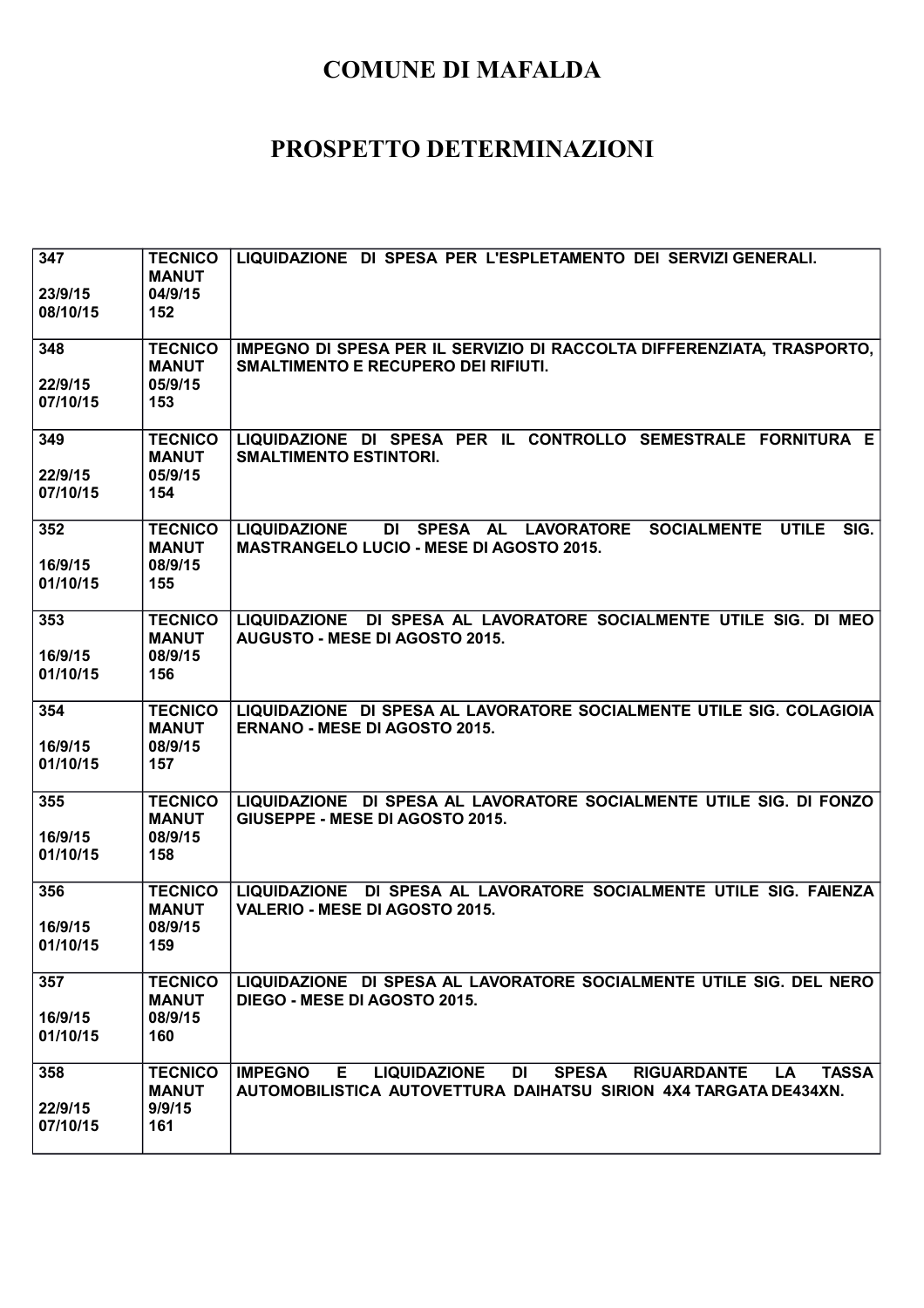| 359<br>22/9/15<br>07/10/15  | <b>TECNICO</b><br><b>MANUT</b><br>9/9/15<br>162  | <b>TASSA</b><br><b>IMPEGNO</b><br><b>LIQUIDAZIONE</b><br><b>SPESA</b><br><b>PER</b><br><b>PAGAMENTO</b><br>Е.<br>DI<br><b>AUTOMOBILISTICA FIAT PUNTO TARGATO CH 243 AP.</b>                                                                                               |
|-----------------------------|--------------------------------------------------|---------------------------------------------------------------------------------------------------------------------------------------------------------------------------------------------------------------------------------------------------------------------------|
| 360<br>22/9/15<br>07/10/15  | <b>TECNICO</b><br><b>MANUT</b><br>10/9/15<br>163 | IMPEGNO DI SPESA PER ACQUISTO CARBURANTE AUTOMEZZI COMUNALI.                                                                                                                                                                                                              |
| 370<br>23/9/15<br>08/10/15  | <b>TECNICO</b><br><b>MANUT</b><br>16/9/15<br>164 | IMPEGNO DI SPESA PER SMALTIMENTO PERCOLATO DISCARICA COMUNALE<br><b>UBICATA IN LOCALITA' 'COLLE MARIANO'.</b>                                                                                                                                                             |
| 371<br>18/9/15<br>03/10/15  | <b>TECNICO</b><br>16/9/15<br>165                 | LAVORI DI INTERVENTI DI MITIGAZIONI RISCHIO IDROGEOLOGICO DEL CIPE N.8<br><b>GENNAIO</b><br>2012 IN LOCALITA' COSTARELLE-LAMI - LIQUIDAZIONE<br><b>DEL</b><br>20<br>PARCELLA PER ONORARIO DI PROGETTAZIONE E DIREZIONE LAVORI. CUP.<br>E64B13000180001 - CIG. Z7B0EE4C95. |
| 376<br>19/9/15<br>05/10/15  | <b>TECNICO</b><br>LL.PP<br>18/9/15<br>166        | PROCEDURA APERTA SERVIZIO DI NOLEGGIO ARREDI PER UFFICI COMUNALI<br>PER LA DURATA DI ANNI QUATTRO CON RISCATTO FINALE - NOMINA<br><b>COMMISSIONE DI GARA</b>                                                                                                              |
| 380<br>26/9/15<br>12/10/15  | <b>TECNICO</b><br>LL.PP<br>22/9/15<br>167        | LAVORI DI AZIONE B) MIGLIORAMENTO E RIPRISTINO DELLA VIABILITA'<br>RURALE DI MAFALDA - LIQUIDAZIONE STATO FINALE                                                                                                                                                          |
| 381<br>26/9/15<br>12/10/15  | <b>TECNICO</b><br>LL.PP<br>22/9/15<br>168        | LAVORI DI AZIONE B) MIGLIORAMENTO E RIPRISTINO DELLA VIABILITA'<br>RURALE DI MAFALDA - LIQUIDAZIONE ONORARIO TECNICO A SALDO                                                                                                                                              |
| 383<br>26/9/15<br>12/10/15  | <b>TECNICO</b><br>LL.PP<br>22/9/15<br>169        | <b>AZIONE</b><br>MIGLIORAMENTO E RIPRISTINO DELLA VIABILITA' RURALE DI<br>B)<br><b>MAFALDA - LIQUIDAZIONE INCENTIVO RUP</b>                                                                                                                                               |
| 388<br>29/9/15<br>14/10/15  | <b>TECNICO</b><br><b>MANUT</b><br>26/9/15<br>170 | LIQUIDAZIONE DI SPESA ALLA SOCIETA' CONSORTILE GUGLIONESI AMBIENTE<br>IL CONFERIMENTO DEI RIFIUTI URNANI NON DIFFERENZIATI NELLA<br><b>PER</b><br>DISCARICA DI GUGLIONESI (CB) - MESE DI AGOSTO 2015.                                                                     |
| 391<br>01/10/15<br>16/10/15 | <b>TECNICO</b><br><b>MANUT</b><br>29/9/15<br>171 | PRESA D'ATTO DIMISSIONI ING. MICHELE DEL RE RESPONSABILE DEL SERVIZIO<br>DI PREVENZIONE E PROTEZIONE.                                                                                                                                                                     |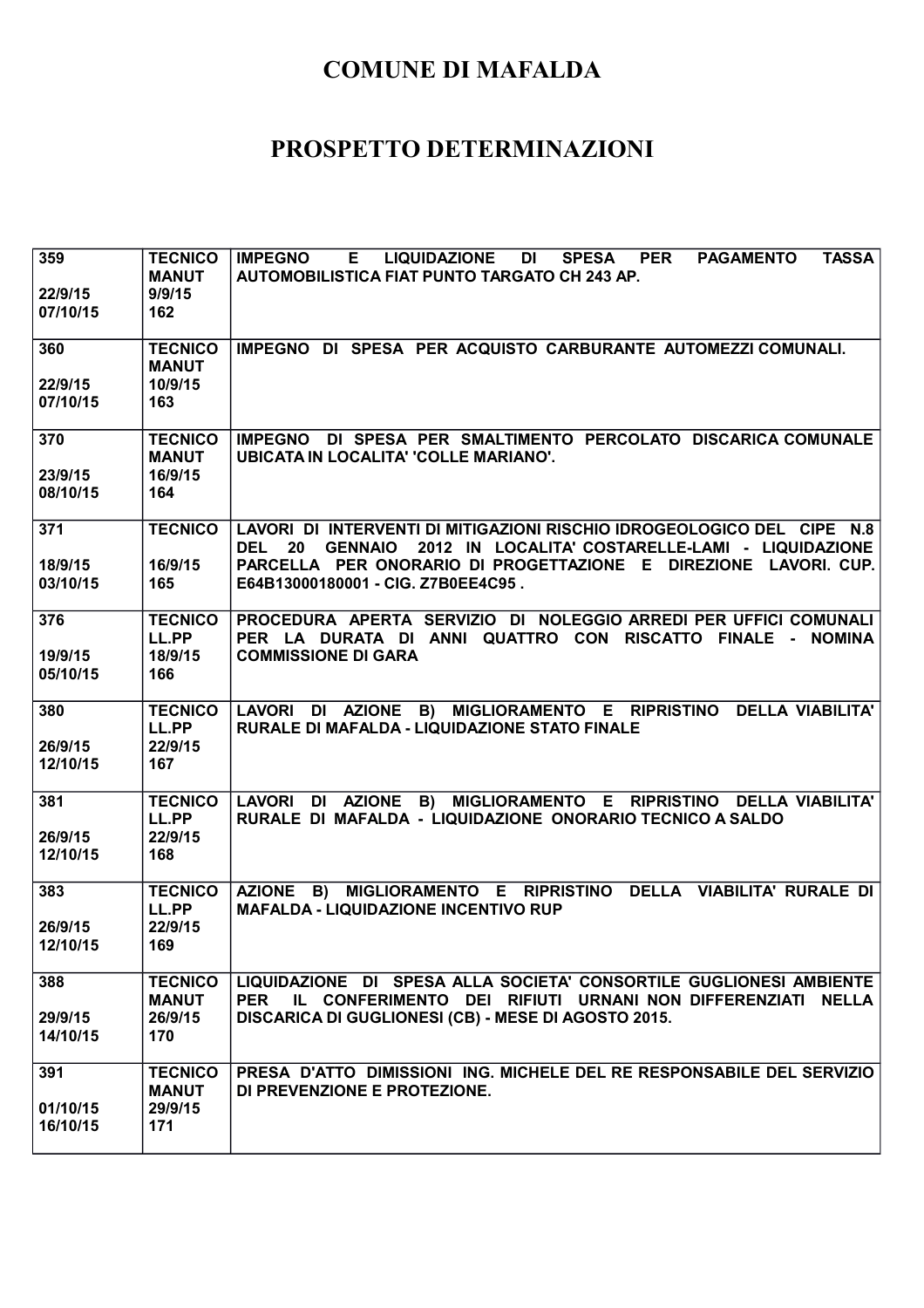| 393                  | <b>TECNICO</b>           | LIQUIDAZIONE DI SPESA PER LAVORI DI MANUTENZIONE ORDINARIA IMPIANTO                         |
|----------------------|--------------------------|---------------------------------------------------------------------------------------------|
|                      | <b>MANUT</b>             | <b>ELETTRICO DEGLI IMPIANTI SPORTIVI.</b>                                                   |
| 02/10/15             | 30/9/15                  |                                                                                             |
| 17/10/15             | 172                      |                                                                                             |
| 396                  | <b>TECNICO</b>           | LAVORI DI REALIZZAZIONE EDICOLE GENTILIZIE - 1º LOTTO - LIQUIDAZIONE                        |
|                      |                          | <b>INCENTIVO AL RUP.</b>                                                                    |
| 02/10/15             | 01/10/15                 |                                                                                             |
| 17/10/15             | 173                      |                                                                                             |
| 399                  | <b>TECNICO</b>           | LAVORI DI REALIZZAZIONE E COMPLETAMENTO EDICOLE GENTILIZIE 2° LOTTO -                       |
|                      |                          | APPROVAZIONE CERTIFICATO DI REGOLARE ESECUZIONE, CONTABILITA' FINALE E                      |
| 02/10/15             | 01/10/15                 | LIQUIDAZIONE INCENTIVO AL RUP.                                                              |
| 17/10/15             | 174                      |                                                                                             |
| 402                  | <b>TECNICO</b>           | SIG.<br><b>LIQUIDAZIONE</b><br>DI SPESA AL LAVORATORE<br><b>SOCIALMENTE</b><br><b>UTILE</b> |
|                      | <b>MANUT</b>             | <b>MASTRANGELO LUCIO - MESE DI SETTEMBRE 2015.</b>                                          |
| 20/10/15<br>04/11/15 | 03/10/15<br>175          |                                                                                             |
|                      |                          |                                                                                             |
| 403                  | <b>TECNICO</b>           | LIQUIDAZIONE DI SPESA AL LAVORATORE SOCIALMENTE UTILE SIG. DI MEO                           |
|                      | <b>MANUT</b>             | <b>AUGUSTO - MESE DI SETTEMBRE 2015.</b>                                                    |
| 20/10/15             | 03/10/15                 |                                                                                             |
| 04/11/15             | 176                      |                                                                                             |
| 404                  | <b>TECNICO</b>           | LIQUIDAZIONE DI SPESA AL LAVORATORE SOCIALMENTE UTILE SIG. COLAGIOIA                        |
|                      | <b>MANUT</b>             | <b>ERNANO - MESE DI SETTEMBRE 2015.</b>                                                     |
| 20/10/15<br>04/11/15 | 03/10/15<br>177          |                                                                                             |
|                      |                          |                                                                                             |
| 405                  | <b>TECNICO</b>           | LIQUIDAZIONE DI SPESA AL LAVORATORE SOCIALMENTE UTILE SIG. DI FONZO                         |
|                      | <b>MANUT</b>             | GIUSEPPE - MESE DI SETTEMBRE 2015.                                                          |
| 20/10/15<br>04/11/15 | 03/10/15<br>178          |                                                                                             |
|                      |                          |                                                                                             |
| 406                  | <b>TECNICO</b>           | LIQUIDAZIONE DI SPESA AL LAVORATORE SOCIALMENTE UTILE SIG. FAIENZA                          |
| 20/10/15             | <b>MANUT</b><br>03/10/15 | <b>VALERIO - MESE DI SETTEMBRE 2015.</b>                                                    |
| 04/11/15             | 179                      |                                                                                             |
|                      |                          |                                                                                             |
| 407                  | <b>TECNICO</b>           | LIQUIDAZIONE DI SPESA AL LAVORATORE SOCIALMENTE UTILE SIG. DEL NERO                         |
|                      | <b>MANUT</b><br>03/10/15 | <b>DIEGO - MESE DI SETTEMBRE 2015.</b>                                                      |
| 20/10/15<br>04/11/15 | 180                      |                                                                                             |
|                      |                          |                                                                                             |
| 408                  | <b>TECNICO</b>           | ASSISTENZA TECNICA ALLA PROGETTAZIONE TERRITORIALE PAI GOVERNANCE                           |
|                      |                          | ED ACCOGLIENZA DEL CASTELLELCE 01 - LIQUIDAZIONE ANTICIPAZIONE CON                          |
| 05/10/15<br>20/10/15 | 03/10/15<br>181          | <b>FONDI PROPRI COMUNALI</b>                                                                |
|                      |                          |                                                                                             |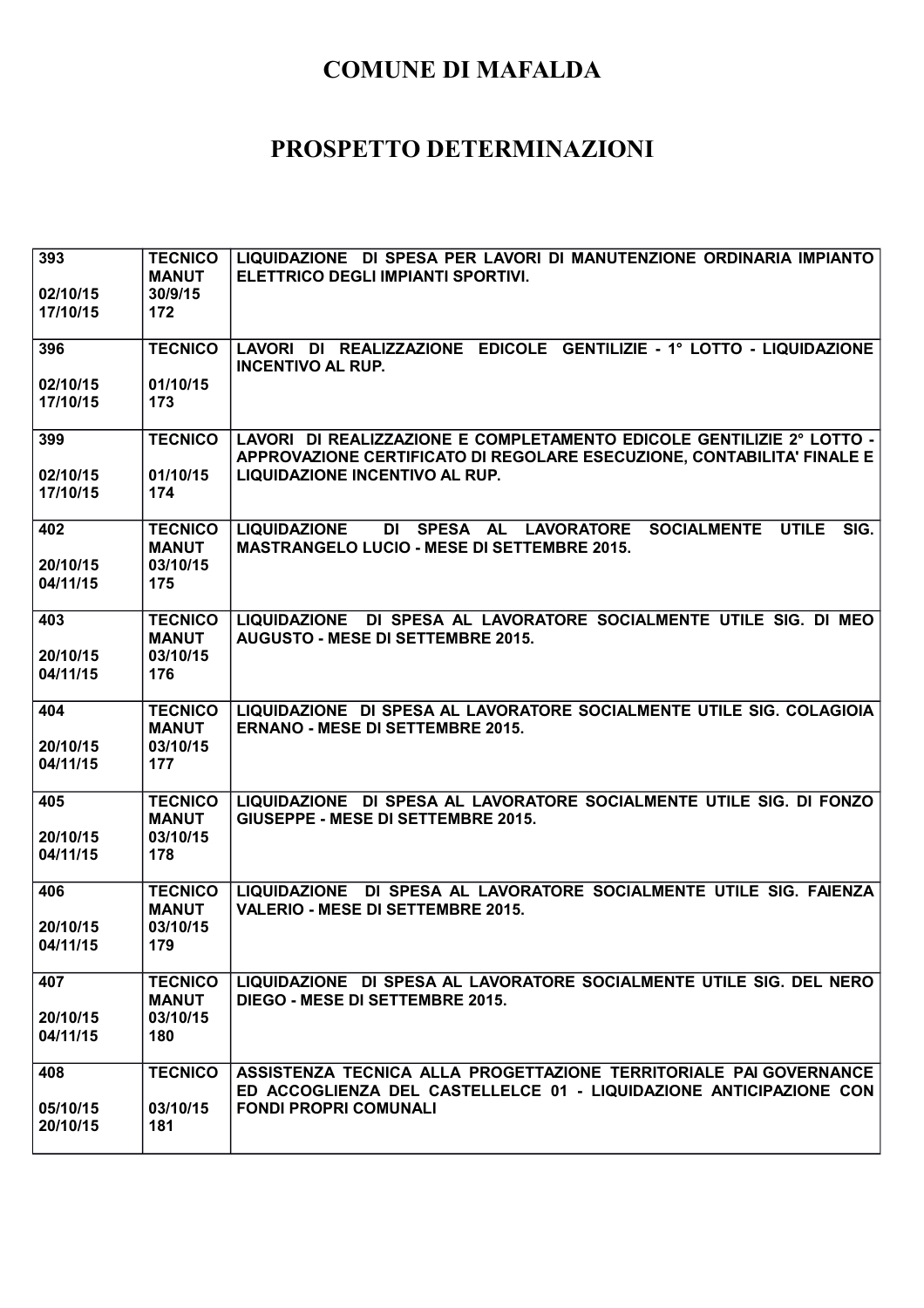| 412<br>16/10/15<br>31/10/15 | <b>TECNICO</b><br><b>MANUT</b><br>9/10/15<br>182  | LIQUIDAZIONE DI SPESA PER LAVORI DI MANUTENZIONE IMPIANTO TERMICO<br><b>EDIFICIO SCOLASTICO VIA EMILIA.</b>                                                                     |
|-----------------------------|---------------------------------------------------|---------------------------------------------------------------------------------------------------------------------------------------------------------------------------------|
| 413                         | <b>TECNICO</b><br><b>MANUT</b>                    | LIQUIDAZIONE DI SPESA PER LAVORI DI MANUTENZIONE BIBLIOTECA COMUNALE.                                                                                                           |
| 16/10/15<br>31/10/15        | 9/10/15<br>183                                    |                                                                                                                                                                                 |
| 414<br>16/10/15<br>31/10/15 | <b>TECNICO</b><br><b>MANUT</b><br>9/10/15<br>184  | DI SPESA PER LAVORI DI<br><b>MANUTENZIONE ALLA CASERMA</b><br><b>LIQUIDAZIONE</b><br><b>CARABINIERI.</b>                                                                        |
| 415<br>16/10/15<br>31/10/15 | <b>TECNICO</b><br><b>MANUT</b><br>9/10/15<br>185  | LIQUIDAZIONE DI SPESA PER IL CONTROLLO SEMESTRALE DEGLI ESTINTORI.                                                                                                              |
| 417                         | <b>TECNICO</b><br><b>MANUT</b><br>13/10/15<br>186 | LIQUIDAZIONE CANONE ALLA DITTA ECOGREEN S.R.L. PER IL SERVIZIO DI<br><b>GESTIONE E MANUTENZIONE IMPIANTI DI DEPURAZIONE E SOLLEVAMENTO DELLE</b><br><b>ACQUE REFLUE URBANE.</b> |
| 421<br>15/10/15<br>30/10/15 | <b>TECNICO</b><br><b>MANUT</b><br>14/10/15<br>187 | UTILIZZAZIONE AD USO CIVICO DELLA XII^ SEZIONE DEL BOSCO 'CIOCIARE' -<br>STAGIONE SILVANA 2012/2013 - APPROVAZIONE AVVISO PUBBLICO.                                             |
| 425<br>23/10/15<br>07/11/15 | <b>TECNICO</b><br><b>MANUT</b><br>17/10/15<br>188 | LIQUIDAZIONE CANONE ALLA DITTA ECOGREEN S.R.L. PER IL SERVIZIO DI<br><b>GESTIONE E MANUTENZIONE IMPIANTI DI DEPURAZIONE E SOLLEVAMENTO DELLE</b><br><b>ACQUE REFLUE URBANE.</b> |
| 428<br>23/10/15<br>07/11/15 | <b>TECNICO</b><br><b>MANUT</b><br>19/10/15<br>189 | PER LAVORI DI MANUTENZIONE E REVISIONE<br><b>LIQUIDAZIONE</b><br><b>DI</b><br><b>SPESA</b><br>ALL'AUTOVEICOLO COMUNALE IVECO 50 C 17 TARGATO CR 120 KM.                         |
| 434                         | <b>TECNICO</b><br>20/10/15<br>190                 | SERVIZIO NOLEGGIO ARREDI PER UFFICI COMUANLI PER LA DURATA DI ANNI<br><b>QUATTRO CON RISCATTO FINALE AGGIUDICAZIONE</b>                                                         |
| 436<br>23/10/15<br>07/11/15 | <b>TECNICO</b><br><b>MANUT</b><br>21/10/15<br>191 | SPESA RIGUARDANTE IL SERVIZIO<br><b>RACCOLTA</b><br><b>LIQUIDAZIONE</b><br>DI<br>DI<br><b>DIFFERENZIATA.</b>                                                                    |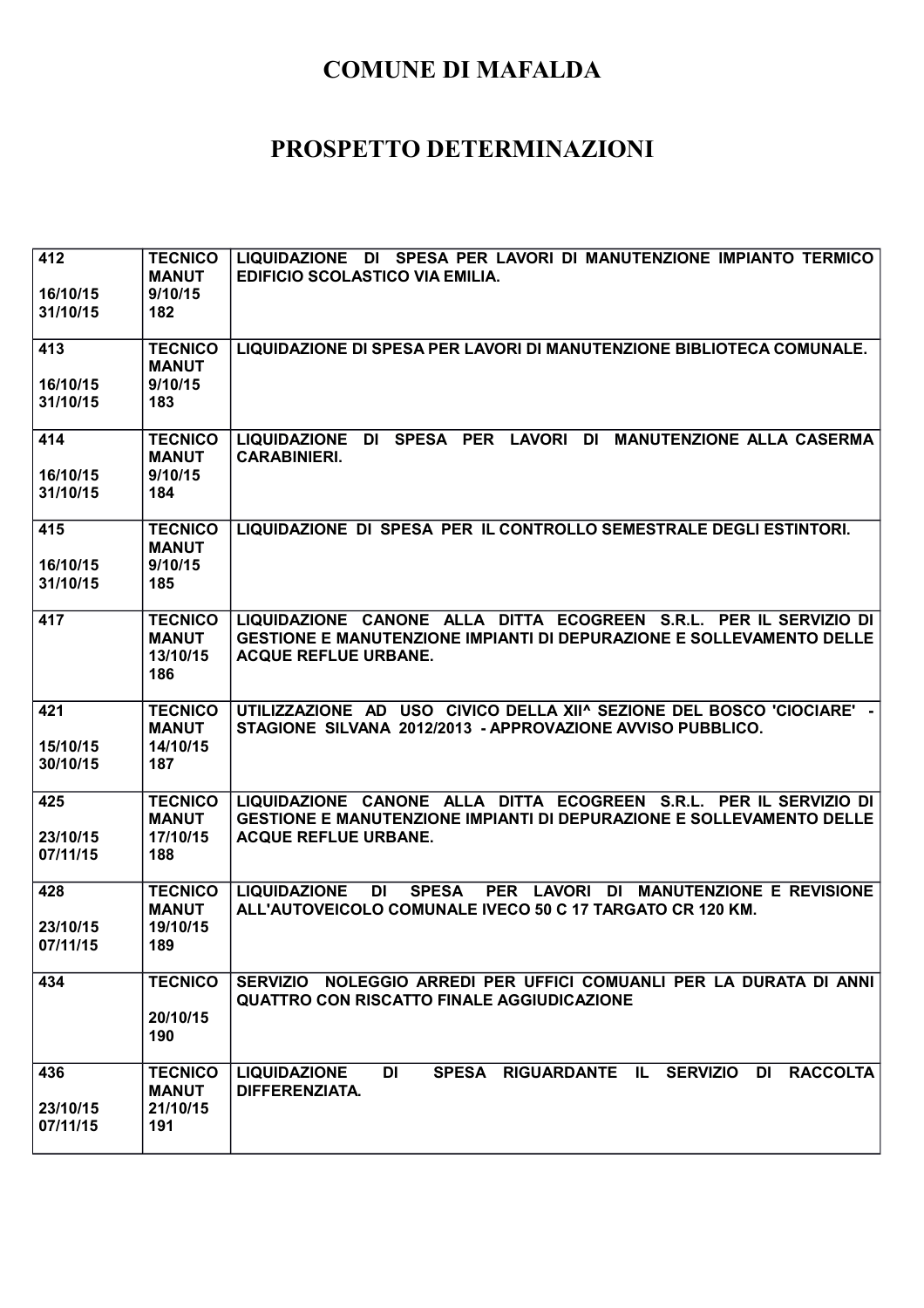| 438<br>29/10/15      | <b>TECNICO</b><br><b>MANUT</b><br>23/10/15 | IMPEGNO DI SPESA PER LAVORI DI RIFACIMENTO DI UN TRATTO DI RETE<br>FOGNANTE IN VIA AUSTRALIA.                                                               |
|----------------------|--------------------------------------------|-------------------------------------------------------------------------------------------------------------------------------------------------------------|
| 13/11/15             | 192                                        |                                                                                                                                                             |
| 440                  | <b>TECNICO</b>                             | AFFIDAMENTO INCARICO TECNICO PROFESSIONALE DI IMMISSIONE IN MAPPA.<br>ACCATASTAMENTO E ATTESTAZIONE DI PRESTAZIONE ENERGETICA (APE)                         |
| 28/10/15<br>12/11/15 | 24/10/15<br>193                            | DEL FABBRICATO COMUNALE ADIBITO A CASE POPOLARI - CIG. Z7216B9C13.                                                                                          |
| 443                  | <b>TECNICO</b>                             | CONTRARRE FORNITURA DI ATTREZZATURE TECNICHE<br><b>DETERMINA</b><br>$\mathbf{A}$<br>NECESSARIE PER LA RACCOLTA DIFFERENZIATA DEI RIFIUTI NEI COMUNI DEL PAI |
| 28/10/15<br>12/11/15 | 27/10/15<br>194                            | <b>CASTELLELCE</b>                                                                                                                                          |
| 444                  | <b>TECNICO</b>                             | CONFERIMENTO INCARICO PER REDAZIONE DELLO STUDIO GEOLOGICO PER LA<br>REALIZZAZIONE DI N. 4 AREE DI RACCOLTA NEI COMUNI DI MAFALDA, PALATA,                  |
| 18/03/16<br>02/04/16 | 27/10/15<br>195                            | <b>CASTELMAURO E GUARDIALFIERA</b>                                                                                                                          |
| 445                  | <b>TECNICO</b>                             | <b>IMPEGNO</b><br>DI SPESA PUBBLICAZIONE AVVISO DI GARA FORNITURE DI<br><b>ATTREZZATURE</b><br>TECNICHE NECESSARIE PER LA RACCOLTA DIFFERENZIATA            |
| 29/10/15<br>13/11/15 | 27/10/15<br>196                            | DEI RIFIUTI URBANI DEI COMUNI DEL PAI CASTELLELCE                                                                                                           |
| 446                  | <b>TECNICO</b>                             | <b>AFFIDAMENTO</b><br>DI MANUTENZIONE STRAORDINARIA CAPPELLA<br><b>LAVORI</b><br><b>CIMITERIALE COMUNALE</b>                                                |
| 30/10/15<br>14/11/15 | 27/10/15<br>197                            |                                                                                                                                                             |
| 447                  | <b>TECNICO</b><br><b>MANUT</b>             | <b>IMPEGNO DI SPESA PER MANUTENZIONE AUTOMEZZI COMUNALI.</b>                                                                                                |
| 10/11/15<br>25/11/15 | 28/10/15<br>198                            |                                                                                                                                                             |
| 448                  | <b>TECNICO</b><br><b>MANUT</b>             | IMPEGNO DI SPESA PER LAVORI DI MANUTENZIONE STRADE COMUNALI.                                                                                                |
| 31/10/15<br>16/11/15 | 28/10/15<br>199                            |                                                                                                                                                             |
| 449                  | <b>TECNICO</b><br><b>MANUT</b>             | <b>IMPEGNO DI SPESA PER ACQUISTO MATERIALI VARI.</b>                                                                                                        |
| 16/11/15<br>01/12/15 | 28/10/15<br>200                            |                                                                                                                                                             |
| 450                  | <b>TECNICO</b>                             | <b>INCARICO</b><br>RELATIVO ALLA REDAZIONE DEGLI STUDI DI<br><b>CONFERIMENTO</b><br>INCIDENZA PER LA REALIZZAZIONE DI N. 4 AREE DI RACCOLTA INTERCOMUNALI   |
| 29/02/16<br>15/03/16 | 28/10/15<br>201                            | NEI TERRITORI DI MAFALDA, CASTELMAURO, GUARFIALFIERA E PALATA                                                                                               |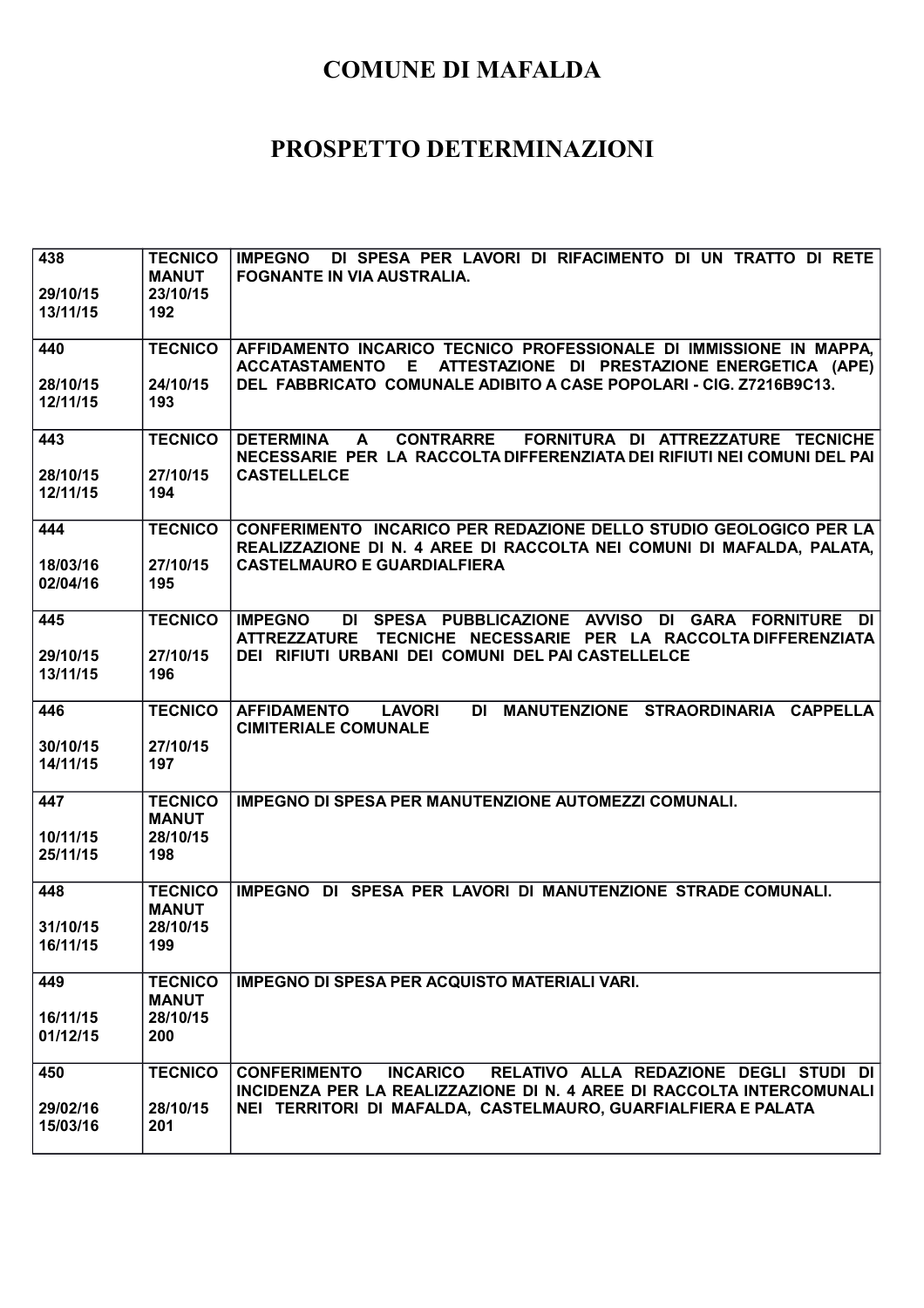| 453<br>29/10/15<br>13/11/15 | <b>TECNICO</b><br>29/10/15<br>202 | LIQUIDAZIONE ACCONTO PUBBLICAZIONE AVVISO DI GARA FORNITURE DI<br><b>ATTREZZATURE</b><br><b>TECNICHE</b><br>NECESARIE PER LA RACCOLTA DIFFERENZIATA<br>DEI RIFIUTI URBANI NEI COMUNI DEL PAI CASTELLLECE |
|-----------------------------|-----------------------------------|----------------------------------------------------------------------------------------------------------------------------------------------------------------------------------------------------------|
|                             |                                   |                                                                                                                                                                                                          |
| 454                         | <b>TECNICO</b>                    | AMMODERNAMENTO ED ADEGUAMENTO DEGLI IMPIANTI DI DEPURAZIONE DEI<br>COLLECROCE, CASTELMAURO, GUARDIALFIERA,<br><b>COMUNI</b><br>DI<br>ACQUAVIVA                                                           |
| 10/02/16                    | 29/10/15                          | LUPARA, MAFALDA, MONTEMITRO, PALATA, SAN FELICE DEL MOLISE E TAVENNA                                                                                                                                     |
| 25/02/16                    | 203                               | - CONFERIMENTO INCARICO                                                                                                                                                                                  |
| 455                         | <b>TECNICO</b><br><b>MANUT</b>    | INCARICO DI RESPONSABILE DEL SERVIZIO DI PREVENZIONE E PROTEZIONE.                                                                                                                                       |
| 31/10/15                    | 29/10/15                          |                                                                                                                                                                                                          |
| 16/11/15                    | 204                               |                                                                                                                                                                                                          |
| 456                         | <b>TECNICO</b>                    | DETERMINA A CONTRARRE PER L'AFFIDAMENTO DELLA PROGETTAZIONE<br>ESECUTIVA E LA REALIZZAZIONE DEI LAVORI DI RACCOLTA DIFFERENZIATA                                                                         |
| 31/10/15                    | 30/10/15                          | DEI RIFIUTI I URBANI E ASSIMILATI NEI COMUNI DI<br>MAFALDA, TAVENNA,                                                                                                                                     |
| 16/11/15                    | 205                               | ACQUAVIVA COLLECROCE, MONTEMITRO, SAN FELICE<br><b>DEL</b><br><b>MOLISE.</b><br>CASTELMAURO, LUPARA, PALATA, GUARDIAFIERA, - CENTRI DI RACCOLTA                                                          |
| 458                         | <b>TECNICO</b>                    | IMPEGNO DI SPESA PER ALLACCIAMENTO ALLA RETE ENEL DELL'IMMOBILE                                                                                                                                          |
| 07/11/15                    | 30/10/15                          | CASE POPOLARI COMUNALI. CIG. ZD116E0AC9.                                                                                                                                                                 |
| 23/11/15                    | 206                               |                                                                                                                                                                                                          |
| 459                         | <b>TECNICO</b>                    | <b>SPESA</b><br><b>PER</b><br>ALLACCIAMENTO ALLA RETE GAS METANO<br><b>IMPEGNO</b><br>DI<br>DELL'IMMOBILE CASE POPOLARI. CIG. Z5C16E0B9B                                                                 |
| 07/11/15<br>23/11/15        | 30/10/15<br>207                   |                                                                                                                                                                                                          |
|                             |                                   |                                                                                                                                                                                                          |
| 460                         | <b>TECNICO</b>                    | IMPEGNO DI SPESA PER LA MANUTENZIONE DELL'ASCENSORE INSTALLATO<br>NELL'IMMOBILE CASE POPOLARI COMUNALI. CIG. Z0B16E0D4E.                                                                                 |
| 25/11/15<br>10/12/15        | 30/10/15<br>208                   |                                                                                                                                                                                                          |
|                             |                                   |                                                                                                                                                                                                          |
|                             |                                   |                                                                                                                                                                                                          |
| 461                         | <b>TECNICO</b>                    | GARA PUBBLICA MEDIANTE COTTIMO<br><b>INDIZIONE</b><br>DI<br><b>FIDUCIARIO</b><br><b>PER</b>                                                                                                              |
| 31/10/15                    | <b>MANUT</b><br>31/10/15          | <b>L'AFFIDAMENTO</b><br><b>DEL</b><br><b>SERVIZIO</b><br><b>ESERCIZIO</b><br>DI<br>E MANUTENZIONE DEGLI<br>IMPIANTI TERMICI COMUNALI - DETERMINAZIONE A CONTRATTARE E RELATIVA                           |
| 16/11/15                    | 209                               | <b>PROCEDURA.</b>                                                                                                                                                                                        |
| 464                         | <b>TECNICO</b>                    | AFFIDAMENTO INCARICO PROGETTAZIONE DEFINITIVA ESECUTIVA E DIREZIONE                                                                                                                                      |
|                             | 31/10/15                          | <b>LAVORI RETE IDRICA PAI</b>                                                                                                                                                                            |
|                             | 210                               |                                                                                                                                                                                                          |
| 468                         | <b>TECNICO</b>                    | LIQUIDAZIONE DI SPESA PER ACQUISTO MATERIALI PER RETE IDRICA.                                                                                                                                            |
| 10/11/15<br>25/11/15        | <b>MANUT</b><br>02/11/15<br>211   |                                                                                                                                                                                                          |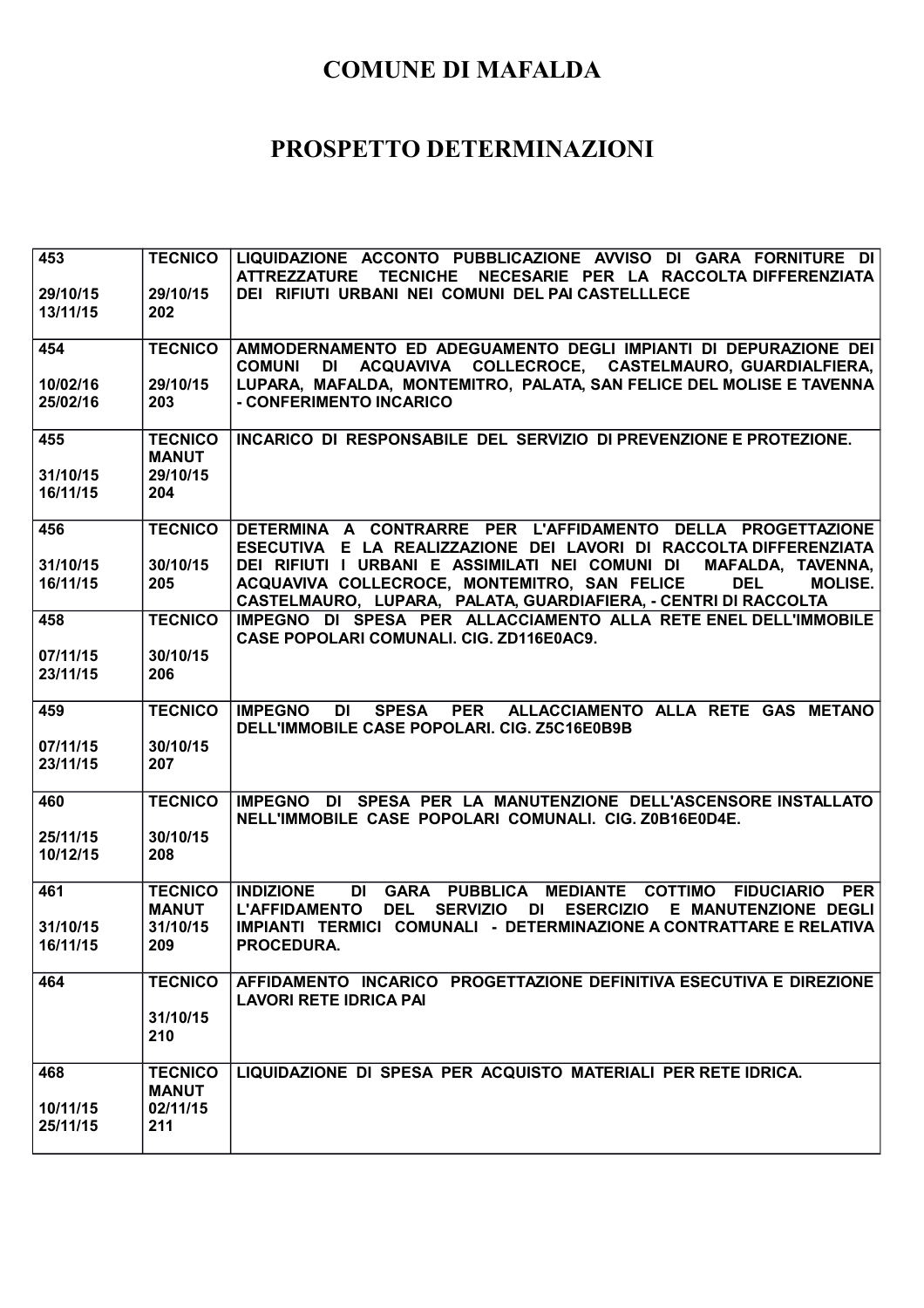| 469<br>10/11/15      | <b>TECNICO</b><br><b>MANUT</b><br>02/11/15 | LIQUIDAZIONE DI SPESA PER ACQUISTO MATERIALE PER LA GESTIONE DEL<br><b>PATRIMONIO COMUNALE.</b>                                                          |
|----------------------|--------------------------------------------|----------------------------------------------------------------------------------------------------------------------------------------------------------|
| 25/11/15             | 212                                        |                                                                                                                                                          |
| 471                  | <b>TECNICO</b><br><b>MANUT</b>             | DI SPESA AL LAVORATORE<br>SOCIALMENTE UTILE<br>SIG.<br><b>LIQUIDAZIONE</b><br><b>MASTRANGELO LUCIO - MESE DI OTTOBRE 2015.</b>                           |
| 25/11/15<br>10/12/15 | 03/11/15<br>213                            |                                                                                                                                                          |
| 472<br>25/11/15      | <b>TECNICO</b><br><b>MANUT</b><br>03/11/15 | LIQUIDAZIONE DI SPESA AL LAVORATORE SOCIALMENTE UTILE SIG. DI FONZO<br>GIUSEPPE - MESE DI OTTOBRE 2015.                                                  |
| 10/12/15             | 214                                        |                                                                                                                                                          |
| 473<br>25/11/15      | <b>TECNICO</b><br><b>MANUT</b><br>03/11/15 | LIQUIDAZIONE DI SPESA AL LAVORATORE SOCIALMENTE UTILE SIG. FAIENZA<br><b>VALERIO - MESE DI OTTOBRE 2015.</b>                                             |
| 10/12/15             | 215                                        |                                                                                                                                                          |
| 474                  | <b>TECNICO</b><br><b>MANUT</b>             | LIQUIDAZIONE DI SPESA AL LAVORATORE SOCIALMENTE UTILE SIG. DEL NERO<br>DIEGO - MESE DI OTTOBRE 2015.                                                     |
| 25/11/15<br>10/12/15 | 03/11/15<br>216                            |                                                                                                                                                          |
| 482                  | <b>TECNICO</b>                             | <b>INTERVENTI DI</b><br><b>ED</b><br>EFFICIENZA ENERGETICA - APPROVAZIONE<br><b>RISPARMIO</b><br><b>STATO FINALE</b>                                     |
| 21/12/15<br>05/01/16 | 13/11/15<br>217                            |                                                                                                                                                          |
| 483                  | <b>TECNICO</b><br><b>MANUT</b><br>18/11/15 | LIQUIDAZIONE DI SPESA ALLA SOCIETA' CONSORTILE GUGLIONESI AMBIENTE<br>IL CONFERIMENTO DEI RIFIUTI URBANI NON DIFFERENZIATI NELLA<br><b>PER</b>           |
| 21/11/15<br>07/12/15 | 218                                        | DISCARICA DI GUGLIONESI (CB) - MESE DI SETTEMBRE 2015.                                                                                                   |
| 485                  | <b>TECNICO</b><br><b>MANUT</b>             | LIQUIDAZIONE DI SPESA ALLA SOCIETA' CONSORTILE GUGLIONESI AMBIENTE<br><b>PER</b><br>IL CONFERIMENTO DEI RIFIUTI URBANI NON DIFFERENZIATI<br><b>NELLA</b> |
| 21/11/15<br>07/12/15 | 18/11/15<br>219                            | DISCARICA DI GUGLIONESI (CB) - MESE DI OTTOBRE 2015.                                                                                                     |
| 486                  | <b>TECNICO</b><br><b>MANUT</b>             | AGGIUDICAZIONE MEDIANTE COTTIMO FIDUCIARIO APPALTO DEL SERVIZIO DI<br><b>ESERCIZIO E MANUTENZIONE DEGLI IMPIANTI TERMICI COMUNALI.</b>                   |
| 25/11/15<br>10/12/15 | 23/11/15<br>220                            |                                                                                                                                                          |
| 488                  | <b>TECNICO</b><br><b>MANUT</b>             | IMPEGNO DI SPESA PER ACQUISTO CARBURANTE AUTOMEZZI COMUNALI.                                                                                             |
| 30/11/15<br>15/12/15 | 24/11/15<br>221                            |                                                                                                                                                          |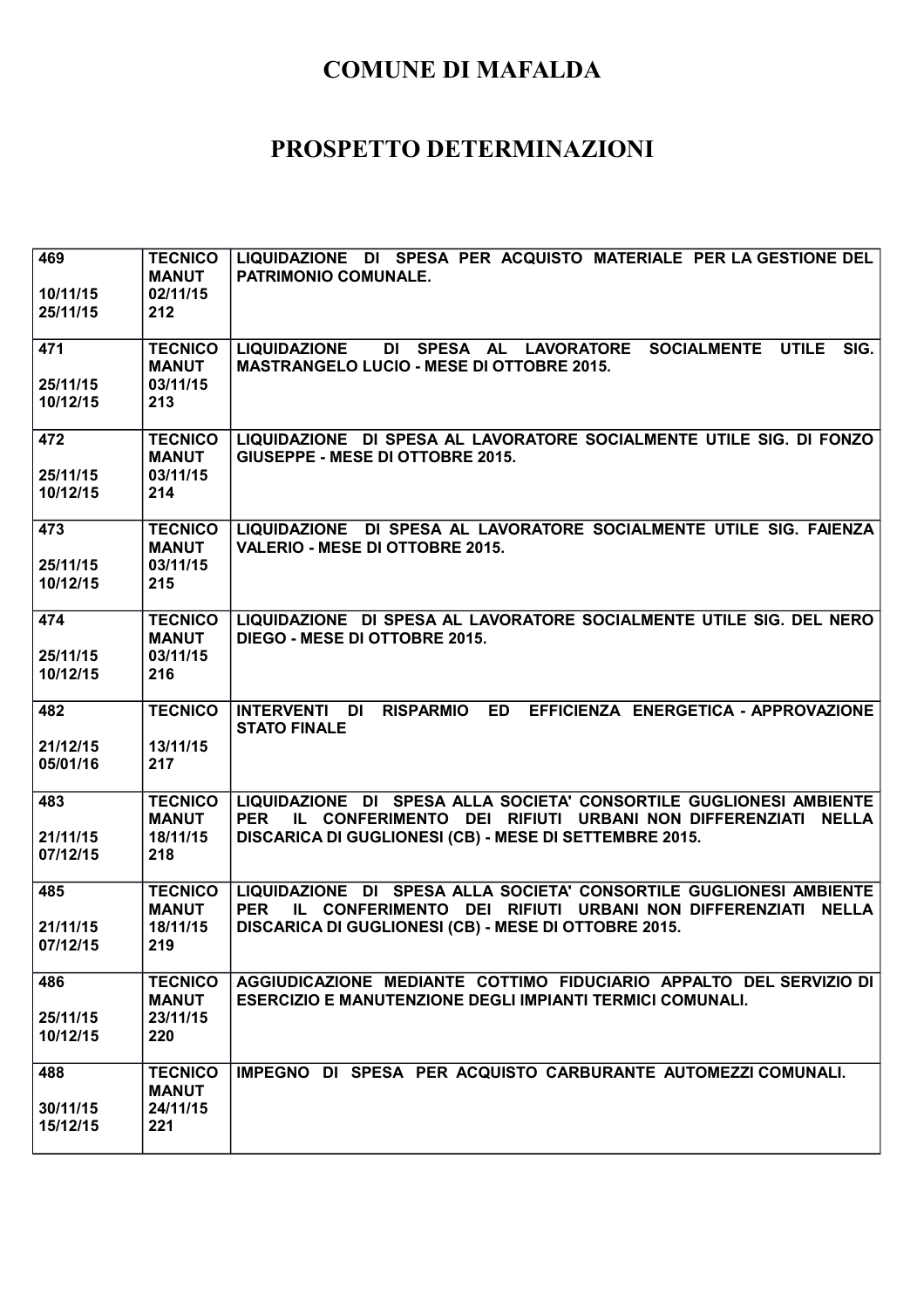| 489                  | <b>TECNICO</b>                 | UTILIZZAZIONE AD USO CIVICO DELLA XII^ SEZIONE DEL BOSCO 'CIOCIARE' -                                                            |
|----------------------|--------------------------------|----------------------------------------------------------------------------------------------------------------------------------|
|                      | <b>MANUT</b>                   | STAGIONE SILVANA 2012-2013 - PROGETTO DI TAGLIO DI COMPLETAMENTO -                                                               |
| 25/11/15<br>10/12/15 | 24/11/15<br>222                | <b>APPROVAZIONE AVVISO PUBBLICO.</b>                                                                                             |
|                      |                                |                                                                                                                                  |
| 491                  | <b>TECNICO</b>                 | INTERVENTI DI RISPARMIO ED EFFICIENZA ENERGETICA DELL'IMPIANTO DI<br>PUBBLICA ILLUMINAZIONE - LIQUIDAZIONE RUP E SUPPORTO AL RUP |
| 21/12/15             | 25/11/15                       |                                                                                                                                  |
| 05/01/16             | 223                            |                                                                                                                                  |
| 493                  | <b>TECNICO</b>                 | DI COSTRUZIONE DI N. 48 LOCULI CIMITERIALI - APPROVAZIONE E<br><b>LAVORI</b><br><b>LIQUIDAZIONE CONTABILITA' FINALE</b>          |
| 21/12/15             | 25/11/15                       |                                                                                                                                  |
| 05/01/16             | 224                            |                                                                                                                                  |
|                      |                                |                                                                                                                                  |
| 494                  | <b>TECNICO</b>                 | LAVORI DI COSTRUZIONE DI N. 48 LOCULI CIMITERIALI - LIQUIDAZIONE SPESE<br><b>TECNICHE</b>                                        |
| 05/01/16             | 25/11/15                       |                                                                                                                                  |
| 20/01/16             | 225                            |                                                                                                                                  |
| 498                  | <b>TECNICO</b>                 | LIQUIDAZIONE DI SPESA PER ACQUISTO PNEUMATICI ALL'AUTOVEICOLO                                                                    |
|                      | <b>MANUT</b>                   | <b>COMUNALE IVECO 50 C17 TARGATO CR 120 KM.</b>                                                                                  |
| 02/12/15             | 28/11/15                       |                                                                                                                                  |
| 17/12/15             | 226                            |                                                                                                                                  |
| 509                  | <b>TECNICO</b>                 | DI<br><b>DI</b><br><b>COMMISSIONE</b><br>COLLAUDO - LAVORI DI PROGRAMMA<br><b>NOMINA</b>                                         |
|                      |                                | STRAORDINARIO DI EDILIZIA SOCIALE ( D.P.C.M. 16 LUGLIO 2009 ) - PIANO                                                            |
| 21/01/15             | 05/12/15                       | NAZIONALE DI EDILIZIA ABITATIVA - D.M. 8 MARZO 2010 - DELIBERAZIONE DI G.R.                                                      |
| 05/02/15             | 227                            | N.976 DEL 01.12.2010 - IMPORTO COMPLESSIVO . 621.023,60.                                                                         |
|                      |                                |                                                                                                                                  |
| 510                  | <b>TECNICO</b><br><b>MANUT</b> | DI SPESA AL LAVORATORE SOCIALMENTE UTILE<br><b>LIQUIDAZIONE</b><br>SIG.<br><b>MASTRANGELO LUCIO - MESE DI NOVEMBRE 2015.</b>     |
| 10/12/15             | 05/12/15                       |                                                                                                                                  |
| 28/12/15             | 228                            |                                                                                                                                  |
|                      |                                |                                                                                                                                  |
| 511                  | <b>TECNICO</b>                 | LIQUIDAZIONE DI SPESA AL LAVORATORE SOCIALMENTE UTILE SIG. DI FONZO                                                              |
|                      | <b>MANUT</b><br>05/12/15       | GIUSEPPE - MESE DI NOVEMBRE 2015.                                                                                                |
| 10/12/15<br>28/12/15 | 229                            |                                                                                                                                  |
|                      |                                |                                                                                                                                  |
| 512                  | <b>TECNICO</b>                 | LIQUIDAZIONE DI SPESA AL LAVORATORE SOCIALMENTE UTILE SIG. FAIENZA                                                               |
|                      | <b>MANUT</b><br>05/12/15       | <b>VALERIO - MESE DI NOVEMBRE 2015.</b>                                                                                          |
| 10/12/15<br>28/12/15 | 230                            |                                                                                                                                  |
|                      |                                |                                                                                                                                  |
| 513                  | <b>TECNICO</b>                 | LIQUIDAZIONE DI SPESA AL LAVORATORE SOCIALMENTE UTILE SIG. DEL NERO                                                              |
|                      | <b>MANUT</b>                   | DIEGO - MESE DI NOVEMBRE 2015.                                                                                                   |
| 10/12/15             |                                |                                                                                                                                  |
| 28/12/15             | 05/12/15<br>231                |                                                                                                                                  |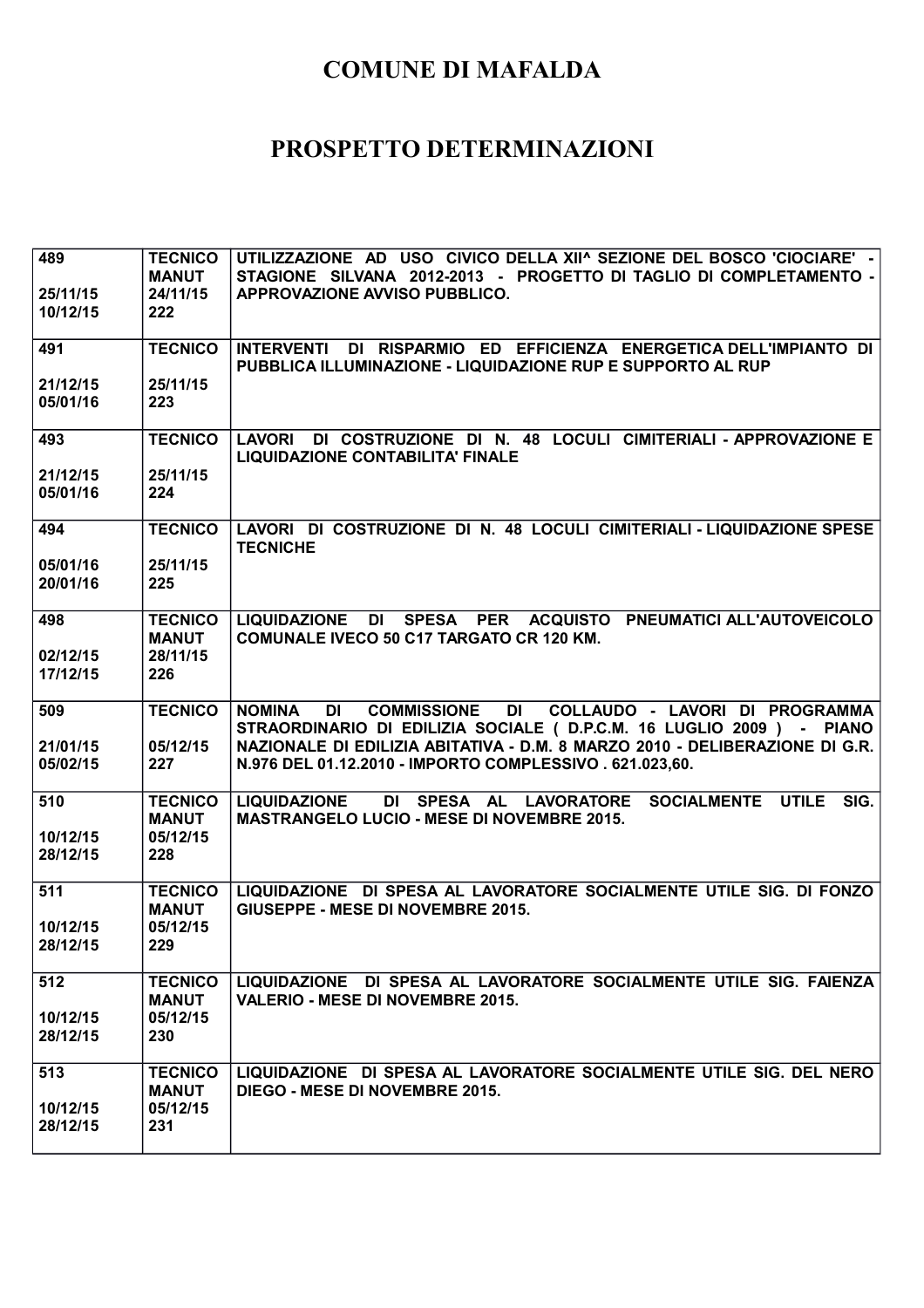| 518<br>11/12/15<br>28/12/15 | <b>TECNICO</b><br><b>MANUT</b><br>10/12/15<br>232 | DETERMINAZIONE A CONTRARRE PER INSTALLAZIONE LUMINARIE NATALIZIE -<br>DI SPESA<br>PRESUNTO E TRASMISSIONE CENTRALE UNICA DI<br><b>IMPEGNO</b><br>COMMITTENZA 'COMUNI TAVENNA - MAFALDA'.              |
|-----------------------------|---------------------------------------------------|-------------------------------------------------------------------------------------------------------------------------------------------------------------------------------------------------------|
| 519                         | <b>TECNICO</b>                                    | RACCOLTA DIFFERENZIATA DEI RIFIUTI URBANI E ASSIMILATI NEL COMUNI DI<br>ACQUAVIVA COLLECROCE, CASTELMAURO, GUARDIALFIERA, LUPARA, MAFALDA,                                                            |
| 11/12/15<br>28/12/15        | 11/12/15<br>233                                   | MONTEMITRO, PALATA, SAN FELICE DEL MOLISE E TAVENNA - ATTREZZATURE -<br><b>NOMINA COMMISSIONE DI GARA</b>                                                                                             |
| 520                         | <b>TECNICO</b>                                    | RACCOLTA DIFFERENZIATA DEI RIFIUTI URBANI E ASSIMILATI NEI COMUNI DI<br>ACQUAVIVA COLLECROCE, CASTELMAURO, GUARDIALFIERA, LUPARA, MAFALDA,                                                            |
| 11/12/15<br>28/12/15        | 11/12/15<br>234                                   | MONTEMITRO, PALATA, SAN FELICE DEL MOLISE TAVENNA - REALIZZAZIONE<br>AREE DI RACCOLTA - NOMINA COMMISSIONE DI GARA                                                                                    |
| 526                         | <b>TECNICO</b><br><b>MANUT</b>                    | LIQUIDAZIONE DI SPESA RIGUARDANTE IL RITIRO DEI RIFIUTI ABBANDONATI IN<br><b>C.DA 'COLLE MARIANO'.</b>                                                                                                |
| 14/12/15<br>29/12/15        | 14/12/15<br>235                                   |                                                                                                                                                                                                       |
| 529                         | <b>TECNICO</b>                                    | <b>CONTRATTARE</b><br><b>PER</b><br><b>INCARICO</b><br><b>TECNICO</b><br><b>DETERMINA</b><br>$\mathbf{A}$<br>A LIBERO<br>PROFESSIONISTA ESTERNO PER LAVORI DI MESSA IN SICUREZZA E RIPRISTINO         |
|                             | 15/12/15<br>236                                   | <b>DEL</b><br><b>FUNZIONALE</b><br><b>DELLA</b><br><b>STRADA</b><br><b>PIANA</b><br>MULINO E STRADA<br>DI<br>COLLEGAMENTO CENTRO ABITATO E RIPALTA VECCHIA - IMPORTO . 500.000,00.<br>CIG. ZDE13C2EA0 |
| 535                         | <b>TECNICO</b><br><b>MANUT</b>                    | SVINCOLO POLIZZA FIDEJUSSORIA A FAVORE DELL'IMPRESA OMNIA SERVIZI.                                                                                                                                    |
| 18/12/15<br>02/01/16        | 17/12/15<br>237                                   |                                                                                                                                                                                                       |
| 537                         | <b>TECNICO</b><br><b>MANUT</b>                    | IMPEGNO DI SPESA PER INSTALLAZIONE LUMINARIE NATALIZIE.                                                                                                                                               |
| 21/12/15<br>05/01/16        | 18/12/15<br>238                                   |                                                                                                                                                                                                       |
| 538                         | <b>TECNICO</b>                                    | <b>AGGIUDICAZIONE</b><br><b>PER</b><br><b>DELLA</b><br><b>PROVVISORIA</b><br><b>L'AFFIDAMENTO</b>                                                                                                     |
| 19/12/15                    | 18/12/15                                          | PROGETTAZIONE ESECUTIVA E LA REALIZZAZIONE DEI LAVORI DI RACCOLTA<br>DIFFERENZIATA DEI RIFIUTI I URBANI E ASSIMILATI NEI COMUNI DI MAFALDA,                                                           |
| 04/01/16                    | 239                                               | TAVENNA, ACQUAVIVA COLLECROCE, MONTEMITRO, SAN FELICE DEL MOLISE.<br>CASTELMAURO, LUPARA, PALATA, GUARDIAFIERA, - CENTRI DI RACCOLTA                                                                  |
| 542                         | <b>TECNICO</b>                                    | PRESA D'ATTO DELLA CONFERMA DELLA NOMINA COMMISSIONE DI COLLAUDO<br>- LAVORI DI PROGRAMMA STRAORDINARIO DI EDILIZIA SOCIALE (D.P.C.M. 16                                                              |
| 31/12/15<br>15/01/16        | 22/12/15<br>240                                   | LUGLIO 2009) - PIANO NAZIONALE DI EDILIZIA ABITATIVA - DM. 8 MARZO 2010 -<br>DELIBERAZIONE DI G.R. N.976 DEL 01.12.2010 - IMPORTO COMPLESSIVO.<br>621.023,60= CIG. Z8517B8238,                        |
| 543                         | <b>TECNICO</b><br><b>MANUT</b>                    | CONTRARRE PER LA STIPULA DELLE POLIZZE<br><b>DETERMINAZIONE</b><br>A<br>ASSICURATIVE AUTOMEZZI COMUNALI - TRASMISSIONE CENTRALE UNICA DI                                                              |
| 24/12/15<br>08/01/16        | 24/12/15                                          | <b>COMMITTENZA 'COMUNI TAVENNA - MAFALDA'.</b>                                                                                                                                                        |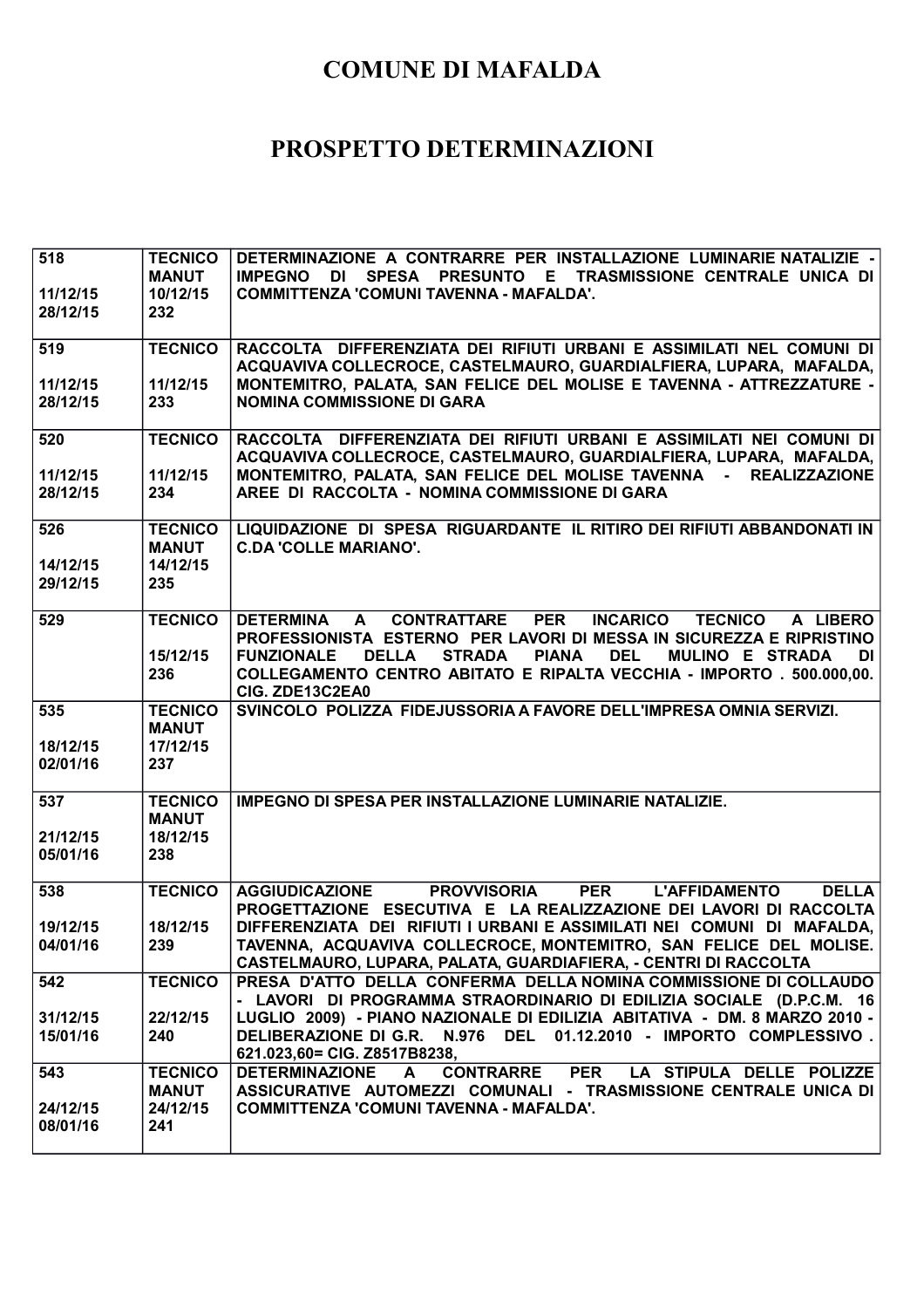| 544      | <b>TECNICO</b>                 | DETERMINAZIONE A CONTRARRE PER IL SERVIZIO DI SGOMBERO NEVE STAGIONE                                                                             |
|----------|--------------------------------|--------------------------------------------------------------------------------------------------------------------------------------------------|
|          | <b>MANUT</b>                   | INVERNALE 2015/2016 - TRASMISSIONE CENTRALE UNICA DI COMMITTENZA                                                                                 |
| 28/12/15 | 28/12/15                       | 'COMUNI TAVENNA-MAFALDA'.                                                                                                                        |
| 12/01/16 | 242                            |                                                                                                                                                  |
| 545      | <b>TECNICO</b>                 | INTERVENTI DI RISPARMIO ED EFFICIENZA ENERGETICA IMPIANTO DI PUBBLICA                                                                            |
|          |                                | ILLUMINAZIONE - LIQUIDAZIONE SALDO SPESE TECNICHE                                                                                                |
| 29/12/15 | 29/12/15                       |                                                                                                                                                  |
| 13/01/16 | 243                            |                                                                                                                                                  |
| 546      | <b>TECNICO</b>                 | LIQUIDAZIONE DI SPESA ALLA SOCIETA' CONSORTILE GUGLIONESI AMBIENTE                                                                               |
|          | <b>MANUT</b>                   | IL CONFERIMENTO DEI RIFIUTI URBANI NON DIFFERENZIATI NELLA<br><b>PER</b>                                                                         |
| 9/01/16  | 30/12/15                       | DISCARICA DI GUGLIONESI (CB) - MESE DI NOVEMBRE 2015.                                                                                            |
| 25/01/16 | 244                            |                                                                                                                                                  |
|          |                                |                                                                                                                                                  |
| 547      | <b>TECNICO</b><br><b>MANUT</b> | LIQUIDAZIONE DI SPESA PER ACQUISTO MATERIALE PER LA GESTIONE DEL<br><b>PATRIMONIO COMUNALE.</b>                                                  |
| 9/01/16  | 30/12/15                       |                                                                                                                                                  |
| 25/01/16 | 245                            |                                                                                                                                                  |
|          |                                |                                                                                                                                                  |
| 550      | <b>TECNICO</b><br><b>MANUT</b> | LIQUIDAZIONE CANONE ALLA DITTA ECOGREEN S.R.L. PER IL SERVIZIO DI<br><b>GESTIONE E MANUTENZIONE IMPIANTI DI DEPURAZIONE E SOLLEVAMENTO DELLE</b> |
| 9/01/16  | 30/12/15                       | <b>ACQUE REFLUE URBANE.</b>                                                                                                                      |
| 25/01/16 | 246                            |                                                                                                                                                  |
|          |                                |                                                                                                                                                  |
| 551      | <b>TECNICO</b>                 | RACCOLTA DIFFERENZIATA DEI RIFIUTI URBANI NEI COMUNI DI MAFALDA,                                                                                 |
|          | 30/12/15                       | TAVENNA, ACQUAVIVA C., MONTEMITRO, SAN FELICE DEL M., CASTELMAURO,<br>LUPARA PALATA E GUARDIALFIERA - INTERVENTO 1 ATTREZZATURE                  |
| 05/01/16 |                                |                                                                                                                                                  |
|          |                                |                                                                                                                                                  |
| 20/01/16 | 247                            | <b>AGGIUDICAZIONE PROVVISORIA</b>                                                                                                                |
| 552      | <b>TECNICO</b>                 | SPESA RIGUARDANTE IL SERVIZIO<br>DI RACCOLTA<br><b>LIQUIDAZIONE</b><br>DI                                                                        |
|          | <b>MANUT</b>                   | DIFFERENZIATA.                                                                                                                                   |
| 9/01/16  | 30/12/15                       |                                                                                                                                                  |
| 25/01/16 | 248                            |                                                                                                                                                  |
| 555      | <b>TECNICO</b>                 | LIQUIDAZIONE DI SPESA PER SMALTIMENTO PERCOLATO DISCARICA COMUNALE                                                                               |
|          | <b>MANUT</b>                   | <b>UBICATA IN LOCALITA' 'COLLE MARIANO'.</b>                                                                                                     |
| 30/01/16 | 31/12/15                       |                                                                                                                                                  |
| 15/02/16 | 249                            |                                                                                                                                                  |
| 556      | <b>TECNICO</b>                 | LIQUIDAZIONE DI SPESA PER LAVORI DI MANUTENZIONE STRADE COMUNALI.                                                                                |
|          | <b>MANUT</b>                   |                                                                                                                                                  |
| 16/02/16 | 31/12/15                       |                                                                                                                                                  |
| 02/03/16 | 250                            |                                                                                                                                                  |
|          |                                |                                                                                                                                                  |
| 557      | <b>TECNICO</b><br><b>MANUT</b> | LIQUIDAZIONE DI SPESA PER LAVORI DI RIFACIMENTO DI UN TRATTO DI RETE                                                                             |
| 10/02/16 | 31/12/15                       | FOGNANTE IN VIA AUSTRALIA.                                                                                                                       |
| 25/02/16 | 251                            |                                                                                                                                                  |